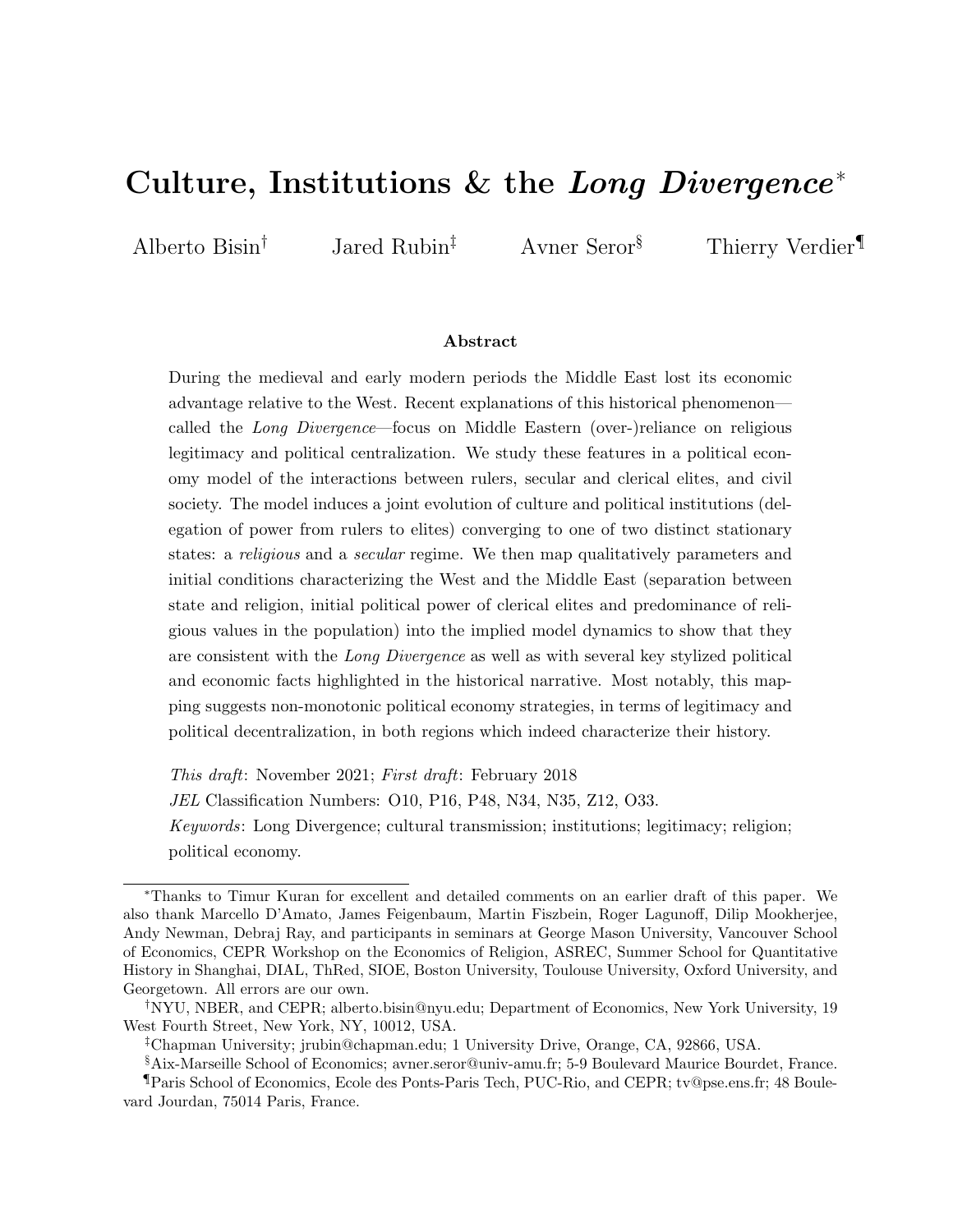### 1 Introduction

Around the year 1000 C.E., the Muslim Middle East was far ahead of Christian Western Europe in terms of socio-economic development. By the dawn of the industrial period (circa 1750), however, the Middle East severely lagged behind along several dimensions, including technology, innovation, literacy, wages, and financial development [\(Bosker, Buringh and](#page-44-0) [Van Zanden](#page-44-0) [2013,](#page-44-0) [Kuran](#page-48-0) [2011,](#page-48-0) [Mokyr](#page-49-0) [1990,](#page-49-0) [Ozmucur and Pamuk](#page-49-1) [2002,](#page-49-1) [Rubin](#page-50-0) [2017\)](#page-50-0). In the course of the medieval and early modern periods, economic institutions in the Middle East failed to keep pace with those of the West. This is what Timur [Kuran](#page-48-0) [\(2011\)](#page-48-0) calls the Long Divergence. The different urbanization trends, as proxies for socio-economic development, present a clear illustration of the divergence; see Figure [1.](#page-1-0)



<span id="page-1-0"></span>

Data source: [Bosker, Buringh and Van Zanden](#page-44-0) [\(2013\)](#page-44-0).

Several important factors have been shown to contribute the Long Divergence. [Kuran](#page-48-0) [\(2011\)](#page-48-0) identifies the root cause of Middle East stagnation in the religious legal system (Islamic law or Sharia) in governing most economic activities. Certain aspects of Islamic law, such as its inheritance system and partnership law, placed impediments that were difficult for economic actors to overcome, especially as the world changed and opportunities for long-distance exchange flourished. Well into the 19th century, the Ottoman "institutional complex" discouraged demand for institutional, legal, and economic change, even as out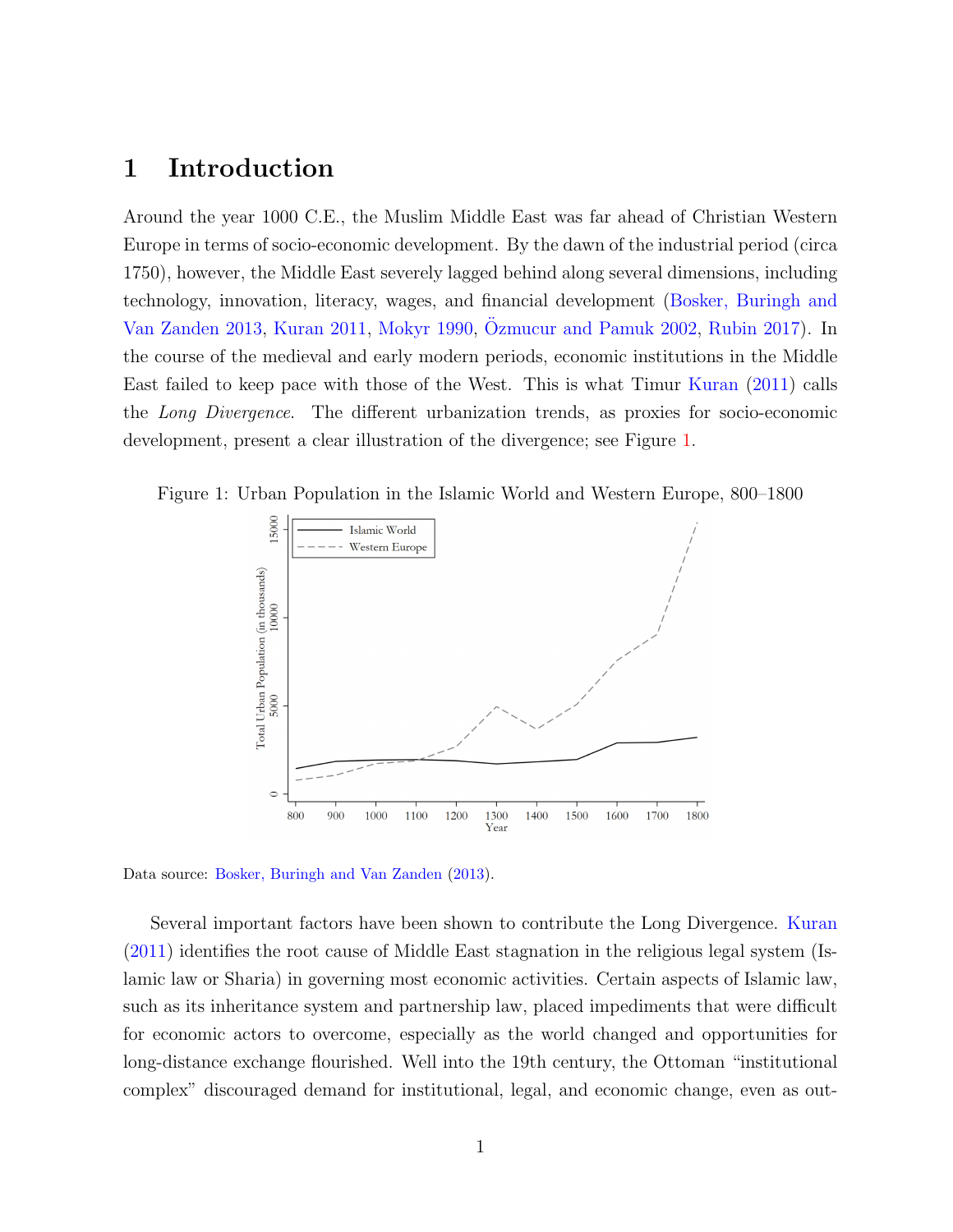side economic conditions changed dramatically. [Rubin](#page-50-0) [\(2017\)](#page-50-0) argues that the persistence of Islamic law is at least partly a consequence of the role of the political power ceded to Muslim religious authorities due to their ability to provide legitimacy to the ruler; that is, to support a belief system whereby citizens have a moral obligation to obey the ruler. This power was used to block important socio-economic advancements, a leading example being the printing press, and more generally to limit the political role of elites advocating for laws and policies more favorable to economic development. In Europe, on the other hand, where the Catholic Church had a much weaker legitimating role, novel ideas and reforms spread more quickly (thanks also to the printing press), economic elites in parliaments developed laws and policies that favored economic development, and long-run economic growth resulted. [Blaydes and Chaney](#page-44-1) [\(2013\)](#page-44-1) concentrate on the different constraints faced by rulers in the Muslim world and Western Europe. In particular, they argue that the relative weakness of Western European rulers, who had to rely on feudal institutions for tax collection and military recruitment, led to a balance of power more favorable to local (feudal) elites, which promoted economic growth in the long run. Muslim sultans, on the other hand, relied more heavily on centralized political power, derived in large part due to their access to slave soldiers, to satisfy both fiscal and military needs. This limited the political power of economic elites and instead furthered the socio-economic power of religious elites.

All the common and interdependent themes underlying these narratives fundamentally (and rather consistently) interpret economic growth in Western Europe and the Middle East as the outcome of the development of institutional and technological progress brought about or hindered by different strategies rulers adopted to sustain their political support and to enlarge fiscal capacity. Motivated by these historical narratives, in this paper we propose a political economy model of the interactions between rulers, secular and clerical elites, and civil society. This model provides a unitary account of multiple stylized facts associated with the Long Divergence between Western Europe and the Middle East in the period from approximately 1000–1800 C.E. In doing so, the model elucidates the historical mechanisms which might have contributed to the divergent growth paths of Western Europe and the Middle East since the late medieval period. Most importantly, the model provides novel insights into these mechanisms which can be qualitatively mapped into relevant historical facts and narratives on the subject.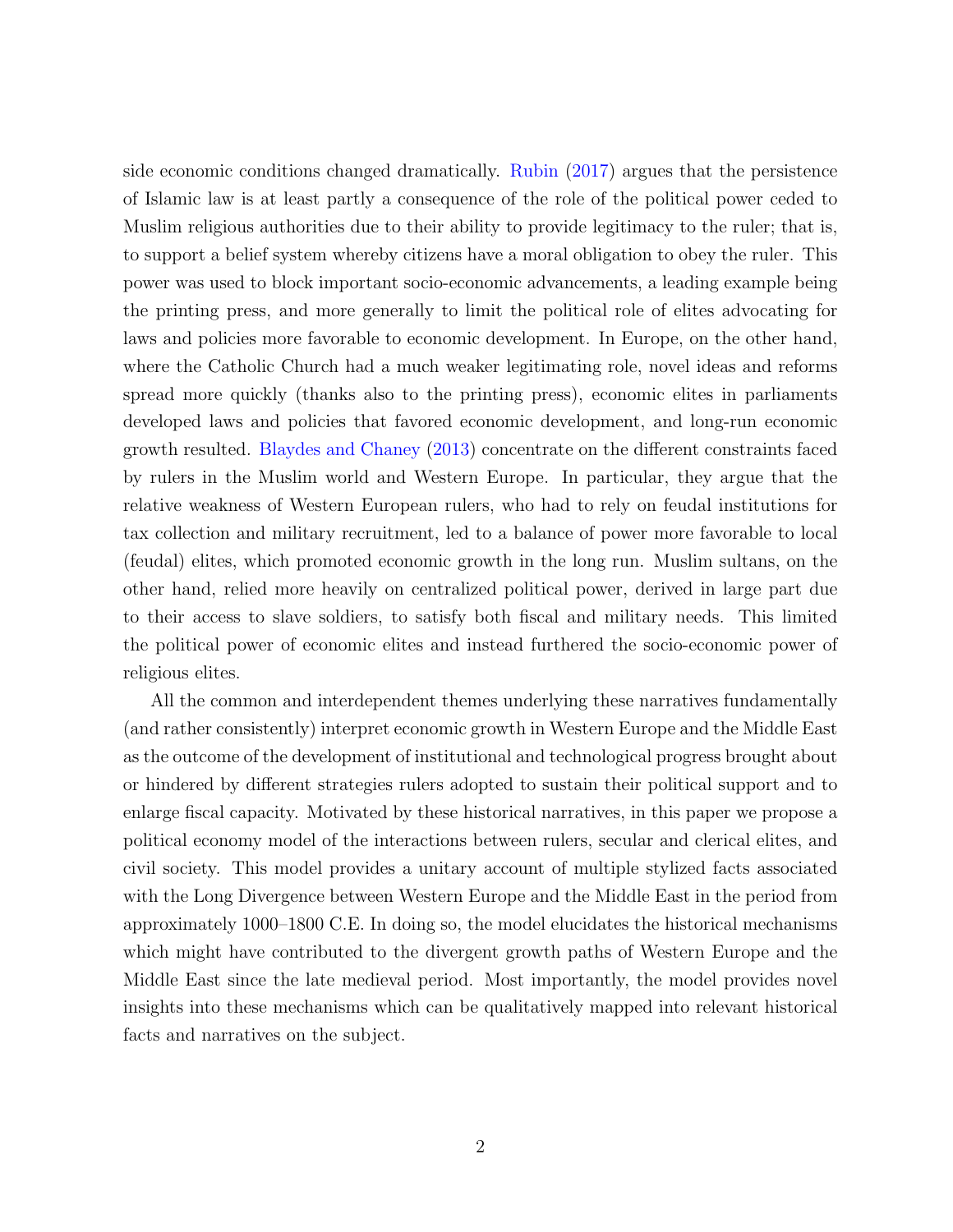Our political economy model focuses on the distribution of power between rulers, religious elites (who provide legitimacy to rulers in return for religious infrastructures), and secular elites (who provide tax revenue as a commitment mechanism which constrains the ruler from extracting resources ex post).<sup>[2](#page-3-1)</sup> It also identifies a fundamental role of religious identity as a somewhat missing component in the historical narratives of the Long Divergence. Indeed, the profile of religious values in the population is bound to crucially affect the choices of rulers, e.g., to seek religious legitimacy from the clerics or else to seek political decentralization to secular elites.

More specifically, our model captures three fundamental elements of the socio-economic environment under study. The first is a complementarity between religious legitimacy and the profile of religious values in the population. Religious elites provide services to the religious component of civil society, which shape civil society's moral beliefs that support a moral obligation to obey the ruler, in turn lowering the subjective tax rate for the religious. Moreover, institutional changes delegating power to clerics reinforce the incentives of religious individuals to transmit their values across generations,<sup>[3](#page-3-2)</sup> increasing their relative share in the population. A higher fraction of religious individuals in the population in turn augments the political incentives for the ruler to delegate power to clerics to increase legitimacy. The socio-economic dynamics of society is fundamentally shaped by this complementarity between the dynamics of religious values (culture) and institutions.

The second element is a trade-off between religious legitimacy and religious proscriptions with respect to the size of the taxable surplus. On the one hand, religious legitimacy increases the size of the taxable surplus by incentivizing the religious component of civil society to exert more effort (or expend less effort in evading taxation). On the other hand, religious proscriptions (e.g., usury laws) dampen economic activity; in the spirit of [Kuran](#page-48-0) [\(2011\)](#page-48-0), we envision the dominance of Islamic law in business affairs as a ubiquitous pro-

<span id="page-3-0"></span><sup>&</sup>lt;sup>1</sup>The study of political legitimacy has a long history in the social sciences. Perhaps most famously, [Weber](#page-51-0) [\(1947\)](#page-51-0) defined political legitimacy as either charismatic, traditional, or legal-rational. Our definition follows more closely in the footsteps of the definition of political legitimacy employed by [Lipset](#page-48-1) [\(1959,](#page-48-1) p. 86): "the capacity of a political system to engender and maintain the belief that existing political institutions are the most appropriate or proper ones for the society." For similar definitions of political legitimacy, see [Hurd](#page-47-0) [\(1999\)](#page-47-0), [Tyler](#page-51-1) [\(2006\)](#page-51-1), [Gilley](#page-46-0) [\(2006\)](#page-46-0), [Levi, Sacks and Tyler](#page-48-2) [\(2009\)](#page-48-2), [Greif and Tadelis](#page-46-1) [\(2010\)](#page-46-1), [Rubin](#page-50-0) [\(2017\)](#page-50-0), and [Greif and Rubin](#page-46-2) [\(2021\)](#page-46-2). More specifically, in our context, see also [Auriol and Platteau](#page-42-0) [\(2017\)](#page-42-0), Cosgel, Miceli and Rubin [\(2012\)](#page-45-0), Cosgel and Miceli [\(2009\)](#page-45-1), [Lewis](#page-48-3) [\(1974,](#page-48-3) [2002\)](#page-48-4), [Platteau](#page-50-1) [\(2017\)](#page-50-1), [Rubin](#page-50-2) [\(2011\)](#page-50-2), and [Kuru](#page-48-5) [\(2019\)](#page-48-5).

<span id="page-3-1"></span><sup>&</sup>lt;sup>2</sup>See, for example, [Acemoglu, Johnson and Robinson](#page-42-1)  $(2005a)$  $(2005a)$  and [Bisin and Verdier](#page-44-2)  $(2017)$  for a general class of models where institutional change is driven in large part from the lack of commitment of political authorities.

<span id="page-3-2"></span><sup>&</sup>lt;sup>3</sup>See [Bisin and Verdier](#page-43-0) [\(2001,](#page-43-0) [2009,](#page-43-1) [2011\)](#page-44-3) for economic models of cultural transmission.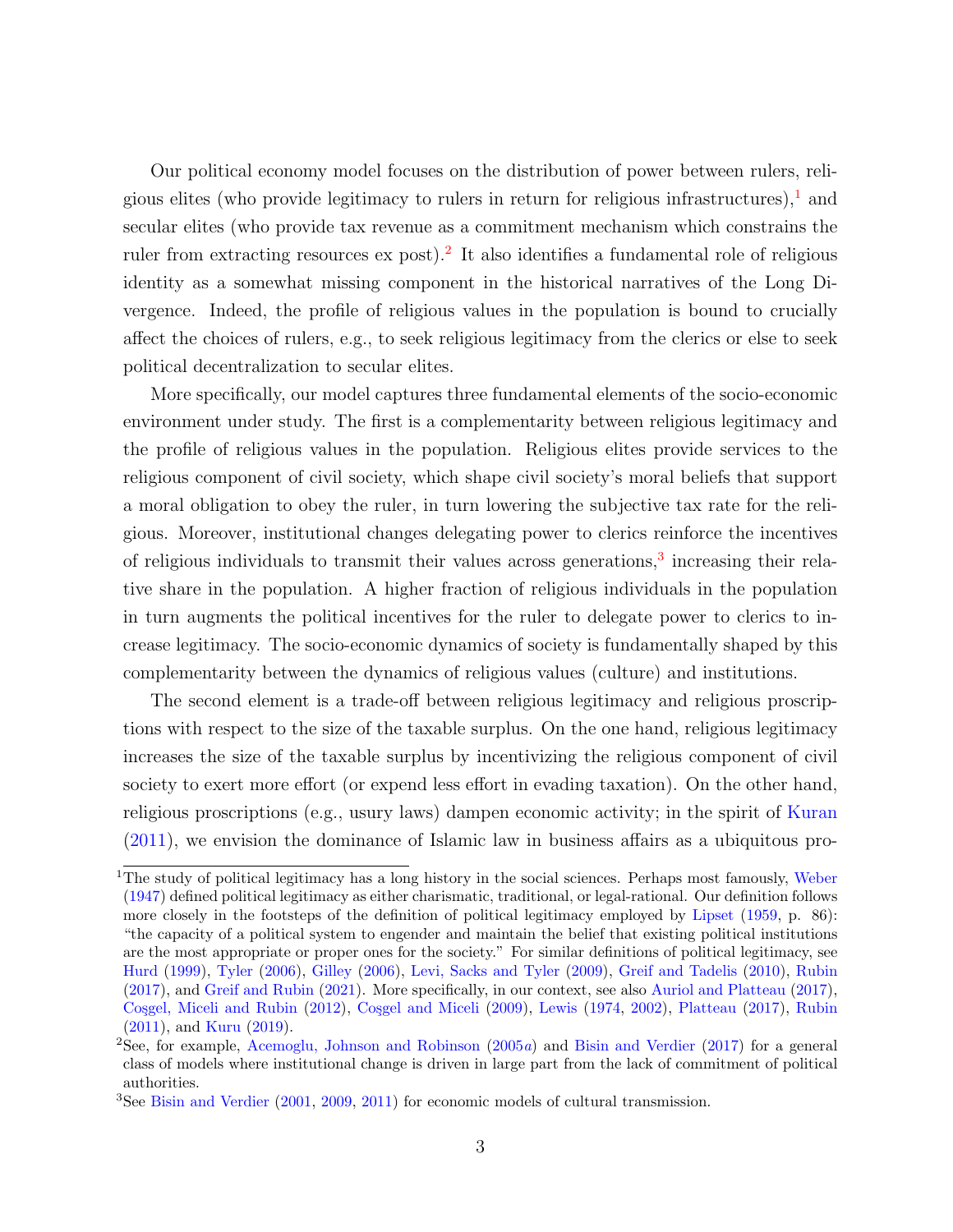scription with far-reaching, path dependent economic consequences. There is therefore a trade-off between religious legitimacy and religious proscriptions which is shaped by their relative importance.

The third element is a trade-off between religious legitimacy and political decentralization with respect to the state's fiscal capacity. Decentralization is akin to delegation of political power from rulers to secular elites, who enforce tax compliance and share the proceeds of fiscal collection with the ruler. Political decentralization increases tax revenues by placing constraints on the ruler's ability to extract resources in societies where the ruler lacks commitment.<sup>[4](#page-4-0)</sup> However, this may come at the cost of undermining the efficacy of religious legitimacy, as in this case the incentives to transmit religious values in the population tend to decline, limiting the clerical elites' legitimating capacity.

In this socio-economic environment, our model provides numerous insights into the dynamic relations between rulers and (religious and secular) elites. First, the complementarity between the cultural and institutional dynamics is such that the incentives of rulers to delegate power and acquire religious legitimacy may become reinforced over time, giving rise to a lock-in effect in spite of religious proscriptions damaging economic activity, as religious cultural values reinforce the political power of religious elites, and vice versa. This induces joint dynamics of religious beliefs and institutions which display two types of stationary states: i) a *religious regime* where clerics have substantial political power, they legitimate the ruler, and religious cultural values are predominant in the population; and ii) a secular regime where clerics have little political power and secular beliefs are predominant. Second, allowing for political decentralization induces a further characterization of the secular regime which tends to display decentralization of political power in favor of the secular elites. Third, the dynamics converging to both the religious and the secular stationary states are not necessarily monotonic. In a subset of the basin of attraction of the religious state, for instance, and specifically when religious values are not predominant initially, rulers will not search for legitimacy from religious authorities for some time, to change strategy only after religious values are spread enough in the population. Conversely, non-monotonic dynamics in which rulers delegate power to clerical elites for some time before turning, e.g., to decentralize power to secular elites, occur in the basin of attraction of the secular stationary state when religious values are initially predominant. In both cases,

<span id="page-4-0"></span><sup>4</sup>For more on the connection between fiscal capacity and executive constraint, see [Acemoglu and Robinson](#page-42-2) [\(2012,](#page-42-2) [2019\)](#page-42-3), [Acemoglu, Johnson and Robinson](#page-42-4) [\(2005](#page-42-4)b), [Besley and Persson](#page-43-2) [\(2009,](#page-43-2) [2010\)](#page-43-3), [Bisin and Verdier](#page-44-2) [\(2017\)](#page-44-2), [Dincecco](#page-45-2) [\(2009\)](#page-45-2), [Johnson and Koyama](#page-47-1) [\(2017\)](#page-47-1), [Mann](#page-48-6) [\(1986\)](#page-48-6), [North and Weingast](#page-49-2) [\(1989\)](#page-49-2), [Tilly](#page-51-2) [\(1990\)](#page-51-2).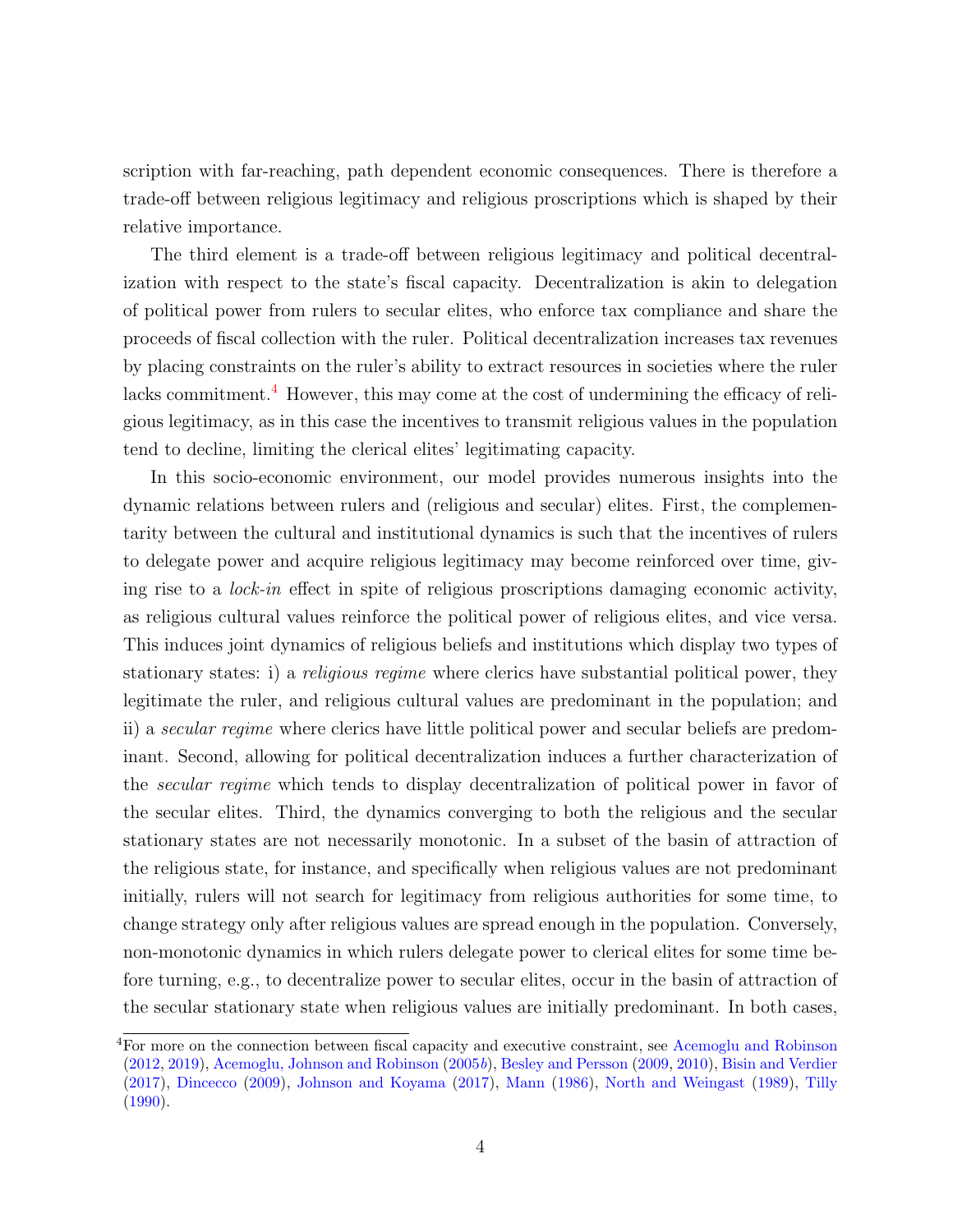the dynamics are characterized and determined by a "horse race" between cultural and institutional change.

Several stylized facts highlighted in the historical literature with regards to the socioeconomic environment of Western Europe and the Middle East in the early Middle Ages allow for a qualitative mapping of structural parameters and initial conditions into the basins of attraction of the different dynamics identified by the model. First of all, after the fall of the Roman Empire, Christianity was relatively weak at legitimating rule [\(Feldman](#page-46-3) [1997,](#page-46-3) [Rubin](#page-50-2) [2011,](#page-50-2) [2017\)](#page-50-0). The opposite was true for Islam in the Middle East. This was due specifically to the contexts in which these religions were born. Christianity was born in the Roman Empire, its followers being a persecuted minority, and hence was in no position to legitimate the emperor. Early Christian doctrine is clearly reflective of the low legitimating capacity of Christianity [\(Feldman](#page-46-3) [1997,](#page-46-3) [Rubin](#page-50-2) [2011\)](#page-50-2). Meanwhile, Islam formed conterminously with an expanding empire, and numerous important Islamic dictates specify the righteousness of following leaders who act in accordance with Islam [\(Hallaq](#page-47-2) [2005,](#page-47-2) [Rubin](#page-50-2) [2011,](#page-50-2) [2017\)](#page-50-0).

Secondly, with respect to initial religious cultural values, Christianity was widespread in the former Roman lands (i.e., religious cultural beliefs were widespread), while this was not the case for Islam in the Middle East. Islamic political power spread rapidly—spanning the Iberian Peninsula to South Asia within a century of Muhammad—but the population living under Islamic regimes were largely non-Muslim for the first few Islamic centuries [\(Bessard](#page-43-4) [2020,](#page-43-4) [Saleh](#page-50-3) [2018\)](#page-50-3). This tension between the structural ability of religious elites to provide legitimacy and the initial fraction of the population with religious beliefs—for both the Middle East and the West— suggests a mapping into the non-monotonic convergence dynamics the model allows for: the incentives to seek religious legitimacy were initially high in the Christian West, to be then overtaken because of the limited legitimating ability of Christianity; while the opposite was the case in the Islamic Middle East.

While the map we obtain between parameters and initial conditions into different dynamics for the West and the Middle East is purely qualitative, we show that it is indeed consistent with several fundamental aspects of the historical narrative. First of all, the different stationary states attracting the Middle East and the West are a representation of the Long Divergence. The Middle East, in a religious stationary state, is expected to be less economically vibrant in the long-run, due to the effects of religious proscriptions on socioeconomic activity. Such proscriptions may be narrowly targeted, as in the case of usury laws or printing restrictions (Cosgel, Miceli and Rubin [2012,](#page-45-0) [Rubin](#page-50-2) [2011\)](#page-50-2), or they can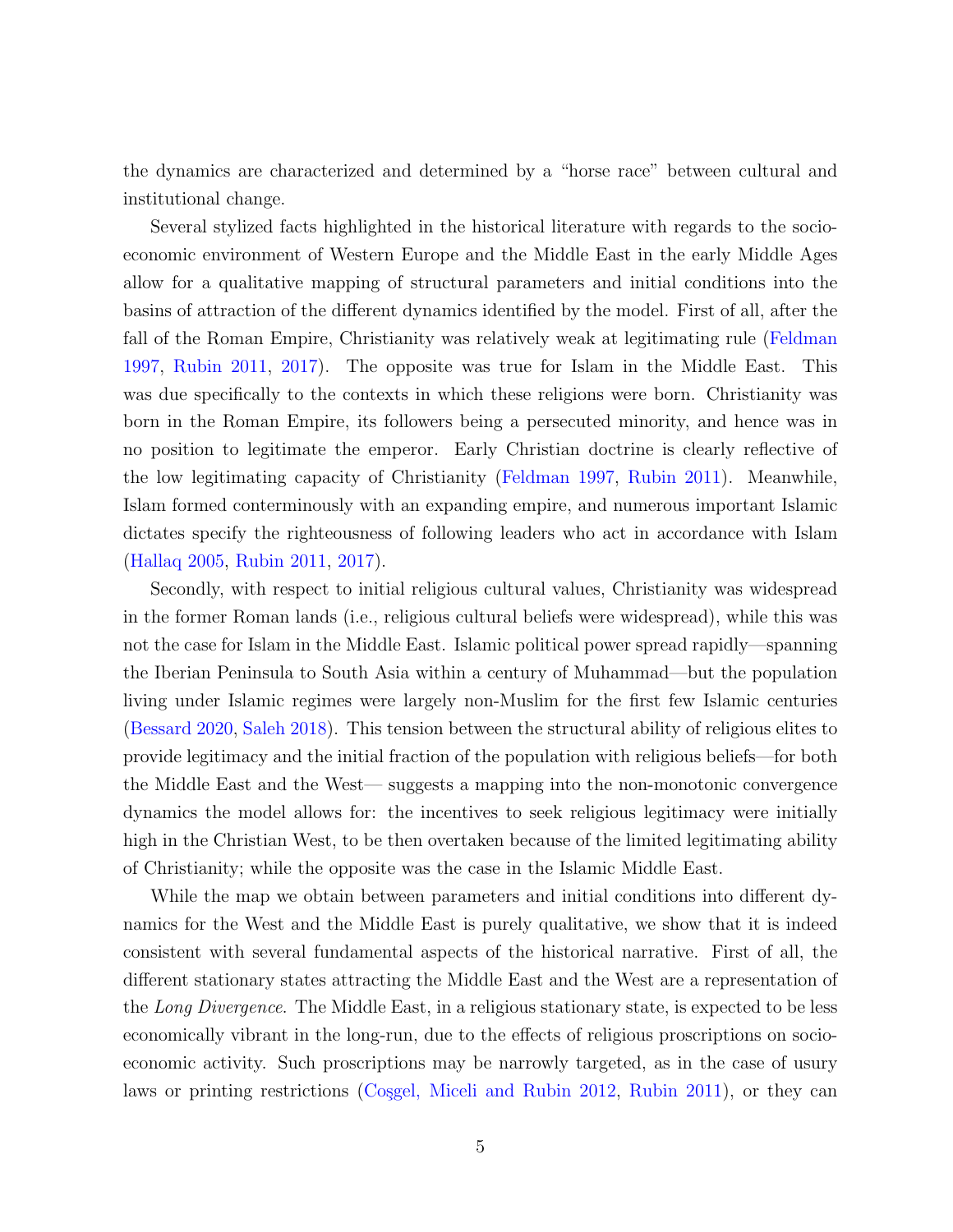affect entire sectors of the economy, as was the case when most commercial transactions were subject to religious law [\(Kuran](#page-48-7) [2005,](#page-48-7) [2011\)](#page-48-0).<sup>[5](#page-6-0)</sup> Furthermore, the main mechanisms driving the convergence to the distinct stationary states are i) the persistent use of religious legitimacy in the Middle East but not in Western Europe [\(Kuru](#page-48-5) [2019,](#page-48-5) [Platteau](#page-50-1) [2017,](#page-50-1) [Rubin](#page-50-2) [2011,](#page-50-2) [2017\)](#page-50-0); and ii) the lack of political decentralization of the Middle East relative to the West [\(Blaydes and Chaney](#page-44-1) [2013\)](#page-44-1).<sup>[6](#page-6-1)</sup>

Finally, the non-monotonicity of the dynamic paths implied by our mapping is consistent with the historical political economy patterns in the two regions. While we will discuss this in much more detail in Section [4.3,](#page-22-0) we note here that in Western Europe, following the fall of the Roman Empire, in the Germanic "follower kingdoms," rulers either converted to Christianity or promoted it, as e.g., was the case of Frankish king Clovis (r. 481–509) [\(Tier](#page-51-3)[ney](#page-51-3) [1970,](#page-51-3) [Rubin](#page-50-0) [2017,](#page-50-0) pp. 62–63). These strategies characterized Western Europe until the 11th century, when the re-birth of commerce gave rise to independent cities and increased tensions between the religious and secular elite (Angelucci, Meraglia and Voigtländer [2020,](#page-42-5) [Rubin](#page-50-2) [2011\)](#page-50-2). In the Middle East, early Islamic rulers did not delegate power to the clerics at the outset of the empire—and indeed they claimed to have religious authority vested in themselves [\(Crone and Hinds](#page-45-3) [1986\)](#page-45-3). Only after the religious establishment consolidated in the ninth century (Cosgel, Miceli and Ahmed [2009\)](#page-45-4), and especially after the rise of the madrasa system in the 11th century [\(Kuru](#page-48-5) [2019\)](#page-48-5), religious authorities were the primary agents capable of determining whether rulers acted in accordance with Islam.

The paper proceeds as follows. In Section [2](#page-7-0) we lay out the basic socio-economic environment we study in the paper, in terms of preferences and technologies of the ruler, the clerics, and the civil society; as well as the space of policy interventions available in society. In Section [3](#page-10-0) we study the societal equilibrium for each generation t (Section [3.1\)](#page-11-0) and the processes of institutional and cultural change across generations (Sections [3.2](#page-12-0) and [3.3,](#page-14-0) respectively). In Section [4](#page-17-0) we map the model into historical facts and narratives.

<span id="page-6-0"></span><sup>&</sup>lt;sup>5</sup>Importantly, as [Kuran](#page-48-0) [\(2011\)](#page-48-0) points out, such proscriptions can also be *path-dependent*, preventing future advancements from taking place and reinforcing institutional lock-in. See also [Berman](#page-43-5) [\(2000\)](#page-43-5), [Carvalho](#page-45-5) [\(2013\)](#page-45-5), [Seror](#page-50-4) [\(2018\)](#page-50-4). [Kuran](#page-48-0) [\(2011\)](#page-48-0) argues that religious proscriptions were self-reinforcing because they stifled demand for institutional and economic change, which meant that little change was supplied. This argument complements ours, as we focus on the supply-side of institutional change. It also should be noted that religious proscriptions can have welfare-enhancing features, especially in the case of religious minorities; see [Iannaccone](#page-47-3) [\(1992\)](#page-47-3).

<span id="page-6-1"></span> ${}^{6}$ Relatedly (and complementarily), [Platteau](#page-50-1) [\(2017\)](#page-42-0) and [Auriol and Platteau](#page-42-0) (2017) argue that reforms portending long-run economic growth in the West might have been easier to pursue than in the Middle East thanks to the centralized nature of Christianity. A decentralized body of clerics, as in the case of Islam, makes autocratic regimes more unstable with respect to economic reforms.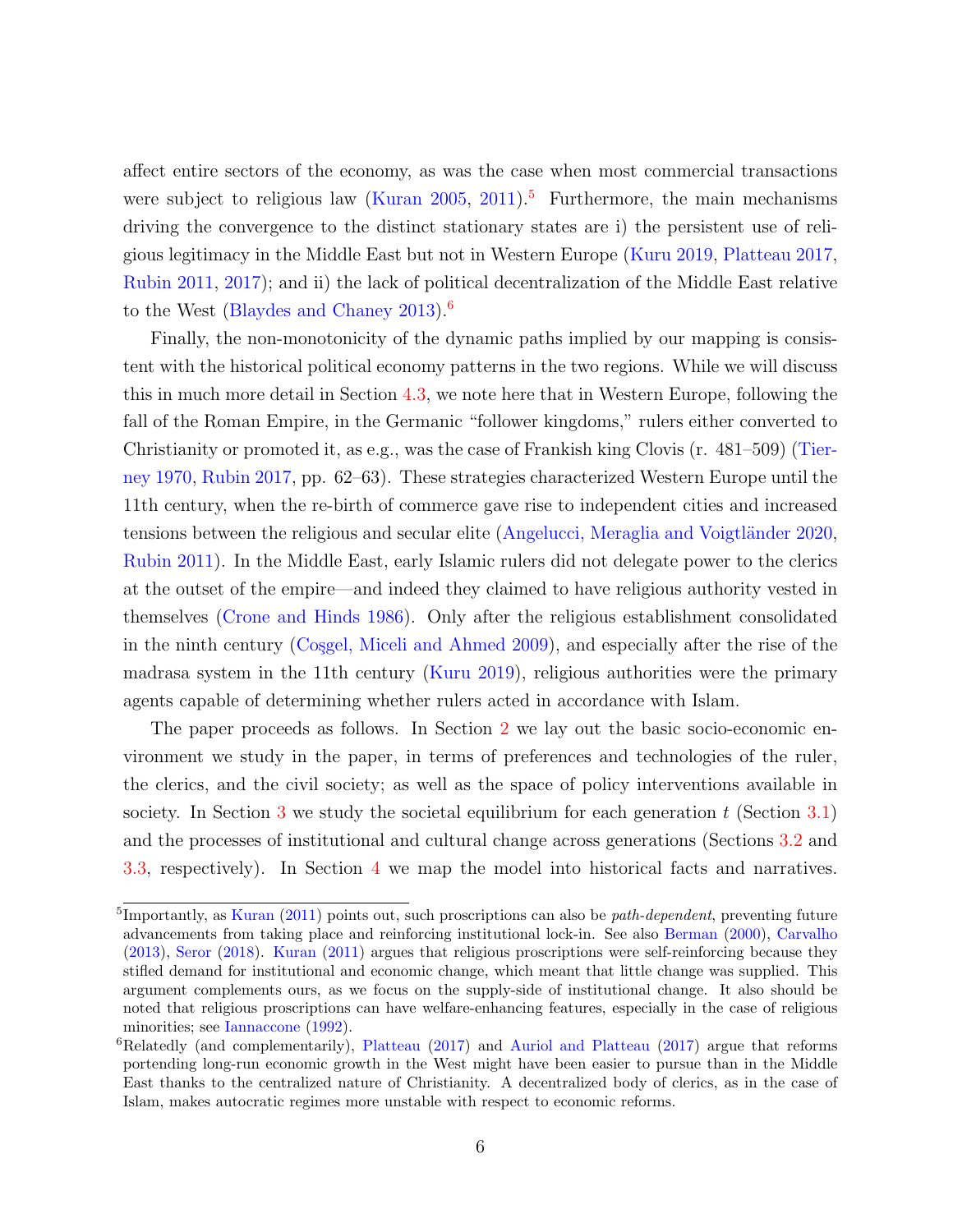In Section [5](#page-28-0) we extend the model to study equilibrium and dynamics when we allow for political decentralization to secular elites. In Section [6](#page-40-0) we conclude.[7](#page-7-1)

## <span id="page-7-0"></span>2 Ruler, Clerics, and Civil Society

We consider a political economy model of the distribution of power between three types of agents in a society, a ruler, religious clerics, and the civil society.<sup>[8](#page-7-2)</sup> Religious legitimacy, in the model, is an equilibrium phenomenon. It results from the ruler's optimal delegation of power and it depends on the profile of religious values of the civil society in the population, on the efficiency of the clerics' "legitimating" technology, and on the restrictiveness of religious proscriptions imposed by clerics.

Let  $t = 0, 1, \ldots$  index generations. All agents only live for one generation. As a consequence, the game played between the ruler, clerics, and civil society is a series of one-shot games in which behavior is not forward looking with respect to institutional or cultural evolution.<sup>[9](#page-7-3)</sup>

Civil Society. Each generation consists of a continuum  $[0, 1]$  of citizens. Civil society is composed of two types i of citizens: religious individuals  $(i = Re)$  in proportion  $q_t$  in generation t, and secular individuals  $(i = S)$  in proportion  $1 - q_t$ . Citizens employ effort in production activities. Total production is  $q_t e_{Re,t} + (1 - q_t) e_{S,t}$ , where  $e_{i,t}$ ,  $i = Re, S$  is the per-capita work effort employed by an individual of type  $i$  in generation  $t$ .

**Ruler and Clerics.** The ruler lives off taxing civil society at a tax rate  $\tau_t$ . The tax base which the ruler has access to is the total production of citizens:  $E_t = q_t e_{Re,t} + (1 - q_t)e_{S,t}$ .

<span id="page-7-1"></span><sup>&</sup>lt;sup>7</sup>In the Appendix, we further extend the model to consider the role of religion and religious legitimacy in inhibiting innovation and technological change (Bénabou, Ticchi and Vindigni [2015,](#page-43-6) [2020,](#page-43-7) Cosgel, Miceli [and Rubin](#page-45-0) [2012,](#page-45-0) [Davids](#page-45-6) [2013,](#page-45-6) [Mokyr](#page-49-0) [1990,](#page-49-0) [2010,](#page-49-3) [2016,](#page-49-4) [Squicciarini](#page-50-5) [2020,](#page-50-5) [White](#page-51-4) [1972,](#page-51-4) [1978\)](#page-51-5). More generally, it is certainly not the case that religion as a whole has always a negative impact on economic development; see [Barro and McCleary](#page-42-6) [\(2003\)](#page-42-6) and [McCleary and Barro](#page-48-8) [\(2019\)](#page-48-8) for an overview of the literature and a theory of the positive associations between religion and economic development.

<span id="page-7-2"></span><sup>&</sup>lt;sup>8</sup>In Section [5](#page-28-0) we shall extend the model to study the relationship, at equilibrium, between religious legitimacy and political decentralization.

<span id="page-7-3"></span><sup>&</sup>lt;sup>9</sup>This is in line with the conceptualization of institutional change proposed in [Greif and Laitin](#page-46-4) [\(2004\)](#page-46-4) and [Greif](#page-46-5)  $(2006)$ , in which institutions are exogenous to the players at any given point in time but evolve over time in response to the actions taken by the players at that time in response to institutional and cultural incentives. A fully forward looking model of institutional change is analytically intractable when joined with cultural dynamics; see [Bisin and Verdier](#page-44-2) [\(2017\)](#page-44-2) for a discussion and [Acemoglu, Egorov and Sonin](#page-42-7) [\(2015\)](#page-42-7), [Lagunoff](#page-48-9) [\(2009\)](#page-48-9) for forward looking institutional change. Some historical motivation for myopic institutional change in the study of the emergence of democracy is in [Treisman](#page-51-6) [\(2020\)](#page-51-6).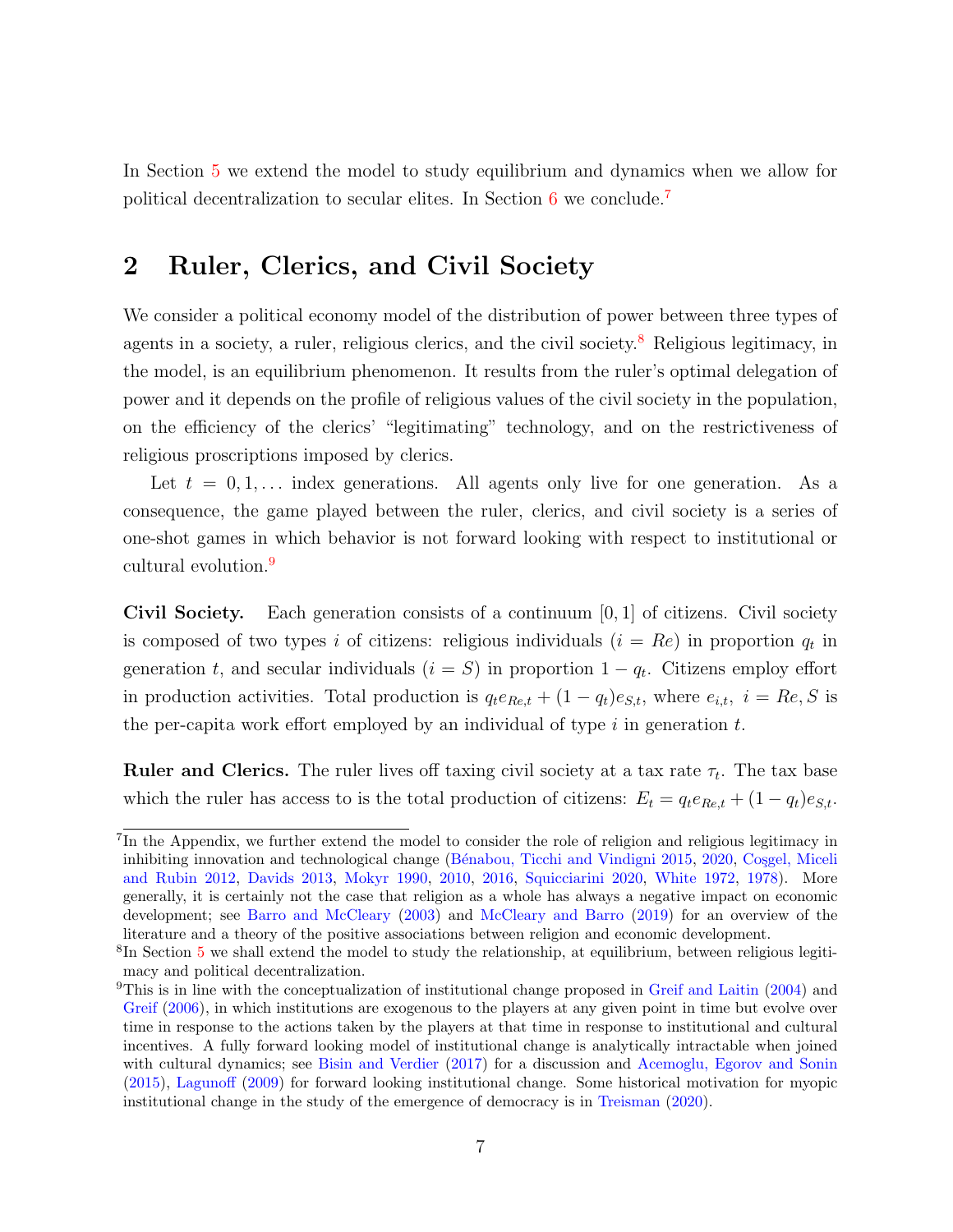The ruler also contributes to building and maintaining religious infrastructures,  $m_t \geq 0$ , for the clerics to provide religious services. The total religious services provided for the society are  $m_t \cdot \alpha_{c,t}$ , where  $\alpha_{c,t} \geq 0$  is the effort of the (representative) cleric at t. The building of religious infrastructures has cost  $C(m_t)$  that the ruler pays for. Meanwhile, clerics pay for the daily maintenance costs  $F(m_t)$  of these infrastructures.<sup>[10](#page-8-0)</sup>

Legitimacy. Clerics can provide the ruler with *legitimacy* through religious services which facilitate governance and obedience for religious individuals.<sup>[11](#page-8-1)</sup> Citizens are more likely to defer to tax authorities when governance is viewed as legitimate, and they likewise may feel better about paying taxes to a divinely sanctioned political authority. We capture this by assuming that religious individuals, when taxed by the ruler, subjectively perceive a tax rate  $\tau_{Re,t}^e$  smaller than the actual  $\tau$  chosen by the ruler and decreasing in the religious effort of the clerics,  $\alpha_{c,t}$ :

$$
\tau_{Re,t}^e = \tau_t (1 - \theta \alpha_{c,t}). \tag{1}
$$

The parameter  $\theta \in [0,1]$  represents the efficiency of the "legitimating" technology of the clerics. Likewise,  $\theta$  can be interpreted as the efficiency of religious legitimacy in encouraging compliance with authority (or, similarly, discouraging tax evasion) (Cosgel and Miceli [2009,](#page-45-1) [Greif and Rubin](#page-46-2) [2021\)](#page-46-2). For secular individuals,  $\tau_{S,t}^e = \tau$ .

**Proscriptions.** Religious services have an indirect cost, by imposing *proscriptions* (i.e., regulations and constraints) on individual behavior for both religious and secular individuals. We capture this effect by assuming that the cost of individual production effort is

$$
c(\alpha_{c,t})\Phi(e_{i,t}),
$$
 with  $\Phi(e_{i,t}) = \frac{e_{i,t}^2}{2}$  and  $c(\alpha_{c,t}) = 1 + \phi \alpha_{c,t}, i = Re, S.$  (2)

The parameter  $\phi > 0$  represents the degree of restrictiveness of religious proscriptions on economic activities.

<span id="page-8-0"></span><sup>&</sup>lt;sup>10</sup>These costs are assumed to be increasing in  $m_t$  and sufficiently convex to satisfy a regularity condition, needed to ensure that when religious clerics have a high political weight  $\lambda_t$  in the institutional structure, the policy problem associated to institutional design is well behaved, and provides a finite equilibrium provision of m.

<span id="page-8-1"></span><sup>&</sup>lt;sup>11</sup>There are many ways to capture this relationship in a model. Legitimacy affects compliance with all sorts of policies, and it lowers the likelihood of revolt [\(Bentzen and Gokmen](#page-43-8) [2020,](#page-43-8) [Cantoni, Dittmar and](#page-44-4) [Yuchtman](#page-44-4) [2018,](#page-44-4) [Chaney](#page-45-7) [2013,](#page-45-7) [Gill](#page-46-6) [1998,](#page-46-6) [Gilley](#page-46-7) [2008,](#page-46-7) [Greif and Rubin](#page-46-2) [2021,](#page-46-2) [Guo](#page-46-8) [2003,](#page-46-8) [Hechter](#page-47-4) [2009,](#page-47-4) [Hurd](#page-47-0) [1999,](#page-47-0) [Johnson and Koyama](#page-47-5) [2019,](#page-47-5) [Platteau](#page-50-1) [2017,](#page-50-1) [Rubin](#page-50-0) [2017,](#page-50-0) [Tyler](#page-51-1) [2006\)](#page-51-1). Following many studies on legitimacy in the political science and economics literatures (e.g., Co<sub>sgel</sub> and Miceli [2009,](#page-45-1) [Levi and](#page-48-10) [Sacks](#page-48-10) [2009,](#page-48-10) [Wintrobe](#page-51-7) [1998\)](#page-51-7), we focus on the role legitimacy plays in tax collection.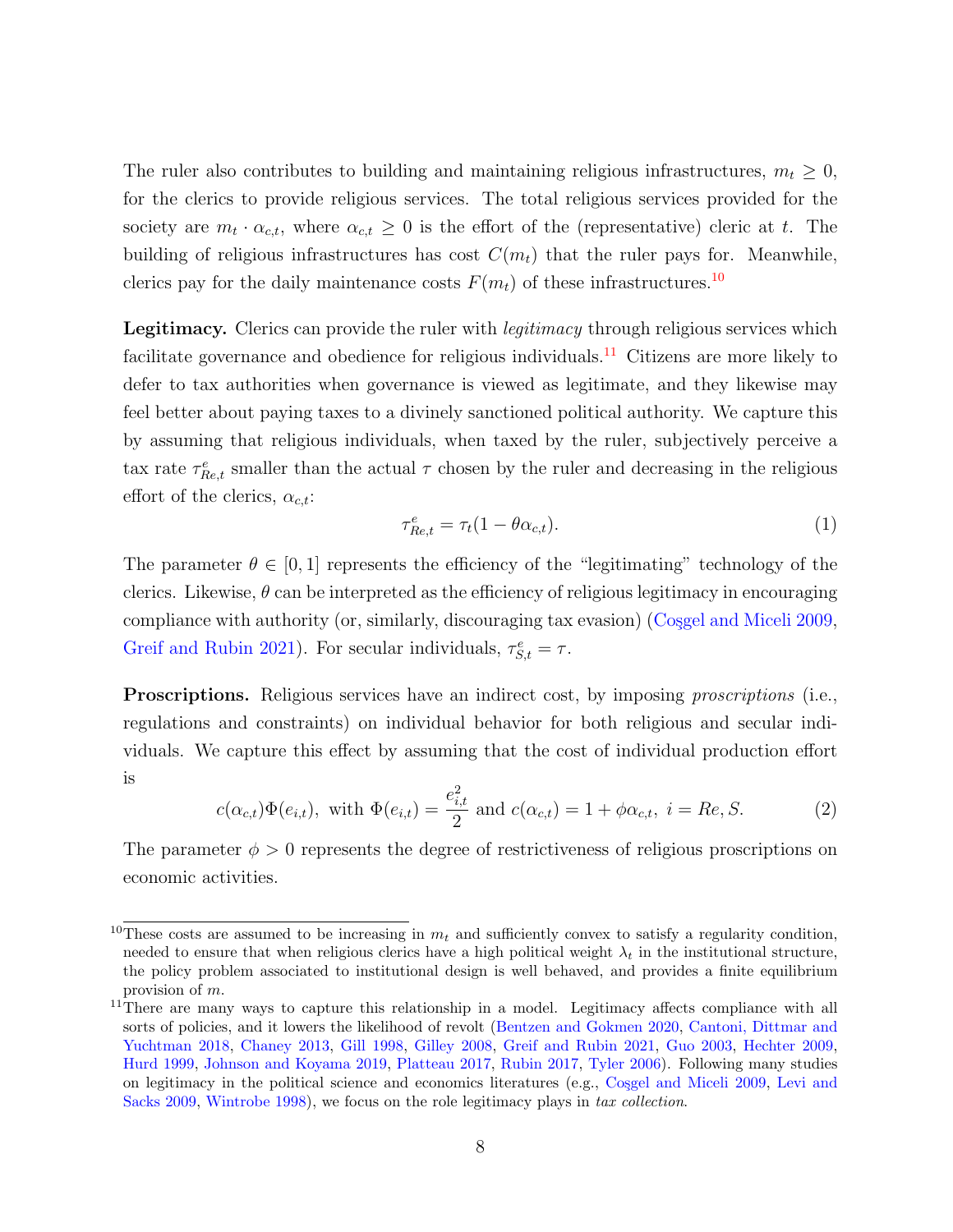We assume the cost functions  $C(.)$ ,  $F(.)$  and  $\Psi(.)$  are increasing and convex in their argument.<sup>[12](#page-9-0)</sup> We denote  $\bar{\tau}$  the maximum feasible tax rate which the ruler can impose.

Preferences. Preferences of the agents in this society at any generation t are as follows. The ruler has utility

<span id="page-9-2"></span>
$$
U_r(m_t) = \tau_t E_t - C(m_t). \tag{3}
$$

Clerics derive utility  $m_t \cdot \alpha_{c,t}$  from religious services, at effort cost  $\Psi(\alpha_{c,t})$ .<sup>[13](#page-9-1)</sup> The utility of the clerics therefore is

<span id="page-9-3"></span>
$$
U_c(m_t, \alpha_{c,t}) = m_t \cdot \alpha_{c,t} - \Psi(\alpha_{c,t}) - F(m_t). \tag{4}
$$

Finally, the utility of agents of type  $i = Re, S$  in civil society is

<span id="page-9-4"></span>
$$
U_i(e_{i,t}) = e_{i,t}(1 - \tau_{i,t}^e) - c(\alpha_{c,t})\Phi(e_{i,t}), \quad i = Re, S.
$$
 (5)

This setup establishes—somewhat starkly—one of the model's fundamental building blocks: the trade-off between religious legitimacy and religious proscriptions with respect to the size of the taxable surplus. Legitimacy increases the incentive to provide effort for the religious (or alternatively, lowers their incentive to evade taxation), but comes at the cost of lowered productivity due to proscriptions.

**Policy.** Choosing the tax rate  $\tau_t$  is the sole responsibility of the ruler. But we assume that this is not the case for the choice of religious infrastructures  $m_t$ , which are rather the outcome of a collective choice problem in any given generation  $t$ , reflecting the political power and preferences of the three groups. The relative political power of the groups is captured by their respective weight in the social welfare function  $W_t$  which is the objective of policy choices. In other words, the social welfare function  $W_t$  can be thought as the objective of a "fictitious policy-maker" and policies are the outcome of a "bargain" implicit in the institutional structure of society.

<span id="page-9-0"></span><sup>&</sup>lt;sup>12</sup>We also assume that  $F'(m) < C'(m)$  for all  $m > 0$ ; i.e., that the marginal cost of infrastructure maintenance is smaller than the marginal cost of building infrastructures.

<span id="page-9-1"></span><sup>&</sup>lt;sup>13</sup>In various times and places, such as "Golden Age" Islam or medieval Europe, religious authorities were also directly involved in economic activities. Although we do not explicitly model this possibility here, it follows from our setup that religious authorities can benefit from a greater economic surplus since it provides more revenue for expenditure on religious services.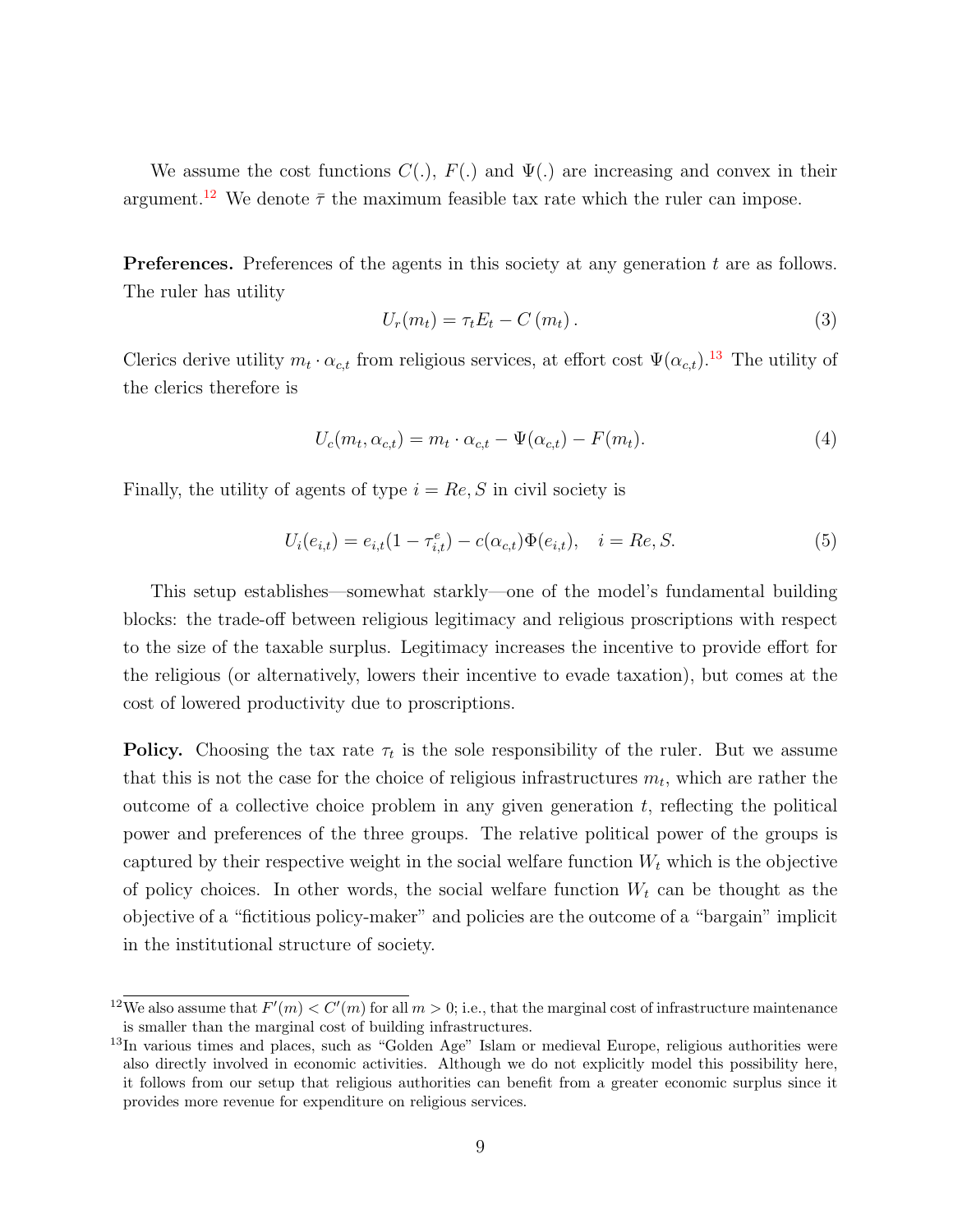Specifically, the social welfare function  $W_t$  to be maximized by the policy choice  $m_t$  is:

<span id="page-10-2"></span>
$$
W_t = \frac{1}{2}U_r(m_t) + \frac{\lambda_t}{2}U_c(m_t, \alpha_{c,t}) + \frac{1 - \lambda_t}{2} \left[ q_t U_{Re,t}(e_{Re,t}) + (1 - q_t) U_S(e_{S,t}) \right].
$$
 (6)

Fixing the relative power of the ruler (to  $\frac{1}{2}$ ),<sup>[14](#page-10-1)</sup> the power of the clerics and of civil society is, respectively,  $\frac{\lambda_t}{2}$  and  $\frac{1-\lambda_t}{2}$  with  $\lambda_t \in [0,1]$ .

Each generation's *societal equilibrium* will obtain as the ruler, the clerics, and agents in civil society choose, respectively,  $\tau_t$ ,  $\alpha_{c,t}$ , and  $e_{i,t}$  (for  $i = Re, S$ ) to maximize their utility given by [\(3\)](#page-9-2), [\(4\)](#page-9-3), and [\(5\)](#page-9-4), respectively. The policy choice  $m_t$  is chosen to maximize [\(6\)](#page-10-2). At a *societal equilibrium* in each generation  $t$ , the ruler, the policy-maker, the clerics, and civil society, take as given i) the distribution of power between the groups in society,  $\lambda_i$ ; as well as ii) the distribution of religious and secular types in civil society,  $q_t$ . But both the distribution of power and the distribution of types in civil society are endogenously determined in society. In the next section, we study first the *societal equilibrium* for any  $t$ and then the dynamics of  $\lambda_t$  and  $q_t$  in the model.

### <span id="page-10-0"></span>3 Societal Equilibrium and Dynamics

At any time  $t$ , for a given institutional power structure of the different groups and a given population profile of religious and secular individuals, the *societal equilibrium* is a Nash equilibrium of the simultaneous game between the ruler, the policy-maker, the clerics, and civil society. The non-cooperative nature of choices captures the idea of a public choice environment plagued by externalities and lack of commitment, whereby policy-makers and agents do not internalize the full impact of their behavior on society.

On the other hand, institutional change arises as a mechanism to internalize the externalities associated with the political process, given the changing cultural composition of society [\(Acemoglu and Robinson](#page-42-3) [2019,](#page-42-3) [Bisin and Verdier](#page-44-2) [2017,](#page-44-2) [Iyigun, Rubin and Seror](#page-47-6) [2021\)](#page-47-6). Cultural dynamics derive from purposeful inter-generational transmission, emanating from parental socialization and imitation of society at large [\(Bisin and Verdier](#page-43-0) [2001,](#page-43-0) [2017\)](#page-44-2).

<span id="page-10-1"></span><sup>&</sup>lt;sup>14</sup>This is just for simplicity and concreteness: all that is needed is that the ruler has large enough power with respect to the other members of society.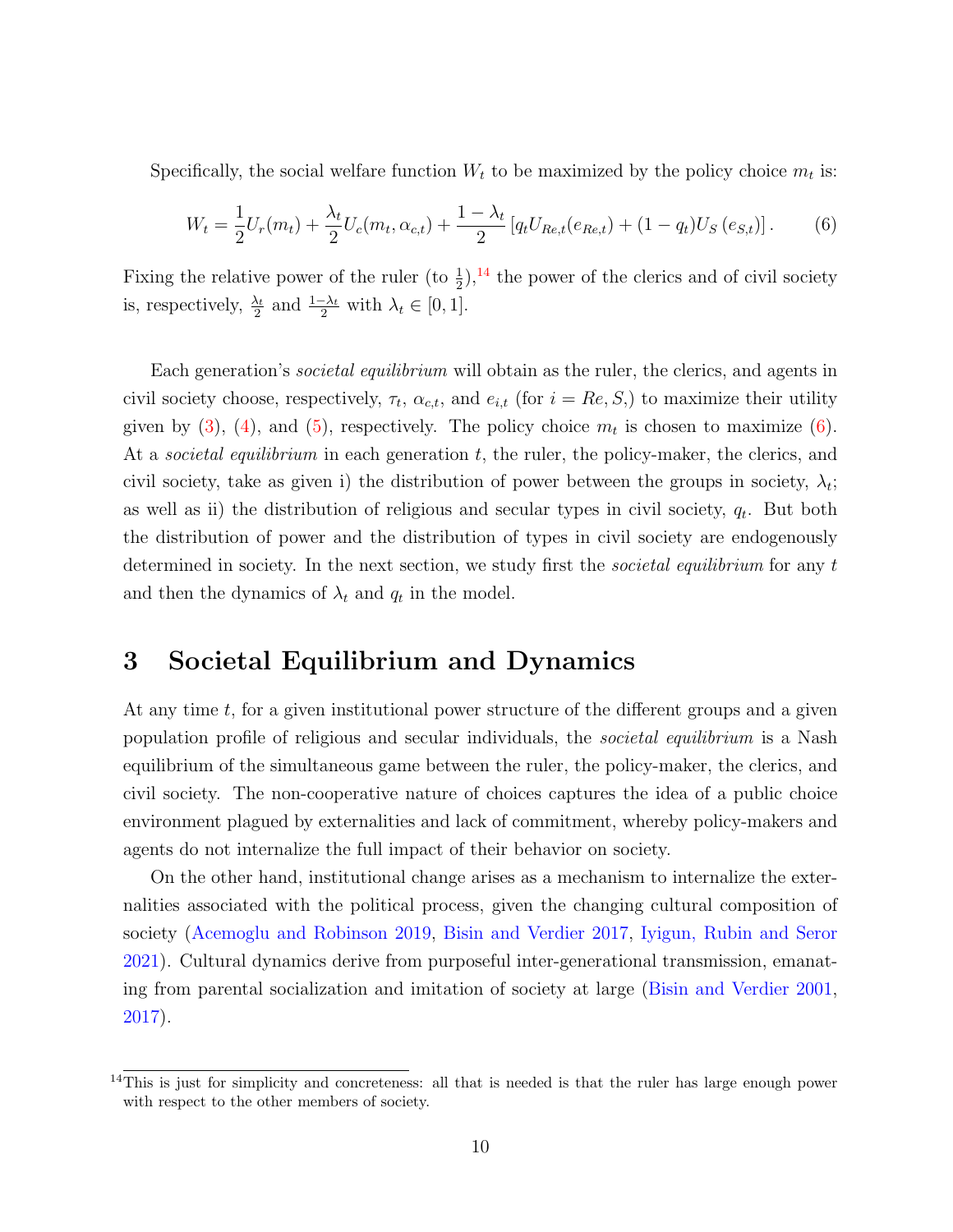#### <span id="page-11-0"></span>3.1 Societal Equilibrium

At a societal equilibrium for generation t, the choices of  $\tau_t$ ,  $\alpha_{c,t}$ , and  $e_{i,t}$  ( $i = Re, S$ ) and  $m_t$ constitute a Nash equilibrium, denoted by  $\{\tau_t(\lambda_t), m_t(\lambda_t), \alpha_{c,t}(\lambda_t), e_{S,t}(\lambda_t), e_{Re,t}(\lambda_t)\}$ .<sup>[15](#page-11-1)</sup>

At equilibrium, the optimal tax rate  $\tau_t(\lambda_t)$  is equal to its maximum possible value  $\overline{\tau}$ . As the ruler has a higher political weight that the citizens, taxation is fully extractive. In order to simplify notation, we write  $\tau$  instead of  $\bar{\tau} = \tau_t(\lambda_t)$  in the remainder of the paper. The comparative statics at equilibrium in any period  $t$  are summarized in the following Lemma. For notational convenience, we suppress the time subscript  $t$  in the rest of this section.

<span id="page-11-2"></span>Lemma 1 Religious infrastructures: The equilibrium investment in religious infrastructures,  $m(\lambda)$ , and the equilibrium effort of the clerics,  $\alpha_c(\lambda)$ , are increasing in  $\lambda$  and independent from  $\theta$  and  $\phi$ .

When the weight of the clerics in social choice increases, so does the marginal benefits of provisioning the religious infrastructure  $m$ . In turn, the clerics increase their own effort in provisioning religious services  $\alpha_c(\lambda)$ . Since the weight of the clerics in social choice is  $\frac{\lambda}{2}$ , both  $\alpha_c(\lambda)$  and  $m(\lambda)$  increase with  $\lambda$ .

In the model, clerics do not derive utility from imposing proscriptions on economic activity nor from legitimating the ruler. Hence, the investment in religious infrastructure  $m(\lambda)$  and the provision of the religious services  $\alpha_c(\lambda)$  are independent from  $\theta$  and  $\phi$ .

**Lemma 2 Labor effort:** The equilibrium effort of secular individuals  $e_S(\lambda)$  is decreasing in  $\lambda$  and  $\phi$  and is independent from  $\theta$ . On the other hand, as long as  $\theta \geq \frac{\phi(1-\tau)}{\tau}$  $\frac{(-\tau)}{\tau}$ , the equilibrium effort of religious individuals  $e_{Re}(\lambda)$  is increasing in  $\lambda$  and  $\theta$ , and is decreasing  $in \phi$ .

When the efficiency of the clerics to legitimate the ruler  $\theta$  increases, so does the effort of religious individuals who subjectively perceive a lower tax rate. By contrast, the efficiency of the legitimizing technology has no effect on the effort of secular individuals. An increase in the degree of restrictiveness of religious proscriptions,  $\phi$ , leads to lower efforts from both

<span id="page-11-1"></span><sup>&</sup>lt;sup>15</sup>The equilibrium is fully characterized in the Appendix. Since there is a complementarity between the provision of the religious good  $m_t$  and the investments of the clerics in religious infrastructures  $\alpha_{c,t}$ , the uniqueness of the equilibrium is not guaranteed. Under mild conditions, however, the equilibrium is uniquely determined.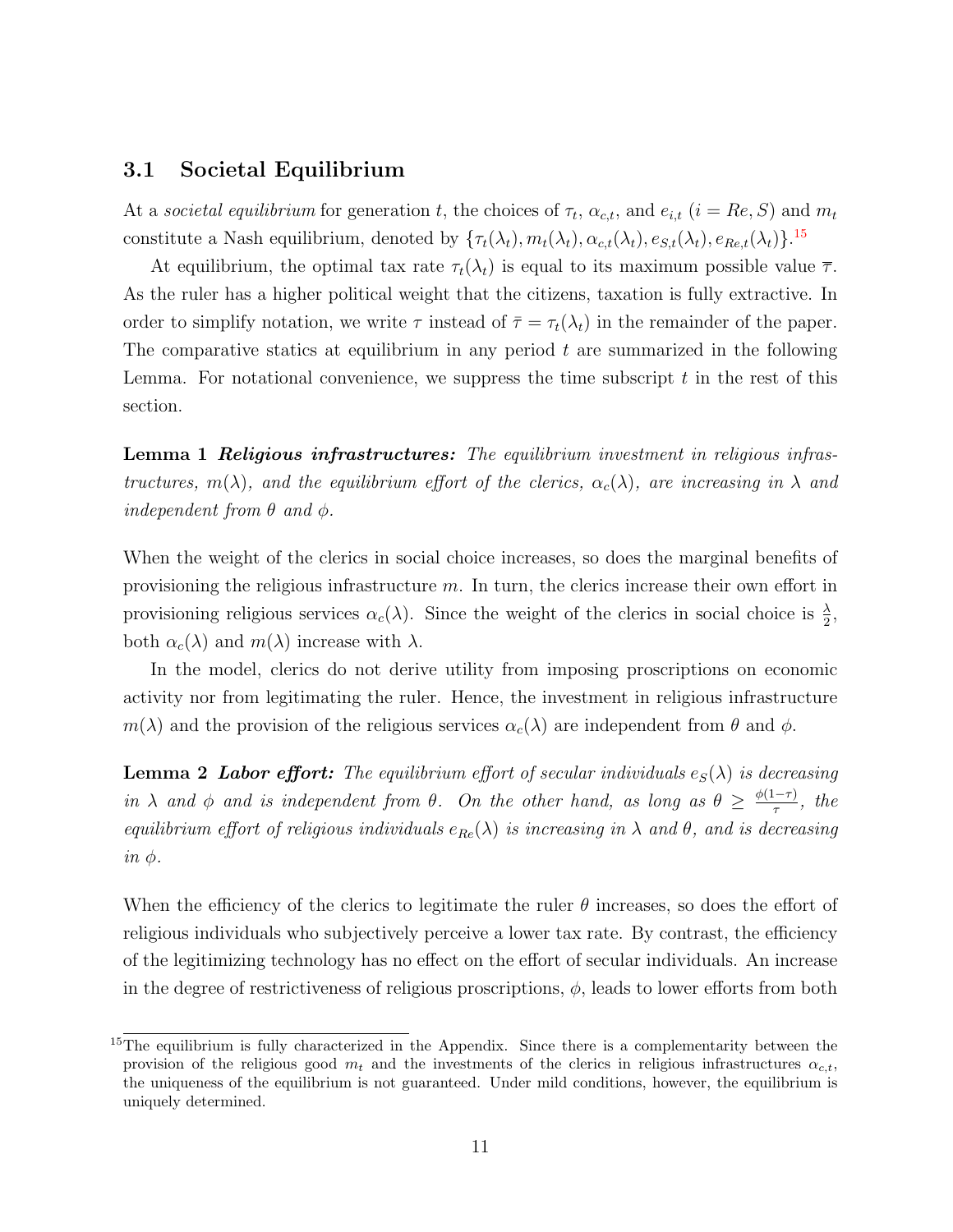the religious and secular individuals, as harsher proscriptions decrease individuals' labor productivity.

The political weight of the clerics affects the labor efforts through  $\alpha_c(\lambda)$ , the equilibrium effort of the clerics. While more effort from the clerics  $\alpha_c(\lambda)$  makes secular individuals reduce their own labor effort—through costly regulations and prohibitions  $\phi$ —when  $\theta \ge$  $\phi(1-\tau)$  $\frac{(-\tau)}{\tau}$ , clerics have the opposite effect on the labor effort of religious individuals  $e_{Re}$ . This is because when clerics provide more effort, the religious individuals perceive a lower tax rate. Despite costly religious regulations, they increase their effort due to higher investments in religious infrastructures. In order to make this key difference between secular and religious individuals stark, we make the following Assumption:

#### <span id="page-12-1"></span>Assumption 1  $\theta \geq \frac{\phi(1-\tau)}{\tau}$  $rac{-\tau)}{\tau}$ .

We denote the tax base as  $E(\lambda) = q e_{Re}(\lambda) + (1 - q) e_{S}(\lambda)$ . From the two previous Lemmas, we deduce the following result:

<span id="page-12-3"></span>**Lemma 3 Tax base:** Under Assumption [1,](#page-12-1) the tax base is increasing in q and  $\theta$ , and it is decreasing in  $\phi$ . It increases with  $\lambda$  as long as  $q \geq \frac{\phi(1-\tau)}{\tau \theta}$ .

While religious infrastructures increase the scope of religious proscriptions, they also positively affect the effort of the religious individuals under Assumption [1.](#page-12-1) Hence, when religious individuals are sufficiently numerous, the latter effect dominates, and the tax base  $E(\lambda)$  increases with the effort of the clerics  $\alpha_c(\lambda)$ , so it increases with  $\lambda$ . Similarly, since  $\theta$  positively affects the labor effort of religious individuals, it also positively affects the tax base. Religious proscriptions  $\phi$  negatively affect the tax base, as they decrease labor efforts. The tax base increases with the fraction of religious  $q$ , who provide greater effort than their secular counterparts.

### <span id="page-12-0"></span>3.2 Institutional Dynamics

Each generation brings about institutional change in the relative power to be delegated to clerics and civil society in the future; that is, at the end of any generation t,  $\lambda_{t+1}$  is chosen from the point of view of the social welfare function with weight  $\lambda_t$ .<sup>[16](#page-12-2)</sup> In other words,

<span id="page-12-2"></span><sup>&</sup>lt;sup>16</sup>We assume that institutional design is myopic, anticipating only socio-economic outcomes one generation ahead. This implies that the institutional structure does not internalize institutional "slippery slopes," whereby moving to a different structure of decision rights may in turn trigger subsequent institutional changes leading to undesirable outcomes from the point of view of the initial structure. See [Bisin and](#page-44-2) [Verdier](#page-44-2) [\(2017\)](#page-44-2) for a discussion of how this issue can be accounted in the model.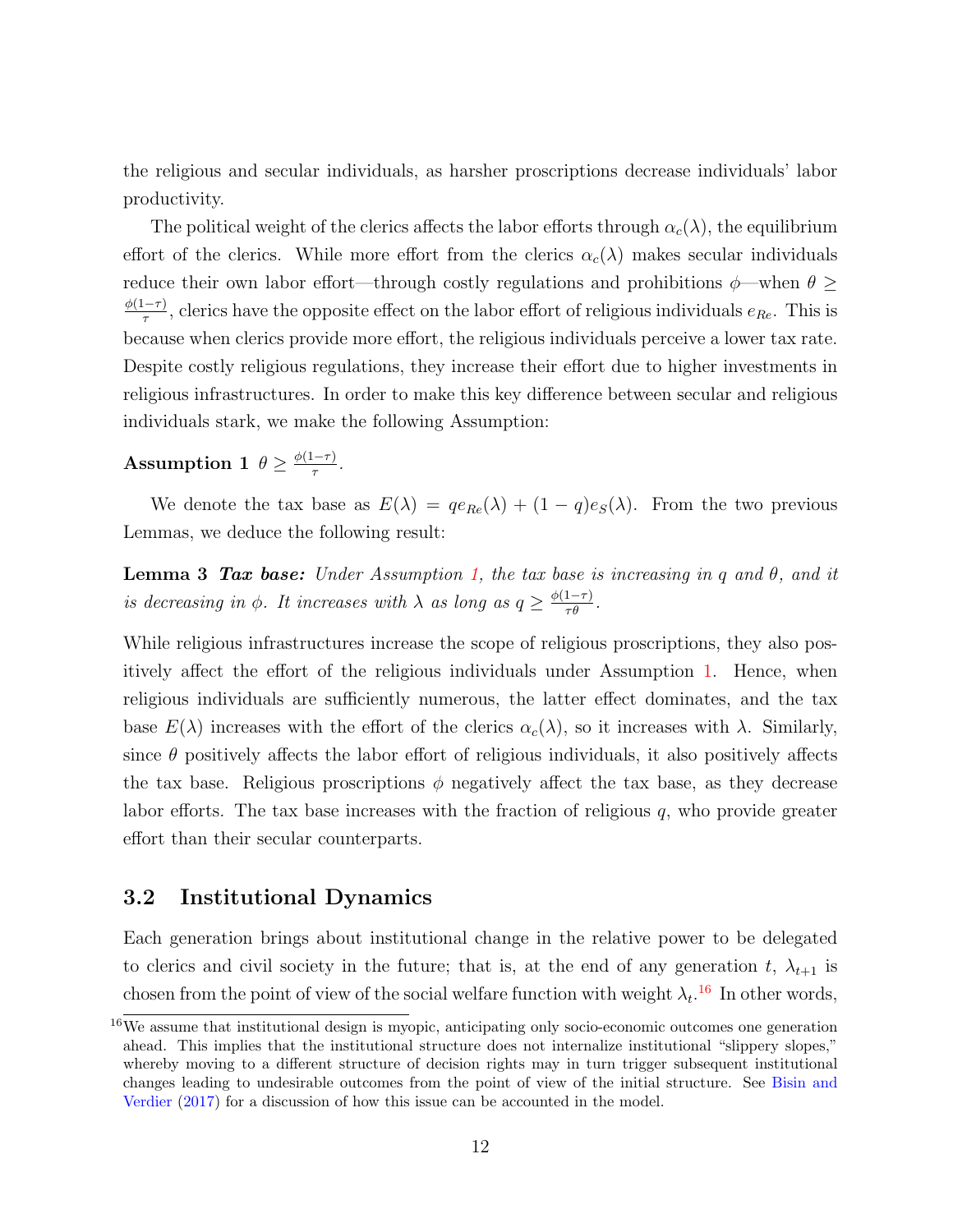institutions are exogenous from the perspective of all players at any point in time but change over time to reduce externalities associated with the decisions made by policymakers.<sup>[17](#page-13-0)</sup> More formally, at any time t, given institutions  $\lambda_t$ , future institutions  $\lambda_{t+1}$  are designed as the solution to:

$$
\max_{\lambda_{t+1}} \frac{1}{2} U_r(m_t(\lambda_{t+1})) + \frac{\lambda_t}{2} U_c(m_t(\lambda_{t+1}), \alpha_{c,t}(\lambda_{t+1})) + \frac{1 - \lambda_t}{2} \left[ q_t U_{Re}(e_{Re,t}(\lambda_{t+1})) + (1 - q_t) U_S(e_{S,t}(\lambda_{t+1})) \right].
$$
 (7)

Institutional change between periods  $t$  and  $t + 1$  therefore internalizes two externalities that are not taken into account by the optimal decisions characterizing the Nash equilibrium of period t. The first one relates to the fact that the provision of religious infrastructures  $m$  grants *legitimacy* to the ruler, reducing the subjectively perceived tax rate for religious individuals. The second is the fact that it also has a depressing effect on labor productivity via proscriptions. Hence, increased provision of the religious good  $m$  not only affects the utility of the clerics, but also feeds back into the utility of both the ruler and the citizens. Solving the optimization problem [\(7\)](#page-13-1), we obtain the following result:

<span id="page-13-2"></span>**Proposition 1** The optimization problem [\(7\)](#page-13-1) admits a unique solution  $\lambda_{t+1} \in [0,1]$ . The solution is characterized by a threshold  $\overline{q}(\lambda_t) \in [0,1]$  such that,

<span id="page-13-1"></span>
$$
\lambda_{t+1} > \lambda_t
$$
 (resp.  $\leq$ ), if  $q_t > \overline{q}(\lambda_t)$  (resp.  $\leq$ ).

Furthermore, the threshold  $\overline{q}(\lambda_t)$  is decreasing in  $\theta$  and increasing in  $\phi$ .

The uniqueness result follows from the convexity of the optimization problem. Whether more power is delegated to the clerics over time depends on the fraction of religious individuals  $q_t$ . If the religious are sufficiently numerous, then a larger weight to the clerics  $\lambda_{t+1} > \lambda_t$  increases their effort  $\alpha_c(\lambda_{t+1})$ . This in turn increases both the utility of the ruler  $U_r$ —who benefits from a larger tax base (Lemma [3\)](#page-12-3)—and the total welfare of the citizens  $q_tU_{Re}+(1-q_t)U_S$ . Civil society can also benefit from higher effort from the clerics—despite

<span id="page-13-0"></span> $17$ In this sense, our conception of institutional change follows in the spirit of [Greif and Laitin](#page-46-4) [\(2004\)](#page-46-4), [Greif](#page-46-5) [\(2006\)](#page-46-5), and [Bisin and Verdier](#page-44-2) [\(2017\)](#page-44-2) in that institutions change over time in response to the actions taken by the relevant players at a point in time given the incentives they face at that time. As in our conception of  $\lambda_t$ , such "quasi-parameters" (to use the term coined in [Greif and Laitin](#page-46-4) [\(2004\)](#page-46-4)) are exogenous to all players in period t but change over time in response to their actions.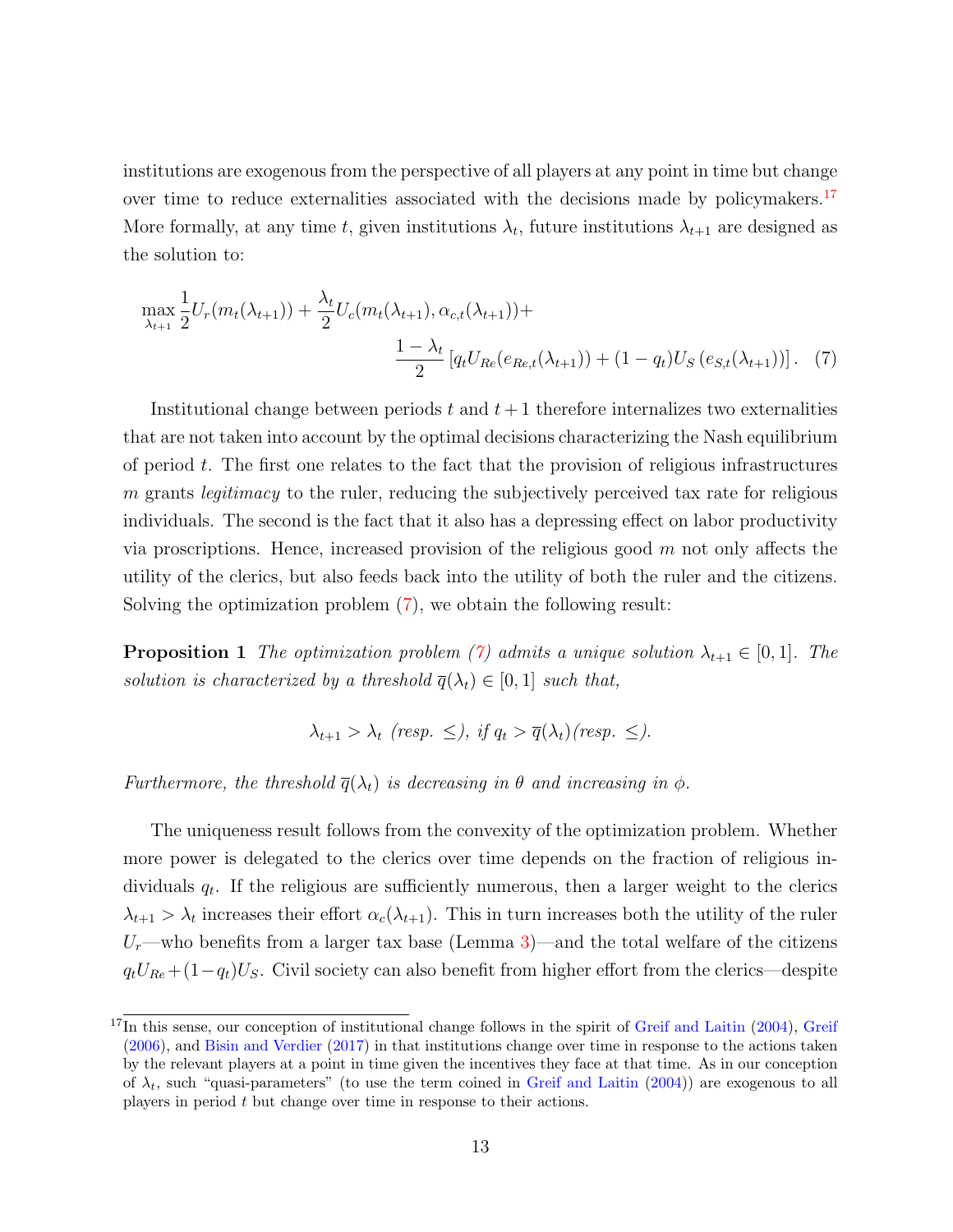religious proscriptions—as religious individuals are better off when they perceive a lower tax rate.

Relative to the comparative static results, when the strength of religious proscriptions  $\phi$ increases, so does the cost for the ruler of using religious legitimacy as a means of extracting resources from the population. The parameter space over which  $\lambda_t$  increases shrinks as  $\overline{q}$ increases. On the other hand, when clerics are efficient at legitimating the ruler, i.e. when  $\theta$  increases, then delegating power to the clerics is more beneficial and  $\overline{q}$  decreases.

### <span id="page-14-0"></span>3.3 Cultural Dynamics

Cultural dynamics are modeled as purposeful inter-generational transmission [\(Bisin and](#page-43-0) [Verdier](#page-43-0) [2001,](#page-43-0) [2017\)](#page-44-2) through parental socialization and imitation of society at large. Direct vertical socialization to the parent's trait  $i \in \{Re, S\}$  occurs with probability  $d_i$ . If a child from a family with trait  $i$  is not directly socialized, which occurs with probability  $1-d_i$ , he/she is *horizontally/obliquely* socialized by picking the trait of a role model chosen randomly in the population.<sup>[18](#page-14-1)</sup> The probability  $P_{ij}$  that a child in group i is socialized to trait  $j$  writes as:

<span id="page-14-3"></span>
$$
P_{ii} = d_i + (1 - d_i)q_i
$$
  
\n
$$
P_{ij} = (1 - d_i)q_j;
$$
\n(8)

with  $q_{Re} = q$  and  $q_S = 1 - q$ . We assume that the probability of direct socialization  $d_i$ is the solution of a parental socialization problem<sup>[19](#page-14-2)</sup> in which: a) parents are paternalistic (i.e., imperfectly altuistic) and have a bias for children sharing their own cultural trait; b) such paternalistic bias writes as  $\Delta V_i(\lambda_t) = V_{ii}(\lambda_t) - V_{ij}(\lambda_t)$ , where  $V_{ij}(\lambda_t) = U_i(e_j(\lambda_t))$  is the utility perceived by a type i parent of having a type j child, for  $i, j \in \{Re, S\}$  and  $j \neq i$ ; c) parents of type  $i \in \{Re, S\}$  have socialization costs that are increasing and convex in  $d_i$ ; d) religious infrastructures  $m_t$  may act as complementary inputs to the transmission effort  $d_{Re}$  of religious families in the socialization of children to the religious trait.

More specifically, denote  $h_{Re}(d_{Re}, m_t)$  the socialization cost of religious families and  $h<sub>S</sub>(d<sub>S</sub>)$  the socialization cost of secular families. Then religious parents solve the following

<span id="page-14-1"></span><sup>18</sup>Vertical, horizontal, and oblique transmission are the core mechanisms in the dual-inheritance theory of cultural evolution. For more, see [Cavalli-Sforza and Feldman](#page-45-8) [\(1981\)](#page-45-8) and [Boyd and Richerson](#page-44-5) [\(1985\)](#page-44-5).

<span id="page-14-2"></span><sup>&</sup>lt;sup>19</sup>See [Bisin and Verdier](#page-44-3) [\(1998,](#page-43-9) [2000,](#page-43-10) [2001\)](#page-43-0) for a similar approach in different contexts and Bisin and Verdier [\(2011\)](#page-44-3) for a survey of the economic literature on cultural transmission.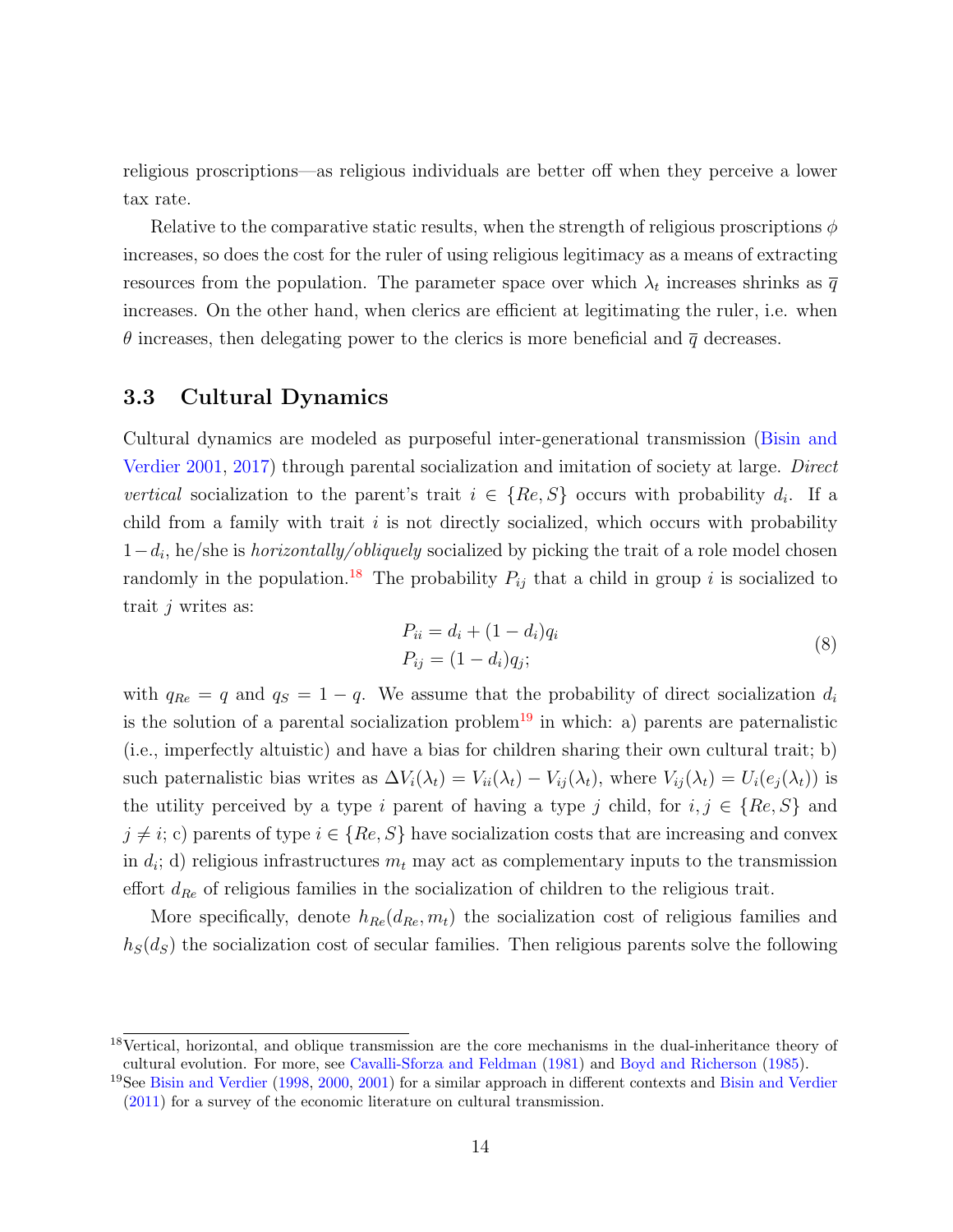socialization problem:

<span id="page-15-0"></span>
$$
\max_{d_{Re}} -h_{Re}(d_{Re}, m_t) + P_{ReRe} \cdot V_{ReRe}(\lambda_t) + P_{ReS} \cdot V_{ReS}(\lambda_t), \qquad (9)
$$

while secular parents solve the following socialization problem:

<span id="page-15-1"></span>
$$
\max_{d_S} -h_S(d_S) + P_{SS} \cdot V_{SS}(\lambda_t) + P_{SRe} \cdot V_{SRe}(\lambda_t). \tag{10}
$$

As shown in the appendix, the solution of [\(9\)](#page-15-0) provides the equilibrium socialization effort of religious families  $d_{Re,t}^* = D_{Re} [(1 - q_t) \Delta V_{Re}(\lambda_t), m(\lambda_t)],$  which is an increasing function of both  $(1 - q_t)\Delta V_{Re}(\lambda_t)$  and  $m(\lambda_t)$ . Similarly, the solution of [\(10\)](#page-15-1) defines the equilibrium socialization effort of secular families  $d_{S,t}^* = D_S [q_t \Delta V_S(\lambda_t)],$  which is an increasing function of  $q_t \Delta V_S(\lambda_t)$ . In addition, the dynamics of the proportion of the population with the religious trait is characterized by the following "cultural replicator" dynamics:

<span id="page-15-2"></span>
$$
q_{t+1} - q_t = q_t (1 - q_t) \{ d_{Re,t}^* - d_{S,t}^* \}.
$$
\n
$$
(11)
$$

In equation  $(11)$ , the term

$$
D(q_t, \lambda_t) = d_{Re,t}^* - d_{S,t}^* = D_{Re} \left[ (1 - q_t) \Delta V_{Re}(\lambda_t), m(\lambda_t) \right] - D_S \left[ q_t \Delta V_S(\lambda_t) \right],
$$

can be interpreted as the relative "cultural fitness" of the religious trait in the population. This term is frequency dependent (i.e., it depends on the state of the population  $q_t$ ). It is also affected by the institutional environment  $\lambda_t$ , as this variable interacts with the process of parental cultural transmission both through paternalistic motivations  $\Delta V_i(\lambda_t)$ , and through the provision of religious infrastructures  $m_t = m(\lambda_t)$  as a complementary input to religious family socialization.

In other words, there is a complementarity between religious legitimacy and the profile of religious values in the population. We deduce the following result:

<span id="page-15-3"></span>**Proposition 2** There exists a threshold  $q^*(\lambda_t)$  such that

$$
q_{t+1} < q_t \ (resp. \ \geq \ ) \ if \ q_t > q^*(\lambda_t) \ (resp. \ \leq ).
$$

Furthermore, the threshold  $q^*(\lambda_t)$  is increasing in  $\theta$  and  $\lambda_t$  and decreasing in  $\phi$ .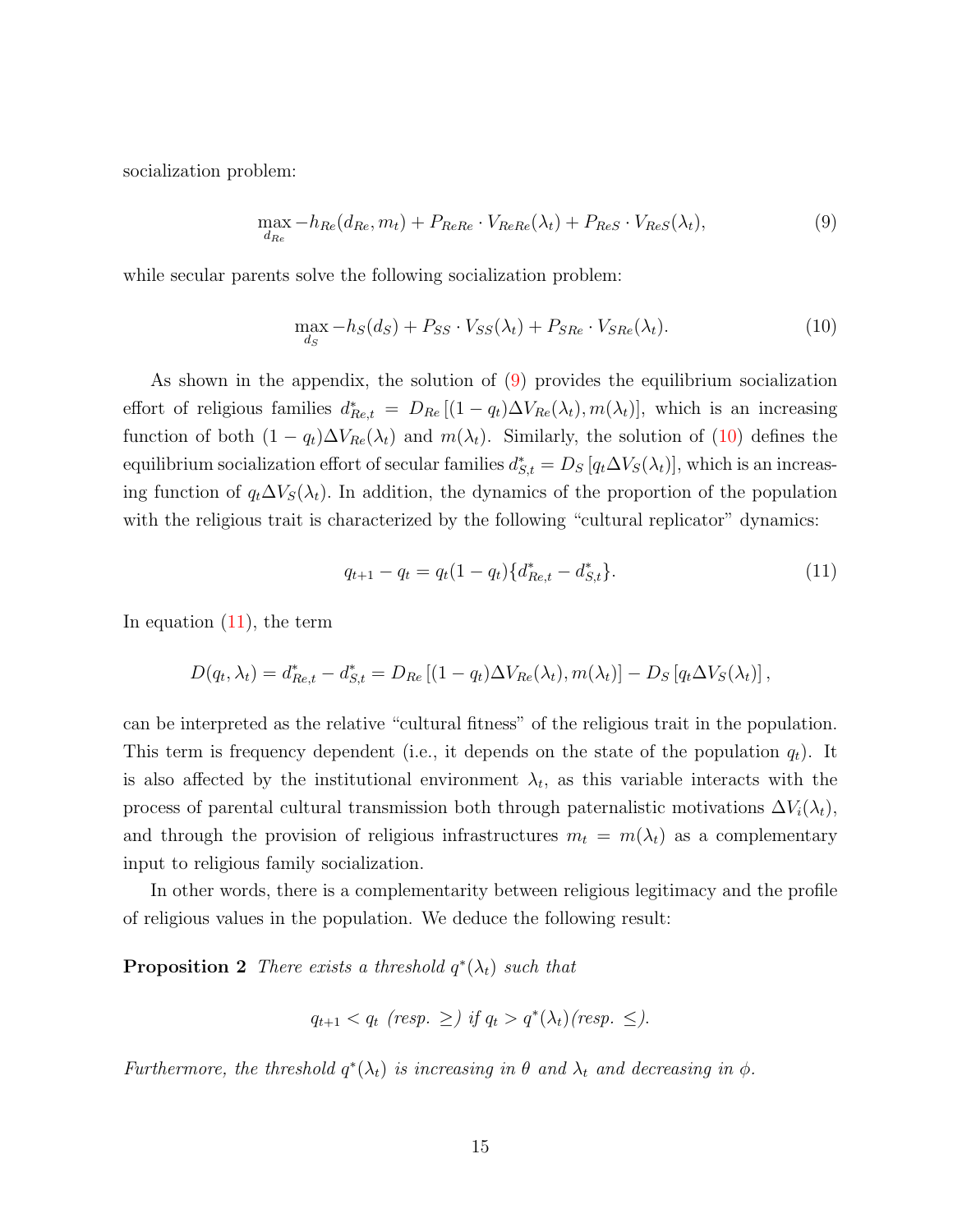Because the process of cultural transmission [\(8\)](#page-14-3) is characterized by cultural substitution between vertical and oblique transmission, the relative "cultural fitness" of the religious trait  $D(q_t, \lambda_t)$  is decreasing in the frequency  $q_t$  of religious individuals in the population [\(Bisin and Verdier](#page-43-0) [2001\)](#page-43-0). Consequently, the proportion  $q^*(\lambda_t)$  such that  $D(q^*(\lambda_t), \lambda_t) = 0$ is the unique attractor of the cultural dynamics in  $(11)$ . When the fraction of religious individuals  $q_t$  is above (resp. below)  $q^*(\lambda_t)$ , then it decreases (resp. increases) in order to converge in the direction of  $q^*(\lambda_t)$ .

The dependence of the threshold  $q^*(\lambda_t)$  on the institutional environment  $\lambda_t$  and comparative statics on the parameters  $\theta$  and  $\phi$  depends on how the relative "cultural fitness"  $D(q_t, \lambda_t)$  of the religious trait is affected by changes in such features.

An increase in the political weight of the clerics  $\lambda_t$  affects cultural transmission in two ways, through its effect on socialization incentives  $\Delta V_{Re}(\lambda_t)$  and  $\Delta V_S(\lambda_t)$  and through its effect on religious infrastructures,  $m = m(\lambda_t)$ . On the one hand, an increase in  $\lambda_t$  promotes the clerics' effort  $\alpha_c(\lambda_t)$  and consequently leads to a lower perceived tax rate  $\tau_{Re}^e$  by religious individuals. The labor effort choice of religious and secular individuals is therefore further apart and, consequently, the incentives of parents to socialize their children to their own cultural trait,  $\Delta V_{Re}(\lambda_t)$  and  $\Delta V_S(\lambda_t)$ , are larger in both groups.<sup>[20](#page-16-0)</sup> However when the socialization effort of religious parents is more sensitive to these incentives than the effort of secular parents, the religious trait is relatively more successfully transmitted than the secular trait, and  $D(q_t, \lambda_t)$  is shifted up with an increase in  $\lambda_t$ . On the other hand, an increase in  $\lambda_t$  also increases the amount of religious infrastructures  $m = m(\lambda_t)$ . When such infrastructures enter as complementary inputs in the socialization process of the religious trait, then again religious parents tend to socialize more intensively than secular ones when  $m$  increases. The religious trait has consequently higher cultural fitness than the secular trait and again  $D(q_t, \lambda_t)$  is shifted up with  $\lambda_t$ . In either situation, the diffusion of the religious trait is favored by an increase in  $\lambda_t$ , and  $q^*(\lambda_t)$  becomes larger.

A change in the other parameters  $\theta$  and  $\phi$  affects the relative cultural fitness of the religious trait only through their induced changes on the paternalistic motives  $\Delta V_{Re}(\lambda_t)$ and  $\Delta V_S(\lambda_t)$ . For instance, a higher efficiency of the clerics  $\theta$  tends to widen the gap between the optimal work effort of a religious individual compared to that of a secular individual. As a consequence, an increase in  $\theta$  shifts up both  $\Delta V_{Re}(\lambda_t)$  and  $\Delta V_S(\lambda_t)$ . As mentioned above, when religious parents are more sensitive to paternalistic motives

<span id="page-16-0"></span><sup>&</sup>lt;sup>20</sup>Given the quadratic specification of the utility function  $U_i(e_i)$ , and substituting the optimal labor efforts in the utility of the citizens, one finds that  $\Delta V_{Re}(\lambda_t) = \Delta V_S(\lambda_t) = \frac{(\tau \theta \alpha_c(\lambda_t))^2}{2(1 + \phi \alpha_c(\lambda_t))}$ , which is increasing in  $\lambda_t$ .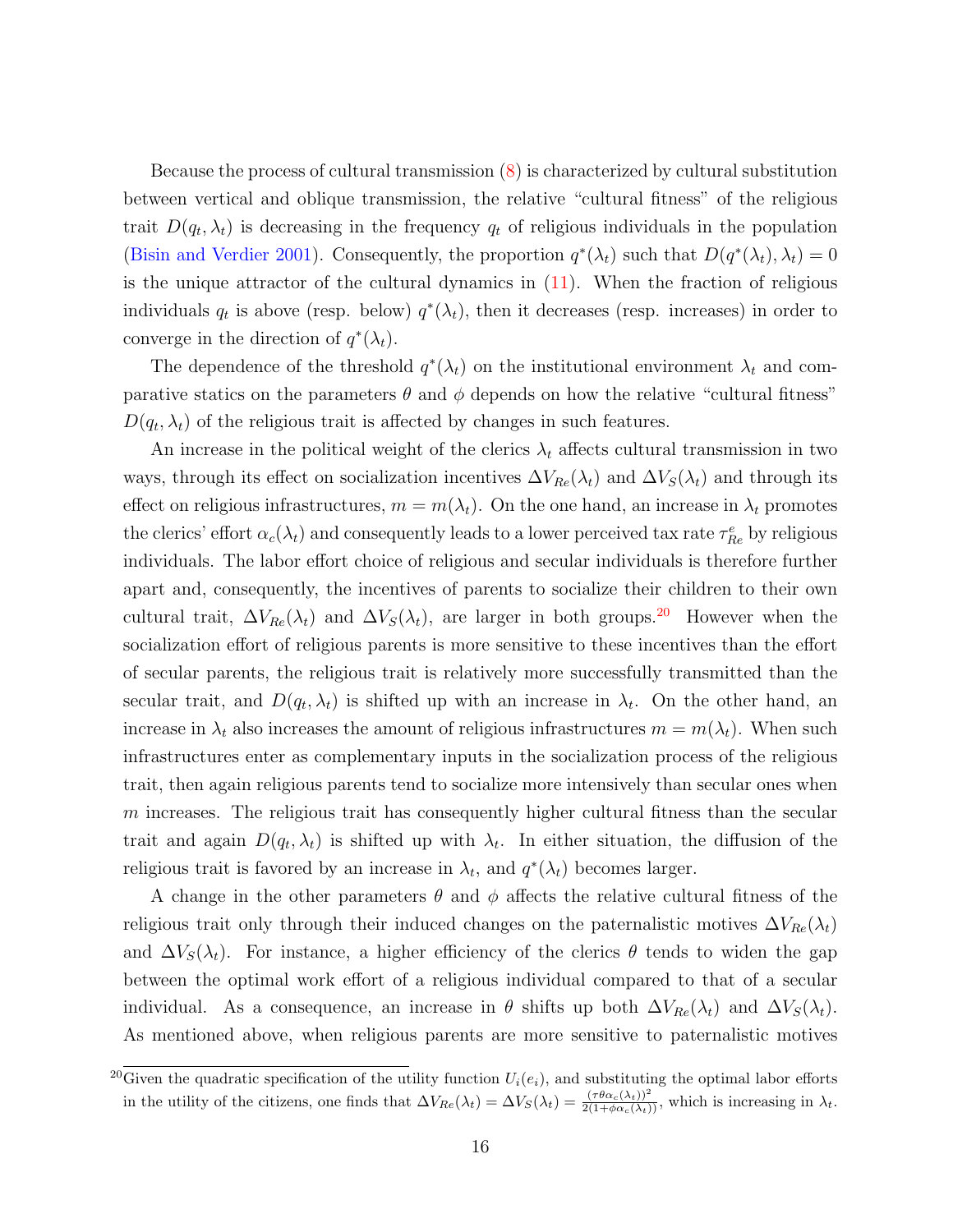than secular parents, these shifts lead religious parents to socialize more intensively than secular parents, and religious values are passed from generation to generation with a higher intensity. This results in a higher value of  $q^*(\lambda_t)$ . Conversely, a higher value of religious proscriptions  $\phi$  dampens the impact of work effort on economic outcomes. Consequently, behavioral differences induced by cultural traits are less relevant from a utility point of view. This in turn reduces the paternalistic motives  $\Delta V_{Re}(\lambda_t)$  and  $\Delta V_S(\lambda_t)$  of religious and secular parents. The effect of a change in proscriptions  $\phi$  on cultural evolution is then qualitatively the opposite of that of a change in  $\theta$ .

### <span id="page-17-0"></span>4 Model Dynamics and Historical Narrative

In this section we draw the implications of the model with regards to the joint dynamics of culture and institutions and match them with various salient elements of the historical narrative regarding Middle Eastern and Western political economy during the medieval and early modern periods. To this end we proceed as follows.

In Section [4.1](#page-17-1) we represent the dynamics of the model by a phase diagram. To this end we exploit the characterization we obtained in the previous section of the dynamics' stationary states, their stability properties, and their basins of attraction, as a function of structural parameters and initial conditions. In Section [4.2](#page-21-0) we exploit relevant historical information to draw a qualitative mapping of structural parameters and initial conditions for the Middle East and the West into the basins of attraction of the different dynamics identified by the model. Finally, in Section [4.3](#page-22-0) we match the model's implied dynamics for these two regions to the historical narrative regarding the Long Divergence as well as other characteristics of the political economy patterns of the history of these regions.

#### <span id="page-17-1"></span>4.1 The Joint Dynamics of Culture and Institutions

Under the conditions of Propositions [1](#page-13-2) and [2,](#page-15-3) we can represent the joint cultural and institutional dynamics in the phase diagram of Figure [2.](#page-18-0) The solid black line represents the threshold of the institutional dynamics  $\bar{q}(\lambda_t)$ . The dotted line represents the threshold  $q^*(\lambda)$  associated with the cultural dynamics.<sup>[21](#page-17-2)</sup> The arrows in Figure [2](#page-18-0) depict the joint dynamics of culture and institutions, given our results in Propositions [1](#page-13-2) and [2.](#page-15-3)

<span id="page-17-2"></span><sup>&</sup>lt;sup>21</sup>It can be shown that  $q^*(0) = 0$ , and that  $\bar{q}(0) > 0$  with  $\bar{q}'(0) > 0$ . Under parametric conditions ensuring that  $\overline{q}(1) < q^*(1)$ , continuity of  $\overline{q}(\lambda)$  and  $q^*(\lambda)$  implies that  $\overline{q}(\lambda)$  necessarily cuts from below  $q^*(\lambda)$ characterizing an interior steady state point  $(q^*, \lambda^*)$  as shown in Figure 2. Such a point can be shown to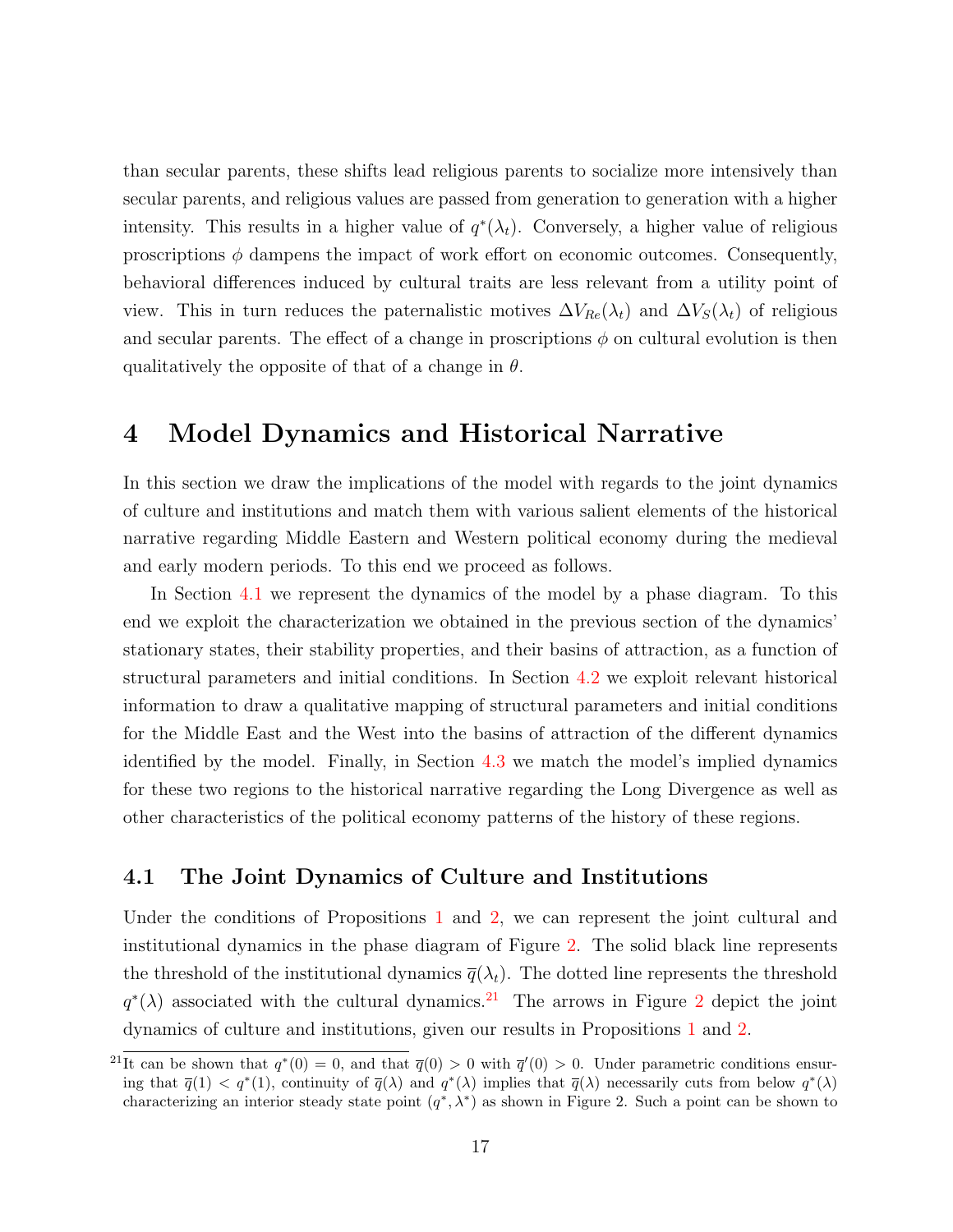

<span id="page-18-0"></span>Figure 2: Joint Dynamics of Culture and Institutions

Stationary states. As described in the figure, the joint dynamics of culture and insti-tutions in this society display two steady states.<sup>[22](#page-18-1)</sup> The first one could be characterized as a *religious regime* represented by point A in Figure  $2$ , where the ruler is legitimated by religion, clerics have significant political power  $(\lambda_t$  is high), taxation is high (the tax rate  $\tau$  is maximal and the tax base E is high), and the share of religious individuals in civil society is high  $(q$  is high). The second steady state, point B in Figure [2,](#page-18-0) could be characterized as a *secular regime* where the ruler is not legitimated by religion, clerics have little political power ( $\lambda_t$  is zero), taxation is limited (the tax rate  $\tau$  is maximal but the tax

be a saddle point steady state of the joint dynamics of culture and institutions, leading formally to the possibility of institutional divergence away from  $(q^*, \lambda^*)$ . See Appendix [A.6](#page-74-0) for details.

<span id="page-18-1"></span> $^{22} \overline{q}(\lambda)$  and  $q^*(\lambda)$  may intersect more than once at some interior point. This would provide other steady states whose dynamic stability will alternate between saddle points and stable points. The qualitative discussion of our analysis about institutional and cultural divergence between secular and a religious steady states are not affected by these possibilities.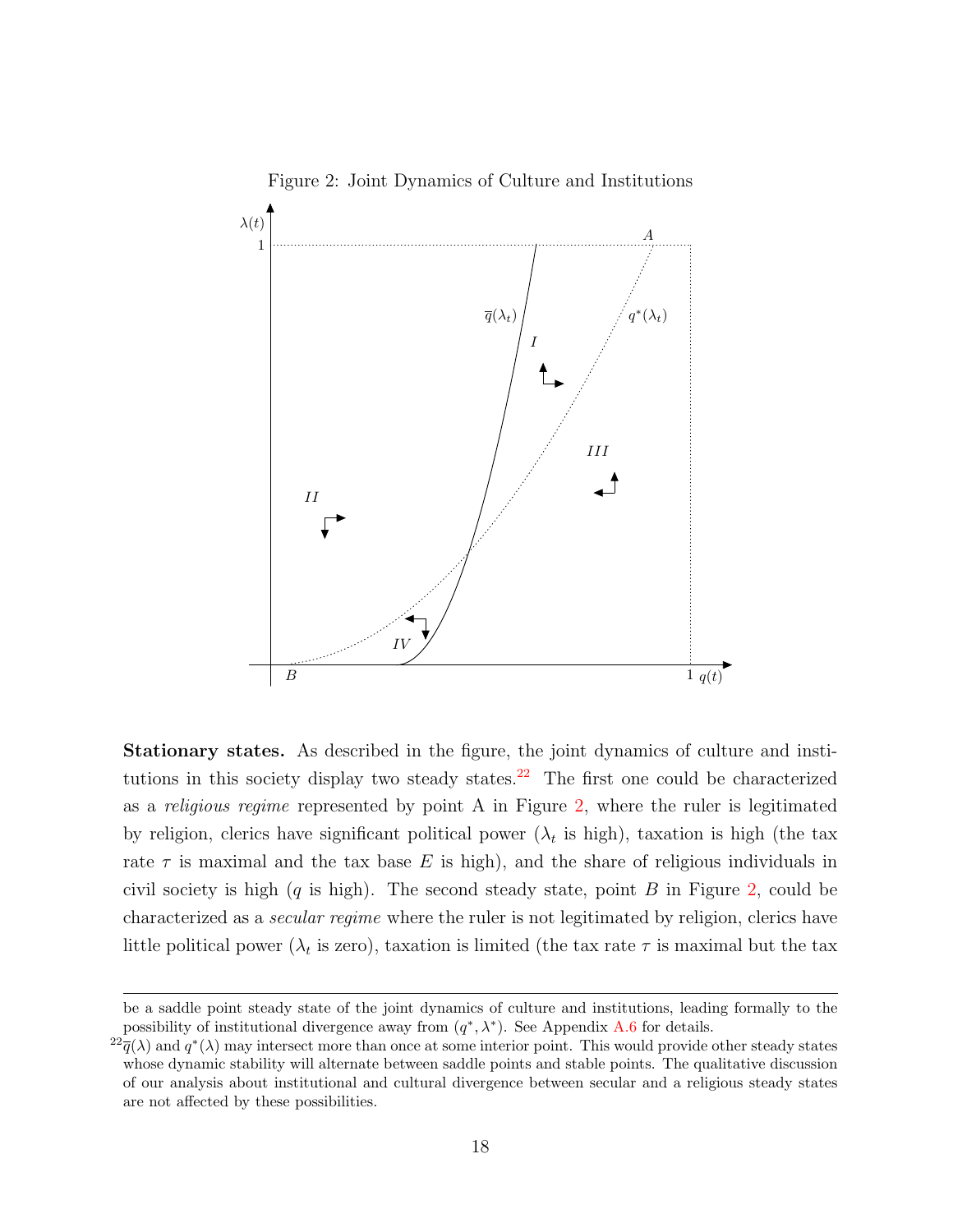base E is small), and civil society is secular  $(q$  is small). Two mechanisms characterize the dynamics.

**Monotonic convergence paths.** In regions I and IV of Figure [2,](#page-18-0) the ruler's option to rely on religious legitimacy to increase tax capacity induces a fundamental *complementarity* between religious legitimacy and the profile of religious values in the population. On the one hand, religious elites provide services to the religious component of civil society, which shape civil society's moral beliefs that support a moral obligation to obey the ruler, which in turn lowers the subjective tax rate for the religious. Institutions delegating power to clerics (i.e., high  $\lambda_t$ ) therefore reinforce the incentives of religious individuals to transmit their values. This in turn increases the relative share of the religious in the population. In addition, a higher fraction of religious individuals in the population augments the political incentives for the ruler to delegate power to clerics to increase legitimacy. This complementarity then operates to produce dynamics converging to the *religious regime*, as represented by point A in Figure [2](#page-18-0) or to the *secular regime*, as represented by point B. In these regions, the complementarity between culture and institutions locks-in society to one of the two stable equilibria.

Non-monotonic convergence paths. In regions II and III of Figure [2,](#page-18-0) the dynamics are not characterized by complementarity and hence by monotonicity. In these regions of the phase diagram, a "horse race" arises between cultural and institutional change. The "winner" of the horse race determines which stable equilibrium—religious or secular—emerges in the long run. In region II, for example, religious individuals are insufficiently numerous and  $\lambda_t$  decreases over time. At the same time, religious values grow: as the religious trait is not widespread, religious individuals invest more in direct socialization [\(Bisin and Verdier](#page-43-0) [2001\)](#page-43-0). Depending on the speed of institutional change relative to cultural change, the joint dynamics can either reach region I or region IV. Region II may give rise to a transitory path to the religious equilibrium when the religious population grows fast despite the political weight of the clerics decreasing over time. In this case, religious individuals become sufficiently numerous at some point that the course of institutional change is reversed, and the political power of religious clerics starts to grow after a transitory period. In region III, religious individuals are sufficiently numerous for the political power of the religious clerics to increase over time. But the religious population is too large, so secular individuals invest more in direct socialization. Again, depending on the speed of institutional change relative to cultural change, either region I or region IV could be reached by the joint dynamics.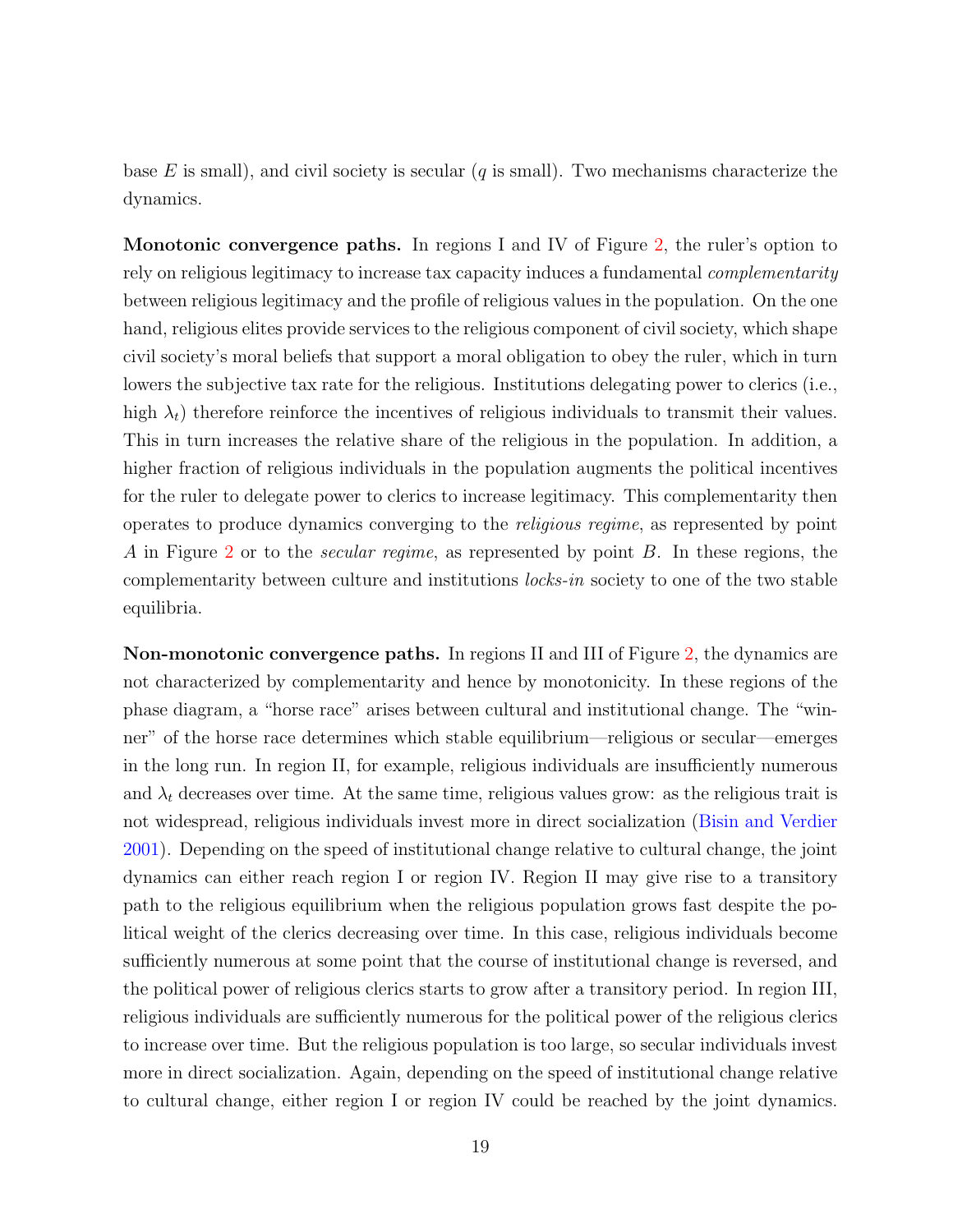If the religious population decreases faster than religious institutions grow, we can expect the joint dynamics to reach region IV. In this case, the religious population becomes so low after a transitory period that the political weight of the clerics decreases over time and equilibrium  $B$  is reached in the long-run.

Comparative dynamics. The basin of attraction of each stationary state—the subset of initial conditions from which the dynamical system converges to this state in the phase diagram in Figure [2—](#page-18-0)depends on the parameters of the society. Since the size of each basin of attraction can be interpreted as a likelihood of reaching that stationary state, it is important for our analysis to characterize their dependence from the efficiency of the "legitimating" technology of the clerics,  $\theta$ , and the restrictiveness of the religious proscriptions imposed by the clerics,  $\phi$ . The following Proposition combines the results established in our analysis of the institutional and cultural dynamics in Propositions [1](#page-13-2) and [2.](#page-15-3)

**Proposition 3 Joint dynamics of culture and institutions:** The size of the basin of attraction of the religious (resp. secular) stationary state is increasing (resp. decreasing) in religious legitimacy  $\theta$  and decreasing (resp. increasing) in the restrictiveness of religious proscriptions φ.

As an illustration, consider the basin of the religious state (the one of the secular is the complement). A higher efficiency of the clerics  $\theta$ —by definition—decreases the subjectively perceived tax rate of the religious. As a consequence, religious parents have a higher willingness to transmit their cultural values inter-generationally. At the same time, clerics become more important in the institutional apparatus, as they increase social welfare by (i) lowering the perceived cost of effort and (ii) increasing the rents extracted by the ruler. Therefore, the complementarity between the spread of religious values and institutional changes delegating power to the clerics is reinforced when  $\theta$  is higher. On the other hand, when religious proscriptions  $\phi$  increase, the cost for the ruler from using religious legitimacy as a means of extraction increases. The threshold  $\bar{q}(\lambda_t)$  also increases. Similarly, greater religious proscriptions makes the religious trait less resilient, as the threshold  $q^*(\lambda_t)$ associated with the cultural dynamics decreases. This explains why the complementarity between the spread of religious values and institutional changes delegating power to the clerics is weakened.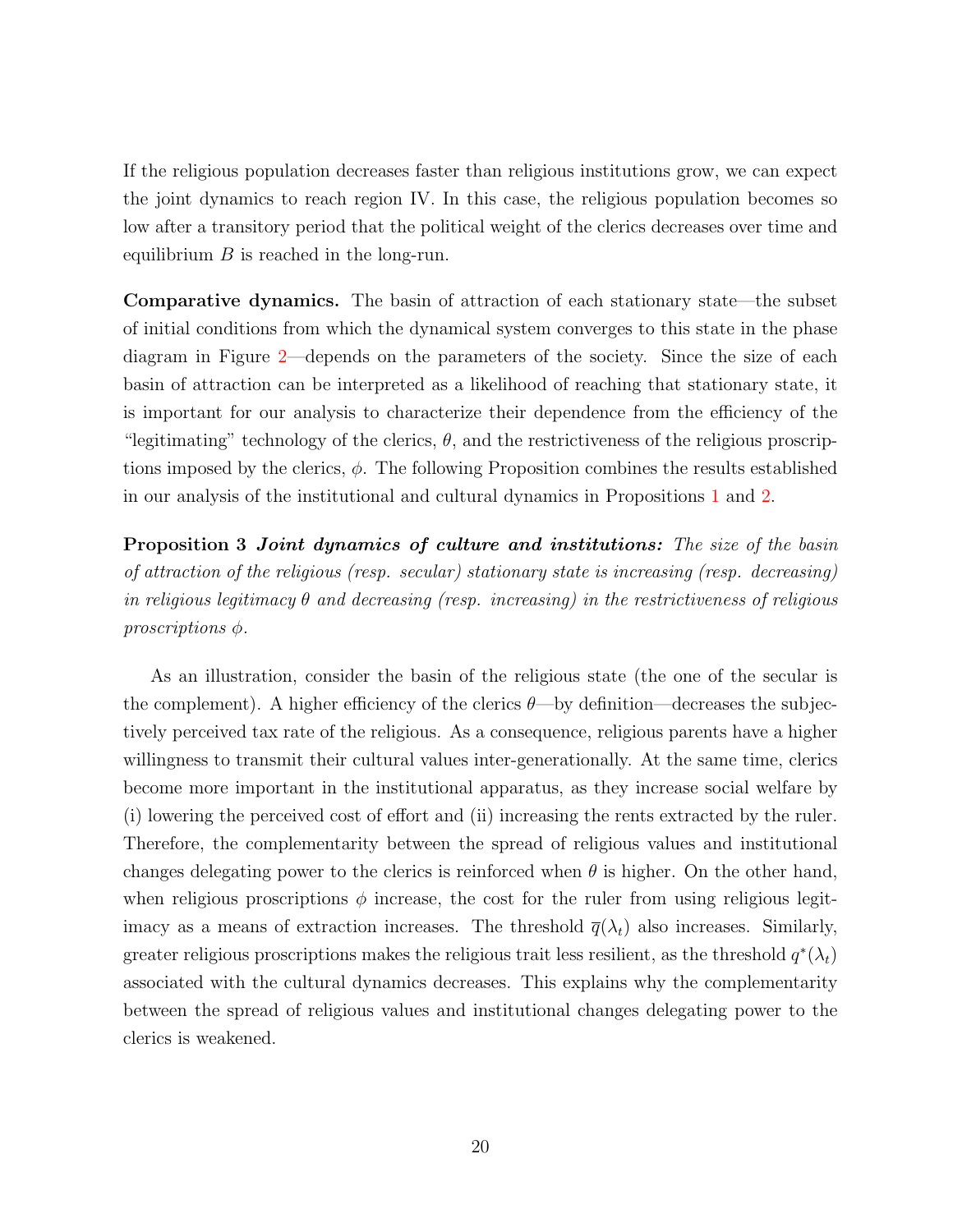### <span id="page-21-0"></span>4.2 Historical Parameters and Initial Conditions

In the historical context we study—Western Europe and the Middle East over the period 1000–1800—the historical literature has identified several key differences between the regions.

**Parameters**  $\theta$  **and**  $\phi$ **.** Muslim religious authorities had greater capacity to legitimate than their Christian counterparts. This is due to the environment in which the religions were born. Christianity was born in the Roman Empire and was in no position to legitimate the emperor. Early Christian doctrine is reflective of the low legitimating capacity of Christianity [\(Feldman](#page-46-3) [1997,](#page-46-3) [Rubin](#page-50-2) [2011\)](#page-50-2). For instance, Jesus famously said "Render unto Caesar the things which are Caesar's, and unto God the things that are God's" (Matthew 22:21). Meanwhile, Islam formed conterminously with expanding empire, and there are numerous important Islamic dictates specifying the righteousness of following leaders who act in accordance with Islam [\(Hallaq](#page-47-2) [2005,](#page-47-2) [Rubin](#page-50-2) [2011,](#page-50-2) [2017\)](#page-50-0). Although early Islamic rulers claimed to have religious authority vested in themselves [\(Crone and Hinds](#page-45-3) [1986\)](#page-45-3), after the religious establishment consolidated in the ninth century (Cosgel, Miceli and [Ahmed](#page-45-4) [2009\)](#page-45-4), and certainly after the rise of the madrasa system in the 11th century [\(Kuru](#page-48-5) [2019\)](#page-48-5), religious authorities were the primary agents capable of determining whether rulers acted in accordance with Islam. In the context of our model, we map these historical differences into a higher  $\theta$  for the Islamic Middle East.

Secondly, economically-inhibitive religious proscriptions existed in both Christianity and Islam, but were more pervasive in the latter. For instance, [Kuran](#page-48-7) [\(2005,](#page-48-7) [2011\)](#page-48-0) cites how Islamic law regarding partnerships and inheritance combined to discourage long-lived or large business ventures. Partnerships would be split among numerous heirs upon the death of any partner, any of whom could dissolve the enterprise. Another well-known set of proscriptions are those related to usury, which existed in both Islam and Christianity, but were interpreted much more restrictively in the former [\(Noonan](#page-49-5) [1957,](#page-49-5) [Rubin](#page-50-2) [2011,](#page-50-2) [2017\)](#page-50-0). More generally, Islamic law, as formulated in the first few centuries of Islam, covers numerous aspects of commercial life. We map these differences into a higher  $\phi$  in the Islamic Middle East.[23](#page-21-1)

<span id="page-21-1"></span><sup>&</sup>lt;sup>23</sup>While Islamic law did change over time to address economic exigencies, this change was slower than changes that occurred to secular law in Europe [\(Berman](#page-43-11) [1983,](#page-43-11) [Hallaq](#page-47-7) [1984,](#page-47-7) [2005\)](#page-47-2). We do not model institutional dynamics as changes in the restrictiveness of religious proscriptions. Adding this dimension to our analysis would not change its main results. Indeed, according to [Kuran](#page-48-7) [\(2005,](#page-48-7) [2011\)](#page-48-0), these proscriptions persisted because they worked: with few people violating the proscriptions, there was little demand to remove them,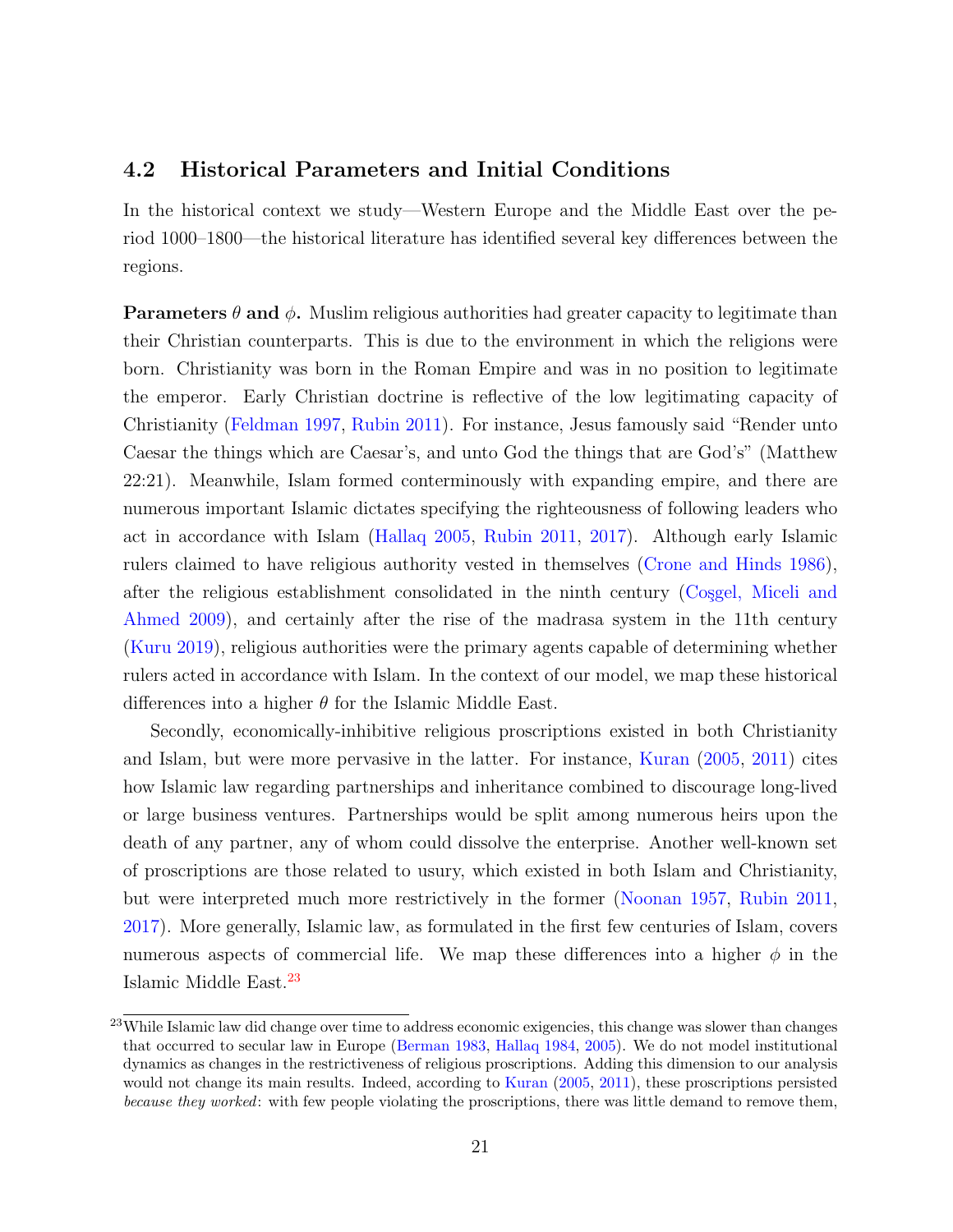**Initial conditions q and**  $\lambda$ **.** The "Islamic world" was not thoroughly Muslim for at least a few centuries after the initial spread of Islam and it first spread along trade routes before spreading into other Muslim-controlled territory [\(Michalopoulos, Naghavi and Prarolo](#page-49-6) [2016,](#page-49-6) [2018\)](#page-49-7). Though Islam spread quickly, reaching Spain in the west and the Indian subcontinent in the east within its first century under the Umayyad Caliphate (661–750), "Muslims still formed a small part of the populace... [Umayyad] authorities, who realized that this would deprive them of much-needed tax revenue, did not encourage conversion" [\(Bessard](#page-43-4) [2020,](#page-43-4) p. 18).<sup>[24](#page-22-1)</sup> The mapping into a high initial  $\lambda$  in the Middle East is instead a direct consequence of the environment in which Islam was born; that is, as we already noted, conterminously with the empire, to the point that the political and religious authority was concentrated on the ruler. After the first Caliphate (632–661), whose rulers were companions of the Prophet Muhammad, the Sunni successor empires (the Umayyad Empire and the Abbasid empire (750–1258)) employed Islamic religious authorities to legitimate rule, provide jurisprudence, and administer imperial rule. These historical characteristics of the Islamic Middle East in the early Middle Ages can be mapped, in the in the context of our model, into "low q, high  $\lambda$ " initial conditions.

The historical characteristics of Western Europe, following the fall of the Roman Empire, were somewhat orthogonal to those we identified for the Middle East. First of all, the Roman population had largely become Christianized in the fourth and fifth centuries, so that Christianity was vastly predominant in the Germanic "follower kingdoms." On the other hand, again as a consequence of the the environment in which Christianity was born, the political power of the church was relatively small, to the point that the Germanic "follower kingdoms" were not initially ruled by Christians. We map therefore these historical characteristics of Western Europe into "high  $q$ , low  $\lambda$ " initial conditions in the model.

Qualitatively, the structure of the parameters and the initial conditions we have identified from the historical narratives suggest a mapping into region II of Figure [2](#page-18-0) for the Islamic Middle East and into region III of Figure [2](#page-18-0) for the Christian West.

### <span id="page-22-0"></span>4.3 Matching Model Dynamics and Historical Trajectories

We consider the two regions in turn.

since e.g., business remained small and there was thus little demand for the types of laws amenable to bigger business.

<span id="page-22-1"></span> $^{24}$ For more on the role that tax revenue, particularly the *jizya* tax on non-Muslim subjects, played in conversion goals, see [Saleh and Tirole](#page-50-6) [\(2021\)](#page-50-6).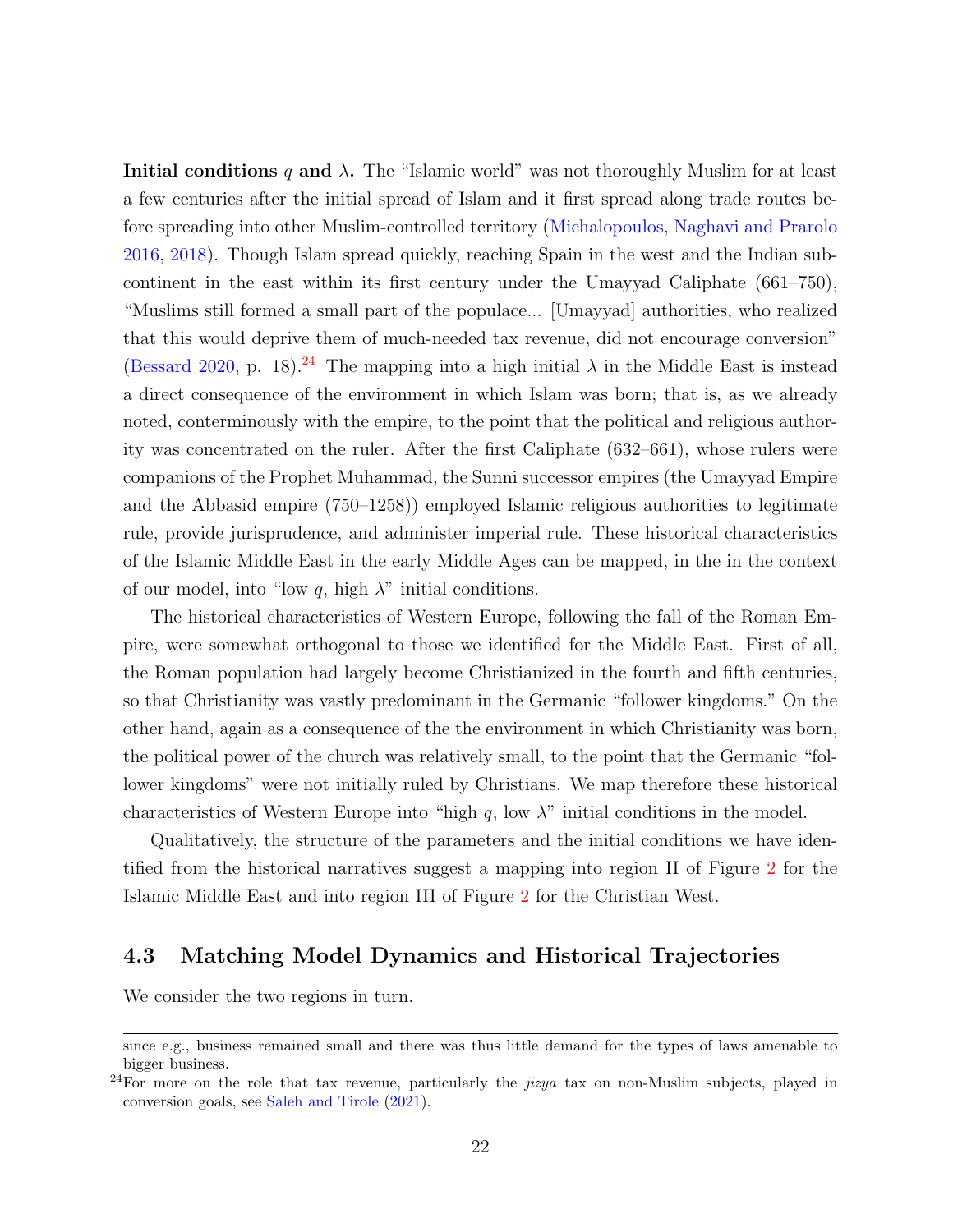Christian West. Our mapping of the Christian West into region III of Figure [2](#page-18-0) implies that the West could have converged to either the *secular* or the *religious* stationary state in the long-run. The implied dynamics from this region are sensitive to slight variations in their initial conditions and they depend on the relative speed of cultural and institutional change. Most importantly, the paths to convergence are not monotonic: they allow for historical trajectories characterized by early institutional changes whereby rulers delegated power to religious clerics to gain religious legitimacy in the face of a largely religious civil society, before turning back to secular institutional structures.

These transitory, non-monotonic dynamics of institutions indeed characterized Western Europe until the 11th century (although not in Northern Europe, which was Christianized between the 8th and 12th centuries). Following the fall of the Roman Empire, the vast predominance of a Christian civil society provided a strong incentive for Germanic rulers to either convert to Christianity or promote Christianity. For instance, the Frankish king Clovis (r. 481–509) converted and employed Christianity to legitimate his Frankish expansion into new territory [\(Tierney](#page-51-3) [1970,](#page-51-3) [Rubin](#page-50-0) [2017,](#page-50-0) pp. 62–63). Around 1000 CE, the re-birth of commerce gave rise to independent cities and increased tensions between the religious and secular elite (Angelucci, Meraglia and Voigtländer [2020,](#page-42-5) [Rubin](#page-50-2) [2011\)](#page-50-2). Although we do not model the re-emergence of trade endogenously, it had clear implications for the institutional and cultural dynamics at the heart of the model. The rebirth of commerce entailed that religious proscriptions ( $\phi$  in our model), such as the ban on usury, were more economically harmful. In the absence of widespread trade prior to the Commercial Revolution, such proscriptions had little dampening effect on the economy. Yet, they became increasingly harmful as trade flourished [\(Rubin](#page-50-2) [2011\)](#page-50-2). The increase in  $\phi$  combined with the relatively low  $\theta$  of Christian religious authorities encouraged rulers to break with the Church as a primary means of legitimation. The most important event in this break was the Investiture Controversy (1075–1122), a conflict between various secular rulers and the papacy over the role of the former in religious affairs. The Investiture Controversy culminated in European rulers seeking alternative justifications for their rule (i.e., lowering  $\lambda$ ) [\(Tierney](#page-51-8) [1988,](#page-51-8) pp. 33–95). They found these alternative justifications in the universities, where leading scholars provided justification for secular rule based on Aristotelian thought, while others helped codify various branches of secular law such as merchant law, feudal law, and manorial law [\(Berman](#page-43-11) [1983,](#page-43-11) [Cantoni and Yuchtman](#page-44-6) [2014,](#page-44-6) [Hollenbach and Pierskalla](#page-47-8) [2020\)](#page-47-8). Indeed, [Blaydes, Grimmer and McQueen](#page-44-7) [\(2018\)](#page-44-7) find that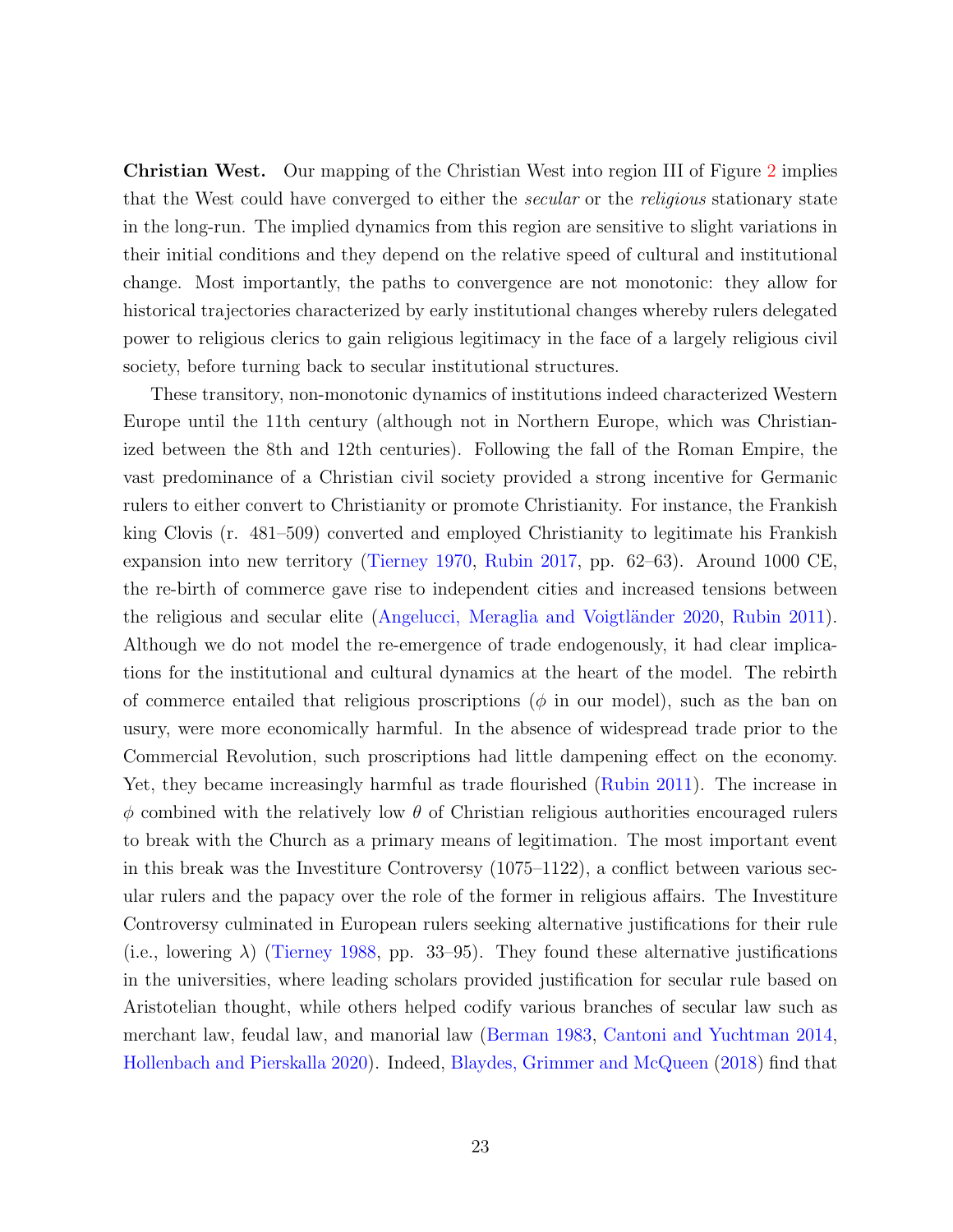it was precisely in this period that European political advice texts began to de-emphasize religious appeals.

As a whole, these events helped place much of Western Europe on a path towards the more "secular" equilibrium described in our model. Institutional change in the direction of more political power to the Church did not arise fast enough, especially after the Investiture Controversy gave local rulers greater suzerainty over their lands. In the context of the model, Western Europe thus ultimately ended up in region IV of Figure [2.](#page-18-0) In this region, the declining political power of religious clerics reinforced cultural changes that placed less emphasis on religious values. These reinforcing mechanisms resulted in lock-in, whereby there was little role for religious authorities in legitimating political rule, and more political power rested in civil society. The Reformation, in particular, played a key role in further secularizing civil society. In the context of the model, such secularization is necessary for a society to reach region IV of Figure [2.](#page-18-0) In England, [Greif and Rubin](#page-46-2) [\(2021\)](#page-46-2) argue that following the Reformation, the political power of religious authorities dropped significantly and the law (as formed in Parliament) became a key source of royal legitimacy. In Germany, [Cantoni, Dittmar and Yuchtman](#page-44-4) [\(2018\)](#page-44-4) find that, following the Reformation, there was a massive reallocation of resources and education from religious to secular purposes. In other words, where the Reformation undermined the political power of the Church (i.e., lowered  $\lambda$ ), less cultural capital was invested in religious pursuits. This is precisely the type of lock-in the model predicts will arise in a society in region IV.

Islamic Middle East. Our qualitatively mapping of the Middle East into region II of Figure [2](#page-18-0) suggests historical trajectories somewhat specular with respect to those of the West: convergence to the *religious* stationary state in the long-run but through historical trajectories characterized by early institutional changes whereby rulers limited the power of religious clerics early on, before turning back to a strategy of delegation in exchange for legitimacy which led society to a religious stationary state.

Institutional change away from a strong clerical class was certainly, though slowly, transpiring in the Islamic Middle East at the outset of its growth. The merchant class saw a rise in its economic and political power in the first few centuries of Islam [\(Bessard](#page-43-4) [2020,](#page-43-4) ch. 9). A common currency and political institutions facilitated a massive expansion of trade. The Umayyad and Abbasid states sponsored markets and provided privileges for leading merchants, directly involving themselves in urban retailing to "establish their power and legitimacy from the first decades of the eighth century" [\(Bessard](#page-43-4) [2020,](#page-43-4) p. 5).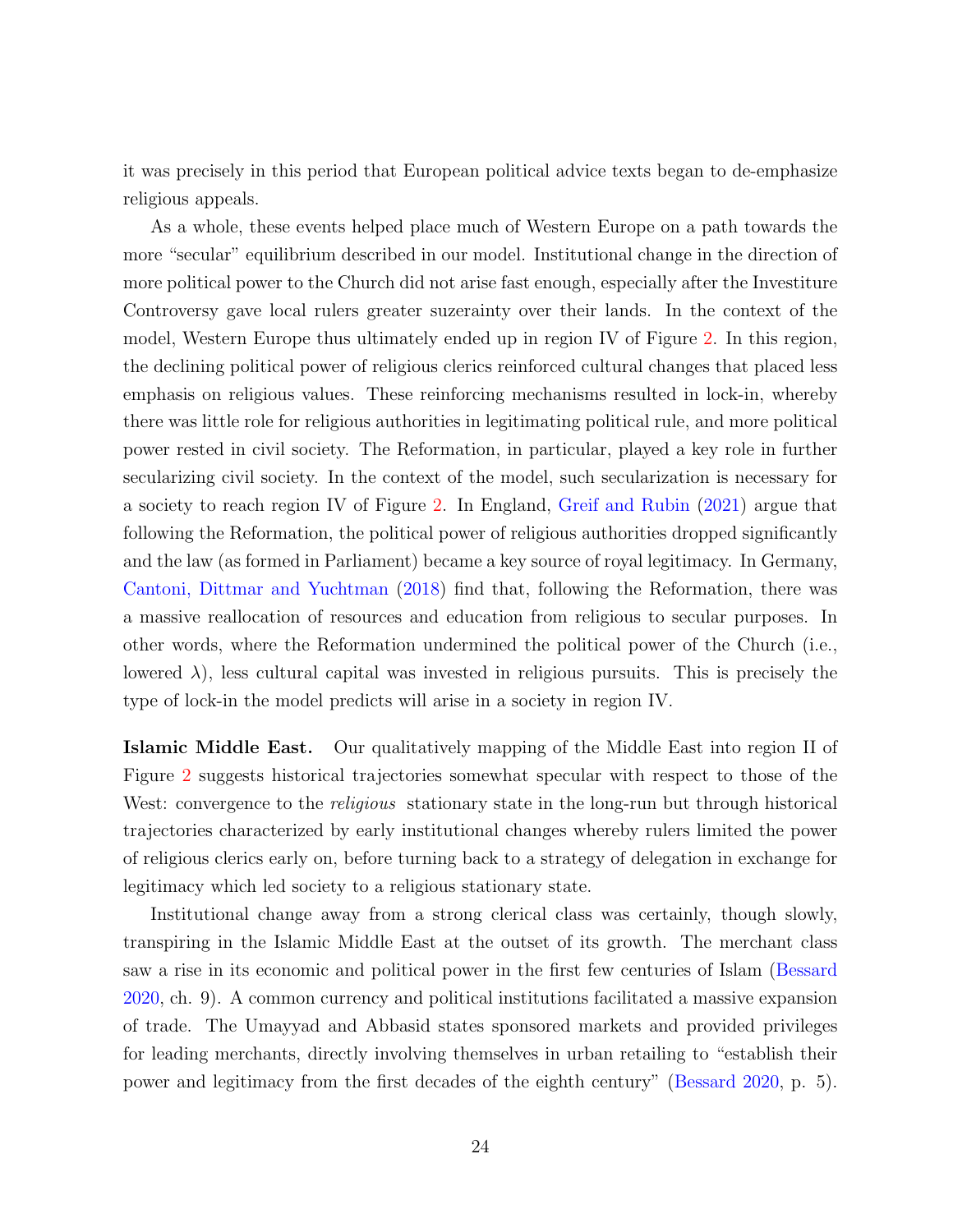This was not just a period of economic growth; it was also the "Golden Age" of rationalist Islamic thought. Islamic science, technology, mathematics, architecture, and medicine were the envy of Western Eurasia. Hence, there were indeed forces pushing against the political power of religious elites (i.e., lower  $\lambda$ , as is predicted in region II).

Yet, these forces did not result in a long-run "secular" equilibrium. Throughout the Middle East and North Africa, religious elites retained their key role in various ruling coalitions. The first four caliphs as well as Umayyad and Abbasid rulers claimed religious powers and linked themselves to the Prophet Mohammad, constructing theocratic arguments to legitimate their rule [\(Bessard](#page-43-4) [2020,](#page-43-4) [Crone and Hinds](#page-45-3) [1986\)](#page-45-3). Our model sheds light on this outcome. Despite the initially low  $q$  in the Middle East, religious authorities provided stability and essential services. Hence, the religious establishment maintained some degree of political power despite inroads made by other groups. After the religious establishment consolidated in the eighth and ninth centuries, they were able to provide legitimacy by providing judgments and new interpretations of law that supported the state [\(Hallaq](#page-47-2) [2005,](#page-47-2) [Kuru](#page-48-5) [2019,](#page-48-5) [Rubin](#page-50-0) [2017\)](#page-50-0). Over time, the Muslim population grew (i.e.,  $q$ increased), and the religious elite were also able to provide legitimacy by associating the ruler's name with piety.

Importantly, as posited in our model, the Middle East became Islamicized *prior to* an unraveling of political power for religious clerics. In the context of Figure [2,](#page-18-0) this placed much of the Muslim Middle East on a path towards region I. In this region, religious culture reinforces clerical political power, and a religious stationary state becomes lockedin in the long run. This equilibrium was characterized by a massive expansion in madrasas [\(Chaney](#page-45-9) [2016,](#page-45-9) [Kuru](#page-48-5) [2019\)](#page-48-5), less frequent "rationalist" interpretation of Islam in favor of traditionalist interpretation (i.e., the "closing of the gate of *ijtih* $\bar{a}d$ " [\(Coulson](#page-45-10) [1969,](#page-45-10) [Hallaq](#page-47-7) [1984,](#page-47-7) [2001,](#page-47-9) [Schacht](#page-50-7) [1964,](#page-50-7) [Weiss](#page-51-9) [1978\)](#page-51-9)), and almost zero political bargaining power for the economic elite [\(Pamuk](#page-49-8)  $2004a,b$  $2004a,b$  $2004a,b$ ).

Two examples from two different periods and regions highlight the reinforcement of Muslim institutions and culture in a "high q, high  $\lambda$ " world. First, [Chaney](#page-45-7) [\(2013\)](#page-45-7) finds that medieval Egyptian religious authorities were more secure in their rule (e.g., higher  $\lambda$ ) when the Nile flooded or there was a drought. This is precisely when a ruler would most need religious legitimacy, both because the tax base would be lower and because there was a greater threat of revolt. Moreover, this was a period of increasing Islamization of the Egyptian population (i.e., q was increasing). [Saleh](#page-50-3)  $(2018)$  finds evidence of massive conversions of lower socio-economic status Copts into Islam: by 1200, Muslims were 80% of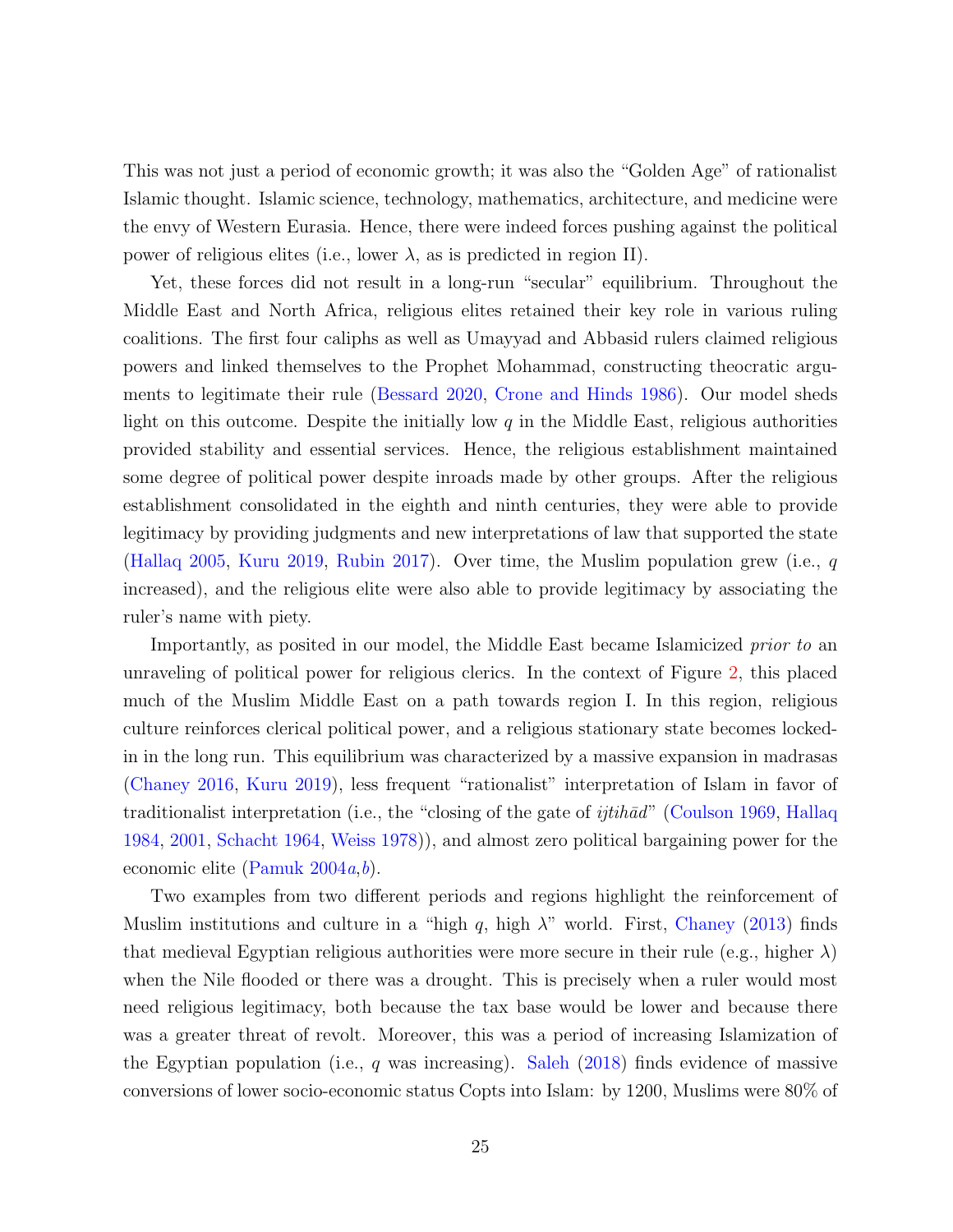the Egyptian population, and by 1500 they were over  $90\%$  of the population.<sup>[25](#page-26-0)</sup> Conversion elsewhere happened more rapidly. By the late ninth century, around 80% of the populations of Iraq, Iran, and Syria had converted [\(Bessard](#page-43-4) [2020,](#page-43-4) p. 19). Combined, these two studies reveal a "high  $q$ , high  $\lambda$ " equilibrium, with cultural and institutional forces reinforcing each other.

A second example comes from the Arab provinces of the Ottoman Empire, where the population had largely converted to Islam centuries prior to Ottoman expansion (i.e.,  $q$ was high). In the late 15th century, the Ottomans brought the religious establishment into the state, establishing the office of the Grand Mufti (chief religious jurist). This gave the Ottomans significant power to formulate controversial decisions in a manner consistent with Islam [\(Imber](#page-47-10) [1997\)](#page-47-10). Meanwhile, the reinforcement of institutions and culture strengthened after the Ottomans conquered the Egyptian Mamluk Empire (in 1517) and took control over Mecca and Medina, the two holy cities of Islam. This further enhanced the capacity of clerics to confer legitimacy by associating the ruler with Islamic piety (e.g., mentioning the name of the legitimate ruler in each Friday sermon or supporting obedience to the ruler in judicial rulings) [\(Hallaq](#page-47-2) [2005,](#page-47-2) ch. 8). Thus, the high level of religious legitimacy  $(\theta)$ provided by Muslim clerics resulted in a "high  $q$ , high  $\lambda$ " equilibrium for much of Ottoman history.

### 4.4 The Long Divergence through Lens of the Model

Our model squares two of the leading theories of the "Long Divergence," and in doing so directly addresses one stylized fact highlighted in the literature: the persistence of religious legitimacy in the Middle East and the secularization of politics in Western Europe. The model suggests that the diverging long-run paths of the economies of these two regions— "high q, high  $\lambda$ " in the Middle East and "low q, low  $\lambda$ " in Western Europe—were in part a result of the relatively high efficacy of religious legitimacy  $(\theta)$  in the Islamic world. This meant that the two regions had different responses to religious proscriptions  $(\phi)$ . In Western Europe, once commerce revived in the 11th and 12th centuries, religious proscriptions were sufficiently economically damaging to push society on the path that ultimately resulted in a low q, low  $\lambda$  equilibrium. On the other hand, in the Islamic world such religious proscriptions may have been even more economically damaging at the time, given that

<span id="page-26-0"></span><sup>&</sup>lt;sup>25</sup>[Saleh](#page-50-3) [\(2018\)](#page-50-3) argues that negative selection among Copts was due to the poll tax that non-Muslims had to pay; those that could not afford it simply converted to Islam.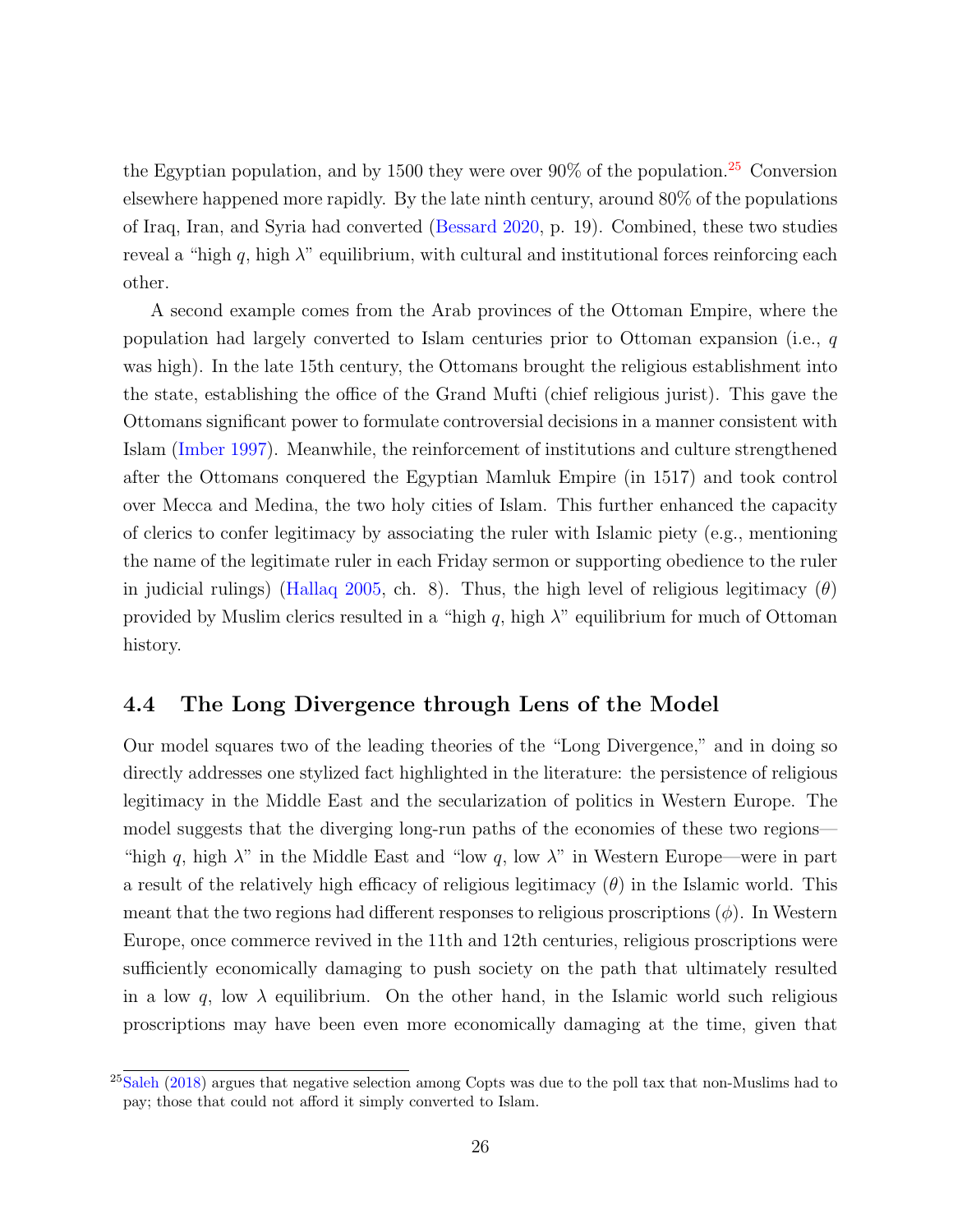the Islamic world was ahead of Europe. However, the relatively high  $\theta$  in Middle Eastern societies helps account for the presence of strict religious proscriptions in a "high  $q$ , high  $\lambda$ " equilibrium. Although proscriptions diminish the attractiveness of religious legitimacy to rulers and of passing down religious traits to one's child, proscriptions are mitigated for the ruler if religious legitimacy is effective enough (i.e.,  $\theta$  is high) and enough of the population is religious (i.e.,  $q$  is high). Hence, supporting economically-inhibitive religious doctrine is more than worth it for a ruler in a high- $q$  society when  $\theta$  is also large.

These insights therefore unify [Kuran'](#page-48-0)s theory emphasizing religious proscriptions with theories emphasizing religious legitimacy [\(Kuru](#page-48-5) [2019,](#page-48-5) [Platteau](#page-50-1) [2017,](#page-50-1) [Rubin](#page-50-0) [2017\)](#page-50-0). [Kuran'](#page-48-0)s theory centers not just on the fact that religious proscriptions existed in Islamic law, but that they persisted for so long after they were useful. Our theory sheds light on the how religious culture reinforced clerical political power, and vice versa, which resulted in the persistence of religious proscriptions. Meanwhile, an emphasis on religious proscriptions reveals why legitimating arrangements changed over time in Europe.

More importantly, these insights shed light on a second stylized fact central to the literature: the long-run economic vibrancy of Western Europe relative to the Middle East. Even though there are welfare-enhancing properties of religious legitimacy (as highlighted in the model), these welfare gains can be overwhelmed by religious proscriptions. As [Kuran](#page-48-0) [\(2011\)](#page-48-0) points out, such proscriptions can have unforeseeable, path dependent consequences for economic growth. For instance, Islamic partnership law and inheritance law jointly discouraged larger enterprises, which ultimately stifled the creation of anything remotely resembling the corporate form [\(Kuran](#page-48-7) [2005,](#page-48-7) [2011\)](#page-48-0). Meanwhile, the persistent dominance of Islamic law over commercial transactions entailed the slow (or non-) adoption of new organizational forms and financial instruments from abroad, which itself had numerous unforeseeable economic consequences [\(Kuran and Rubin](#page-48-11) [2018,](#page-48-11) [Rubin](#page-50-8) [2010,](#page-50-8) [2017\)](#page-50-0).

So far, our model does not account for the third major theory of the long divergence: Middle Eastern rulers had more unconstrained power relative to other elites. As such, it cannot account for an important stylized fact mentioned in the introduction: the political decentralization of Western Europe but not the Middle East. [Blaydes and Chaney](#page-44-1) [\(2013\)](#page-44-1) ascribe the relatively greater power of Middle Eastern rulers to their access to slave soldiers, which gave rulers access to coercive power without ceding political power. Meanwhile, weaker European rulers had greater incentive to negotiate with their economic (i.e., feudal) elites for revenue and military power, since they had little capacity to rule otherwise [\(Duby](#page-46-9) [1982\)](#page-46-9). Throughout Europe, rulers also ceded power to urban burghers, who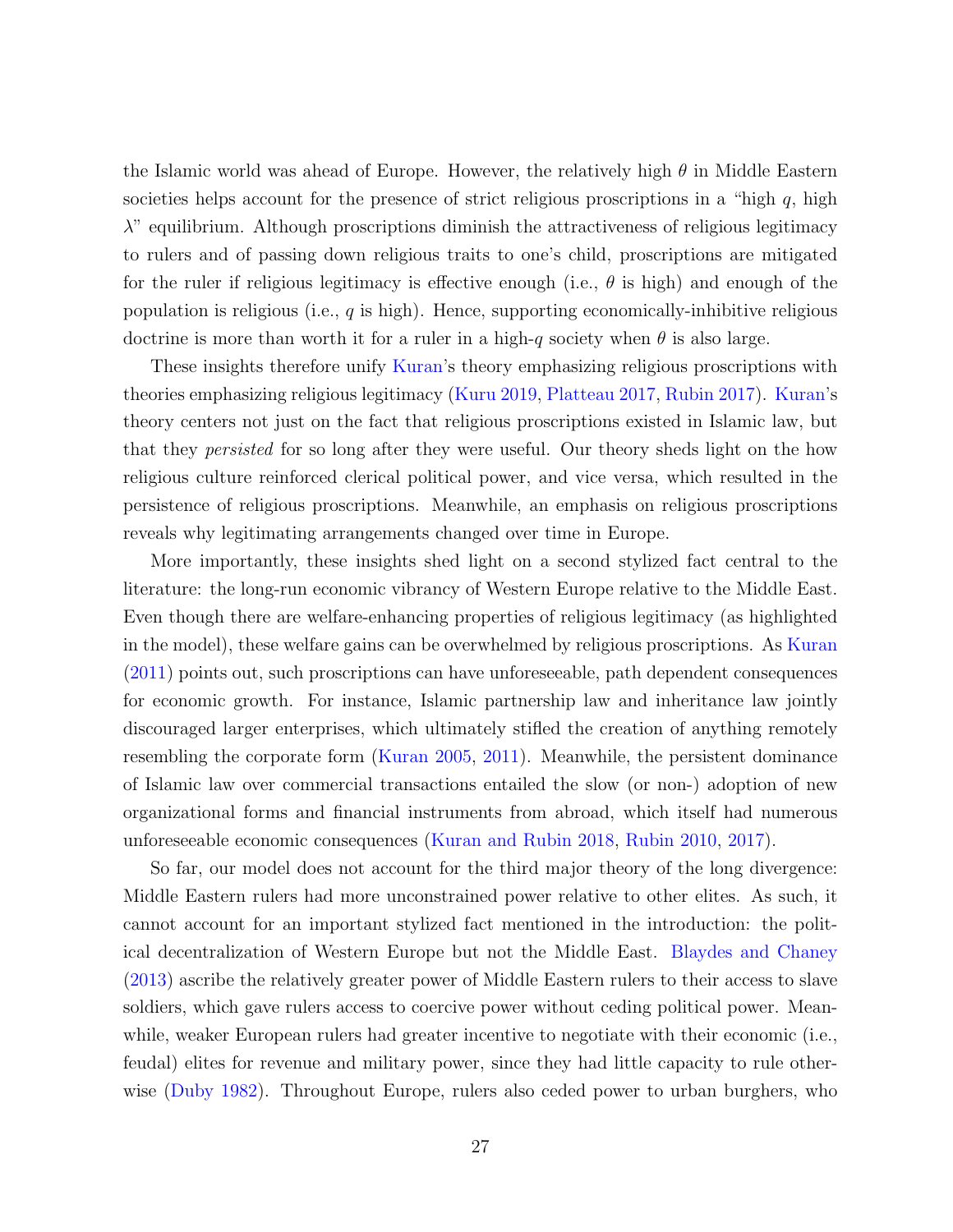had relative freedom from imperial rule (Angelucci, Meraglia and Voigtländer [2020,](#page-42-5) [Mann](#page-48-6) [1986,](#page-48-6) [Putnam, Leonardi and Nanetti](#page-50-9) [1994,](#page-50-9) [Schulz](#page-50-10) [2020\)](#page-50-10). More generally, this meant that Muslim rulers had less constraint on their power, which a large literature suggests is harmful for economic growth [\(Acemoglu and Robinson](#page-42-2) [2012,](#page-42-2) [Acemoglu, Johnson and Robinson](#page-42-4) [2005](#page-42-4)b, [North and Weingast](#page-49-2) [1989,](#page-49-2) [North, Wallis and Weingast](#page-49-10) [2009,](#page-49-10) [van Zanden, Buringh](#page-51-10) [and Bosker](#page-51-10) [2012\)](#page-51-10). Our model currently does not permit the ruler to share power with other (secular) elites that may constrain her, so it cannot speak to the conditions under which this occurs. In the next section, we extend the model to consider how political decentralization interacts with the various parameters of importance in our model (namely,  $\theta$  and  $\phi$ ).

### <span id="page-28-0"></span>5 Religious Legitimacy and Political Decentralization

In this section we extend and enrich the model introduced in Section [2](#page-7-0) by considering the emergence of political decentralization. Pre-modern states tended to have little fiscal capacity or capacity to provide law and order to regions far away from the capital. Administrative capacity tended to be quite weak in most parts of the world, meaning that rulers could not easily implement their desired policies [\(Besley and Persson](#page-43-12) [2014,](#page-43-12) González de [Lara, Greif and Jha](#page-46-10) [2008,](#page-46-10) [Greif](#page-46-11) [2008,](#page-46-11) [Ma and Rubin](#page-48-12) [2019\)](#page-48-12). As such, there was a limit to the potential tax revenue available to rulers that was well below the optima on a Laffer curve [\(Besley and Persson](#page-43-2) [2009,](#page-43-2) [2010,](#page-43-3) [Dincecco](#page-45-2) [2009,](#page-45-2) [Johnson and Koyama](#page-47-1) [2017\)](#page-47-1). This issue is (implicitly) central to the framework proposed by [Blaydes and Chaney](#page-44-1) [\(2013\)](#page-44-1). Without the capacity to collect revenue on their own, pre-modern rulers had to delegate tax collection to powerful people. Such powerful people could deter tax evasion via force and more easily assess taxable surpluses.

The degree to which rulers had to delegate tax collection (and, more generally, the administrative functions of the state) depended on their own power vis- $\grave{a}$ -vis other elites. According to [Blaydes and Chaney](#page-44-1) [\(2013\)](#page-44-1), Muslim rulers had to delegate less because they had access to slave soldiers. This meant they did not need local elites for military service or, oftentimes, tax collection. Meanwhile, the feudal arrangement in medieval Europe was such that local taxes were collected by powerful local elites and in return rulers received military service and, occasionally, tax revenue.

We study the interactions between rulers and local elites in a political economy model where political power is divided between three groups: the ruler, religious clerics, and a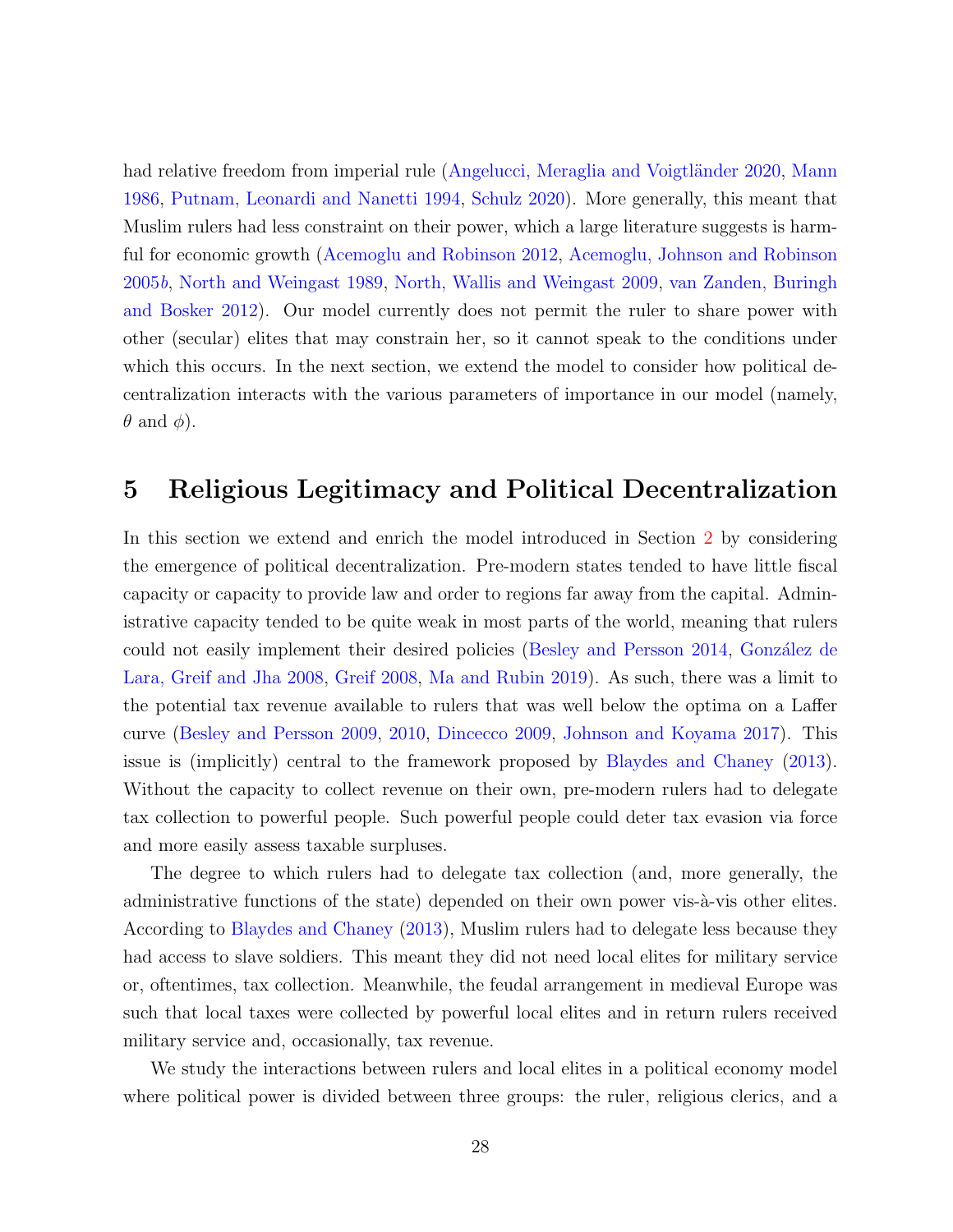secular elite (e.g., feudal lords, parliament, or the military). This allows us to incorporate into the model a fundamental elements of the socio-economic environment under study, as discussed in the Introduction: a tradeoff between religious legitimacy and political decentralization with respect to the state's fiscal capacity. This, in turn, allows us to study the conditions under which the ruler decentralizes political institutions by sharing political power with the secular elite, who has the capacity to collect taxes.

We treat secular elites as representatives of the citizenry. In terms of the distribution of power between groups, we assign the "ruling coalition" the combined weight of the ruler and the secular elites,  $\frac{1}{2} + \frac{1-\lambda}{2} = 1 - \frac{\lambda}{2}$  $\frac{\lambda}{2}$ , in social welfare. This is similar to the baseline model, with the citizenry being replaced by the secular elites. In other words, if the ruler and the secular elites are the "ruling coalition" (as in [North, Wallis and Weingast](#page-49-10) [2009\)](#page-49-10), then  $1-\frac{\lambda}{2}$  $\frac{\lambda}{2}$  is the total weight of the coalition. Clerics have weight  $\frac{\lambda}{2}$  and citizens have no political power (i.e., zero weight). $^{26}$  $^{26}$  $^{26}$ 

The secular elite enforces tax compliance and it shares with the ruler the proceeds of tax collection. The share of the tax revenues accruing to the ruler vis-a-vis the secular elites is  $\beta \in [0,1]$ . As a simple illustration, a regime where  $\lambda = 1$  can be interpreted as a theocracy, while  $\lambda = 0$  is a dictatorship when  $\beta = 1$ , and a republic when  $\beta = 0$ , as the ruler does not benefit from tax revenue in the latter case. It is therefore the tradeoff between  $\beta$  and  $\lambda$  that determines the state's fiscal capacity.

We denote  $\alpha_l \in [0, \overline{\alpha}_l]$  the enforcement effort of the secular elites, with  $\overline{\alpha}_l > 0$ . Let  $\mu \frac{\alpha_l^2}{2}$ ,  $\mu > 0$ , be a quadratic cost associated with this effort. The utility of the secular elites can be expressed as:

$$
U_l(m, \alpha_l) = (1 - \beta)[\tau E - C(m)] - \mu \frac{\alpha_l^2}{2}.
$$
 (12)

Consider now the utility of the ruler. We assume the ruler faces a cost  $\rho \alpha_l$  when letting the secular elite enforce tax compliance  $\alpha_l$ . For instance, medieval European rulers provided feudal lords with lands to administer. Tax enforcement was accompanied with the hiring and building of a force capable of violence by these lords. These elements suggest that the more the ruler cedes to lords the power of tax enforcement, the larger is the military power of the lords, which may eventually be turned against the ruler herself. The cost  $\rho \alpha_l$  is a simple way to capture such threats. We maintain the assumption that the maintenance

<span id="page-29-0"></span> $^{26}$ This is a simplification to reduce the dimensionality of the dynamics of institutions while expanding the qualitative features of the narrative of the interactions between ruler, clerics, and citizens we analyzed in Section [3.](#page-10-0)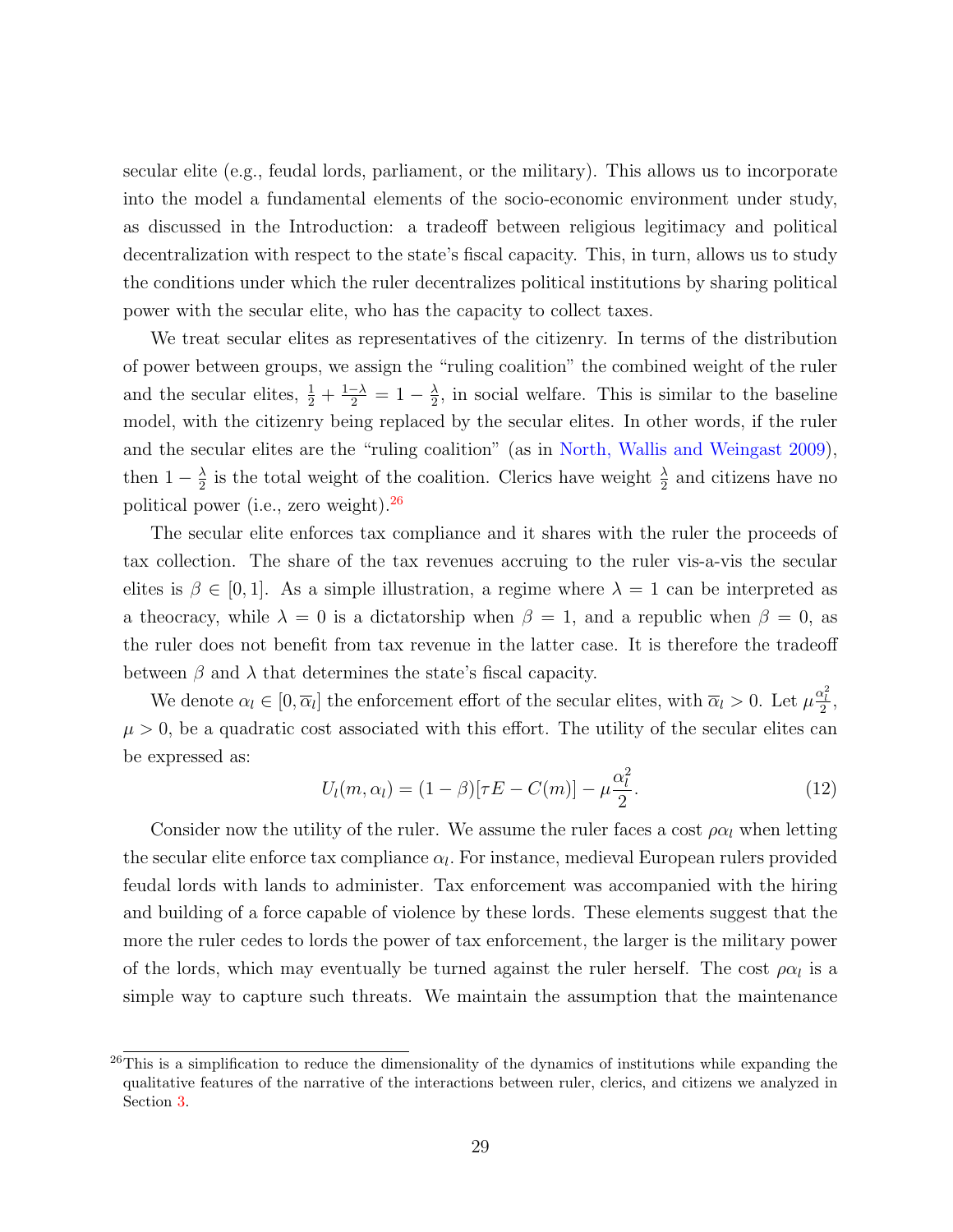cost of religious infrastructures paid by the clerics is  $F(m)$ . The utility of the ruler is then

$$
U_r(m) = \beta(\tau E - C(m)) - \rho \alpha_l,
$$

and the utility of the clerics is:

$$
U_c(m, \alpha_c) = m\alpha_c - \Psi(\alpha_c) - F(m).
$$

In order to focus on the institutional implications of endogenous tax enforcement, we also simplify the production structure of the economy. More precisely, we assume that all citizens are now endowed with one unit of resource out of which they produce  $\frac{1}{1+\phi\alpha_{c,t}}$  of the consumption good. They then face the dichotomous choice of complying or not with tax collection. When an individual of type  $i \in \{Re, S\}$  complies with taxation, he pays the effective tax rate  $\tau$  on his output, while enjoying from a welfare point of view, a "perceived" tax rate  $\tau_{i,t}$ , with as before  $\tau_{Re,t} = \tau(1 - \theta \alpha_{c,t})$  and  $\tau_{S,t} = \tau_t$ . When the individual decides to evade tax collection, he faces an expected consumption penalty which depends on two factors: i) the capacity of tax enforcement on the part of the elites, and ii) the capacity of that individual to escape taxation. More precisely, denote by  $\epsilon(\alpha_{l,t})$  a measure of the capacity of tax enforcement by the elites, increasing in the elite's tax collection effort  $\alpha_{l,t}$ .<sup>[27](#page-30-0)</sup> Assume as well that each individual has an idiosyncratic (inverse) capacity to evade taxes c drawn from a uniform distribution on a segment  $[0, \bar{c}]$ , with  $\bar{c} > 0$ . An individual with characteristic c who does not comply with tax collection incurs an expected consumption penalty  $c\epsilon(\alpha_{l,t})$ .<sup>[28](#page-30-1)</sup> In this modified version of the model, the expected utility of an individual belonging to type  $i \in \{Re, S\}$  with an (inverse) evasion capacity c is then:<sup>[29](#page-30-2)</sup>

$$
U_i = \begin{cases} \frac{1 - \tau_{i,t}}{1 + \phi \alpha_{c,t}} & \text{if the individual complies} \\ \frac{1 - c\epsilon(\alpha_{l,t})}{1 + \phi \alpha_{c,t}} & \text{otherwise} \end{cases}
$$
 (13)

<span id="page-30-0"></span><sup>&</sup>lt;sup>27</sup>For analytical convenience, we assume  $\epsilon(\alpha_{l,t}) = \frac{\epsilon_0}{1-\alpha_{l,t}}$ , so that  $\epsilon_0 \in (0,1)$  is the enforcement level when the secular elites are not providing an effort  $(\alpha_{l,t} = 0)$ . For simplicity, we also assume that the maximum enforcement level that the secular elite can undertake  $\overline{\alpha}_{l,t}$  is less than  $1 - \epsilon_0$ , so that  $\epsilon(\alpha_{l,t})$  always lies in the interval  $[\epsilon_0, 1]$ .

<span id="page-30-1"></span><sup>28</sup>This consumption penalty is "burned out" and not recovered by tax collectors.

<span id="page-30-2"></span><sup>&</sup>lt;sup>29</sup>With this specification of production, we highlight the distortions associated with the extensive margin of taxation, rather than the intensive margins of labor effort as in the base model. Introducing the intensive margin of production effort does not change the qualitative conclusions of this section, at the cost of increased analytical complexity.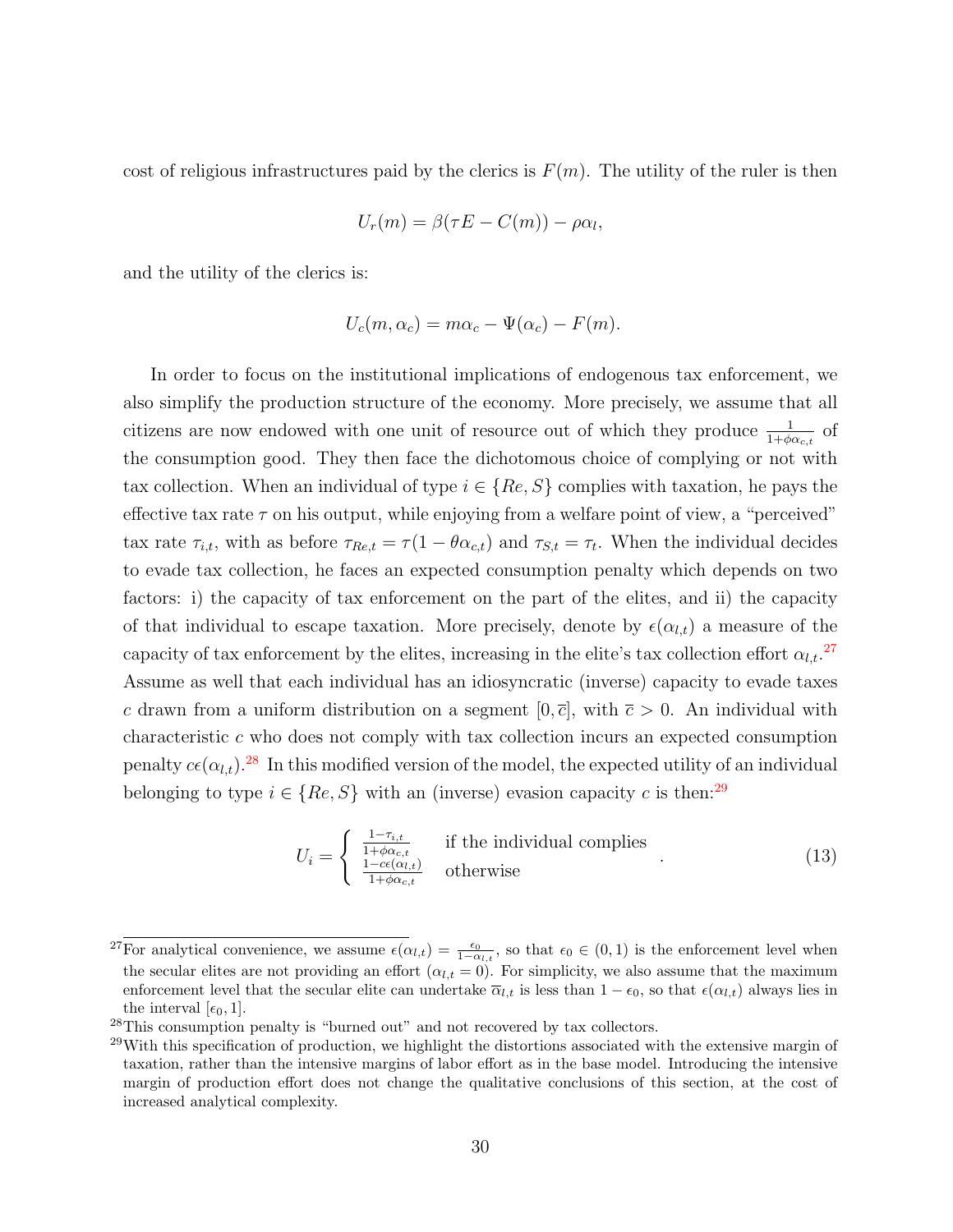### 5.1 Societal Equilibrium and Dynamics

The *societal equilibrium* in generation  $t$  is a Nash equilibrium of the game between the ruler, clerics, secular elite, and civil society. In this equilibrium, the religious infrastructures  $m$ are chosen to maximize social welfare,

$$
\left(1 - \frac{\lambda_t}{2}\right)[U_r(m_t) + U_l(m_t, \alpha_{l,t})] + \frac{\lambda_t}{2}U_c(m_t, \alpha_{c,t})).
$$
\n(14)

The clerics and the secular elite choose, respectively,  $\alpha_{c,t}$  and  $\alpha_{l,t}$ . We denote  $\{m_t(\lambda_t),$  $\{\alpha_{c,t}(\lambda_t), \alpha_{l,t}(\lambda_t, \beta_t)\}\)$  the equilibrium. In the rest of this section, we omit the time indices when not necessary. Solving the equilibrium in any period  $t$ , we obtain the following results:

<span id="page-31-0"></span>Lemma 4 Religious infrastructures: The equilibrium investments in religious infrastructures  $m(\lambda)$  and the optimal effort of the clerics  $\alpha_c(\lambda)$  are increasing in  $\lambda$ , and independent from  $\beta$ ,  $\theta$ , and  $\phi$ .

<span id="page-31-1"></span>**Lemma 5 Tax enforcement:** The equilibrium enforcement effort of the secular elite  $\alpha_l(\lambda, \beta)$  is decreasing in  $\beta$ ,  $\lambda$ ,  $q$ ,  $\theta$ , and  $\phi$ .

Lemma [4](#page-31-0) is similar to Lemma [1](#page-11-2) in the previous model and has the same intuition. Lemma [5](#page-31-1) highlights several results. First, when the ruler receives a larger share of the tax revenues  $\beta$ , the secular elite invests less in enforcing tax collection. Second, since individuals subjectively perceive a lower tax rate when clerics provide more effort, they also comply more with taxation, reducing the need for the secular elite to supply their own enforcement effort. Additionally, more effort from the clerics implies more religious proscriptions, which depress citizens' labor productivity, and decreases the proceeds of the tax collection. This also decreases the effort provided by the secular elite in enforcing the tax collection. Hence for both reasons, the clerics' legitimizing effort  $\alpha_c$ , and the secular elite tax enforcement effort  $\alpha_l$  are strategic substitutes with respect to building up the tax base of society. Consequently, given that clerics provide more effort when they are more powerful (i.e. when  $\lambda$  is higher), the secular elite is conversely less willing to enforce the tax collection in such a case: (i.e.,  $\alpha_l(\lambda, \beta)$  decreases with  $\lambda$ ).

The same intuition explains both the effect of a higher frequency  $q$  of religious individuals and of more efficient clerics  $\theta$  on the effort of the secular elite  $\alpha_l$ . Finally, when religious proscriptions  $\phi$  get stronger, the proceeds of the tax collection are reduced, so the secular elite also provides less tax enforcement effort.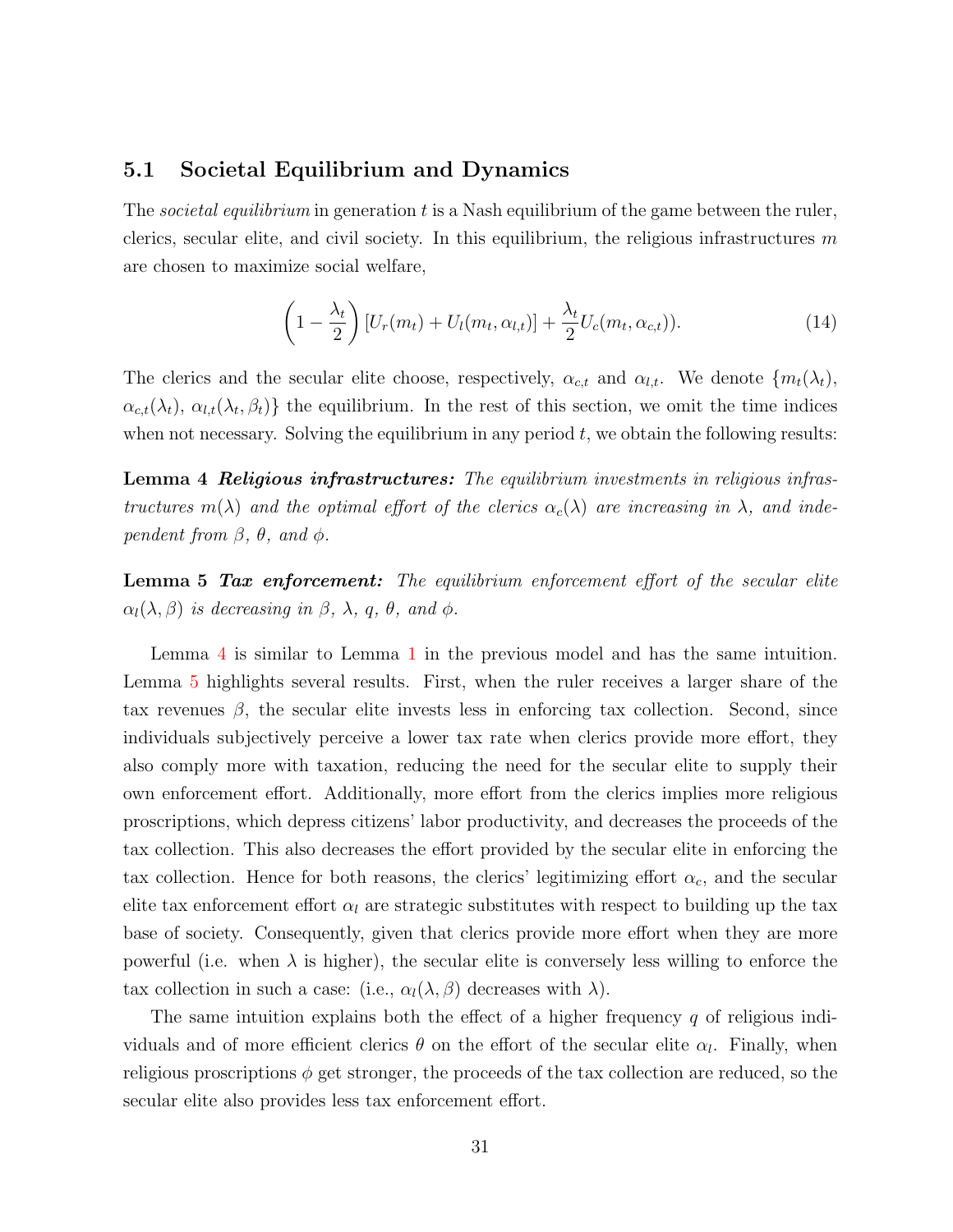We now turn to the analysis of institutional change, i.e., the change in the structure of political weights across society. The ruler can delegate power to the clerics  $\lambda$  and also constrain herself to share more revenues with the secular elites by decreasing her own fraction  $\beta$  of fiscal revenues.

Institutional change internalizes two types of externalities that are not taken into account by equilibrium individual decisions. First, as in the previous model, the religious provision m grants *legitimacy* to the ruler, reducing the subjectively perceived tax rate of religious individuals while at the same time depressing labor productivity because of religious proscriptions. Second, institutions now also respond to the externality implied by the enforcement effort  $\alpha_l$  of the secular elite on the fiscal revenue received by the ruler. By committing to share the proceeds of tax collection, the ruler can indirectly induce greater fiscal capacity for her own benefit. This is the trade-off at the heart of this extension of the model.

Hence, given the current institutional structure  $(\lambda_t, \beta_t)$ , future institutions  $(\lambda_{t+1}, \beta_{t+1})$ are designed as the solution to:

<span id="page-32-0"></span>
$$
\max_{\lambda_{t+1}, \beta_{t+1}} \left( 1 - \frac{\lambda_t}{2} \right) \left[ U_r(m_t(\lambda_{t+1}), \alpha_{l,t}(\lambda_{t+1}, \beta_{t+1})) + U_l(m_t(\lambda_{t+1}), \alpha_l(\lambda_{t+1}, \beta_{t+1})) \right] + \frac{\lambda_t}{2} U_c(m_t(\lambda_{t+1}), \alpha_{c,t}(\lambda_{t+1})),
$$
\n(15)

with  $\{m_t(\lambda_{t+1}), \alpha_{c,t}(\lambda_{t+1}), \alpha_{l,t}(\lambda_{t+1}, \beta_{t+1})\}$  denoting the Nash equilibrium of period t, as evaluated under an institutional set-up  $(\lambda_{t+1}, \beta_{t+1})$ . Solving this optimization problem, we deduce the following results which characterize the institutional dynamics:

<span id="page-32-1"></span>**Proposition 4** When  $C(m)$  and  $F(m)$  are sufficiently convex, the optimization problem [\(15\)](#page-32-0) admits a unique solution  $(\lambda_{t+1}, \beta_{t+1}) \in [0, 1]^2$  and:

- there exists a threshold  $\overline{q}_d(\lambda_t) \in [0,1]$  such that if  $q_t > \overline{q}_d(\lambda_t)$ , then  $\lambda_{t+1} > \lambda_t$ . Otherwise,  $\lambda_{t+1} \leq \lambda_t$ . Moreover  $\overline{q}_d(\lambda_t)$  is decreasing in  $\lambda_t$ ;
- there exists a threshold  $\tilde{q}_d(\lambda_t, \beta_t) \in [0, 1]$  with  $\tilde{q}_d(\lambda_t, 1) = 1$  such that if  $q_t > \tilde{q}_d(\lambda_t, \beta_t)$ , then  $\beta_{t+1} > \beta_t$ . Otherwise,  $\beta_{t+1} \leq \beta_t$ . Moreover, the threshold  $\tilde{q}_d(\lambda_t, \beta_t)$  is decreasing in  $\lambda_t$  and increasing in  $\beta_t$ .

The uniqueness result follows from the convexity and the separability of the two dimensions of the optimization problem  $(15)$ . This result highlights the trade-off between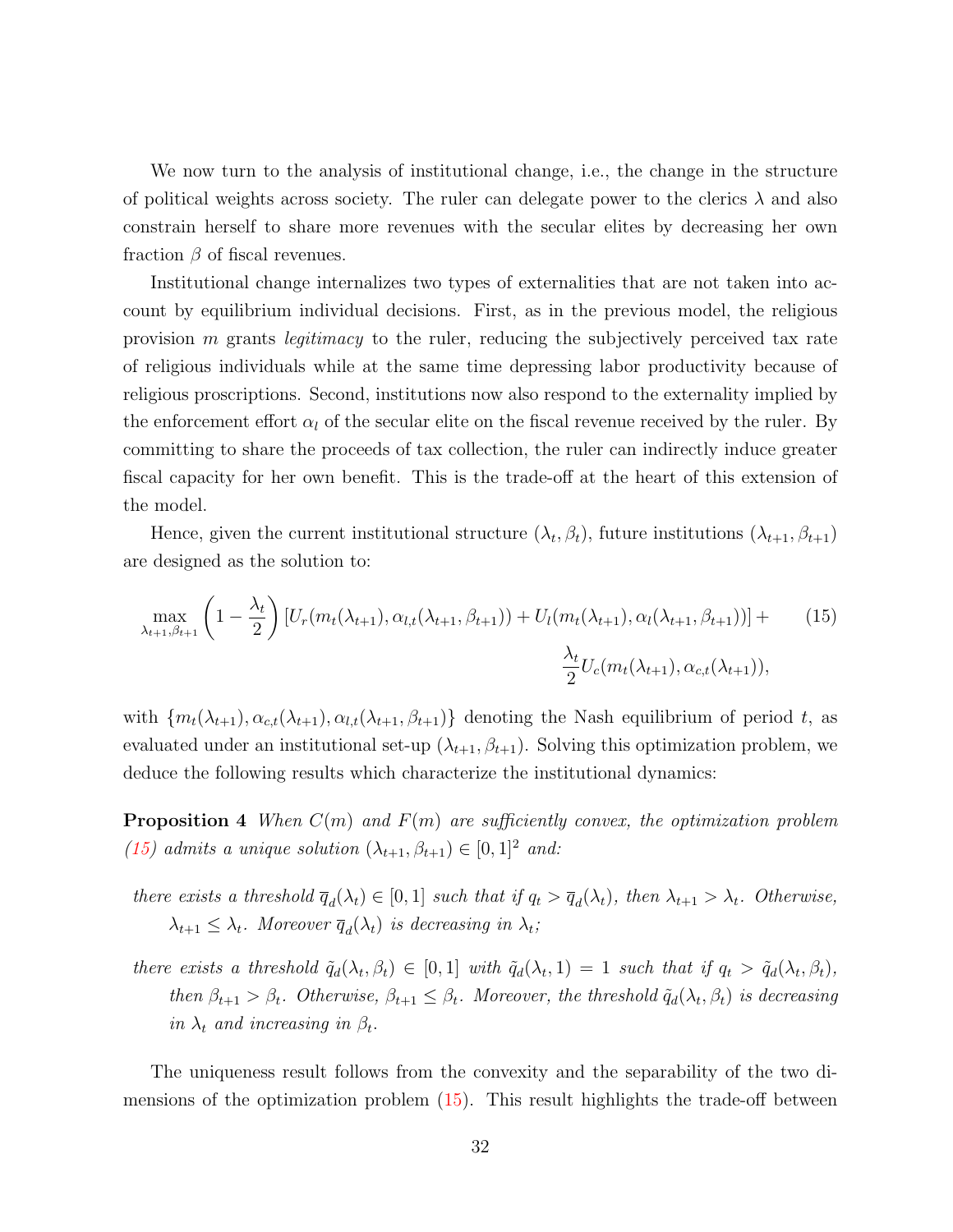religious legitimacy and political decentralization with respect to the state's fiscal capacity, and the role that the cultural profile  $(q_t)$  plays in tipping the balance of this trade-off. As before, whether the ruler delegates more power to clerics over time depends on the fraction of religious individuals  $q_t$ . If the religious are sufficiently numerous, then more weight to the clerics  $\lambda_{t+1} > \lambda_t$  increases their effort  $\alpha_{c,t}(\lambda_{t+1})$ . This will increase the utility of the ruler, who benefits from a larger tax base (Lemma [4\)](#page-31-0). Second, when the religious are sufficiently numerous, the political weight of the secular elite relative to the ruler tends to decrease,  $\beta_{t+1} > \beta_t$ . As the ruler becomes more reliant on religious legitimacy to raise revenues, he also faces weaker incentives to delegate power to the secular elite and to build fiscal capacity.

Cultural evolution of the religious and secular traits is driven by some process of intergenerational transmission emanating from paternalistic parents and oblique social role models. The formal features of the cultural dynamics need, however, to be amended to the new specification of production and taxation as outlined above.<sup>[30](#page-33-0)</sup> Again one may compute the paternalistic motives  $\Delta V_{Re}$  and  $\Delta V_S$  to transmit the religious and the secular trait in this context. As shown in the appendix, due to the quadratic specification of the expected payoff functions, these paternalistic motives simply write as functions of the state variables  $\lambda_t, \beta_t$ , and  $q_t$  such that  $\Delta V_S = \Delta V_{Re} = \Delta V(\lambda_t, \beta_t, q_t)$ .<sup>[31](#page-33-1)</sup> The dynamics of the frequency of the religious trait is again characterized by the following "cultural replicator" dynamics:

<span id="page-33-2"></span>
$$
q_{t+1} - q_t = q_t(1 - q_t)D(q_t, \lambda_t, \beta_t).
$$
\n(16)

where again

$$
D(\lambda_t, \beta_t, q_t) = d_{Re,t}^* - d_{S,t}^*
$$
  
= 
$$
D_{Re} [(1 - q_t) \Delta V(\lambda_t, \beta_t, q_t), m_t(\lambda_t)] - D_S [q_t \Delta V(\lambda_t, \beta_t, q_t)]
$$

is the relative "cultural fitness" of the religious trait in the population, and in general depends on the three state variables  $\lambda_t$ ,  $\beta_t$ , and  $q_t$ . When the cultural substitutability between vertical and oblique transmission is strong enough, the relative "cultural fitness"

<span id="page-33-0"></span><sup>30</sup>When deciding on their optimal socialization effort, parents take into account that their children will draw in their adult life an idiosyncratic evasion capacity c, which matters for their decision to comply or not with taxation.

<span id="page-33-1"></span><sup>&</sup>lt;sup>31</sup>Because the equilibrium tax collection effort  $\alpha_l(\lambda, \beta, q)$  of the secular elite enters into the paternalistic motives, we may note that  $\Delta V(\lambda_t, \beta_t, q_t)$  now also depends on  $q_t$  and is actually an increasing function of  $q_t$  (see the appendix).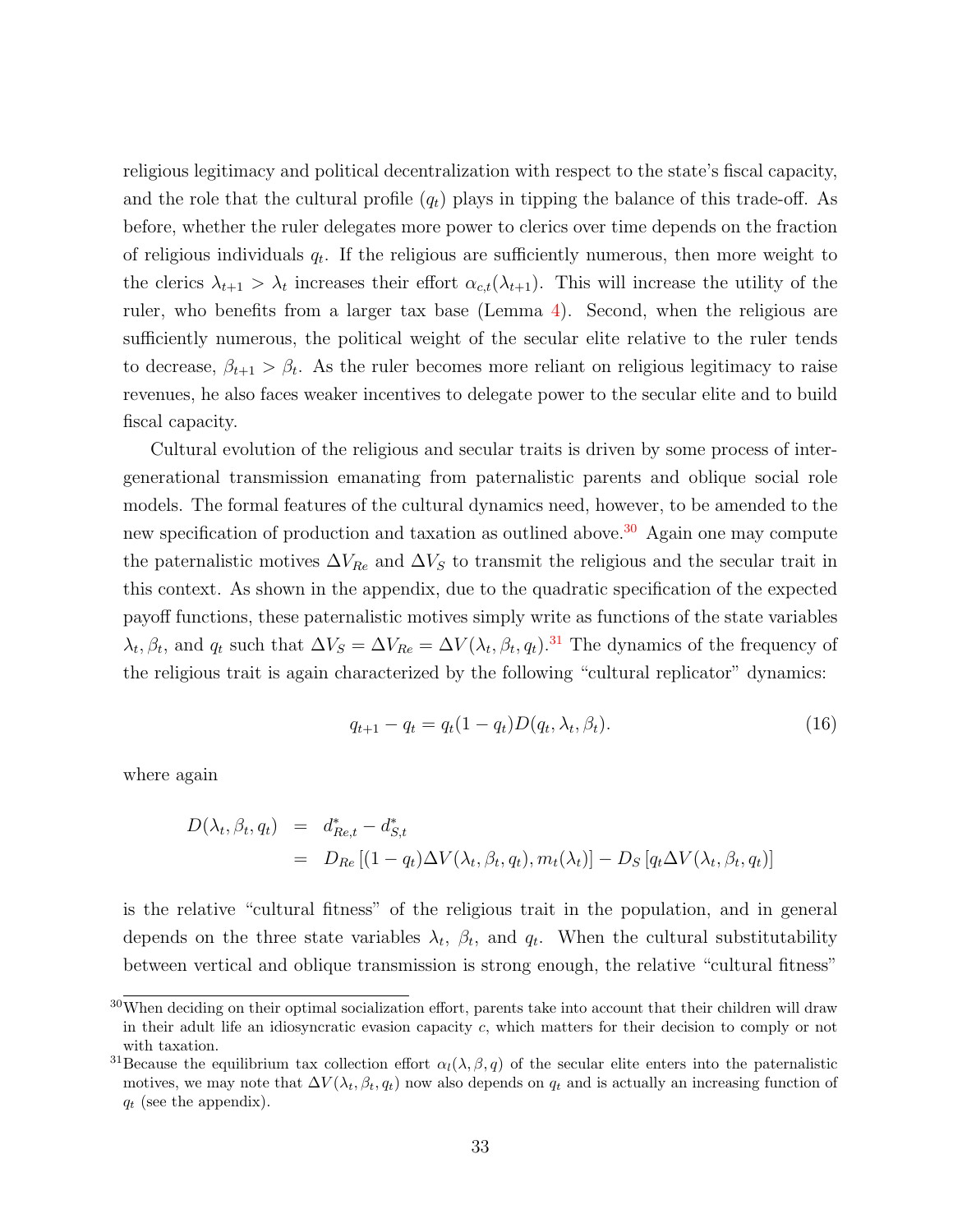of the religious trait  $D(\lambda_t, \beta_t, q_t)$  is decreasing in the frequency  $q_t$  of religious individuals in the population and we deduce the following result:

<span id="page-34-0"></span>**Proposition 5** With strong enough cultural substitution between vertical and horizontal cultural transmission, there exists a unique threshold  $q_d^*(\lambda_t, \beta_t)$  such that

$$
q_{t+1} < q_t \text{ (resp. } \geq \text{) if } q_t > q_d^*(\lambda_t, \beta_t) \text{ (resp. } \leq \text{).}
$$

As before, the threshold  $q_d^*(\lambda_t, \beta_t)$  is the unique attractor of the cultural dynamics [\(16\)](#page-33-2). Hence, when the fraction of religious individuals  $q_t$  is above (resp. below) the threshold  $q_d^*(\lambda_t, \beta_t)$ , it tends to decrease (resp. increase).

### 5.2 Model Dynamics and Historical Trajectories

The joint dynamics of culture and institutions in this society are now three dimensional: the two institutional parameters,  $\lambda_t$  and  $\beta_t$ , and the cultural component  $q_t$  evolve jointly, as characterized in Propositions [4](#page-32-1) and [5.](#page-34-0) A full characterization of this dynamic system is difficult. Still one can derive some insights on the forces behind the joint dynamics by investigating how the thresholds  $\bar{q}_d(\lambda_t)$ ,  $\tilde{q}_d(\lambda_t, \beta_t)$ , and  $q_d^*(\lambda_t, \beta_t)$ , which characterize respectively the dynamics of  $\lambda_t$ ,  $\beta_t$ , and  $q_t$ , are themselves affected by these state variables.

As in the benchmark model, there is a fundamental complementarity between the dynamics of culture and institutions. To see that, note first that because  $\overline{q}_d(\lambda_t)$  is decreasing in  $\lambda_t$ , from Proposition [4,](#page-32-1) the political weight of the religious clerics  $\lambda_t$  keeps increasing (resp. decreasing) over time as soon as it is above (resp. below) a threshold  $\overline{\lambda}(q_t)$  defined by  $\overline{q}_d(\lambda) = q_t$ . A strong (resp. weak) clerics' institutional representation is reinforced (resp. weakened) over time. This feature creates a force towards an institutional steady state characterized as a *religious institutional regime* with  $\lambda = 1$ , or on the contrary a *secular institutional regime* with  $\lambda = 0$ . Also, given that the threshold  $\lambda(q_t)$  is decreasing in  $q_t$ , the reinforcing dynamics for the religious institutional regime are facilitated (resp. weakened) when the religious (resp. secular) trait is already well disseminated in society.

Conversely, from Proposition [5,](#page-34-0)  $q_d^*(\lambda_t, \beta_t)$  is increasing in the institutional weight  $\lambda_t$  of the clerics. As before, a religious institutional regime with a high value of  $\lambda_t$  stimulates more religious infrastructures and reinforces the incentive of religious individuals to pass their values inter-generationally. Religious values are more widely diffused within a reli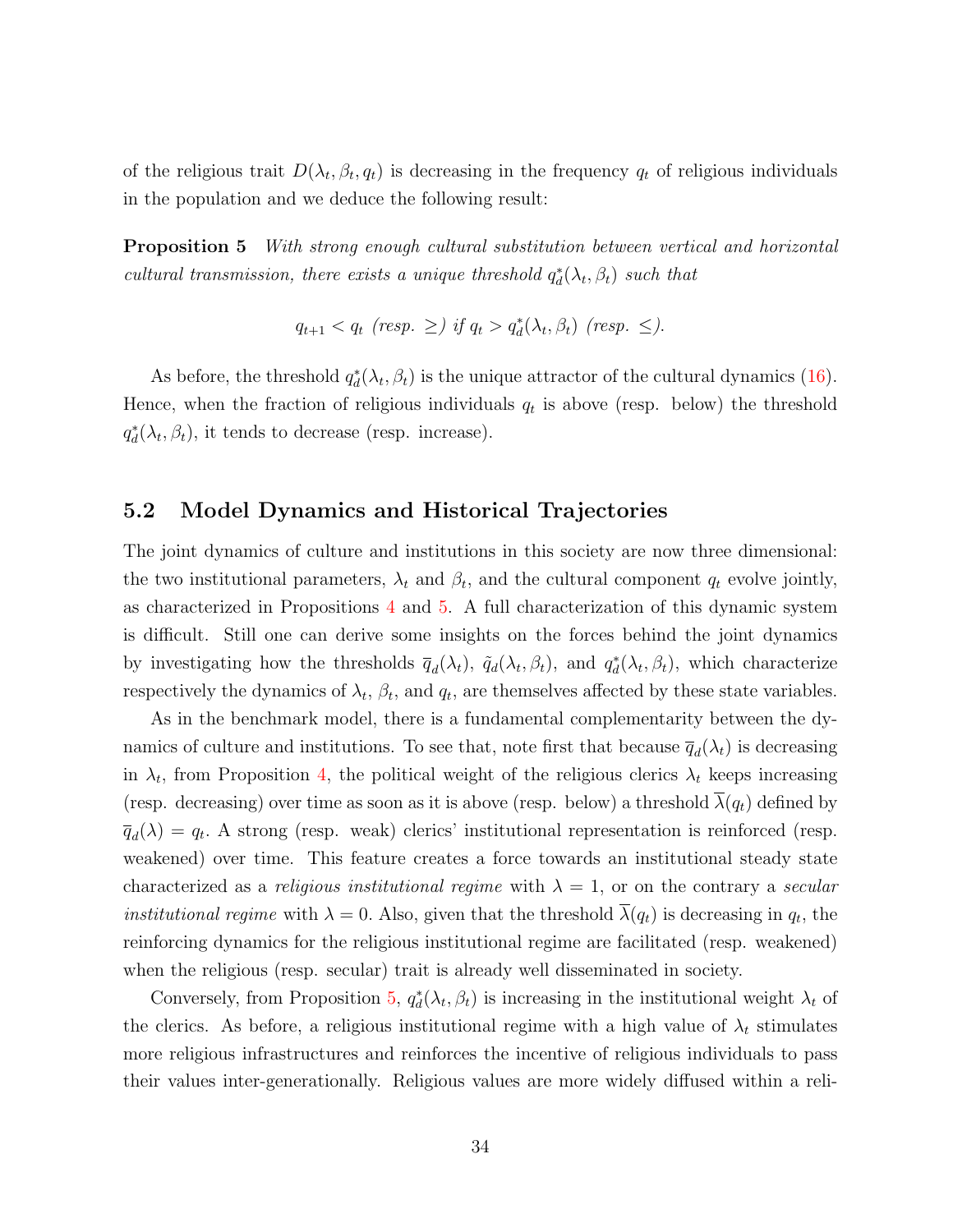gious institutional regime, while secular values widely prevail under an secular institutional regime.

With respect to the dynamics of political centralization  $\beta_t$ , Proposition [4](#page-32-1) reveals that  $\beta_t$  is more likely to increase as  $q_t$  and  $\lambda_t$  become larger. Indeed, as the threshold  $\tilde{q}_d(\lambda_t, \beta_t)$ is decreasing in  $\lambda_t$  and increasing in  $\beta_t$ , the condition for  $\beta_{t+1} - \beta_t \geq 0$  rewrites as  $\beta_t \leq$  $\beta_d(\lambda_t, q_t)$  with  $\beta_d(\lambda_t, q_t)$  increasing both in  $\lambda_t$  and  $q_t$ . This feature underlines a force for the system to move in the direction of a steady state level of political centralization  $\tilde{\beta}_d^*$ that is increasing both in the level of institutional power  $\lambda$  of the clerics, and the extent q of religious values prevailing in the society. The more religious the state and the more diffused the religious values in the population, the larger the religious legitimacy enjoyed by the ruler, and the lower the need to empower the secular elite for fiscal consolidation.

Qualitatively, the previous discussion indicates that the joint dynamics of culture and institutions entails the possibility of two steady states. The first is a *religious regime with* political centralization, where the ruler has a strong say on fiscal revenues ( $\beta$  is high) and is legitimated by religion, while the clerics have significant political power  $(\lambda = 1)$ . Fiscal capacity is low, as the secular elite have minimal incentives to enforce tax collection. The share of religious individuals in civil society is high  $(q \text{ is high})$ . The second steady state is a secular regime with political decentralization. The ruler is fiscally weak while the secular elite is strong ( $\beta$  is low). The clerics have little political power ( $\lambda = 0$ ), while fiscal capacity is high given that secular elites have strong incentive to enforce tax collection. At the same time, the share of religious individuals is low  $(q \text{ is low})$ .

In the appendix, we show that the previous discussion can be made analytically more precise in the case where the threshold of the cultural dynamics  $q_d^*(\lambda_t, \beta_t)$  does not depend on  $\beta_t$ . The dynamics of  $\lambda_t$  and  $q_t$  are then decoupled from the dynamics of  $\beta_t$  and follow the same pattern as in the benchmark model. Depending on the initial conditions  $(\lambda_0, q_0)$ ,  $(\lambda_t, q_t)$  converge towards a religious regime  $(1, q_d^*(1))$  or a secular regime  $(0, q_d^*(0))$ . Associated with these dynamics, political centralization then converges towards strong state centralization with  $\beta_1^* = \tilde{\beta}_d(1, q_d^*(1))$ , or weak state centralization  $\beta_0^* = \tilde{\beta}_d(0, q_d^*(0)) < \beta_1^*$ .

As in the benchmark model, a ruler's option to rely on religious legitimacy induces a fundamental complementarity between the dynamics of culture and institutions. When a ruler relies more on religious legitimacy to raise revenues, she also faces increasingly lower incentives to delegate power to the secular elite and to consolidate fiscal capacity. As she becomes fiscally stronger relative to the secular elite, she also commits to an institutional set-up delegating more power to the clerics, leading to increased diffusion of religious values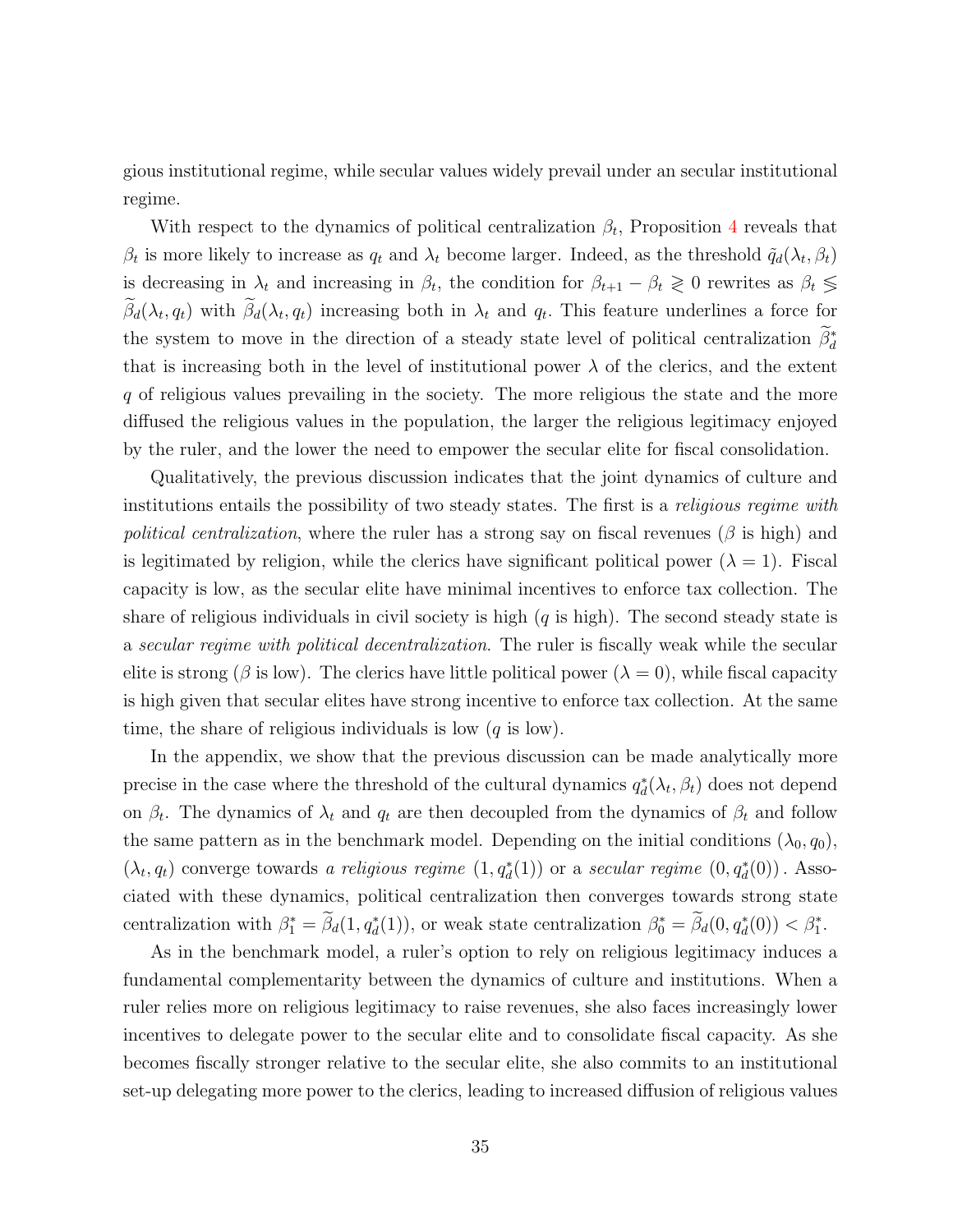in the society. In turn, the predominance of religious individuals augments the political incentives to bias the institutional structure towards both the clerics and the ruler. This dynamic complementarity between institutions and culture then operates to produce a process converging towards a religious regime with political centralization.

Alternatively, when a ruler relies less on religious legitimacy to raise revenues, she also faces stronger incentives to delegate power to the secular elite, who consequently consolidate fiscal capacity. As the ruler becomes more reliant on her secular elite to collect taxes, she accordingly faces lower incentives to commit to an institutional set-up where religious clerics are powerful. Both the political weight of the clerics and the value of passing religious values inter-generationally decrease. A lower predominance of religious individuals in society and a lower legitimacy to directly raise taxes further augments the political incentives to consolidate fiscal capacity by empowering the secular elite. Eventually, the joint dynamics of culture and institutions converge towards a secular regime with political decentralization.

#### 5.3 Matching Model Dynamics and Historical Trajectories

This extension allows us to unify the three main theories of the "Long Divergence." It takes seriously the idea that rulers can be constrained by other powerful elites in society and searches for the conditions under which this is likely to happen. Importantly, it does so in the context of the previously-established framework in which religious legitimacy and religious proscriptions play a role in determining the joint evolution of institutions and culture. Indeed the dynamics implied by this extension are in accord with the historical record and shed light on some further stylized facts of the Long Divergence.

We first consider the relationship between constraint on executive power and fiscal capacity. This relationship is central to the extension proposed in Section [5.](#page-28-0) Recall that Western Europe decentralized politically (via parliaments and other organizations that constrained executive power) in the medieval and early modern periods but the Middle East did not.

There is a large literature claiming that states in which fiscal capacity and the "power of the purse" are held by groups outside of the central executive are able to collect more taxes due to greater constraints on executive power [\(Besley and Persson](#page-43-0) [2009,](#page-43-0) [Dincecco](#page-45-0) [2009,](#page-45-0) [Karaman and Pamuk](#page-47-0) [2013,](#page-47-0) [Ma and Rubin](#page-48-0) [2019,](#page-48-0) [North and Weingast](#page-49-0) [1989,](#page-49-0) [Stasavage](#page-50-0) [2011,](#page-50-0) [2020\)](#page-51-0). Our model adds additional insight to this literature by shedding light on the process through which political decentralization, as we define it, engenders cultural change (i.e.,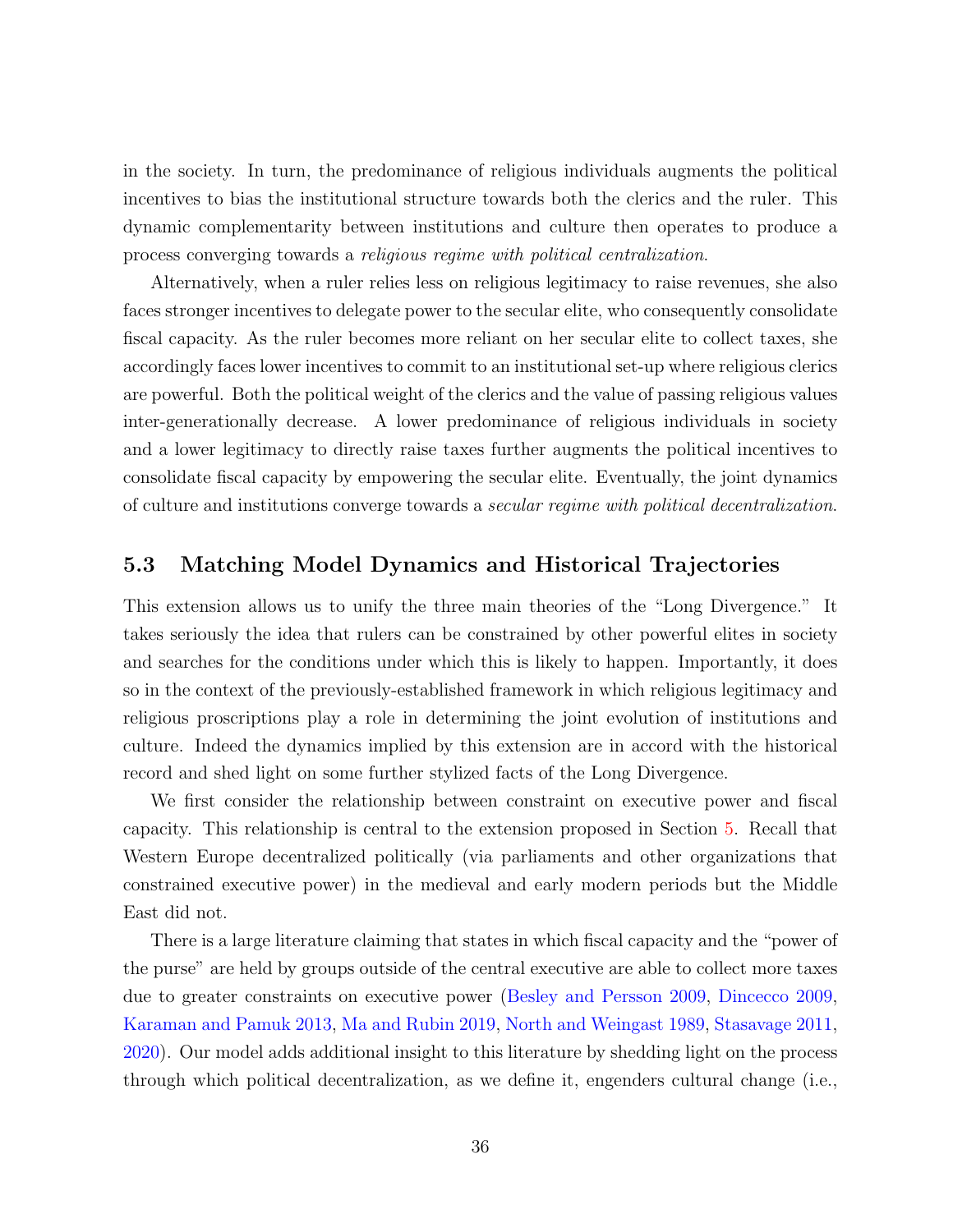secularization) that reinforces the state's fiscal capacity. One of our primary insights is that rulers will only decentralize political authority when the returns from religious legitimacy are sufficiently low. This in turn triggers cultural change to a more secular society. On the contrary, when society is religious, the returns from religious legitimacy may be high even when religious proscriptions impinge on productive effort. In this case, culture and institutions evolve in tandem and society becomes more religious over time.

Section [5](#page-28-0) highlights multiple reasons why European political institutions became decentralized in the medieval period. First, following the fall of the Western Roman Empire, European rulers had relatively little fiscal power relative to other elites. In the terms of our model, their initial level of  $\beta$  was low. This also follows from the framework of [Blaydes](#page-44-0) [and Chaney](#page-44-0) [\(2013\)](#page-44-0), who argue that European rulers were weak relative to other elites because they lacked access to independent sources of military power, unlike Muslim rulers who could employ slave soldiers.

However, an explanation relying solely on executive constraint leaves a major question unanswered. If Muslim rulers were so strong relative to other elites, why should they have feared decentralizing some of their power to those "secular" elites, which could have yielded more tax revenue? Even as late as the early modern period, Ottoman tax collection was notoriously low [\(Karaman and Pamuk](#page-47-0) [2013\)](#page-47-0). Why did the Ottomans not give more power to local notables, who would have almost certainly had more capacity to collect taxes? These elites should not have been a threat to Muslim rulers. After all, rulers had slave soldiers and local elites did not.

Our model provides insights which help solve this puzzle. It suggests that the ruler's fiscal power relative to other elites  $(\beta)$  interacted with the greater legitimating capacity of Muslim religious authorities. Muslim rulers failed to decentralize political power not because they feared that other elites would become too strong. They did so because political decentralization would have resulted in a weakening of the efficacy of religious legitimacy. Granting more power to secular authorities would have encouraged a cultural shift to a more secular state, yielding religious legitimacy less effective. Given the relative efficacy of religious legitimacy, this would not have been an optimal strategy for a Muslim ruler. This was exacerbated by access to slave soldiers, which gave rulers more power vis-à-vis other elites. However, as the model indicates, this relative power  $(\beta)$  changes endogenously over time. Just because Muslim rulers had an initial advantage vis-à-vis other elites does not explain why it persisted.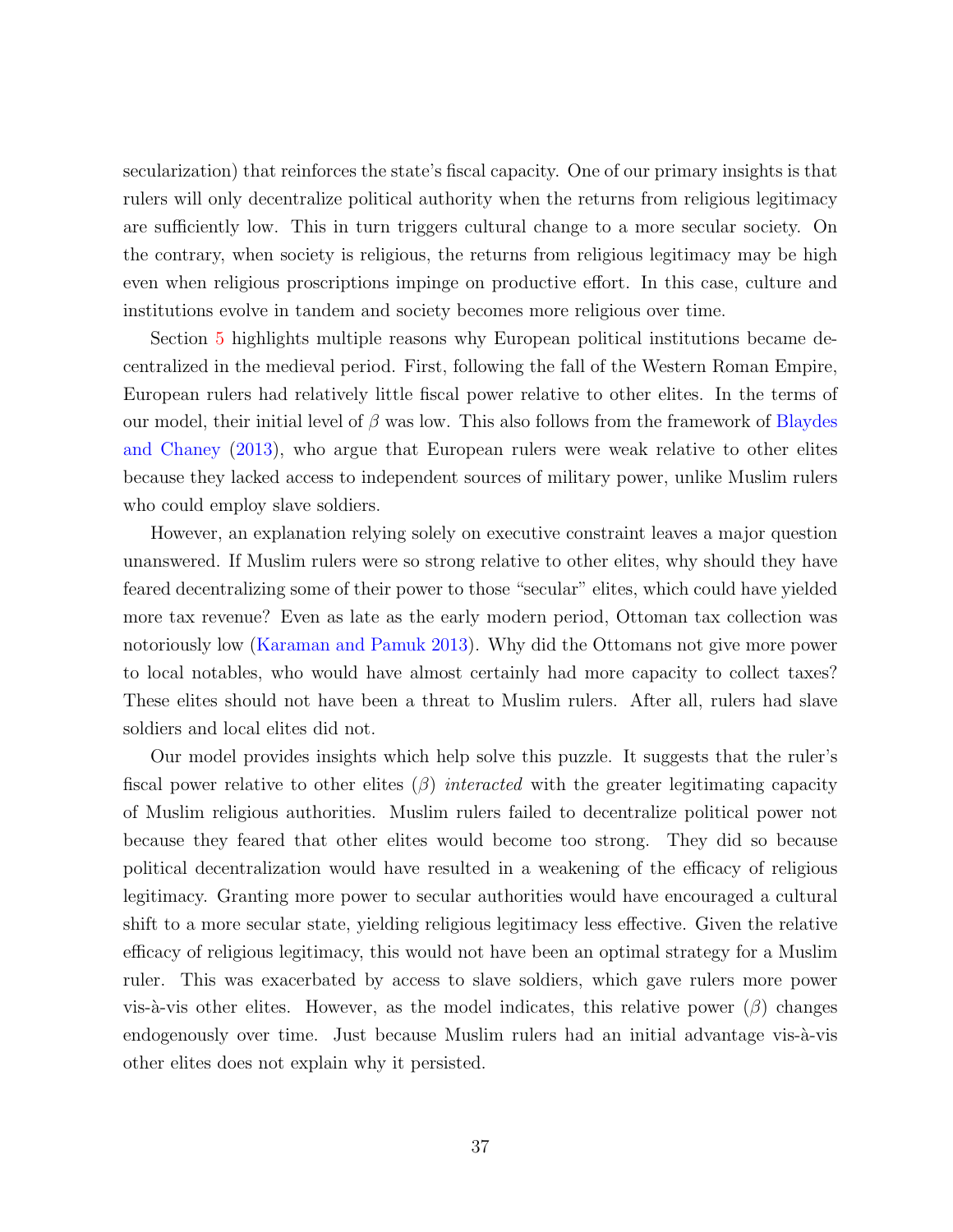The opposite was true in medieval Western Europe. The relatively weak initial power of rulers combined with the relatively weak legitimating capacity of the Church incentivized rulers to decentralize political power. This ultimately yielded a secular equilibrium in which religious proscriptions barely impinged on economic development.

These insights accord well with the historical record. Medieval European economic and political institutions were highly decentralized. Feudal institutions gave lords—secular lords as well as powerful bishops—great power over their local domains, and in return the lords provided military service and tax revenue to their sovereign [\(Duby](#page-46-0) [1982\)](#page-46-0). Over the course of the late medieval and early modern periods, parliaments became the primary institution which bargained with European rulers (Angelucci, Meraglia and Voigtländer [2020,](#page-42-0) [van Zanden, Buringh and Bosker](#page-51-1) [2012\)](#page-51-1). Parliaments allowed the economic elite to gain representation at the political bargaining table, and they generally included three classes: the landed nobility, powerful churchmen, and commercial/urban elite. As warfare became more expensive, European rulers ceded more to these elites, who could provide them with revenue [\(Gennaioli and Voth](#page-46-1) [2015,](#page-46-1) [North and Weingast](#page-49-0) [1989,](#page-49-0) [Stasavage](#page-50-0) [2011,](#page-50-0) [Tilly](#page-51-2) [1990\)](#page-51-2). Ultimately, parliaments became the main tool for constraining rulers, which resulted in a massive increase in fiscal capacity [\(Dincecco](#page-45-0) [2009,](#page-45-0) [Johnson and Koyama](#page-47-1) [2017,](#page-47-1) [North and Weingast](#page-49-0) [1989,](#page-49-0) [Tilly](#page-51-2) [1990,](#page-51-2) [van Zanden, Buringh and Bosker](#page-51-1) [2012\)](#page-51-1).<sup>[32](#page-38-0)</sup>

On the other hand, in the Middle East economic power was decentralized but political power remained centralized (Cosgel and Miceli [2005,](#page-45-1) [Karaman and Pamuk](#page-47-0) [2013,](#page-47-0) [Karaman](#page-47-2) [2009\)](#page-47-2). In early Islam, under the Umayyad Caliphate, regional governors subject to imperial control administered and collected taxes. This differed both from feudal European as well as the pre-existing Byzantine systems in that these governors were *not* locally dominant aristocratic families subject to little discretion from the center. They were not as powerful and had relatively little fiscal independence from the center [\(Bessard](#page-43-1) [2020,](#page-43-1) p. 37–38). Centuries later this was still the case. At the height of Ottoman power in the fifteenth and early sixteenth centuries, the sultan derived two-thirds to three-quarters of his revenue through the *timar* system, a military lease contract whereby the provincial cavalry collected agricultural taxes directly from the peasantry as remuneration for their military services to the state (Cosgel and Miceli [2005\)](#page-45-1). The timar system was similar to the tax collection system of feudal Europe, where local feudal lords controlled revenues in return for military service. However, a key difference between the two is that European feudal lords also had

<span id="page-38-0"></span> $32$ For theoretical treatments of the rise of state capacity and its affect on economic development, see [Acemoglu](#page-42-1) [\(2005\)](#page-42-1) and [Besley and Persson](#page-43-0) [\(2009,](#page-43-0) [2010,](#page-43-2) [2014\)](#page-43-3).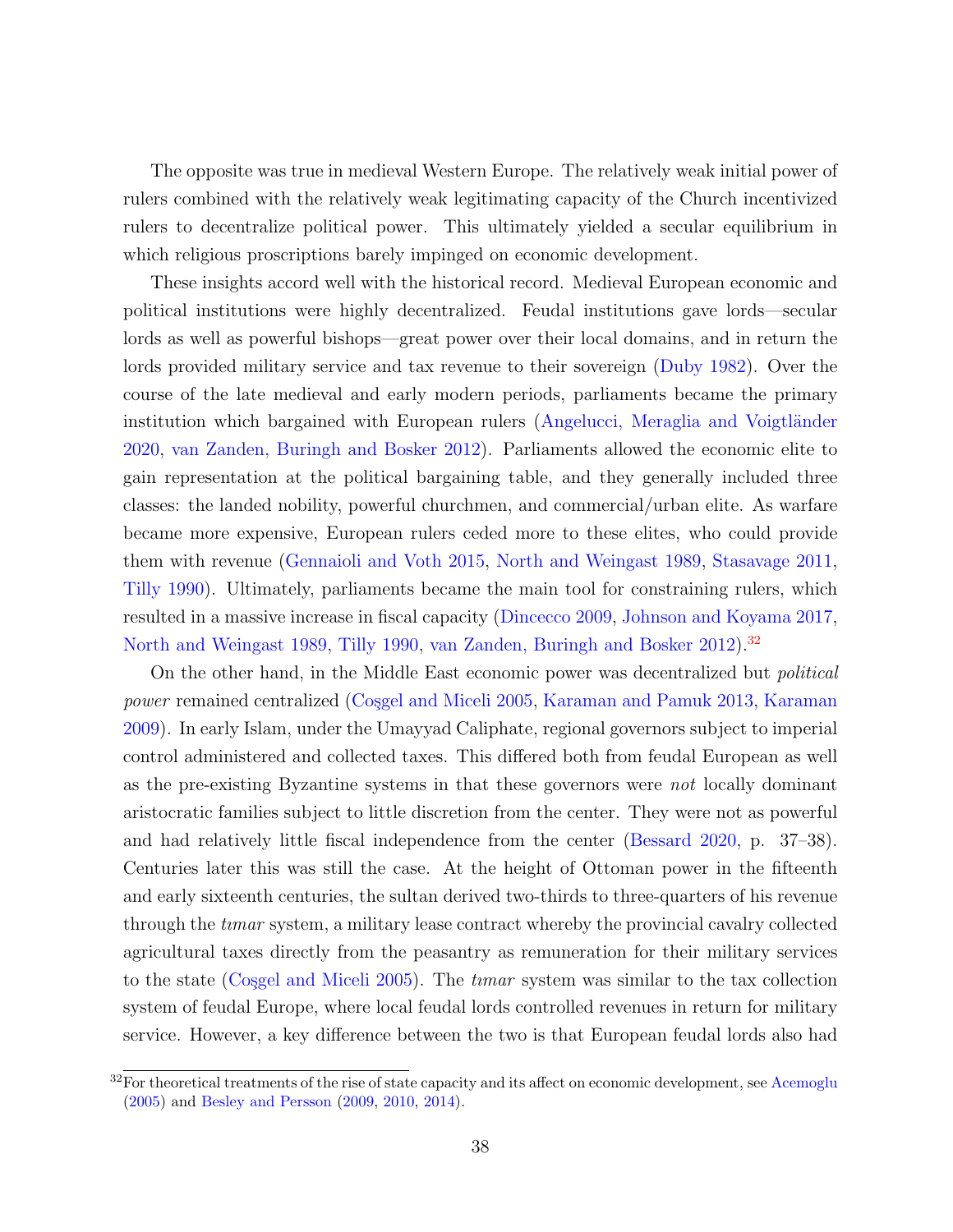political power: their families ruled over their domains for generations, providing local law and order, collecting taxes, and representing them in parliament. On the other hand, timar holders were rotated every few years *precisely* so that they would not acquire local political power. All political power remained vested in the sultan and key religious authorities, not tımar holders. Unlike European elites, who were ultimately able to constrain their rulers and receive concessions in return for revenue, *timar* holders never organized collectively in any manner close to resembling a parliament, and Ottoman rulers remained relatively unconstrained [\(Balla and Johnson](#page-42-2) [2009\)](#page-42-2). As a result, the economic elite rarely had any real political power in the Ottoman Empire [\(Pamuk](#page-49-1)  $2004a, b$  $2004a, b$  $2004a, b$ ). Meanwhile, religious legitimacy remained important (as discussed in Section [4.3\)](#page-22-0), and as a result sultans ceded purview over commercial law to religious authorities, and the associated proscriptions dampening economic activity lasted for centuries [\(Kuran](#page-48-1) [2011\)](#page-48-1).

These insights also help account for another stylized fact of the Long Divergence: Middle Eastern fiscal capacity was much greater than in Western Europe in the centuries following the spread of Islam, but there was ultimately a reversal of fortunes, with Western European fiscal capacity well-outpacing that of the Ottoman Empire in the early modern period. According to [Stasavage](#page-51-0) [\(2020,](#page-51-0) p. 12), the Abbasid Empire was able to extract around 7% of GDP in tax revenues in 850 CE, whereas centuries later England and France were only about to extract about 1% of GDP (in 1300). However, by 1700, the leading economies of Western Europe (England, the Dutch Republic, and France) were able to extract many times more of per capita GDP than the Ottoman Empire [\(Karaman and Pamuk](#page-47-0) [2013\)](#page-47-0). Our model highlights one reason for this reversal of fortunes. In the early medieval period, prior to the rise of European parliaments and the reduction in sovereign political power that came with it, European states received little revenue from decentralized tax collection, much of which remained in the pockets of local feudal lords. Meanwhile, centralized Middle Eastern states benefited from religious legitimacy, which increased the tax base and thus the revenues taken in by the central state. Indeed, religious authorities and institutions were employed to facilitate tax collection in many cities, including Basra, in the Umayyad period, with mosques playing a central role (although this role ultimately came under the purview of military and economic elites) [\(Bessard](#page-43-1) [2020,](#page-43-1) pp. 205–06, 256). After the rise of European parliaments and the reduction of clerical influence in politics, economic elites gained significant political power (i.e.,  $\lambda$  and  $\beta$  were low). In this setting, there was much incentive for the elite (i.e., parliaments) to raise taxes because those taxes were spent on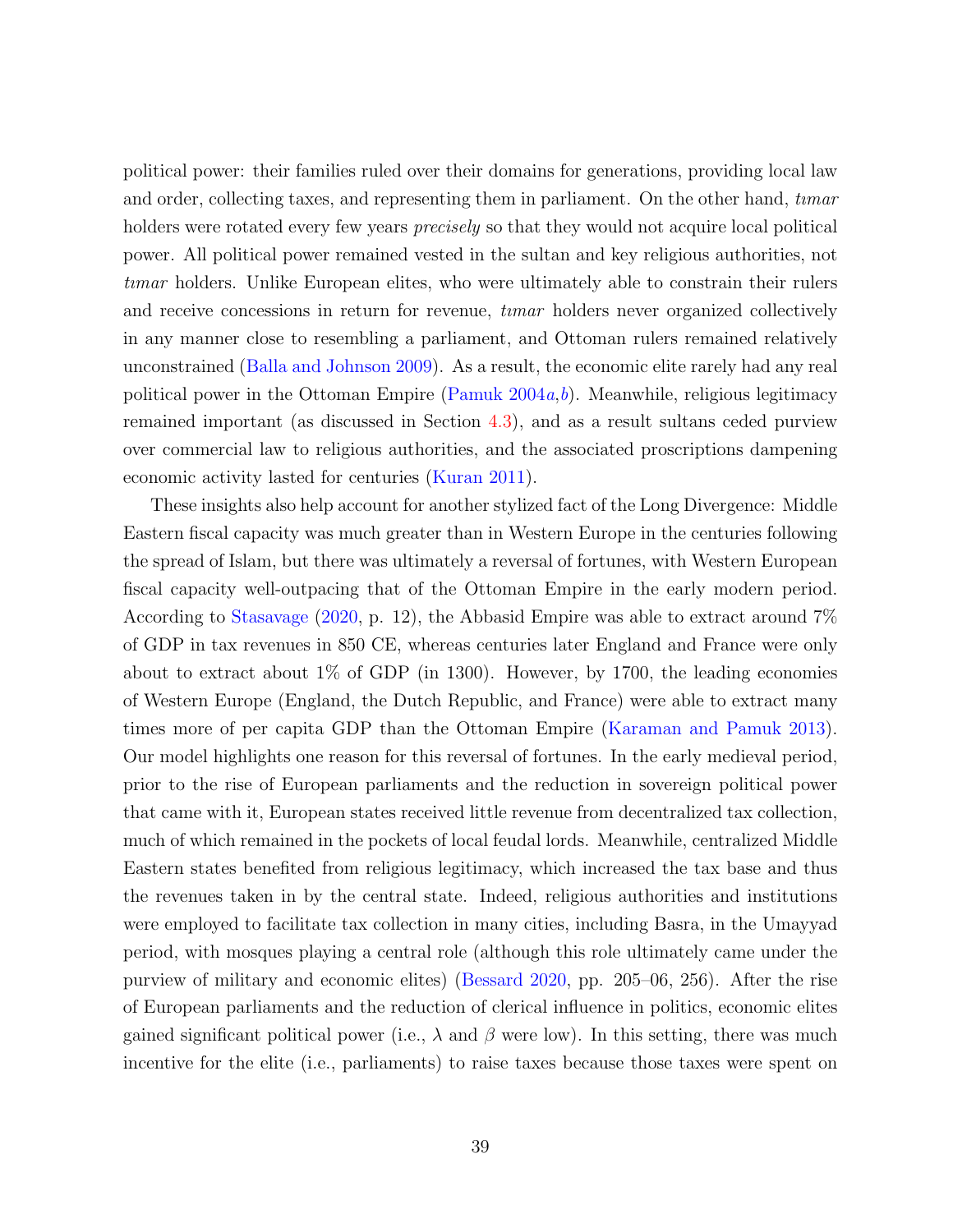their policy preferences. In other words, the benefits of decentralization outweighed the benefits of religious legitimation with respect to tax revenue collected by the state.

## 6 Conclusion

In this paper we provide an explanation for an important historical phenomenon: the Long Divergence between Middle Eastern and Western European economies during the medieval and early modern periods. We provide an explanation in terms of a model of institutional and cultural change. In doing so, we unify prevailing theories based on religious legitimacy, religious proscriptions, and decentralization of political power. In the process, our model resolves many puzzles left unaddressed in the literature.

In the context of the Long Divergence, the model centers on the power dynamics of rulers, clerics, and secular elites in framing institutions in a religious environment. It highlights three central historical features of these power dynamics: rulers derive *legiti*macy from the religious elites, religious authorities impose *proscriptions* that impinge on economic development, and constraints on executive power and the decentralization of political power have a fundamental role in inducing economic growth. Most importantly, the model highlights how the institutions resulting from the power dynamics of rulers, clerics, and secular elites interact with the spread of culture (religious beliefs) in civil society. Political centralization interacts with religious legitimacy and religious proscriptions to determine its long-run economic and political paths. Citizens remain religious or not in the face of religious proscriptions, depending on the feedback between religious institutions and cultural evolution. The religious legitimacy of the political system depends crucially on the prominence of religious values in society.

Our analysis concentrates on the role of religious proscriptions, legitimacy, and political centralization as the main components of the Long Divergence between the Middle East and the West. In the appendix, we show how our framework can also accommodate the role of innovation and technological change as another key driver, interacting with religion and religious legitimacy in the process of institutional and cultural divergence. In particular, we discuss how our model is consistent with recent theories which argue that culture [\(Davids](#page-45-2) [2013,](#page-45-2) [Mokyr](#page-49-3) [1990,](#page-49-3) [2010,](#page-49-4) [2016,](#page-49-5) [White](#page-51-3) [1972,](#page-51-3) [1978\)](#page-51-4), and religious proscriptions in particular (Bénabou, Ticchi and Vindigni [2015,](#page-43-4) [2020,](#page-43-5) Cosgel, Miceli and Rubin [2012,](#page-45-3) [Squicciarini](#page-50-1) [2020\)](#page-50-1) can inhibit technological change.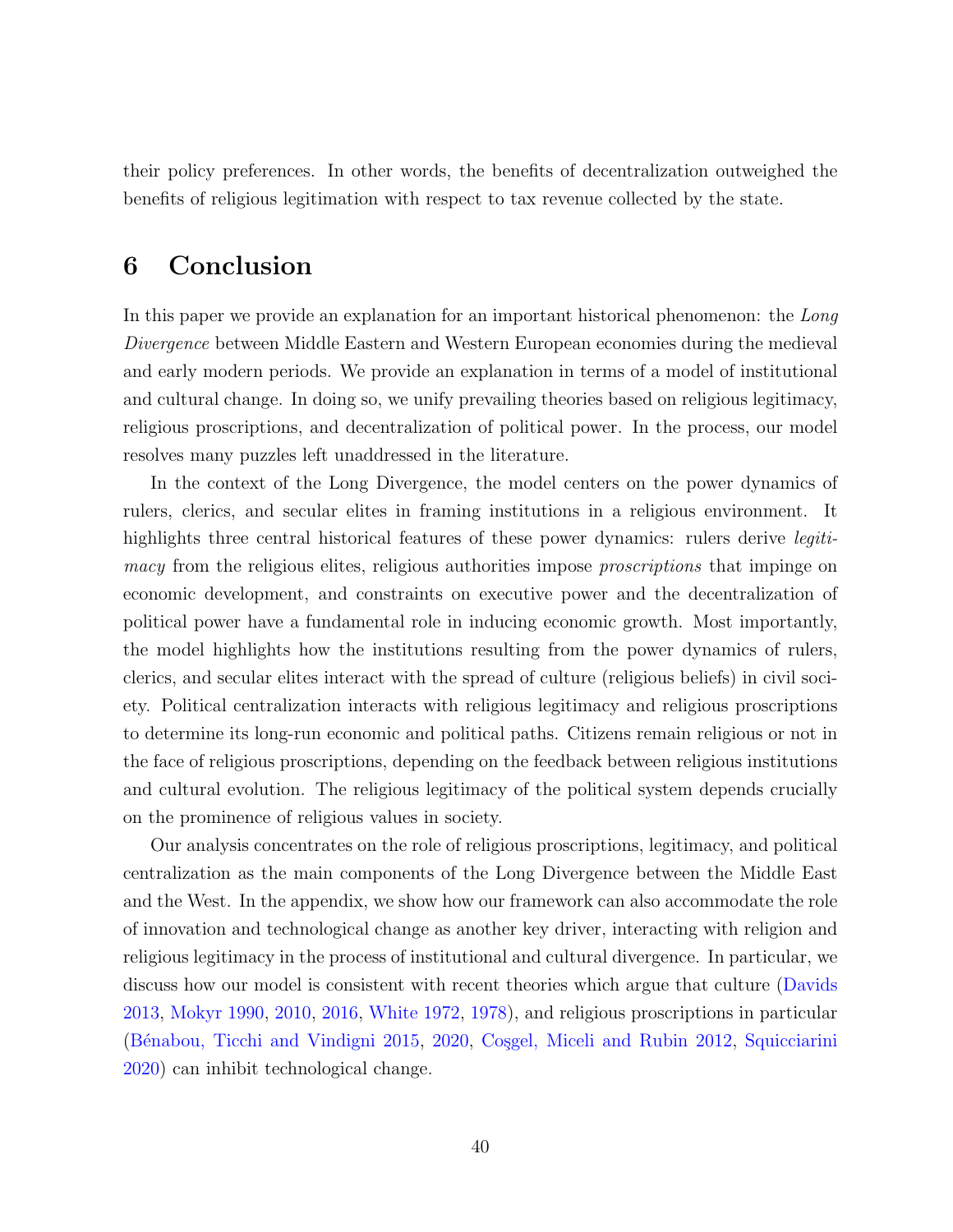More generally, our approach can be seen as an illustration of the explanatory power of a class of models centered on some simple, general, and yet minimal components: i) institutions as reflective of the relative political power of different groups in society to affect policy decisions, ii) institutional change as a mechanism to internalize externalities and other distortions characterizing the equilibrium, iii) the cultural profile of values and preferences in society as evolving according to various socioeconomic incentives.[33](#page-41-0) In this type of set-up, the interdependence between institutions and culture is a fundamental factor, along with technology, driving socio-economic change and long term institutional paths. We hope that this methodology is a stepping stone for further theoretical and empirical analyses in economic history, projecting along those lines significant historical processes of the evolution of power and social structures across groups and individuals.

<span id="page-41-0"></span><sup>33</sup>See [Acemoglu, Johnson and Robinson](#page-42-3) [\(2005](#page-42-3)a), [Acemoglu, Egorov and Sonin](#page-42-4) [\(2021\)](#page-42-4), [Bisin and Verdier](#page-44-1) [\(2021\)](#page-44-1), and [Persson and Tabellini](#page-49-6) [\(2021\)](#page-49-6) for surveys of this class of models.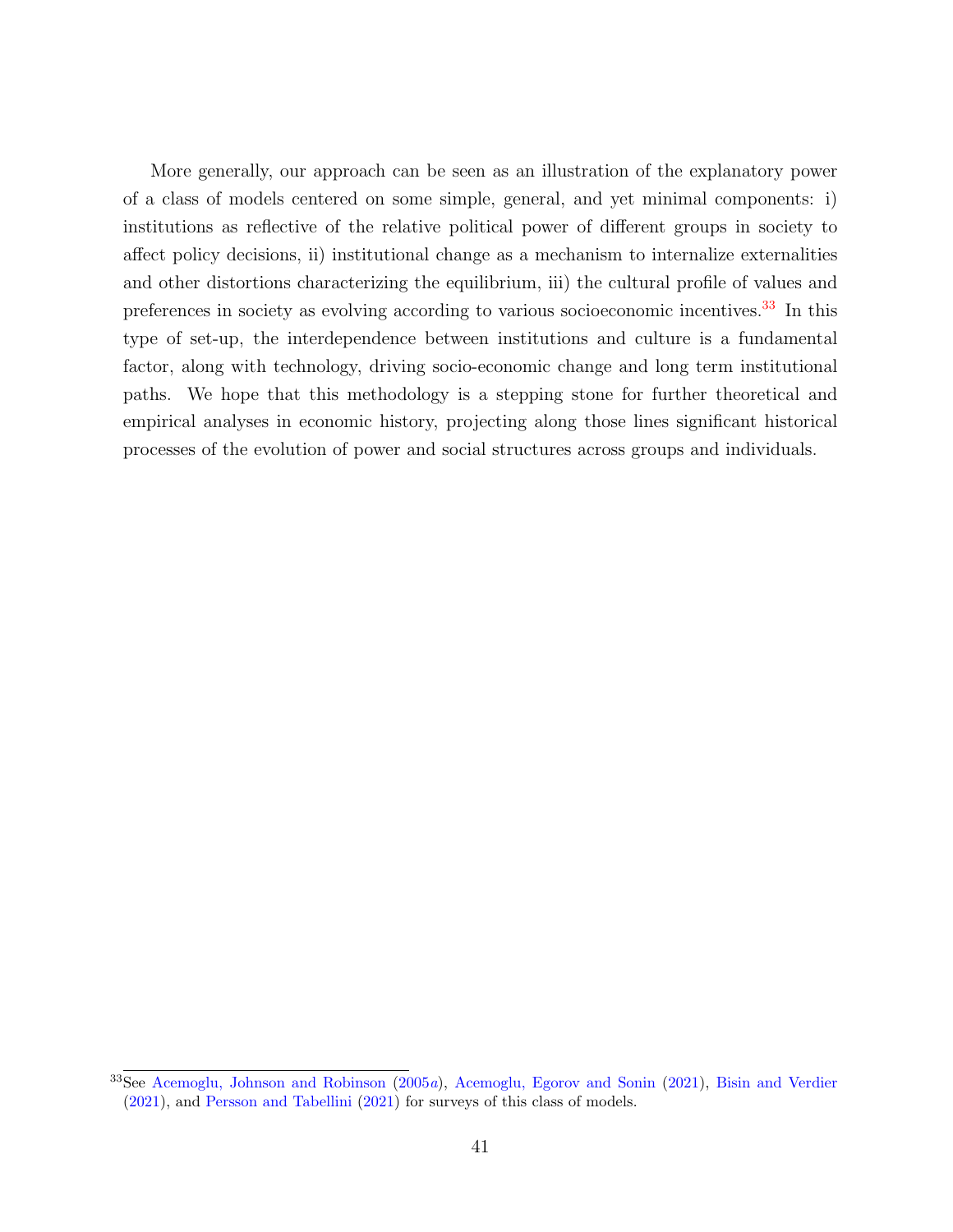## References

- <span id="page-42-1"></span>Acemoglu, Daron. 2005. "Politics and Economics in Weak and Strong States." Journal of Monetary Economics 52(7):1199–1226.
- Acemoglu, Daron, Georgy Egorov and Konstantin Sonin. 2015. "Political Economy in a Changing World." Journal of Political Economy 123(5):1038–1086.
- <span id="page-42-4"></span>Acemoglu, Daron, Georgy Egorov and Konstantin Sonin. 2021. Institutional change and Institutional Persistence. In Handbook of Historical Economics, ed. Alberto Bisin and Giovanni Federico. Amsterdam: Elsevier North Holland.
- Acemoglu, Daron and James A. Robinson. 2012. Why Nations Fail: The Origins of Power, Prosperity, and Poverty. New York: Crown.
- Acemoglu, Daron and James A. Robinson. 2019. The Narrow Corridor: States, Societies, and the Fate of Liberty. New York: Penguin.
- <span id="page-42-3"></span>Acemoglu, Daron, Simon Johnson and James A. Robinson. 2005a. "Institutions as a Fundamental Cause of Long-run Growth." Handbook of Economic Growth 1:385–472.
- Acemoglu, Daron, Simon Johnson and James A. Robinson. 2005b. "The Rise of Europe: Atlantic Trade, Institutional Change, and Economic Growth." American Economic Review 95(3):546–579.
- <span id="page-42-5"></span>Allen, Robert C. 2009. The British Industrial Revolution in Global Perspective. Cambridge: Cambridge University Press.
- <span id="page-42-0"></span>Angelucci, Charles, Simone Meraglia and Nico Voigtländer. 2020. "How Merchant Towns Shaped Parliaments: From the Norman Conquest of England to the Great Reform Act." Working Paper.
- Auriol, Emmanuelle and Jean-Philippe Platteau. 2017. "Religious Co-option in Autocracy: A Theory Inspired by History." Journal of Development Economics 127:395–412.
- <span id="page-42-2"></span>Balla, Eliana and Noel D. Johnson. 2009. "Fiscal Crisis and Institutional Change in the Ottoman Empire and France." Journal of Economic History 69(3):809–845.
- Barro, Robert J. and Rachel M. McCleary. 2003. "Religion and Economic Growth across Countries." American Sociological Review 68(5):760–781.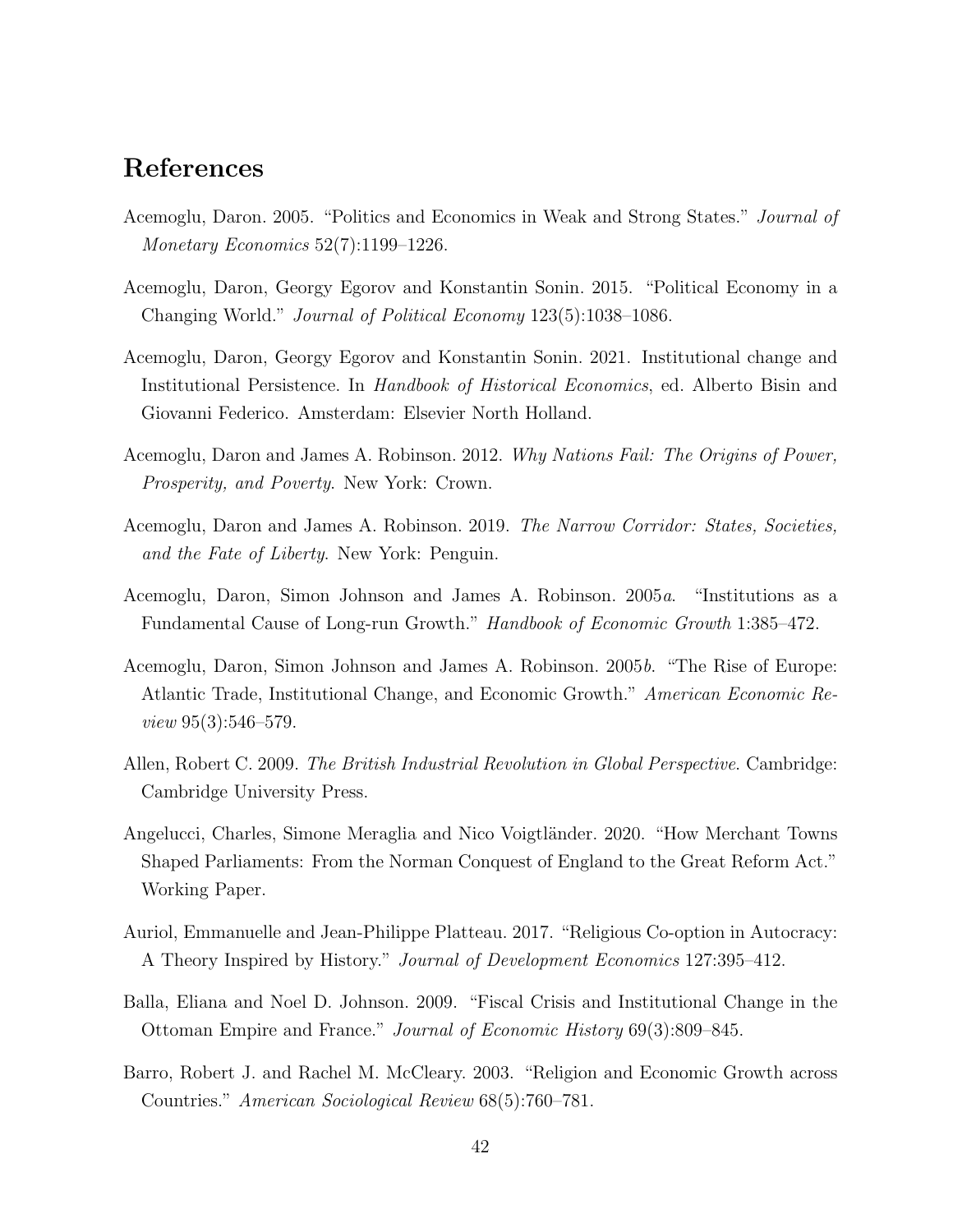- <span id="page-43-4"></span>Bénabou, Roland, Davide Ticchi and Andrea Vindigni. 2015. "Religion and Innovation." American Economic Review 105(5):346–51.
- <span id="page-43-5"></span>Bénabou, Roland, Davide Ticchi and Andrea Vindigni. 2020. "Forbidden Fruits: The Political Economy of Science, Religion and Growth." Working Paper.
- Bentzen, Jeanet and Gunes Gokmen. 2020. "The Power of Religion." CEPR Discussion Paper No. DP14706.
- Berman, Eli. 2000. "Sect, Subsidy, and Sacrifice: An Economist's View of Ultra-Orthodox Jews." Quarterly Journal of Economics 115(3):905–953.
- Berman, Harold J. 1983. Law and Revolution: The Formation of the Western Legal Tradition. Cambridge, MA: Harvard University Press.
- <span id="page-43-0"></span>Besley, Timothy and Torsten Persson. 2009. "The Origins of State Capacity: Property Rights, Taxation, and Politics." American Economic Review 99(4):1218–44.
- <span id="page-43-2"></span>Besley, Timothy and Torsten Persson. 2010. "State Capacity, Conflict, and Development." Econometrica 78(1):1–34.
- <span id="page-43-3"></span>Besley, Timothy and Torsten Persson. 2014. "Why Do Developing Countries Tax so Little?" Journal of Economic Perspectives 28(4):99–120.
- <span id="page-43-1"></span>Bessard, Fanny. 2020. Caliphs and Merchants: Cities and Economies of Power in the Near East (700–950). Oxford: Oxford University Press.
- Bisin, Alberto and Thierry Verdier. 1998. "On the Cultural Transmission of Preferences for Social Status." Journal of Public Economics 70(1):75–97.
- Bisin, Alberto and Thierry Verdier. 2000. ""Beyond the Melting Pot": Cultural Transmission, Marriage, and the Evolution of Ethnic and Religious Traits." Quarterly Journal of Economics 115(3):955–988.
- <span id="page-43-6"></span>Bisin, Alberto and Thierry Verdier. 2001. "The Economics of Cultural Transmission and the Dynamics of Preferences." Journal of Economic Theory 97(2):298–319.
- Bisin, Alberto and Thierry Verdier. 2009. "Cultural Transmission." The New Palgrave Dictionary of Economics .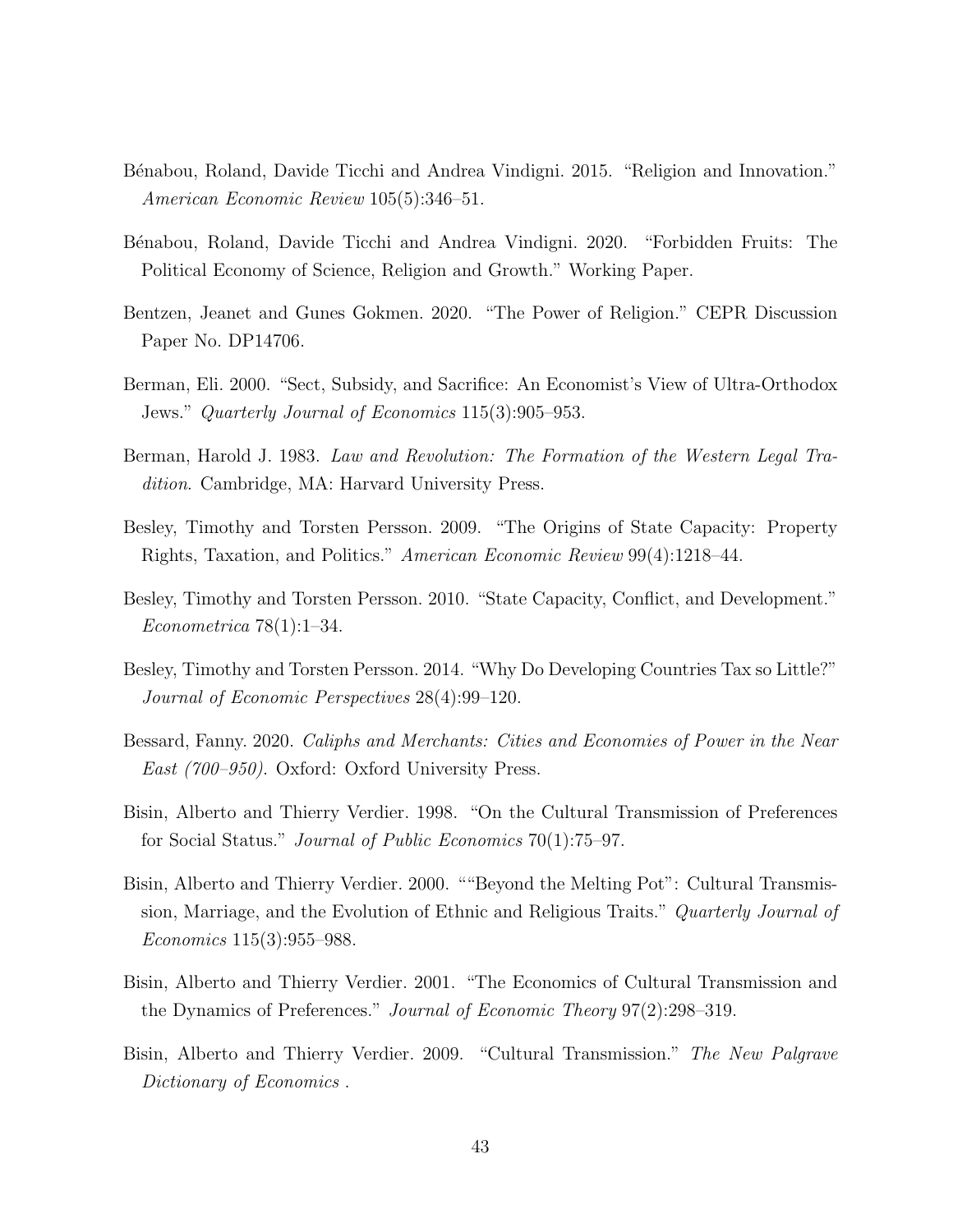- Bisin, Alberto and Thierry Verdier. 2011. The Economics of Cultural Transmission and Socialization. In Handbook of Social Economics, ed. Jess Benhabib, Alberto Bisin and Matt Jackson. Vol. 1 Elsevier pp. 339–416.
- <span id="page-44-4"></span>Bisin, Alberto and Thierry Verdier. 2017. "On the Joint Evolution of Culture and Institutions." NBER Working Paper 23375.
- <span id="page-44-1"></span>Bisin, Alberto and Thierry Verdier. 2021. Phase Diagrams in Historical Economics: Culture and Institutions. In Handbook of Historical Economics, ed. Alberto Bisin and Giovanni Federico. Amsterdam: Elsevier North Holland.
- <span id="page-44-0"></span>Blaydes, Lisa and Eric Chaney. 2013. "The Feudal Revolution and Europe's Rise: Political Divergence of the Christian West and the Muslim World before 1500 CE." American Political Science Review 107(1):16–34.
- Blaydes, Lisa, Justin Grimmer and Alison McQueen. 2018. "Mirrors for Princes and Sultans: Advice on the Art of Governance in the Medieval Christian and Islamic Worlds." Journal of Politics 80(4):1150–1167.
- <span id="page-44-2"></span>Boerner, Lars, Jared Rubin and Battista Severgnini. 2021. "A Time to Print, a Time to Reform." European Economic Review 138(103826).
- Bosker, Maarten, Eltjo Buringh and Jan Luiten Van Zanden. 2013. "From Baghdad to London: Unraveling Urban Development in Europe, the Middle East, and North Africa, 800–1800." Review of Economics and Statistics 95(4):1418–1437.
- Boyd, Robert and Peter J. Richerson. 1985. Culture and the Evolutionary Process. Chicago: University of Chicago Press.
- <span id="page-44-3"></span>Buringh, Eltjo and Jan Luiten Van Zanden. 2009. "Charting the "Rise of the West": Manuscripts and Printed Books in Europe, a long-term Perspective from the Sixth through Eighteenth Centuries." Journal of Economic History 69(2):409–445.
- Cantoni, Davide, Jeremiah Dittmar and Noam Yuchtman. 2018. "Religious Competition and Reallocation: The Political Economy of Secularization in the Protestant Reformation." Quarterly Journal of Economics 133(4):2037–2096.
- Cantoni, Davide and Noam Yuchtman. 2014. "Medieval Universities, Legal Institutions, and the Commercial Revolution." Quarterly Journal of Economics 129(2):823–887.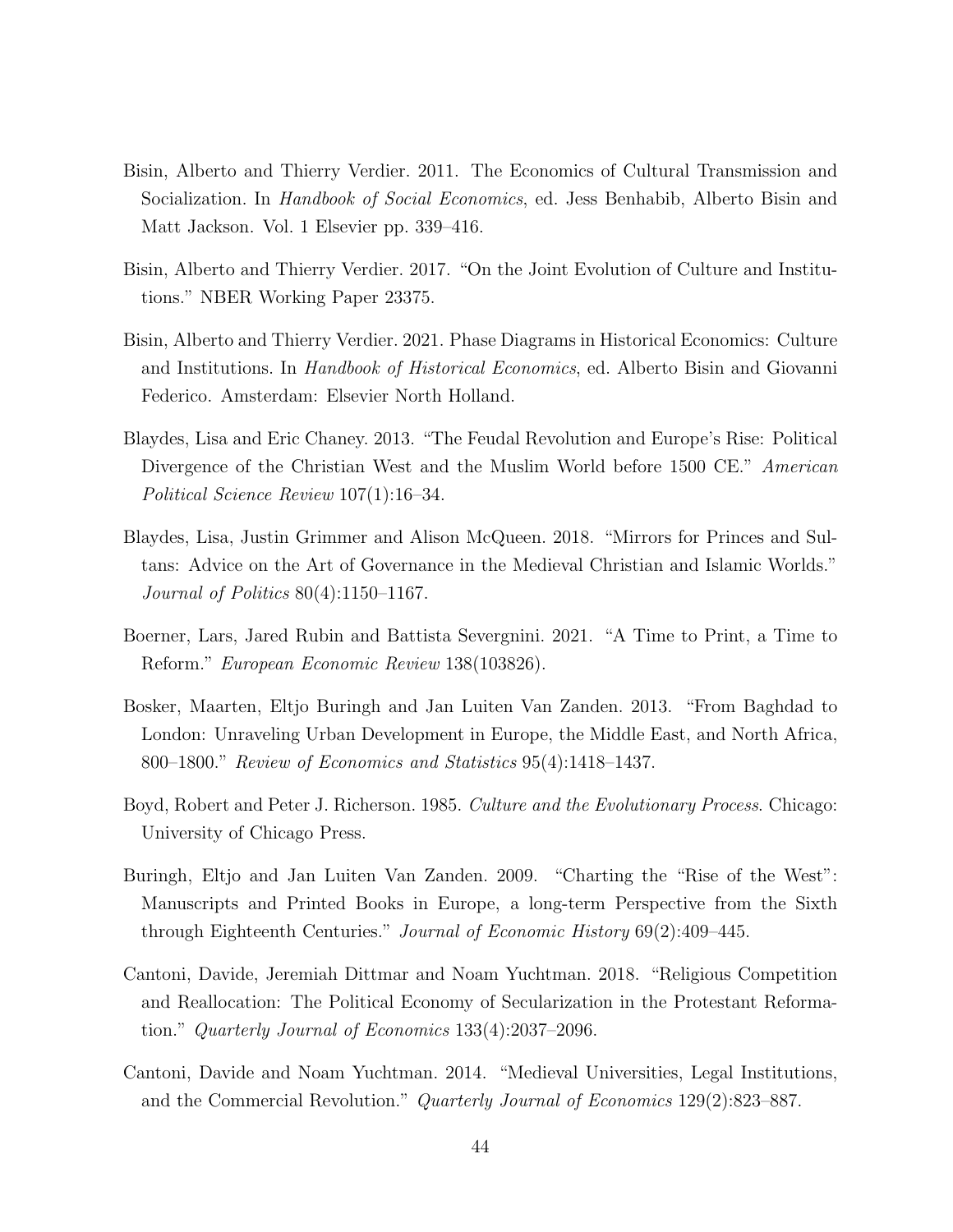Carvalho, Jean-Paul. 2013. "Veiling." Quarterly Journal of Economics 128(1):337–370.

- Cavalli-Sforza, Luigi Luca and Marcus W. Feldman. 1981. Cultural Transmission and Evolution: A Quantitative Approach. Princeton, NJ: Princeton University Press.
- Chaney, Eric. 2013. "Revolt on the Nile: Economic Shocks, Religion, and Political Power." Econometrica 81(5):2033–2053.
- <span id="page-45-4"></span>Chaney, Eric. 2016. "Religion and the Rise and Fall of Islamic Science." Working Paper.
- <span id="page-45-1"></span>Cosgel, Metin M. and Thomas J. Miceli. 2005. "Risk, Transaction Costs, and Tax Assignment: Government Finance in the Ottoman Empire." Journal of Economic History 65(3):806–821.
- <span id="page-45-3"></span>Cosgel, Metin M., Thomas J. Miceli and Jared Rubin. 2012. "The Political Economy of Mass Printing: Legitimacy and Technological Change in the Ottoman Empire." Journal of Comparative Economics 40(3):357–371.
- <span id="page-45-5"></span>Cosgel, Metin M., Thomas J. Miceli and Rasha Ahmed. 2009. "Law, State Power, and Taxation in Islamic History." Journal of Economic Behavior and Organization 71(3):704– 717.
- Cosgel, Metin and Thomas J. Miceli. 2009. "State and Religion." Journal of Comparative Economics 37(3):402–416.
- Coulson, Noel J. 1969. Conflicts and Tensions in Islamic Jurisprudence. Chicago: University of Chicago Press.
- Crone, Patricia and Martin Hinds. 1986. God's Caliph: Religious Authority in the First Centuries of Islam. Cambridge: Cambridge University Press.
- <span id="page-45-2"></span>Davids, Karel. 2013. *Religion, Technology, and the Great and Little Divergences: China* and Europe Compared, c. 700–1800. Leiden: Brill.
- <span id="page-45-0"></span>Dincecco, Mark. 2009. "Fiscal Centralization, Limited Government, and Public Revenues in Europe, 1650–1913." Journal of Economic History 69(1):48–103.
- <span id="page-45-6"></span>Dittmar, Jeremiah and Skipper Seabold. 2020. "New Media and Competition: Printing and Europe's Transformation After Gutenberg." Journal of Political Economy forthcoming.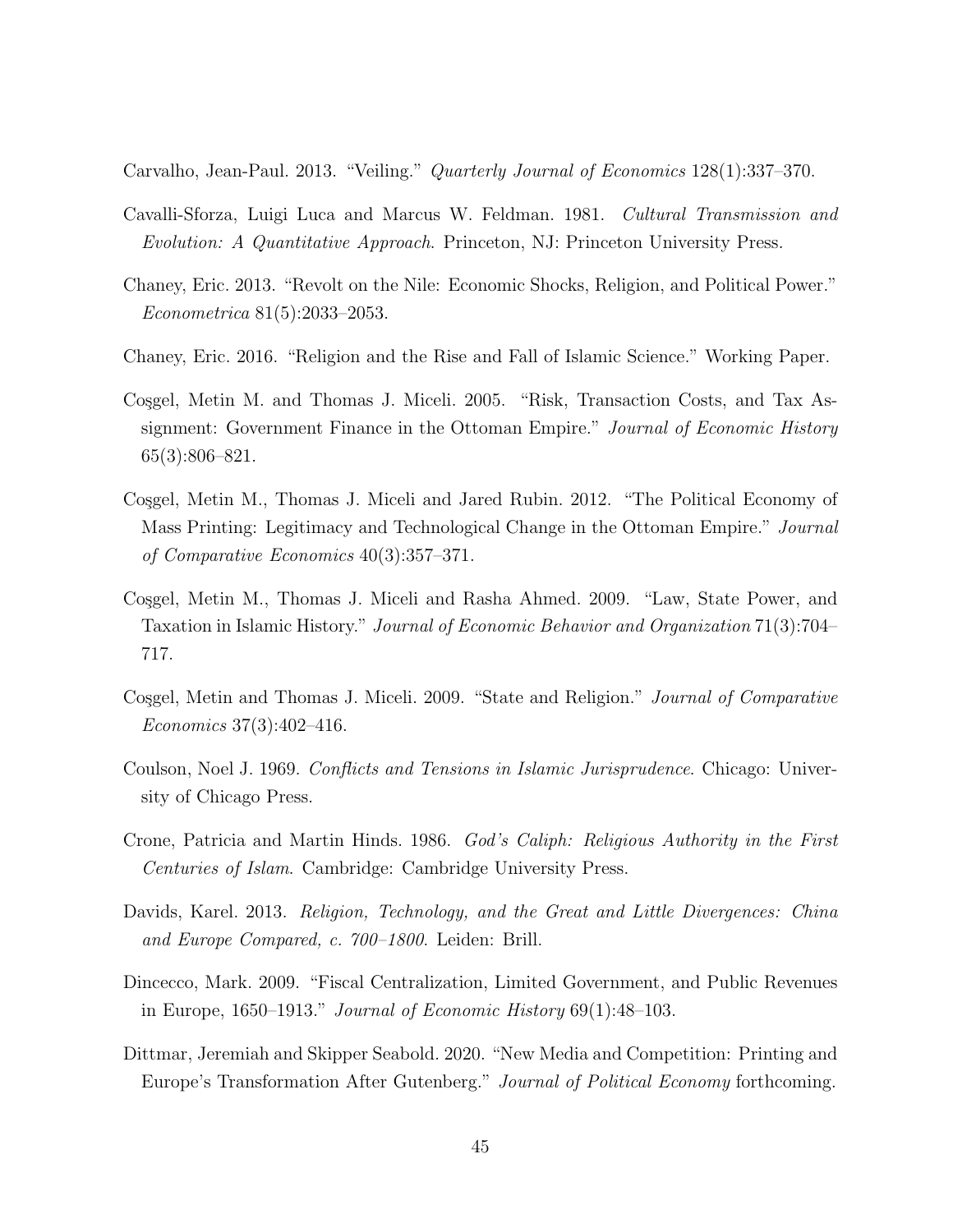- <span id="page-46-0"></span>Duby, Georges. 1982. The Three Orders: Feudal Society Imagined. Chicago: University of Chicago Press.
- Feldman, Stephen M. 1997. Please Don't Wish Me a Merry Christmas: A Critical History of the Separation of Church and State. New York: NYU Press.
- <span id="page-46-1"></span>Gennaioli, Nicola and Hans-Joachim Voth. 2015. "State Capacity and Military Conflict." Review of Economic Studies 82(4):1409–1448.
- Gill, Anthony. 1998. Rendering Unto Caesar: The Catholic Church and the State in Latin America. University of Chicago Press.
- Gilley, Bruce. 2006. "The Meaning and Measure of State Legitimacy: Results for 72 Countries." European Journal of Political Research 45(3):499–525.
- Gilley, Bruce. 2008. "Legitimacy and Institutional Change: The Case of China." Comparative Political Studies 41(3):259–284.
- Gonz´alez de Lara, Yadira, Avner Greif and Saumitra Jha. 2008. "The Administrative Foundations of Self-enforcing Constitutions." American Economic Review 98(2):105–09.
- Greif, Avner. 2006. Institutions and the Path to the Modern Economy: Lessons from Medieval Trade. New York: Cambridge University Press.
- Greif, Avner. 2008. The Impact of Administrative Power on Political and Economic Developments: Toward a Political Economy of Implementation. In Institutions and Economic Performance, ed. E. Helpman. Cambridge, MA: Harvard University Press pp. 17–63.
- Greif, Avner and David D Laitin. 2004. "A Theory of Endogenous Institutional Change." American Political Science Review 98(4):633–652.
- Greif, Avner and Jared Rubin. 2021. "Political Legitimacy and the Institutional Foundations of Constitutional Government: The Case of England." Working paper.
- Greif, Avner and Steven Tadelis. 2010. "A Theory of Moral Persistence: Crypto-morality and Political Legitimacy." Journal of Comparative Economics 38(3):229–244.
- Guo, Baogang. 2003. "Political Legitimacy and China's Transition." Journal of Chinese Political Science 8(1):1–25.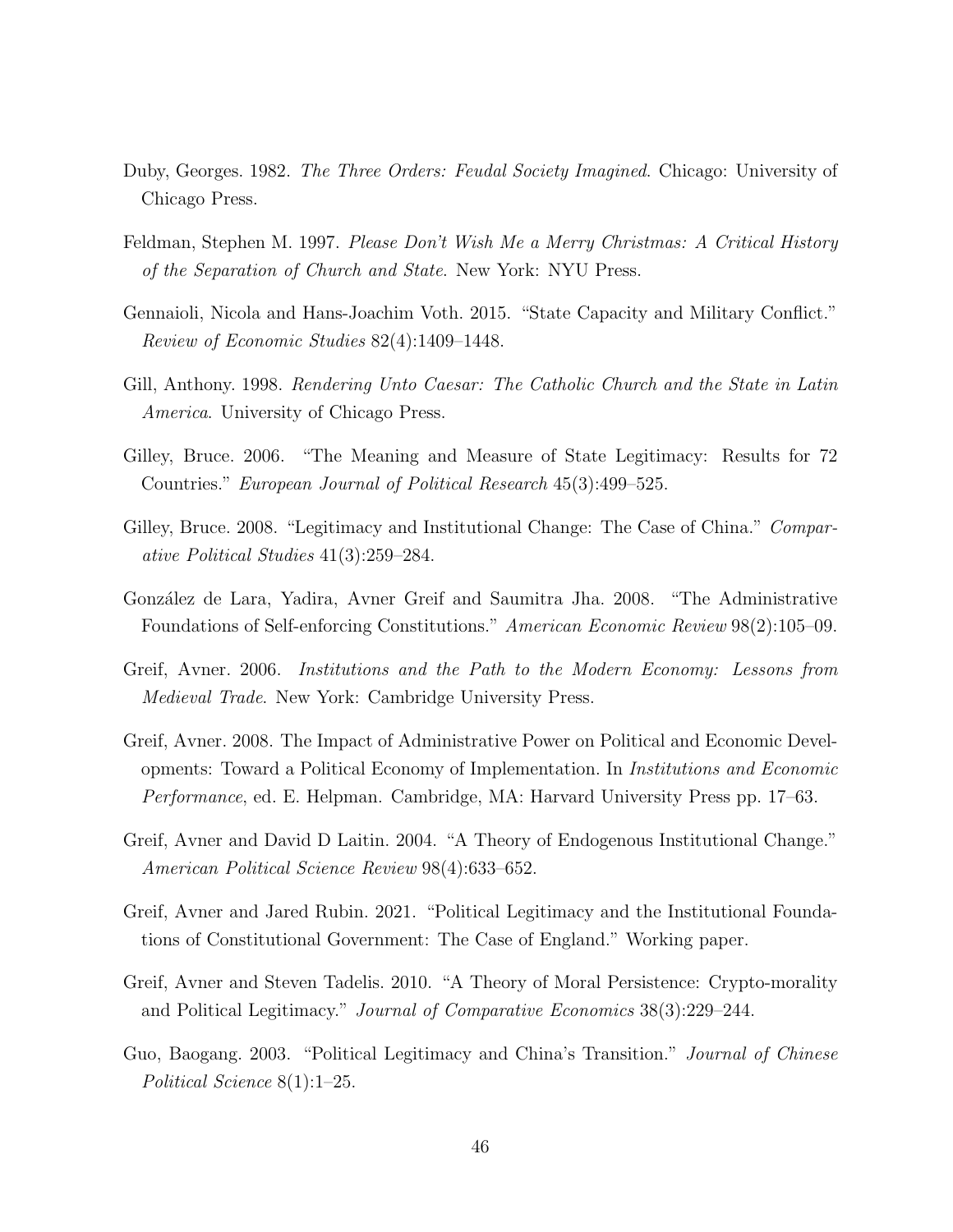- Hallaq, Wael B. 1984. "Was the Gate of Ijtihad Closed?" International Journal of Middle East Studies 16(1):3–41.
- Hallaq, Wael B. 2001. Authority, Continuity and Change in Islamic Law. Cambridge: Cambridge University Press.
- Hallaq, Wael B. 2005. The Origins and Evolution of Islamic Law. Cambridge: Cambridge University Press.
- Hechter, Michael. 2009. "Legitimacy in the Modern World." American Behavioral Scientist 53(3):279–288.
- Hollenbach, Florian M. and Jan H. Pierskalla. 2020. "State-Building and the Origin of Universities in Europe, 800-1800." Working Paper.
- Hurd, Ian. 1999. "Legitimacy and Authority in International Politics." International Organization 53(2):379–408.
- Iannaccone, Laurence R. 1992. "Sacrifice and Stigma: Reducing Free-riding in Cults, Communes, and other Collectives." Journal of Political Economy 100(2):271–291.
- Imber, Colin. 1997. Ebu's-su'ud: The Islamic Legal Tradition. Stanford, CA: Stanford University Press.
- Iyigun, Murat, Jared Rubin and Avner Seror. 2021. "A Theory of Cultural Revivals." European Economic Review 135:103734.
- <span id="page-47-1"></span>Johnson, Noel D. and Mark Koyama. 2017. "States and Economic Growth: Capacity and Constraints." Explorations in Economic History 64:1–20.
- Johnson, Noel D. and Mark Koyama. 2019. Persecution and Toleration: The Long Road to Religious Freedom. Cambridge: Cambridge University Press.
- <span id="page-47-0"></span>Karaman, K. Kivanc and Sevket Pamuk. 2013. "Different Paths to the Modern State in Europe: The Interaction between Warfare, Economic Structure, and Political Regime." American Political Science Review 107(3):603–626.
- <span id="page-47-2"></span>Karaman, Kivanç. 2009. "Decentralized Coercion and Self-Restraint in Provincial Taxation: The Ottoman Empire, 15th–16th centuries." Journal of Economic Behavior  $\mathcal{B}$ Organization 71(3):690–703.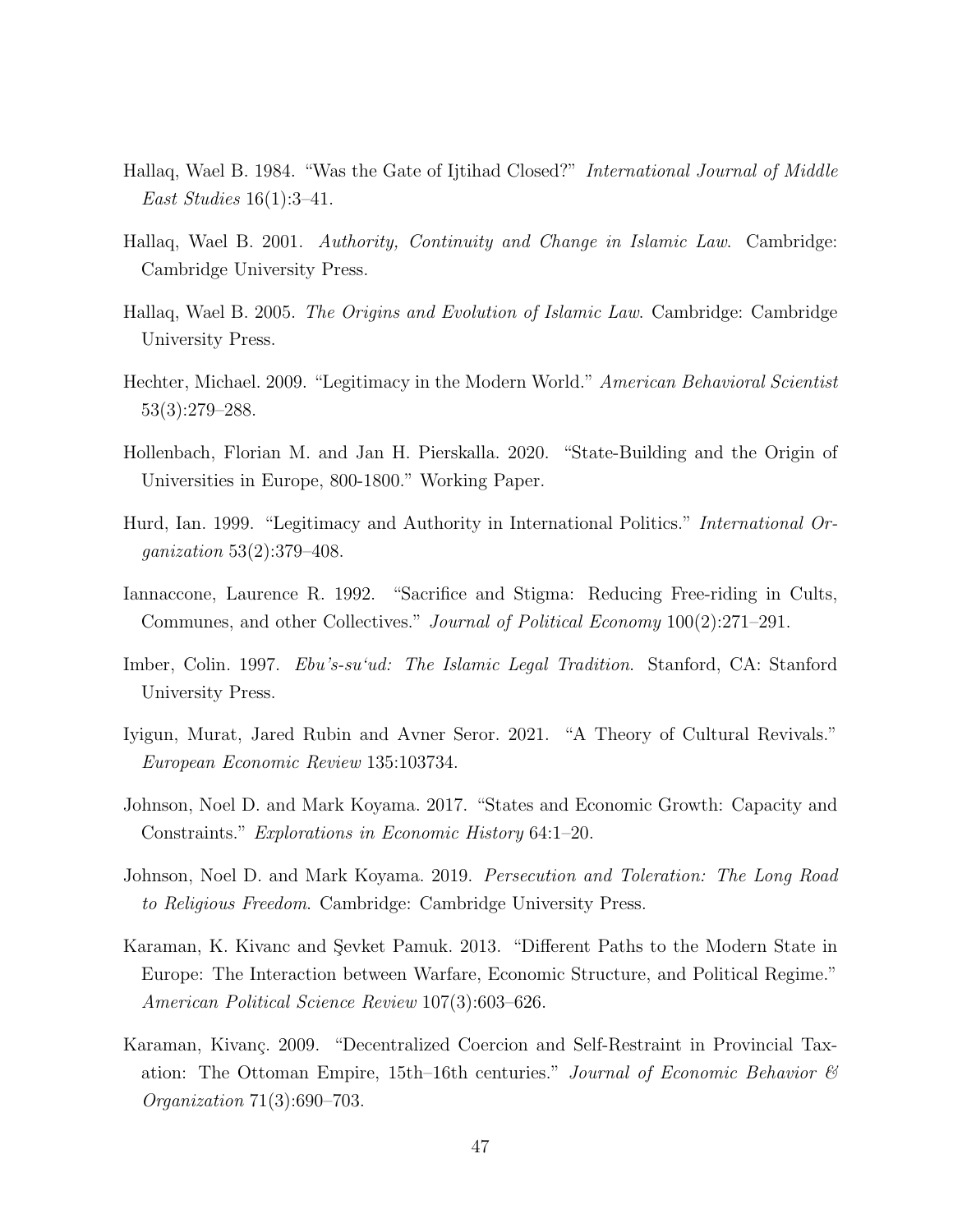- Kuran, Timur. 2005. "The Absence of the Corporation in Islamic law: Origins and Persistence." American Journal of Comparative Law 53(4):785–834.
- <span id="page-48-1"></span>Kuran, Timur. 2011. The Long Divergence: How Islamic Law Held Back the Middle East. Princeton, NJ: Princeton University Press.
- Kuran, Timur and Jared Rubin. 2018. "The Financial Power of the Powerless: Socioeconomic Status and Interest Rates under Partial Rule of Law." Economic Journal 128(609):758–796.
- <span id="page-48-2"></span>Kuru, Ahmet T. 2019. Islam, Authoritarianism, and Underdevelopment: A Global and Historical Comparison. New York: Cambridge University Press.
- Lagunoff, Roger. 2009. "Dynamic Stability and Reform of Political Institutions." Games and Economic Behavior 67(2):569–583.
- Levi, Margaret and Audrey Sacks. 2009. "Legitimating Beliefs: Sources and Indicators." Regulation & Governance 3(4):311–333.
- Levi, Margaret, Audrey Sacks and Tom Tyler. 2009. "Conceptualizing Legitimacy, Measuring Legitimating Beliefs." American Behavioral Scientist 53(3):354–375.
- Lewis, Bernard. 1974. Islam: From the Prophet Muhammad to the Capture of Constantinople. New York: Harper and Row.
- Lewis, Bernard. 2002. What Went Wrong?: The Clash between Islam and Modernity in the Middle East. New York: Harper Collins.
- Lipset, Seymour Martin. 1959. "Some Social Requisites of Democracy: Economic Development and Political Legitimacy." American Political Science Review 53(1):69–105.
- <span id="page-48-0"></span>Ma, Debin and Jared Rubin. 2019. "The Paradox of Power: Principal-Agent Problems and Administrative Capacity in Imperial China (and other Absolutist Regimes)." Journal of Comparative Economics 47:277–294.
- Mann, Michael. 1986. The Sources of Social Power: A History of Power from the Beginning to A.D. 1760. Vol. 1 Cambridge: Cambridge University Press.
- McCleary, Rachel M. and Robert J. Barro. 2019. The Wealth of Religions: The Political Economy of Believing and Belonging. Princeton, NJ: Princeton University Press.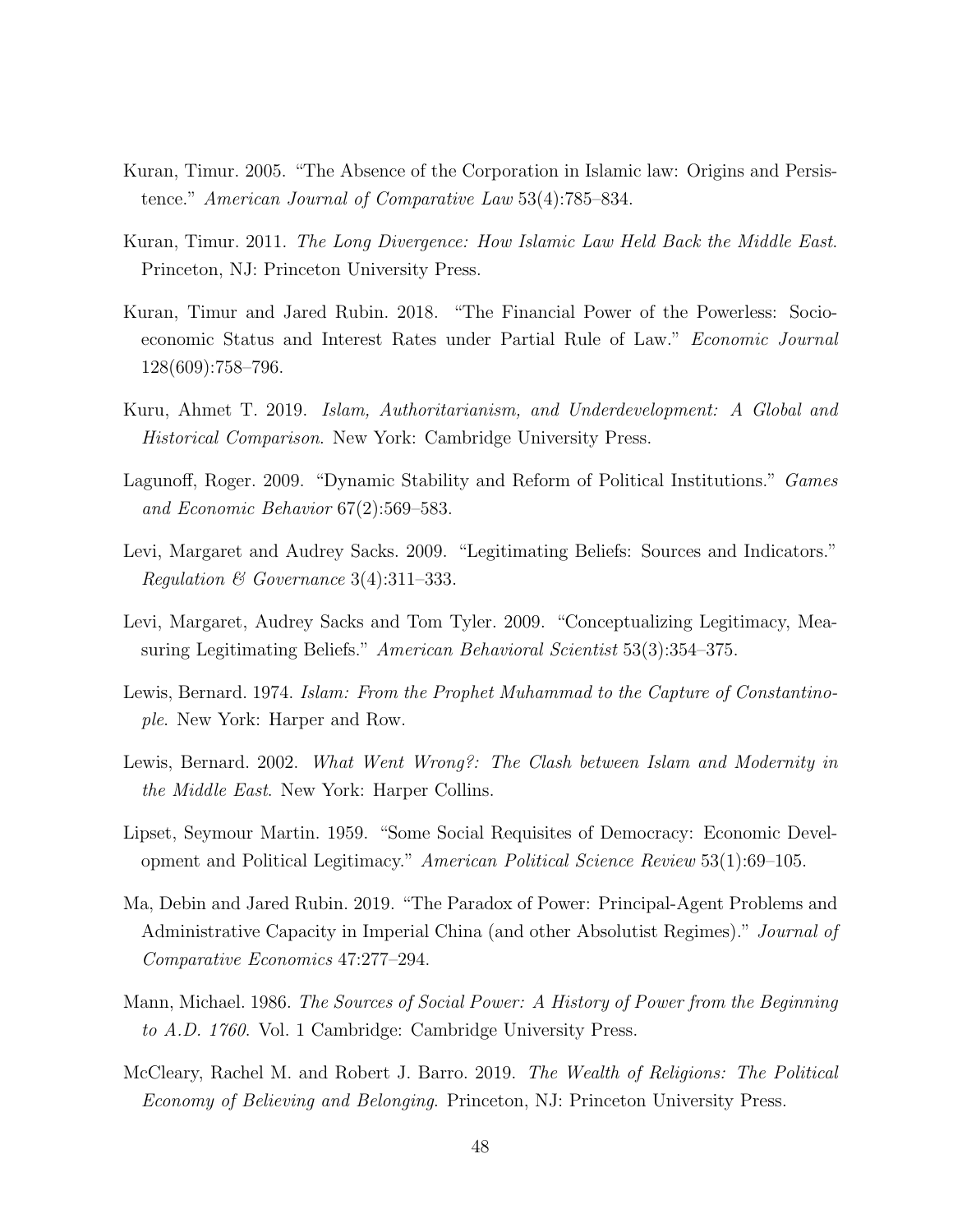- Michalopoulos, Stelios, Alireza Naghavi and Giovanni Prarolo. 2016. "Islam, Inequality and Pre-industrial Comparative Development." Journal of Development Economics 120:86– 98.
- Michalopoulos, Stelios, Alireza Naghavi and Giovanni Prarolo. 2018. "Trade and Geography in the Spread of Islam." Economic Journal 128(616):3210–3241.
- <span id="page-49-3"></span>Mokyr, Joel. 1990. The Lever of Riches: Technological Creativity and Economic Progress. Oxford: Oxford University Press.
- <span id="page-49-4"></span>Mokyr, Joel. 2010. The Enlightened Economy: An Economic History of Britain, 1700-1850. New Haven: Yale University Press.
- <span id="page-49-5"></span>Mokyr, Joel. 2016. A Culture of Growth: The Origins of the Modern Economy. Princeton: Princeton University Press.
- Noonan, John T. 1957. The Scholastic Analysis of Usury. Cambridge, MA: Harvard University Press.
- <span id="page-49-0"></span>North, Douglass C. and Barry R. Weingast. 1989. "Constitutions and Commitment: The Evolution of Institutions Governing Public Choice in Seventeenth-century England." Journal of Economic History 49(4):803–832.
- North, Douglass C., John Joseph Wallis and Barry R. Weingast. 2009. *Violence and Social* Orders: A Conceptual Framework for Interpreting Recorded Human History. New York: Cambridge University Press.
- Ozmucur, Süleyman and Sevket Pamuk. 2002. "Real Wages and Standards of Living in the Ottoman Empire, 1489–1914." Journal of Economic History 62(2):293–321.
- <span id="page-49-1"></span>Pamuk, Sevket.  $2004a$ . "The Evolution of Financial Institutions in the Ottoman Empire, 1600–1914." Financial History Review 11(1):7–32.
- <span id="page-49-2"></span>Pamuk, Şevket. 2004b. "Institutional Change and the Longevity of the Ottoman Empire, 1500–1800." Journal of Interdisciplinary History 35(2):225–247.
- <span id="page-49-6"></span>Persson, Torsten and Guido Tabellini. 2021. Culture, Institutions, and Policy. In *Handbook* of Historical Economics, ed. Alberto Bisin and Giovanni Federico. Amsterdam: Elsevier North Holland.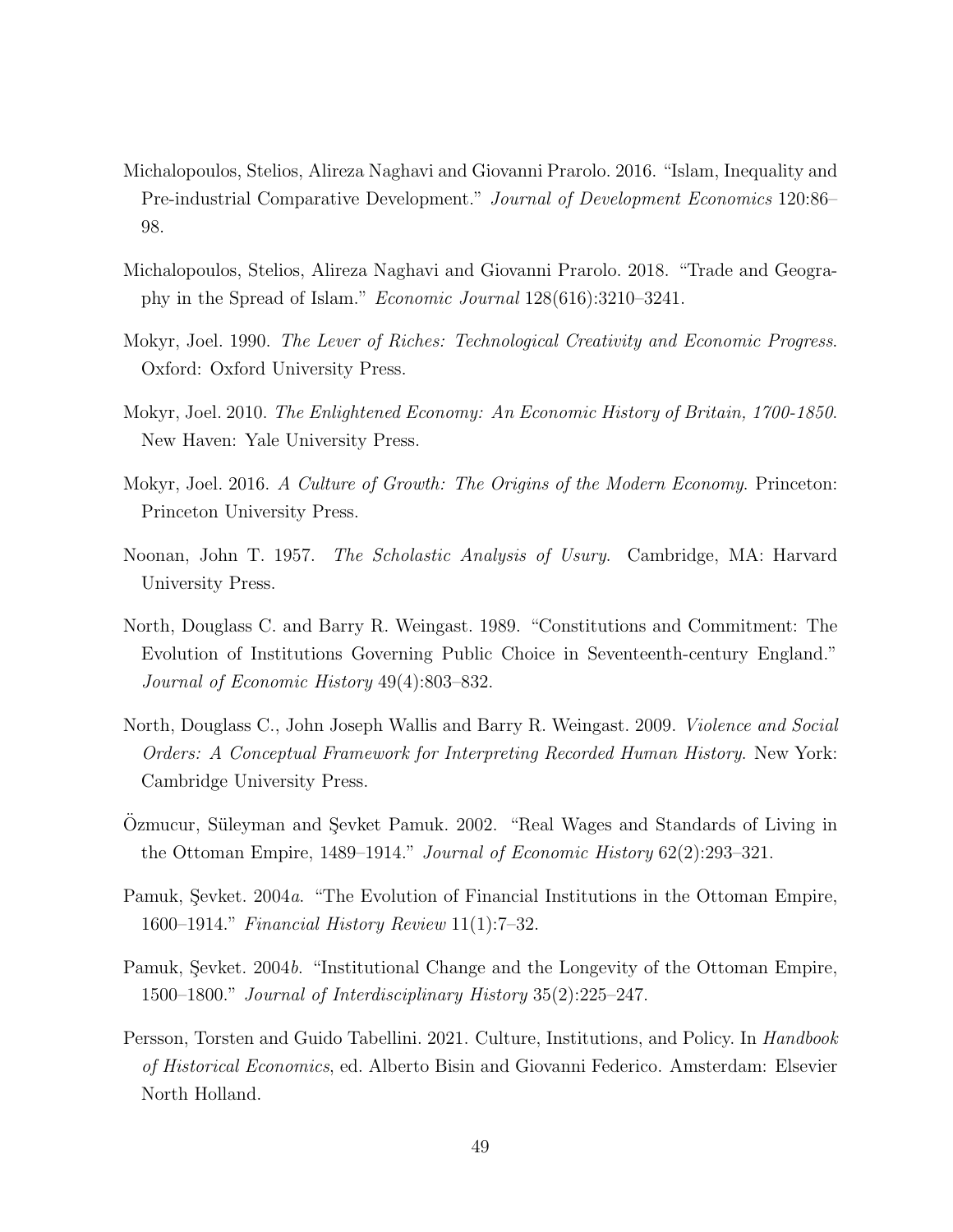- Platteau, Jean-Philippe. 2017. Islam Instrumentalized: Religion and Politics in Historical Perspective. Cambridge: Cambridge University Press.
- Putnam, Robert D., Robert Leonardi and Raffaella Y. Nanetti. 1994. Making Democracy Work: Civic Traditions in Modern Italy. Princeton, NJ: Princeton University Press.
- Rubin, Jared. 2010. "Bills of Exchange, Interest Bans, and Impersonal Exchange in Islam and Christianity." Explorations in Economic History 47(2):213–227.
- Rubin, Jared. 2011. "Institutions, the Rise of Commerce and the Persistence of Laws: Interest Restrictions in Islam and Christianity." Economic Journal 121(557):1310–1339.
- <span id="page-50-3"></span>Rubin, Jared. 2014. "Printing and Protestants: An Empirical Test of the Role of Printing in the Reformation." Review of Economics and Statistics 96(2):270–286.
- <span id="page-50-2"></span>Rubin, Jared. 2017. Rulers, Religion, and Riches: Why the West Got Rich and the Middle East Did Not. New York: Cambridge University Press.
- Saleh, Mohamed. 2018. "On the Road to Heaven: Taxation, Conversions, and the Coptic-Muslim Socioeconomic Gap in Medieval Egypt." Journal of Economic History 78(2):394– 434.
- Saleh, Mohamed and Jean Tirole. 2021. "Taxing Identity: Theory and Evidence from Early Islam." Econometrica 89(4):1881–1919.
- Schacht, Joseph. 1964. An Introduction to Islamic Law. Oxford: Oxford University Press.
- Schulz, Jonathan. 2020. "Kin Networks and Institutional Development." Working Paper.
- Seror, Avner. 2018. "A Theory on the Evolution of Religious Norms and Economic Prohibition." Journal of Development Economics 134:416–427.
- <span id="page-50-1"></span>Squicciarini, Mara. 2020. "Devotion and Development: Religiosity, Education, and Economic Progress in 19th-Century France." American Economic Review 110(11):3454– 3491.
- <span id="page-50-0"></span>Stasavage, David. 2011. States of Credit: Size, Power, and the Development of European Polities. Princeton: Princeton University Press.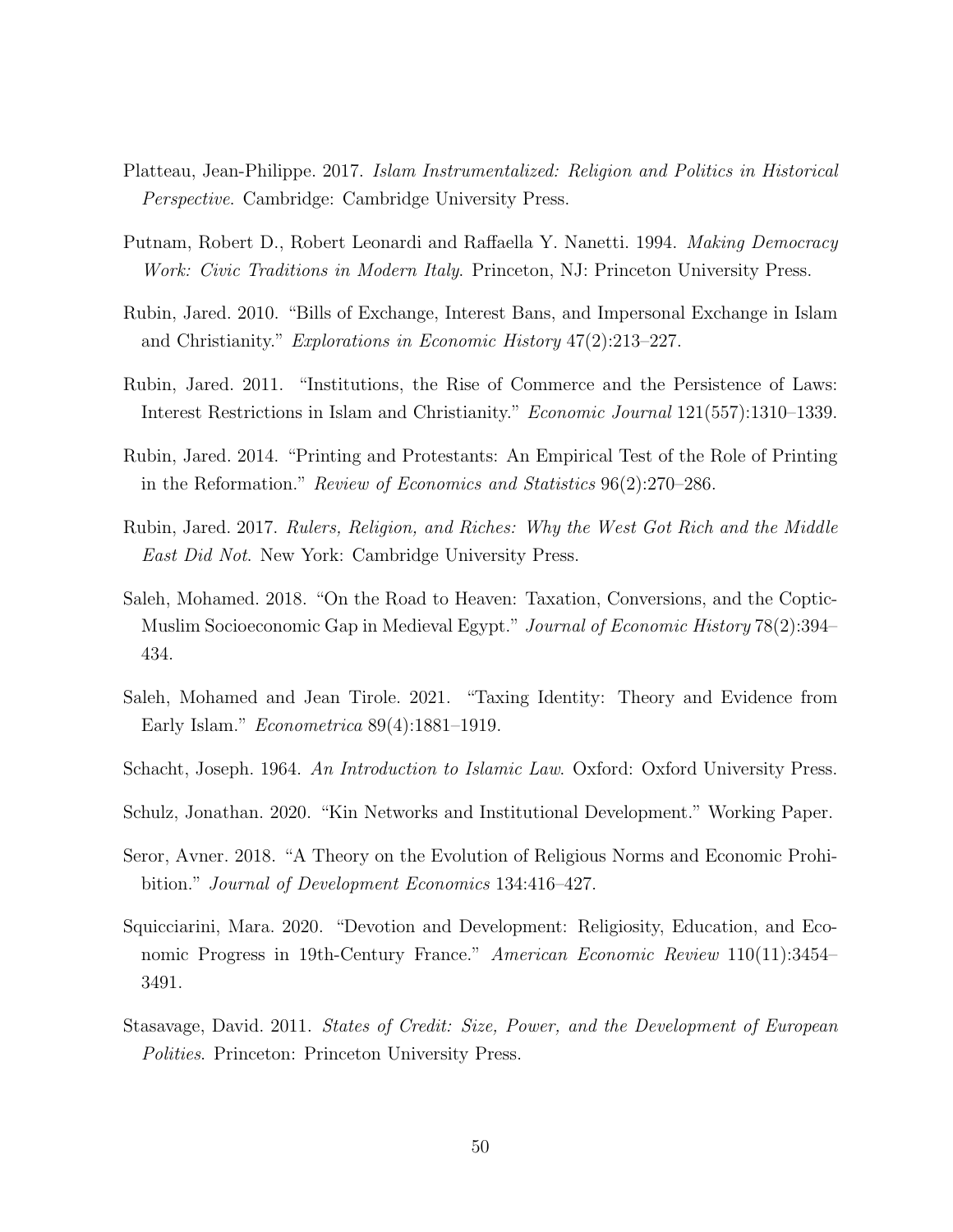- <span id="page-51-0"></span>Stasavage, David. 2020. The Decline and Rise of Democracy. Princeton, NJ: Princeton University Press.
- Tierney, Brian. 1970. Western Europe in the Middle Ages, 300-1475. New York: Knopf.
- Tierney, Brian. 1988. The Crisis of Church and State, 1050–1300. Toronto: University of Toronto Press.
- <span id="page-51-2"></span>Tilly, Charles. 1990. Coercion, Capital, and European States, AD 990–1990. Cambridge: Blackwell.
- Treisman, Daniel. 2020. "Democracy by Mistake: How the Errors of Autocrats Trigger Transitions to Freer Government." American Political Science Review 114(3):792–810.
- Tyler, Tom R. 2006. "Psychological Perspectives on Legitimacy and Legitimation." Annual Review of Psychology 57:375–400.
- <span id="page-51-1"></span>van Zanden, Jan Luiten, Eltjo Buringh and Maarten Bosker. 2012. "The Rise and Decline of European Parliaments, 1188–1789." Economic History Review 65(3):835–861.
- Weber, Max. 1947. The Theory of Social and Economic Organization. New York: Simon and Schuster.
- Weiss, Bernard. 1978. "Interpretation in Islamic Law: The Theory of Ijtihad." American Journal of Comparative Law 26(2):199–212.
- <span id="page-51-3"></span>White, Lynn. 1972. "Cultural Climates and Technological Advance in the Middle Ages." Viator 2:171–202.
- <span id="page-51-4"></span>White, Lynn Townsend. 1978. *Medieval Religion and Technology: Collected Essays.* Berkeley, CA: University of California Press.
- Wintrobe, Ronald. 1998. *The Political Economy of Dictatorship*. Cambridge: Cambridge University Press.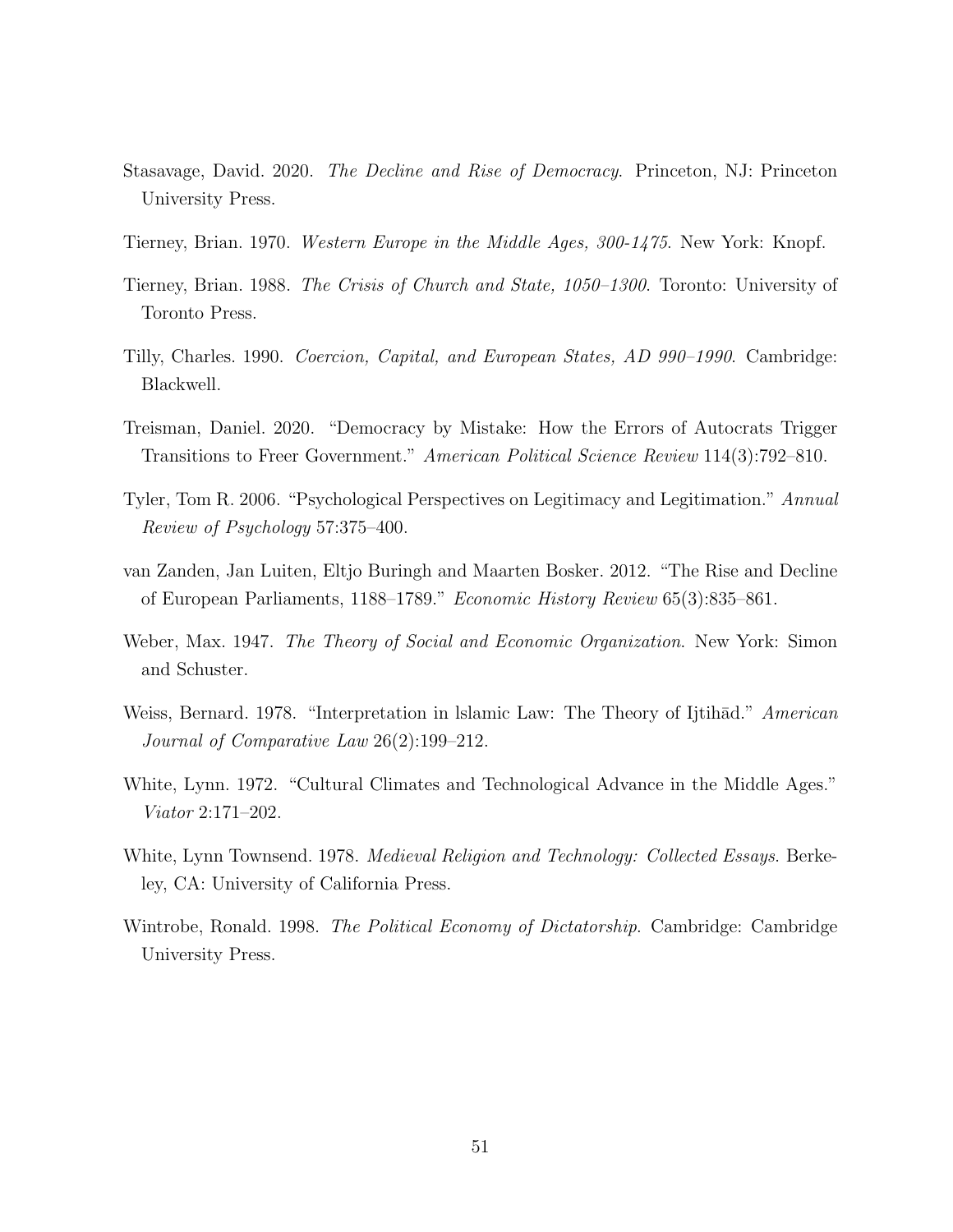# Appendices

# <span id="page-52-0"></span>A.1 Extension: Religious Legitimacy and Technological Progress

Although not highlighted in the central theories of the Long Divergence, nearly every theory of Britain's (and eventually Europe's) industrialization asks why Britain eventually became technologically advanced beginning of the 18th century [\(Allen](#page-42-5) [2009,](#page-42-5) [Mokyr](#page-49-3) [1990,](#page-49-3) [2010,](#page-49-4) [2016\)](#page-49-5). While not all the advancements of the Industrial Revolution were science based—especially inventions in textile production—many were, including the quintessential invention of the period, the steam engine. That Europe pulled ahead in science and technology is puzzling: for centuries after the spread of Islam, the Middle East had a massive technological and scientific lead on Western Europe [\(Chaney](#page-45-4) [2016\)](#page-45-4). What happened? Why was there a reversal of scientific and technological fortunes between the two regions?

In this appendix, we consider an extended version of our framework to sketch and discuss another potentially important driver of the Long Divergence between the Middle East and the West, namely technological and scientific progress. As in the main text, we first sketch the formal model and then discuss the historical stylized patterns. Proofs of the propositions and mathematical derivations are provided afterwards.

## A.1.1 A model of institutional and cultural divergence with technological progress

Again, we consider an extended version of the model where political power is divided between religious clerics and the ruler. But now we study the conditions under which the ruler allows an endogenous technological choice or adoption of a scientific innovation, which is a source of productivity gains although it sometimes erodes religious beliefs.

More specifically, let the ruler and the clerics have political weights  $1 - \lambda$  and  $\lambda$  respectively. Let also the parameter  $\alpha_I \in [0, \alpha_{\text{max}}]$  denote a variable characterizing the technology level of the society. We assume that the level of technology is a policy instrument bounded by the knowledge frontier  $\alpha_{\text{max}}$ .

Given that our primary interest is to study the joint evolution of culture, institutions, and technology, we consider again a reduced form model where the political power of the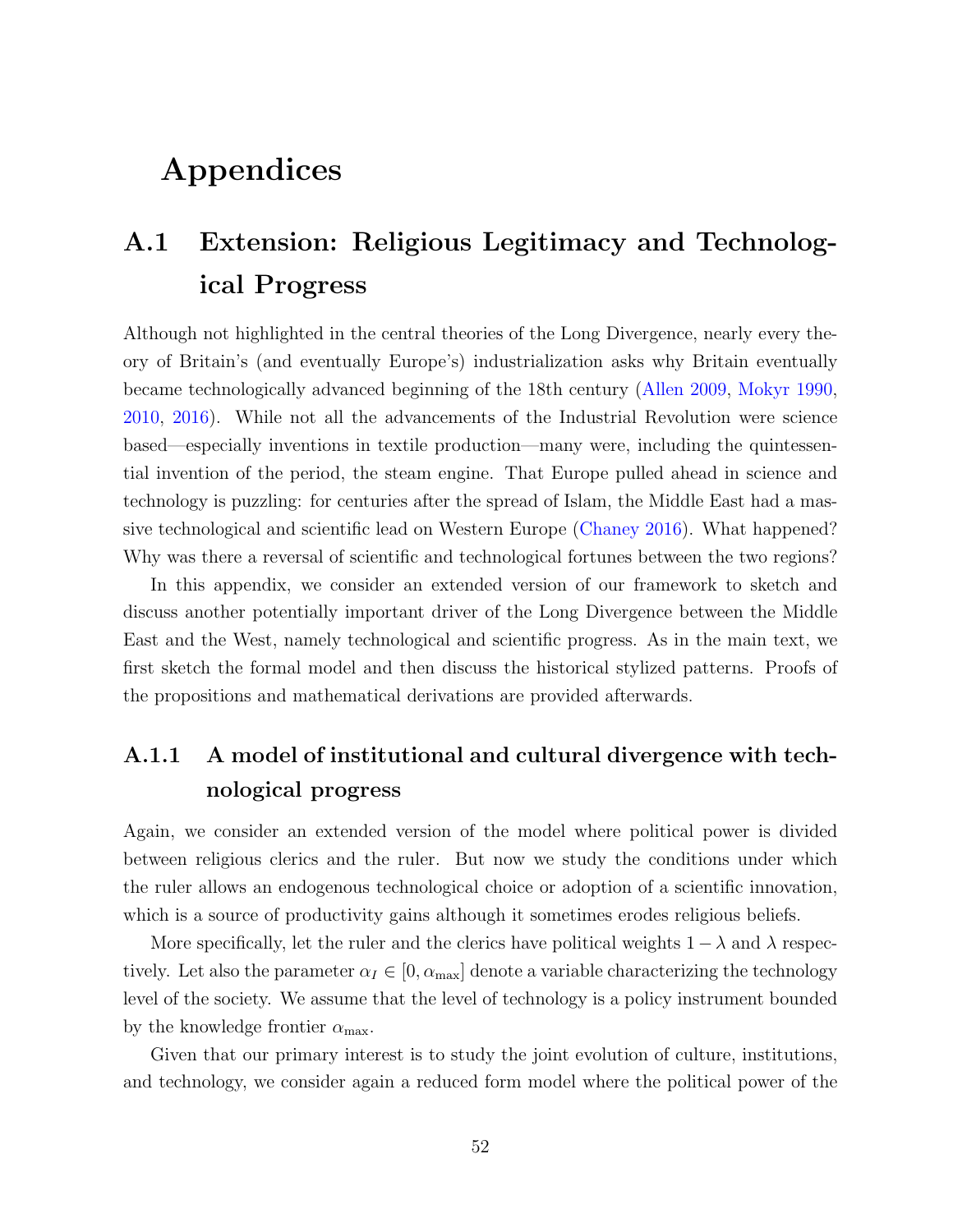citizens is set to zero. The ruler now has utility

$$
U_r = \tau E - C(m);
$$

and religious clerics have utility

$$
U_c(m, \alpha_c) = m\alpha_c - \Psi(\alpha_c) - F(m).
$$

We now consider religious legitimacy as a function of technology. Specifically, the religious legitimacy of the ruler,  $\theta(\alpha_I) = \theta_0 - k\alpha_I$ , is a decreasing function of the level of technology  $\alpha_I$ <sup>[34](#page-53-0)</sup> In other words, adoption of innovative and sophisticated technologies erodes traditional religious beliefs where the ruler is seen as legitimate. This can be inherent to the process of innovative or scientific discoveries, which question the relationship between people and the natural world [\(B´enabou, Ticchi and Vindigni](#page-43-5) [2020,](#page-43-5) [Mokyr](#page-49-3) [1990,](#page-49-3) [Squicciarini](#page-50-1) [2020\)](#page-50-1).[35](#page-53-1) Finally, we assume that labor productivity is proportional to the technology level:  $a = \alpha_I$ .

As in Section [5,](#page-28-0) citizens do not necessarily comply with tax collection and differ in their (inverse) evasion capacity c. We fix now the taxation enforcement measure to  $\epsilon_0 < 1$ .

**Equilibrium:** At any time  $t$ , society reaches an equilibrium of the game between the ruler, the clerics, and civil society. Following the same line of reasoning as in Section [3](#page-10-0) in the main text, the tax base of the economy is:

$$
E = E(\alpha_I, \alpha_c, q_t) = \frac{\alpha_I}{1 + \phi \alpha_c} \{ 1 - \frac{\tau (1 - q_t \theta(\alpha_I) \cdot \alpha_c)}{\epsilon_0 \overline{c}} \}
$$

The policy choices, that is the religious infrastructure m and the technology level  $\alpha_I$  are collectively chosen so as to maximize social welfare:

$$
W = (1 - \lambda_t)U_r(m, \alpha_I, \alpha_c, q_t) + \lambda_t U_c(m, \alpha_c); \tag{A.1}
$$

<span id="page-53-0"></span><sup>&</sup>lt;sup>34</sup>To avoid some cumbersome taxonomy, we assume that  $k\alpha_{\text{max}} < \theta_0 < 2k\alpha_{\text{max}}$ . The first inequality ensures that religious legitimacy can always be produced at any potential technological level. The second inequality ensures that maximum knowledge  $\alpha_{\text{max}}$  is sufficiently large not to always constrain the equilibrium technology choice by society.

<span id="page-53-1"></span> $35$ Religious precepts are not always antithetical to scientific advancement. Indeed, [White](#page-51-3) [\(1972,](#page-51-3) [1978\)](#page-51-4) and [Davids](#page-45-2) [\(2013\)](#page-45-2) argue that certain medieval European technologies were complementary to the Church's interest. For the sake of this extension, we focus on technologies that are antithetical to the interests of religious authorities. [Mokyr](#page-49-3) [\(1990\)](#page-49-3) argues that this more often than not the case with new and disruptive technologies.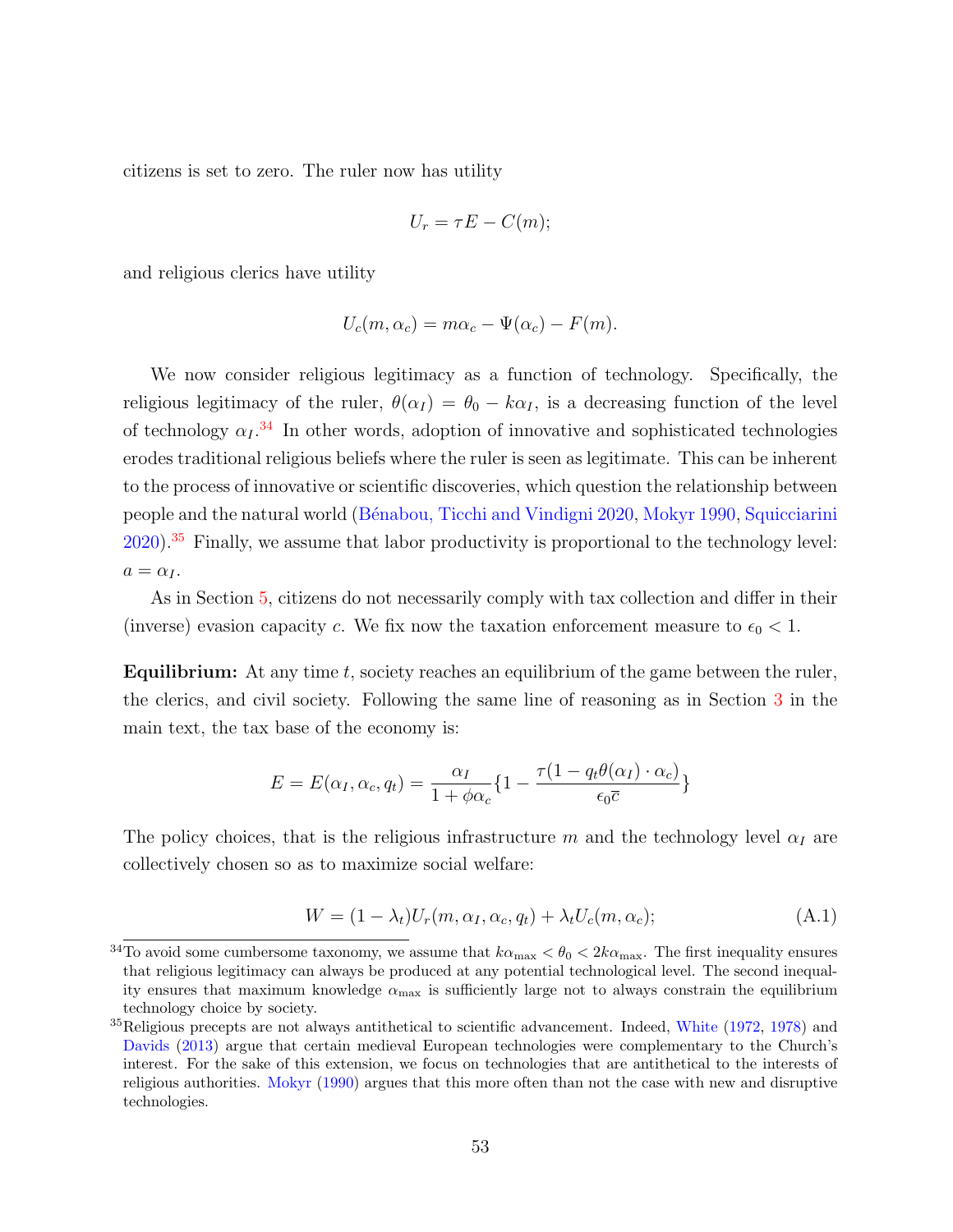while the clerics choose  $\alpha_c$ . Solving the equilibrium:

<span id="page-54-0"></span>
$$
\alpha_c = m, \ -C'(m) + \lambda \alpha_c = 0,\tag{A.2}
$$

<span id="page-54-1"></span>
$$
\alpha_I(\alpha_c, q_t) = \min\left[\frac{\epsilon_0 \bar{c} - \tau (1 - q_t \theta_0 \alpha_c)}{2 \tau q_t k \alpha_c}, \alpha_{\text{max}}\right].
$$
\n(A.3)

The equilibrium choice of technology reflects the trade-off with respect to the tax base of an increase in labor productivity and the erosion of religious legitimacy provided by the clerics. It can also be seen that the optimal level of technology  $\alpha_I(\alpha_c, q_t)$  is decreasing in  $q_t$ and in  $\alpha_c$ . When the religious are more numerous and/or clerics undertake higher religious efforts, the ruler is more reliant on religious legitimacy to raise revenues. Consequently, he is also more reluctant to adopt innovative activities that may erode such legitimacy.

The solution to [\(A.2\)](#page-54-0) and [\(A.3\)](#page-54-1) provides the equilibrium values  $m(\lambda_t)$ , such that  $C'(m) = \lambda_t m, \, \alpha_c(\lambda_t) = m(\lambda_t), \text{ and } \alpha_I(\lambda_t, q_t) = \alpha_I(m(\lambda), q_t).$ 

**Institutional Dynamics.** We allow the ruler to delegate power to the clerics  $\lambda$ . Institutional change again internalizes the externality that is not taken into account by individual decisions in equilibrium. As in the benchmark model, the provision of religious infrastructures m grants legitimacy to the ruler, reducing the subjectively perceived tax rate of religious individuals, while at the same time depressing labor productivity because of increased religious proscriptions. As will be clear below, this interacts with the choice of the optimal technology level adopted by society.

More specifically, given institutions  $\lambda_t$ , future institutions  $\lambda_{t+1}$  are designed as the solution to:

<span id="page-54-2"></span>
$$
\max_{\lambda_{t+1}} (1 - \lambda_t) \left[ U_r(m(\lambda_{t+1}), \alpha_I(\lambda_{t+1}), \alpha_c(\lambda_{t+1}), q_t) \right] + \lambda_t U_c(m(\lambda_{t+1}), \alpha_c(\lambda_{t+1})), \quad (A.4)
$$

with  $\{m(\lambda_{t+1}), \alpha_c(\lambda_{t+1}), \alpha_I(\lambda_{t+1})\}$  the equilibrium of period  $t+1$ , as evaluated under the institutional set-up  $\lambda_t$ . Solving this optimization problem, we deduce that:

<span id="page-54-3"></span>**Proposition 6** The optimization problem  $(A.4)$  admits a unique solution  $(\lambda_{t+1}) \in [0,1]$ . Furthermore, there exists a threshold  $\overline{q}_I(\lambda_t)$  such that

$$
\lambda_{t+1} > \lambda_t \ (resp. \ \leq \ ) \ \text{if } q_t > \overline{q}_I(\lambda_t) \ (resp. \ \leq ).
$$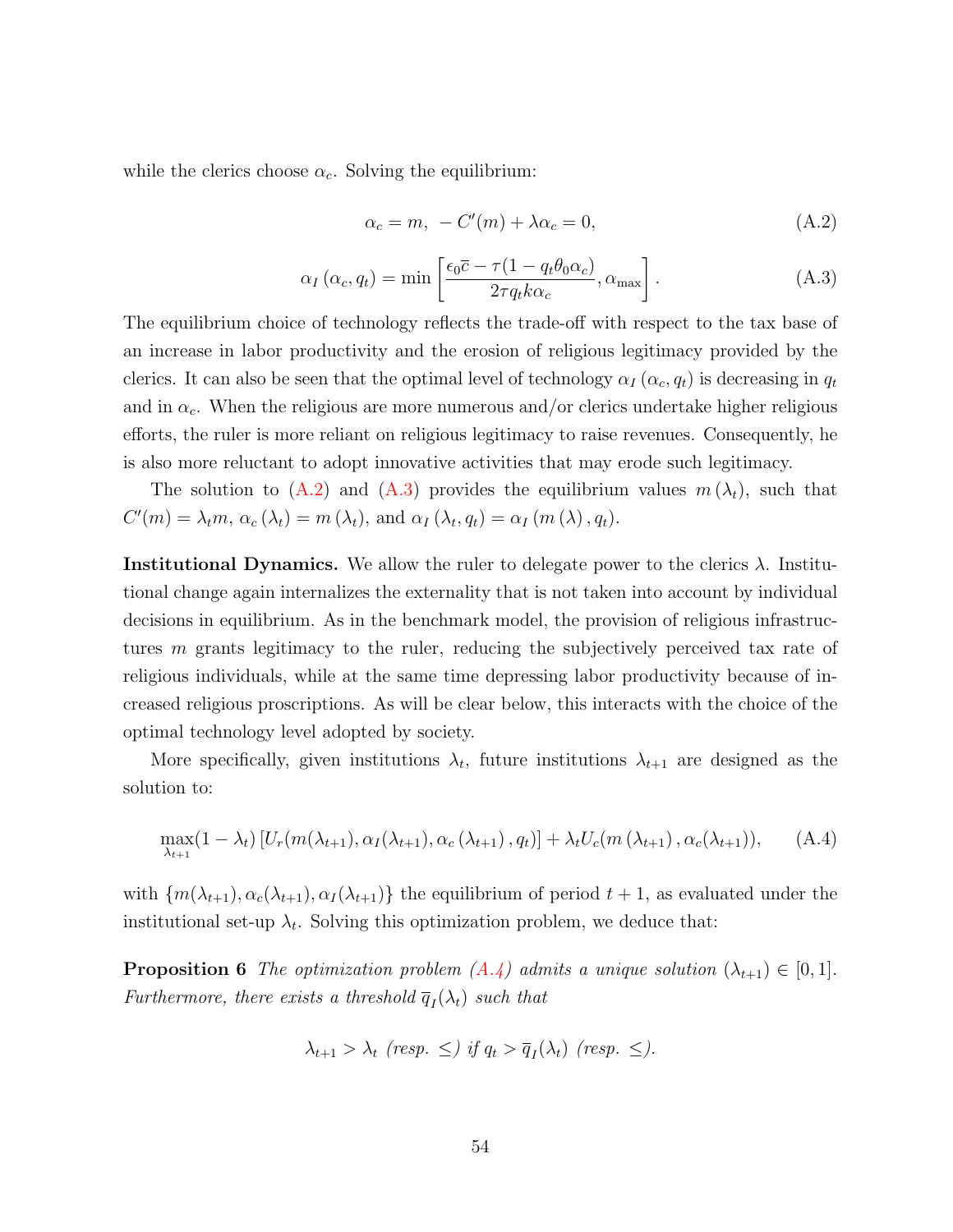The uniqueness result follows from the convexity of the optimization problem [\(A.4\)](#page-54-2). Whether the ruler delegates more power to clerics over time depends again on the fraction of religious individuals  $q_t$ . If the religious are sufficiently numerous, then religious legitimacy matters relatively more than technology for the ruler's tax base. Consequently, more weight to the clerics  $\lambda_{t+1} > \lambda_t$  is provided, as this increases their effort  $\alpha_c(\lambda_{t+1})$ . The ruler consequently benefits from a larger tax base.

Cultural Dynamics. As in the main text, cultural dynamics are driven by inter-generational transmission decisions from the citizens, and we have the following result:

<span id="page-55-0"></span>**Proposition 7** There exists a unique threshold  $q_I^*(\lambda_t)$  such that

 $q_{t+1} < q_t$  (resp.  $\geq$ ) if  $q_t > q_I^*(\lambda_t)$  (resp.  $\leq$ ).

Furthermore, the threshold  $q_l^*(\lambda_t)$  is increasing in  $\lambda_t$ .

The cultural dynamics are still as in [\(11\)](#page-15-0) and the threshold value  $q_I^*(\lambda_t)$  is their unique attractor. Hence, when the fraction of religious individuals  $q_t$  is above (resp. below)  $q_t^*(\lambda_t)$ , it tends to decrease (resp. increase).

**Joint Dynamics.** There are two steady states. In the *religious regime* equilibrium, the ruler is legitimated by religion. The clerics have significant power ( $\lambda$  is high) and religious beliefs are widespread  $(q \text{ is high})$ . For both reasons, the technology level implemented in society is low, as this threatens the religious legitimacy generated in this religious state. Because, innovation adoption and scientific activity is limited, labor productivity is low, as are fiscal revenues despite extractive taxation. The second steady state is a *secular inno*vative regime where a high level of technology close to the knowledge frontier is adopted. Clerics are weak, given that innovations limit their capacity to legitimate the ruler  $(\lambda)$  is zero) and the share of religious individuals is low  $(q$  is low). Fiscal revenues can be substantial, given that a process of scientific innovation leads to an overall increase in labor productivity.

Complementarity. Again, a ruler's option to rely on religious legitimacy induces a fundamental complementarity of the dynamics of culture and institutions. Along the path towards a religious steady state, the ruler relies more on religious legitimacy to raise revenues. She also faces increasingly lower incentives to adopt efficient innovations that erode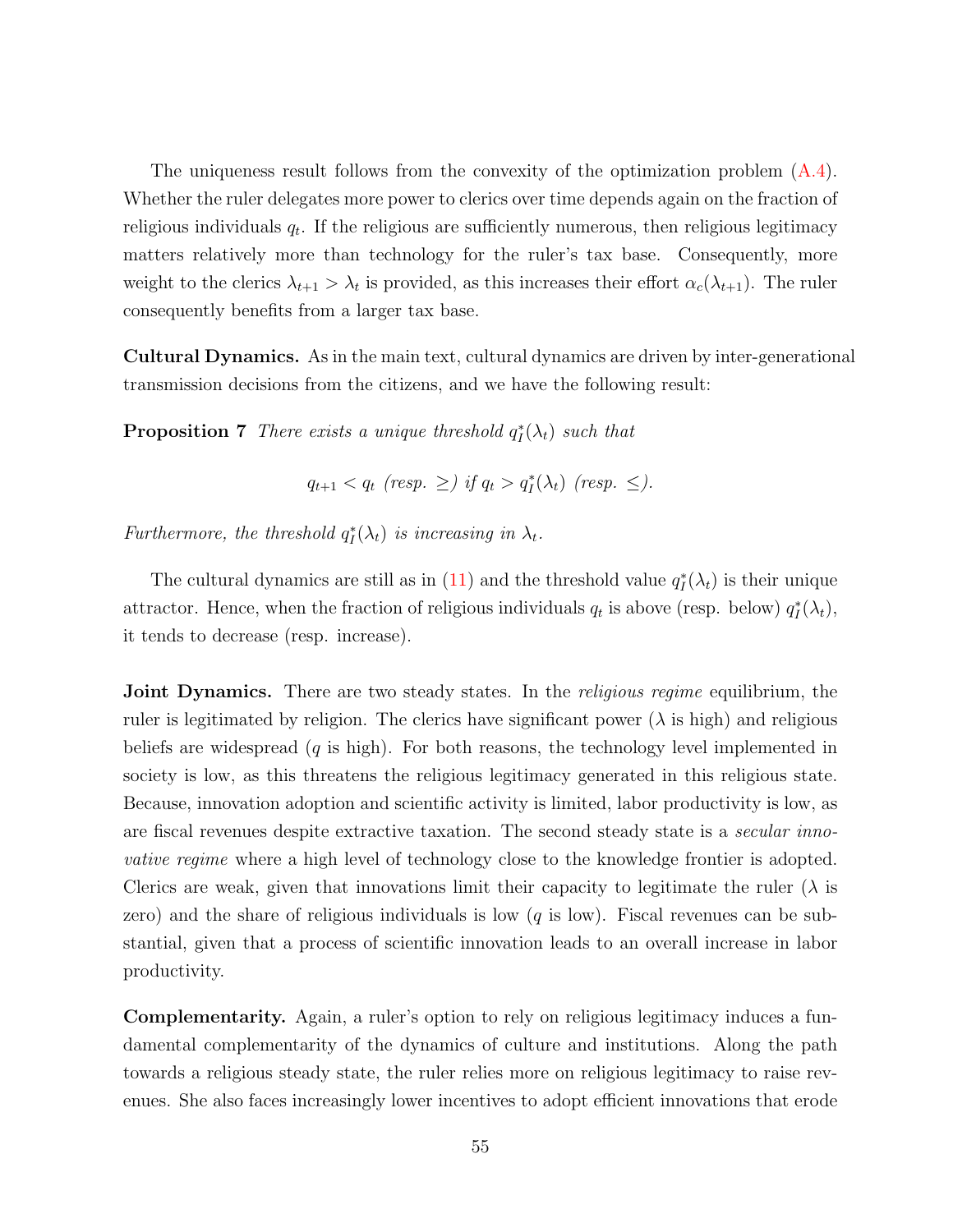her legitimacy. The ruler then commits to an institutional set-up delegating an increasingly large share of power to the clerics, reinforcing the incentive of religious individuals to pass their values inter-generationally. In turn, this further decreases the incentive of the ruler to adopt innovative technologies. Labor productivity stays low, given that technology is limited. Finally, taxes are increasingly more extractive given that the population becomes more religious but labor productivity remains low.

On the other hand, as a ruler relies less on religious legitimacy to raise revenues, she also faces stronger incentives to adopt innovations that increase labor productivity and consequently the fiscal base. As the ruler becomes more reliant on innovative activities to raise revenues, her religious legitimacy erodes, so she faces less incentive to commit to an institutional set-up where the religious clerics are powerful. Both the political weight of the clerics and the value of passing religious values inter-generationally decrease. A lower predominance of religious individuals further augments the political incentives to commit and change the institutional set-up so as to adopt more efficient technologies, leading to a substantial increase over time in labor productivity and fiscal revenues. Eventually, the joint dynamics of culture and institutions converge to a secular regime where the implemented technology is not constrained by political forces, but only by the existing knowledge frontier.

### A.1.2 The Historical Stylized Pattern

One of the great mysteries of the Long Divergence is the reversal of fortunes between Middle Eastern and Western European science and technology. Data presented in [Chaney](#page-45-4) [\(2016\)](#page-45-4) reveal that not only were scientific topics among the most ubiquitous in the corpus of Islamic writings up through the 11th century, but up to that point the Islamic world well out-paced Europe in scientific output. At some point in the 11th and 12th centuries, however, a reversal of fortunes occurred. Islamic scientific production began to wane around the 12th century. This was not simply a matter of the Islamic world falling behind relative to Europe; it fell behind in absolute terms relative to what had once been. At the same time, scientific works became much more prevalent in Western Europe. By the end of the medieval period, Western Europe had a technological and scientific lead, and this would only grow in subsequent centuries. Can this reversal of fortunes be explained by our model?

Our model, along with the history overviewed in Section [4,](#page-17-0) suggests that the reversal of technological and scientific fortunes was a consequences of a changing equilibrium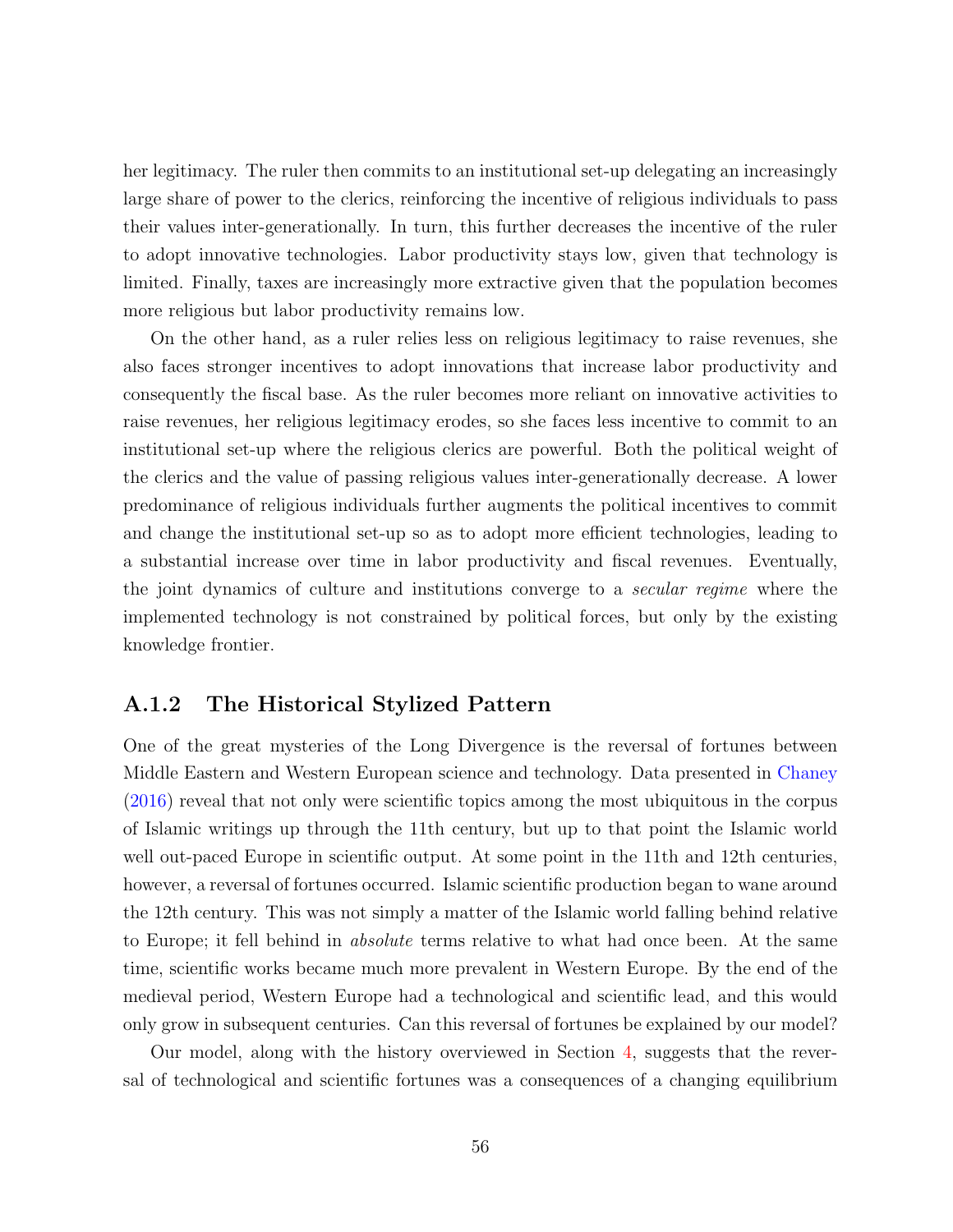in which Muslim religious authorities became increasingly important for legitimating the state while European rulers sought alternative forms of legitimacy. In the Middle East, the 11th century saw the rise of the madrasa system [\(Chaney](#page-45-4) [2016,](#page-45-4) [Kuru](#page-48-2) [2019\)](#page-48-2). This institutionalized the political role that had increasingly been played by religious authorities since their consolidation under the Abbasids in the 9th and 10th centuries (Cosgel, Miceli [and Ahmed](#page-45-5) [2009,](#page-45-5) [Rubin](#page-50-2) [2017\)](#page-50-2). In this equilibrium, as we describe in Section [A.1,](#page-52-0) religion played an important role in legitimating rule ( $\lambda$  was large), society was largely religious (q was large), and science and technology were impeded. As in Bénabou, Ticchi and Vindigni [\(2020\)](#page-43-5), technological stagnation mutually benefited religious authorities and the state: the former lost power when alternative means of discovering truths or interpreting the world were present, and the latter was harmed when one of its key sources of legitimacy was undermined.

In the context of Middle Eastern history, this logic sheds light on both why madrasas were allowed to thrive in spite of their negative effects on scientific production and why rulers throughout the Muslim world banned one of the most important technologies of the late medieval period: the printing press. Cosgel, Miceli and Rubin [\(2012\)](#page-45-3) argues that the Ottomans banned the press for over 240 years after first hearing of it precisely because it threatened the religious establishment. By the 15th century, religious authorities across the Islamic world (not just in the Ottoman Empire) had set up high barriers to entry. The largest of these barriers was the years of training required to know various religious texts and interpretations of those texts. These barriers raised the status of the religious elite, further entrenching the "high- $\lambda$ , high-q" equilibrium. The printing press threatened to undermine these barriers and the equilibrium they helped uphold. Had printing become widespread, a much larger share of the population would have had access to the great religious and non-religious texts of the Islamic world (and beyond). This would have undermined one of the very features that gave Muslim religious authorities the power to legitimate in the first place. Hence, as our model predicts, heavy restrictions were placed on this vastly important technology.

Muslim religious authorities had good reason to fear the spread of printing. They only needed to look to Europe, where the press helped facilitate one of the great movements against Church power in the history of Christianity: the Protestant Reformation [\(Boerner,](#page-44-2) [Rubin and Severgnini](#page-44-2) [2021,](#page-44-2) [Dittmar and Seabold](#page-45-6) [2020,](#page-45-6) [Rubin](#page-50-3) [2014\)](#page-50-3). Unlike Ottoman religious authorities, the Church was not able to stop the spread of the printing press. The reason why this was the case follows from the logic of the model. As noted in Section [4.3,](#page-22-0)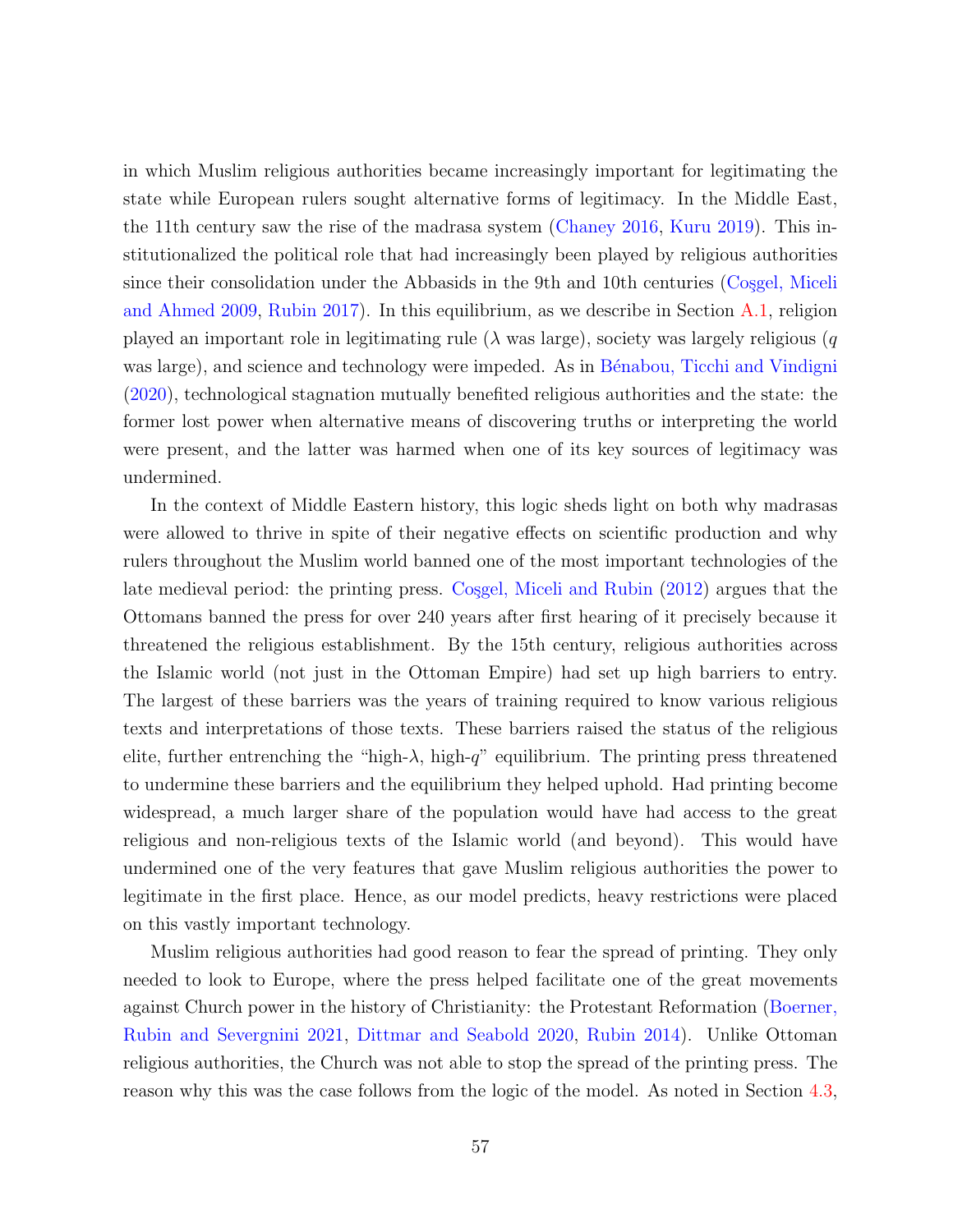the Church had already lost much of its legitimating power in Europe prior to the spread of printing. Alternative sources of legitimacy had emerged in the form of universities (which provided a theoretical justification for monarchical rule) and parliaments (which brought together elites who could legitimate rule in return for a seat at the political bargaining table). By 1200 or so, religious authorities had lost their monopoly over the printed word as well; book demand and supply was increasingly found in university towns and urban centers [\(Buringh and Van Zanden](#page-44-3) [2009\)](#page-44-3). As a result, there was little the Church could have done to stop the spread of printing had it wanted to. By the mid-15th century, Europe was in a "low- $\lambda$ , low-q" equilibrium. Our model suggests that this should also entail few restrictions on technology—at least those technologies that damage the capacity of religious authorities to legitimate. The history of printing suggests that this was the case.

The Christian world was hardly uniform in the degree to which religious legitimacy was part of the broader political equilibrium. This was especially true after the Reformation, which fundamentally undermined the role of religious authorities in the ruling coalition [\(Rubin](#page-50-2) [2017\)](#page-50-2). This had consequences for the spread of science and technology. Bénabou, [Ticchi and Vindigni](#page-43-5) [\(2020\)](#page-43-5) summarize many of the scientific and technological advances blocked or suppressed by the Church, including the works of Galileo, the Copernican Revolution, Newtonism, the Scientific Revolution, and technical education in schools. These restrictions were much more widely applied in Catholic areas than Protestant ones. According to [Mokyr](#page-49-5) [\(2016\)](#page-49-5), it was the "culture of growth" supported by the Republic of Letters that permitted the spread of the new, rational thinking of those like Bacon and Newton. While the Republic of Letters was a pan-European phenomenon, there was little resistance in the leading Protestant lands (England and the Dutch Republic). Meanwhile, even after the first wave of industrialization, the Church attempted to limit secular education and curriculum in schools [\(Squicciarini](#page-50-1) [2020\)](#page-50-1).

In short, this extension helps explain both the technological and scientific reversal of fortunes between Western Europe and the Middle East as well as the the divergence within Europe. In Protestant Europe, new inventions and scientific ideas were allowed to spread relatively unimpeded. This is what the model predicts would be the case in a "low- $\lambda$ , low-q" equilibrium. The equilibrium in Catholic Europe was one of higher  $\lambda$  and q, and as a result some (though certainly not all) scientific and technological advances were suppressed. In the "high- $\lambda$ , high-q" equilibrium that pervaded most of the medieval and early modern Middle East (at least, after the 11th century), scientific and technological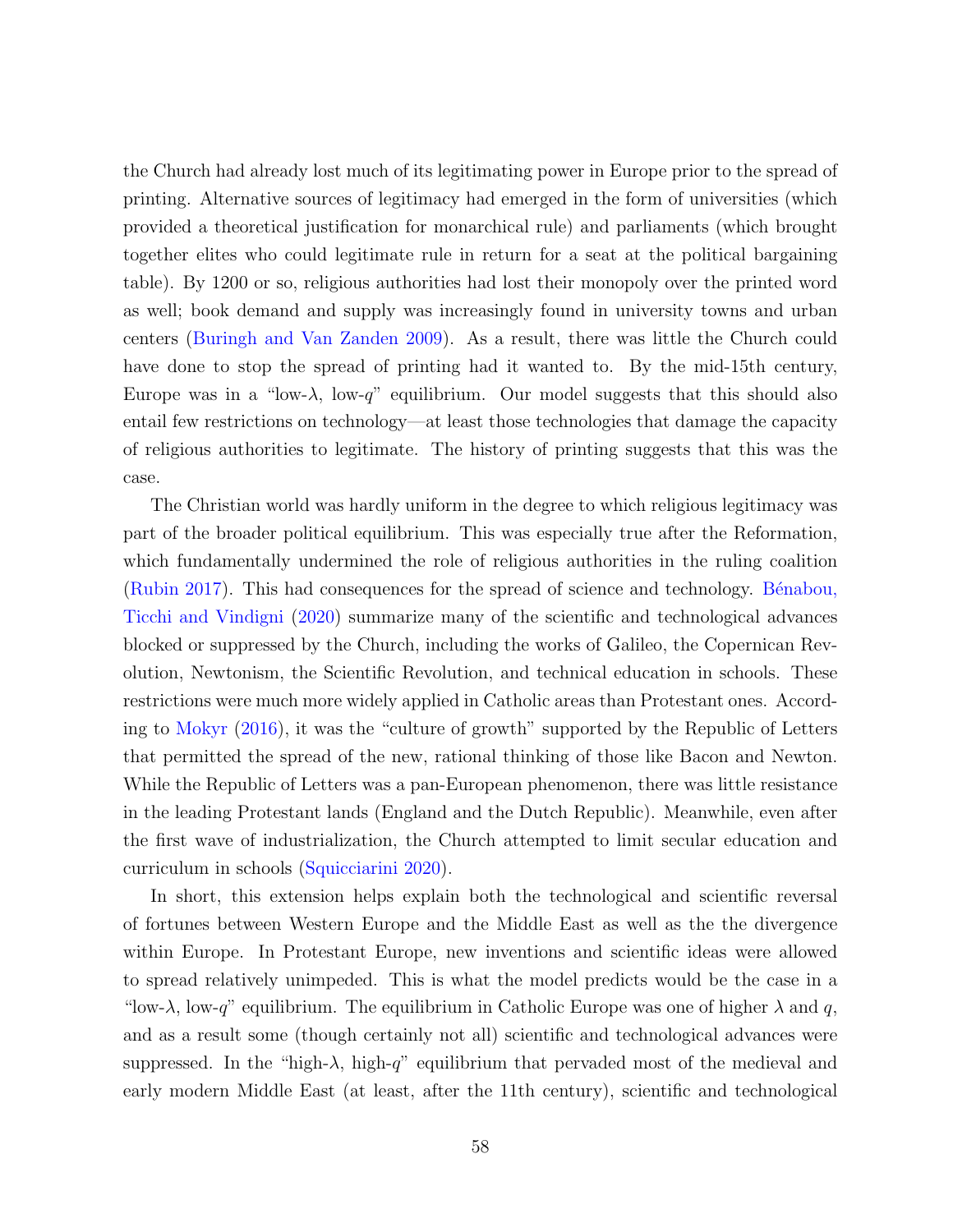advancements were even more restricted. Our model explains these outcomes not solely as reflecting the desires of religious authorities, but also their place in their society's broader political-economy and cultural equilibria.

### A.1.3 Proofs of Extension [A.1](#page-52-0)

#### • Proof of Proposition [6](#page-54-3)

We consider that the policymaker chooses the amount of religious infrastructures  $m$ , and level of technology  $\alpha_I \in [0, \alpha_{\text{max}}]$  to maximize

$$
W(m, \alpha_I, \alpha_c, \lambda, q) = (1 - \lambda) [U_r(m, \alpha_I, q)] + \lambda U_c(m, \alpha_c)
$$

while the cleric maximizes  $U_c(m, \alpha_c)$  with respect to  $\alpha_c$  with

$$
U_r(m, \alpha_I, q) = \tau E(\alpha_I, \alpha_c, q) - C(m)
$$
  

$$
U_c(\alpha_c, m) = m\alpha_c - \frac{\alpha_c^2}{2} - C(m)
$$

(we assume for convenience that the cost of the religious infrastructures  $C(m)$  is paid as a lump-sum cost by all segments of society) with

$$
E(\alpha_I, \alpha_c, q) = \frac{\alpha_I}{1 + \phi \alpha_c} \{ 1 - \frac{\tau (1 - q_t \theta \alpha_c)}{\epsilon_0 \overline{c}} \}
$$

where religious legitimacy is decreasing in the innovation effort:  $\theta = \theta(\alpha_I) = \theta_0 - k\alpha_I$ . We assume  $k\alpha_{\text{max}} < \theta_0 < 2k\alpha_{\text{max}}$  Given the institutional framework  $\lambda$ , one immediately gets

$$
\alpha_c = m, -C'(m) + \lambda \alpha_c = 0
$$

and  $\alpha_I$  determined by the FOC:

$$
\alpha_I(\alpha_c, q) = \min \left[ \frac{1 - \frac{\tau(1 - q\theta_0 \alpha_c)}{\epsilon_0 \bar{c}}}{\frac{2\tau q k \alpha_c}{\epsilon_0 \bar{c}}}, \alpha_{\max} \right]
$$

This gives the equilibrium values  $m(\lambda)$ , such that  $C'(m) = \lambda m$  and  $\alpha_c(\lambda) = \alpha_c(\lambda) = m(\lambda)$ and  $\alpha_I(\lambda, q) = \alpha_I(m(\lambda), q)$ . (We assume that  $C'(0) = 0$  and  $C''(m) > 1$  to ensure the existence of a unique equilibrium for all  $\lambda \in [0,1]$ . This provides also  $\alpha_c(\lambda) = m(\lambda)$ ,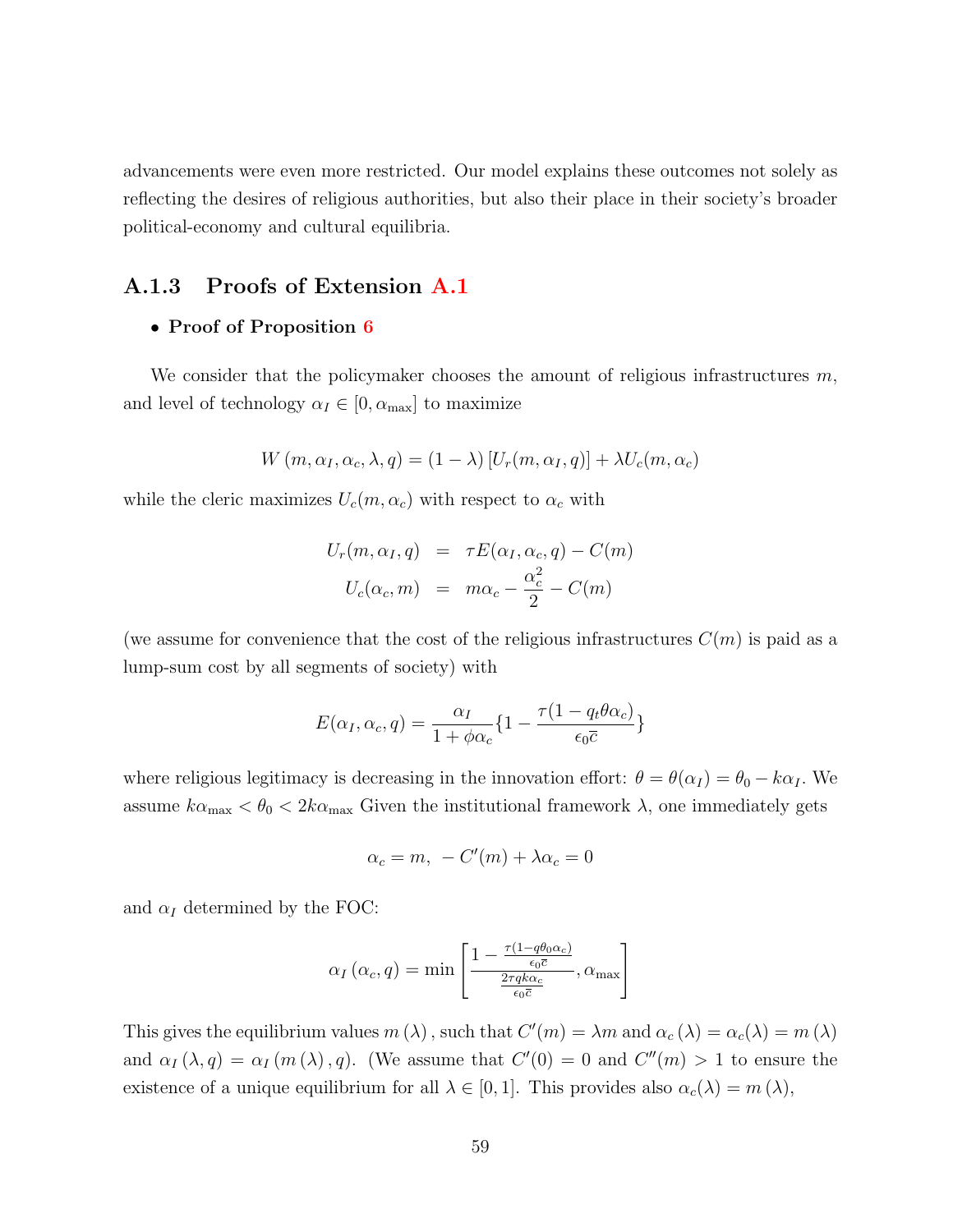As in the related proofs of Propositions [1](#page-13-0) and [4,](#page-32-0) we first demonstrate that the opti-mization problem [\(A.4\)](#page-54-2) admits a unique solution  $\lambda_{t+1} \in [0, 1]$ :

$$
\max_{\lambda_{t+1}} (1 - \lambda_t) \left[ U_r(m(\lambda_{t+1}), \alpha_I(\lambda_{t+1}), q_t) \right] + \lambda_t U_c(m(\lambda_{t+1}), \alpha_c(\lambda_{t+1}))) \tag{A.5}
$$

In order to solve this maximization problem, we solve the following related optimization problem:

$$
\max_{m,\alpha_I} \widetilde{W}(m,\alpha_I,\lambda_t,q_t) = (1-\lambda_t) \left[ U_r(m,\alpha_I,q_t) \right] + \lambda_t U_c(m), \tag{A.6}
$$

where the solution, denoted  $(\tilde{m}(\lambda_t, q_t), \tilde{\alpha}_I(\lambda_t, q_t))$  maximizes the social welfare when the externalities are internalized, so given that  $U_c(m) = U_c(m, \alpha_c(m)) = \frac{1}{2}m^2 - C(m)$ , as  $\alpha_c(m) = m$ .  $U_r(m, \alpha_I, q_t) = \tau E(m, \alpha_I, q_t) - C(m)$ , with

$$
E(m, \alpha_I, q_t) = \frac{\alpha_I}{1 + \phi m} \{ 1 - \frac{\tau (1 - q_t [\theta_0 - k \alpha_I] m)}{\epsilon_0 \overline{c}} \}.
$$
 (A.7)

We also assume that in the previous optimization problem, the choices of both the religious provision m and of the effort of the innovators  $\alpha_I$  are made by a ruler who has a policy commitment capacity, internalizing the externalities associated with the policy choice problem described in the main text. We find that  $(\tilde{m}(\lambda_t, q_t), \tilde{\alpha}_I(\lambda_t, q_t))$  solves the following equations:

$$
\begin{cases}\n\frac{\partial \widetilde{W}}{\partial m} = \lambda_t m - C'(m) + (1 - \lambda_t) \frac{\alpha_I}{1 + \phi m} \left[ \frac{-\phi}{1 + \phi m} \left[ 1 - \frac{\tau (1 - q[[\theta_0 - k\alpha_I]]m)}{\epsilon_0 \overline{c}} \right] + \frac{\tau q[\theta_0 - k\alpha_I]}{\epsilon_0 \overline{c}} \right] = 0, \\
\frac{\partial \widetilde{W}}{\partial \alpha_I} = \frac{(1 - \lambda_t)}{1 + \phi m} \left\{ \alpha_I \left[ 1 - \frac{\tau (1 - q_t \theta m)}{\epsilon_0 \overline{c}} \right] - \frac{k\alpha_I \tau q_t m}{\epsilon_0 \overline{c}} \right\} = 0.\n\end{cases} \tag{A.8}
$$

From the second FOC equation we again get the optimal level of technology:

$$
\alpha_I(m, q_t) = \min \left[ \frac{1 - \frac{\tau(1 - q_t \theta_0 m)}{\epsilon_0 \overline{c}}}{\frac{2\tau q_t km}{\epsilon_0 \overline{c}}}, \alpha_{\max} \right]
$$

which rewrites as

$$
\alpha_I(m, q_t) = \frac{\frac{\epsilon_0 \bar{c}}{\tau} - 1}{2kq_t m} + \frac{\theta_0}{2k} = \alpha_I^{op}(m, q_t) \text{ when } \frac{A}{q_t} \le m
$$

$$
= \alpha_{\text{max}} \text{ when } \frac{A}{q_t} \ge m
$$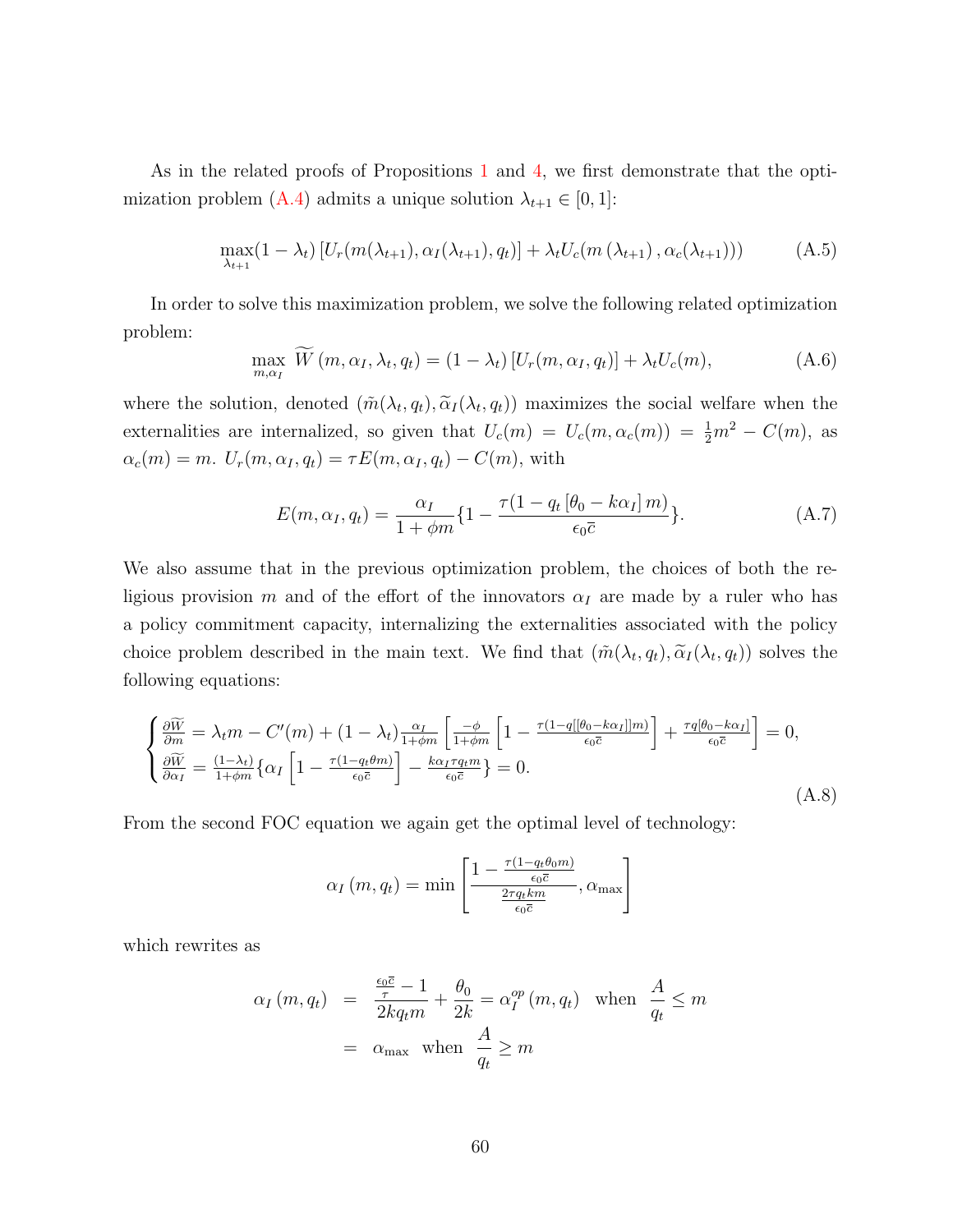with

$$
A=\frac{\frac{\epsilon_0\overline{c}}{\tau}-1}{2k\alpha_{\max}-\theta_0}>0
$$

Note that  $\alpha_I(m,q)$  is decreasing in  $q_t$  and m. Now the characterization of  $\tilde{m}(\lambda_t,q_t)$  is obtained from

$$
\Theta(m) = \frac{\partial W}{\partial m}(m, \alpha_I(m, q_t), \lambda_t, q_t) \le 0 \text{ and } m \ge 0
$$

When  $C(m)$  is sufficiently convex,  $\Theta(m)$  is decreasing in m. Moreover given that

$$
\Theta(0) = (1 - \lambda_t)\alpha_{\text{max}} \left[ -\phi \left[ 1 - \frac{\tau}{\epsilon_0 \overline{c}} \right] + \frac{\tau q_t \left[ \theta_0 - k \alpha_{\text{max}} \right]}{\epsilon_0 \overline{c}} \right]
$$

we have  $\Theta(0) > 0$  when

$$
q_t > \overline{q} = \frac{\phi}{\left[\theta_0 - k\alpha_{\text{max}}\right]} \left[\frac{\epsilon_0 \overline{c}}{\tau} - 1\right]
$$

Thus  $\tilde{m}(\lambda_t, q_t) = 0$  for  $q_t \leq \overline{q}$  and  $\tilde{m}(\lambda_t, q_t) > 0$  for  $q_t > \overline{q}$ . Substitution provides  $\tilde{\alpha}_I(\lambda_t, q_t) =$  $\alpha_I(\tilde{m}(\lambda_t,q_t),q_t).$ 

Moreover as

$$
\frac{\partial^2 \widetilde{W}}{\partial m \partial q} = (1 - \lambda_t) \frac{\alpha_I}{1 + \phi m} \left[ \frac{-\phi}{1 + \phi m} \left[ \frac{\tau \left[ \left( \theta_0 - k \alpha_I \right] \right] m}{\epsilon_0 \overline{c}} \right] + \frac{\tau \left[ \theta_0 - k \alpha_I \right]}{\epsilon_0 \overline{c}} \right]
$$
\n
$$
= (1 - \lambda_t) \frac{\alpha_I}{\left[ 1 + \phi m \right]^2} \frac{\tau \left[ \theta_0 - k \alpha_I \right]}{\epsilon_0 \overline{c}} > 0
$$

Then  $\tilde{m}(\lambda_t, q_t)$  is increasing in  $q_t$ . As well  $\tilde{m}(\lambda_t, q_t) \geq m(\lambda_t)$  if and only if

$$
\frac{-\phi}{1+\phi m(\lambda_t)} \left[ 1 - \frac{\tau(1-q_t[[\theta_0 - k\alpha_I(m(\lambda_t), q_t)]]m)}{\epsilon_0 \overline{c}} \right] \geq 0 + \frac{\tau q_t[\theta_0 - k\alpha_I(m(\lambda_t), q_t)]}{\epsilon_0 \overline{c}}
$$

or

<span id="page-61-0"></span>
$$
\phi\left[\frac{\epsilon_0 \bar{c}}{\tau} - 1\right] \le q_t \left[\theta_0 - k\alpha_I \left(m\left(\lambda_t\right), q_t\right)\right]
$$
\n(A.9)

 $q_t [\theta_0 - k \alpha_I (m (\lambda_t), q_t)]$  is an increasing function of  $q_t$  and decreasing function of  $\lambda_t$ . Con-dition [\(A.9\)](#page-61-0) can be rewritten as a threshold condition  $q_t \ge \overline{q}_I(\lambda_t)$  for  $\overline{q}_I(\lambda_t) \in (0,1]$  with  $\overline{q}_I(\lambda_t)$  is a decreasing function of  $\lambda_t$ .

Summarizing we get  $\tilde{m}(\lambda_t, q_t) \geq m(\lambda_t)$  if and only if  $q_t \geq \overline{q}_I(\lambda_t)$  for  $\overline{q}_I(\lambda_t) \in (0, 1]$ .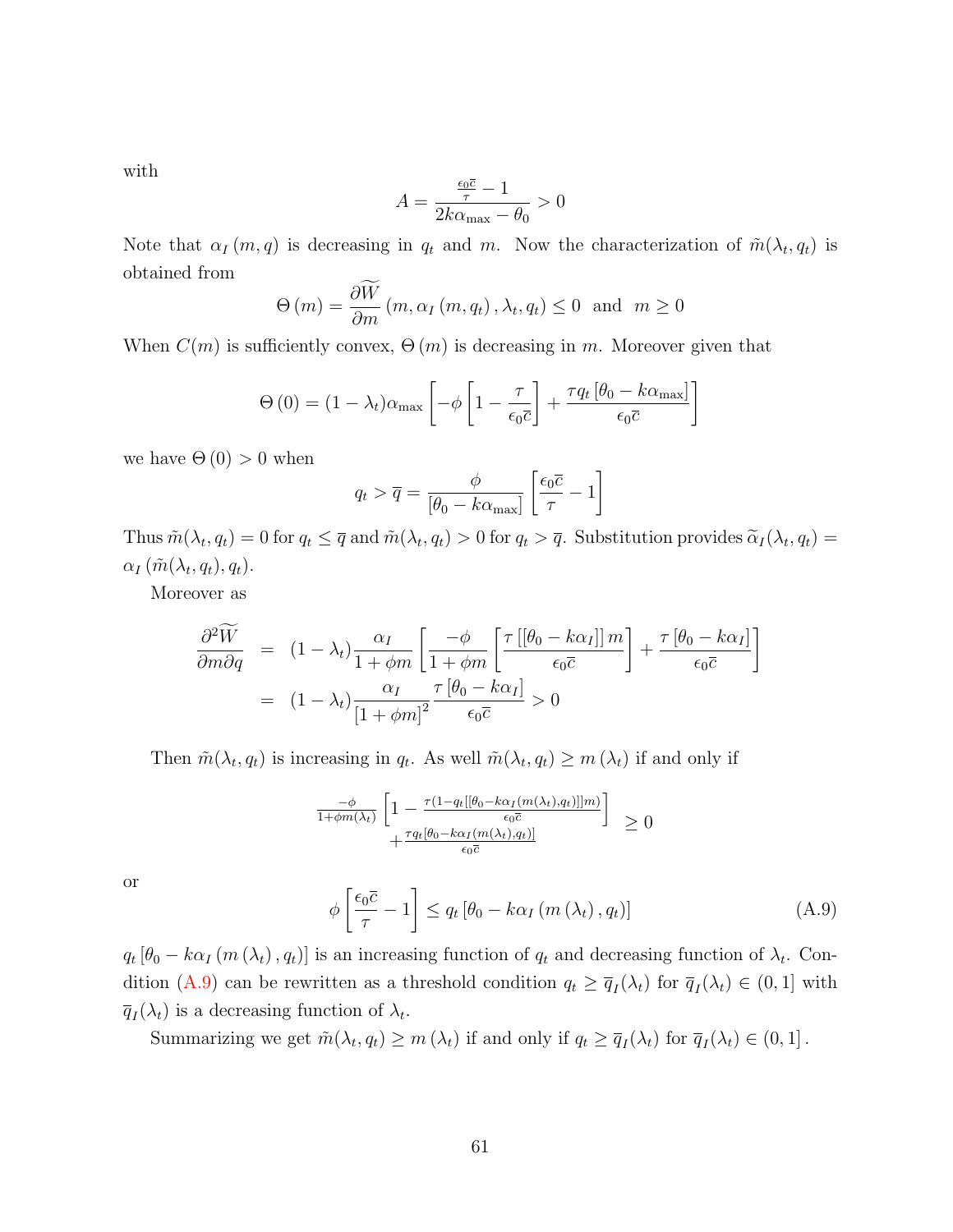Since  $(\tilde{m}(\lambda_t, q_t), \tilde{\alpha}_I(\lambda_t, q_t))$  maximizes the social welfare when the externalities are internalized,  $\lambda_{t+1}$  solves the optimization problem  $(A.4)$  when:

$$
\begin{cases} \tilde{m}(\lambda_t, q_t) = m(\lambda_{t+1}), \text{ and} \\ \tilde{\alpha}_I(\lambda_t, q_t) = \alpha_I \left( m(\lambda_{t+1}), q_t \right) \end{cases}
$$
 (A.10)

Given the first equality, it is immediate to see that the second equality is automatically satisfied from the definition of  $\alpha_I(m, q_t)$ . Given this the institutional dynamics of  $\lambda_t$  is uniquely determined. Observe as well that  $\tilde{m}(\lambda_t, q_t) \geq m(\lambda_t)$  if and only if  $q_t \geq \overline{q}_I(\lambda_t)$ . This can be rewritten as  $m(\lambda_{t+1}) \geq m(\lambda_t)$  if and only if  $q_t \geq \overline{q}_I(\lambda_t)$ . Given the fact that  $m(\lambda)$  is increasing in  $\lambda$ , we deduce the following result:

$$
\lambda_{t+1} \geq \lambda_t
$$
 if and only if  $q_t \geq \overline{q}_I(\lambda_t)$ 

This concludes the proof of Proposition [6.](#page-54-3)

#### • Proof of Proposition [7](#page-55-0)

The paternalistic motives have to be amended to take into account the fact that productivity is optimally determined by the endogenous choice of technology: More precisely we have:

$$
\begin{cases}\nV_{ReRe}(\lambda, q) = \frac{(1 - \tau_{Re})\alpha_I(\lambda, q)}{1 + \phi\alpha_c(\lambda)} \int_{\tau_{Re}/\epsilon_0}^{\overline{c}} \frac{dc}{\overline{c}} + \int_{0}^{\tau_{Re}/\epsilon_0} \frac{(1 - c\epsilon_0)}{1 + \phi\alpha_c(\lambda)} \frac{dc}{\overline{c}} \\
V_{Re S}(\lambda, q) = \frac{(1 - \tau_{Re})\alpha_I(\lambda, q)}{(1 + \phi\alpha_c(\lambda))} \int_{\tau/\epsilon_0}^{\overline{c}} \frac{dc}{\overline{c}} + \int_{0}^{\tau/\epsilon_0} \frac{(1 - c\epsilon_0)}{1 + \phi\alpha_c(\lambda)} \frac{dc}{\overline{c}},\n\end{cases} (A.11)
$$

Hence,

$$
\Delta V_{Re}(\lambda, \beta, q) = \frac{(\tau \theta \alpha_c(\lambda))^2 \alpha_I(\lambda, q)}{2\bar{c}\epsilon_0 (1 + \phi \alpha_c(\lambda))}.
$$
\n(A.12)

Similarly, we find that

$$
\Delta V_S(\lambda, \beta, q) = \Delta V_{Re}(\lambda, \beta, q) = \Delta V(\lambda, \beta, q) = \frac{(\tau \theta \alpha_c(\lambda))^2 \alpha_I(\lambda, q)}{2\overline{c}\epsilon_0 (1 + \phi \alpha_c(\lambda))}.
$$
(A.13)

Again the result that  $\Delta V_s(\lambda, \beta, q) = \Delta V_{re}(\lambda, \beta, q)$  follows from the quadratic specification of the expected payoff functions. Note as well that because  $\alpha_I(\lambda, q)$  depends on q (ie. is a decreasing function in q),  $\Delta V(\lambda, \beta, q)$  also depends on q and is decreasing function of q

Now, the cultural dynamics write as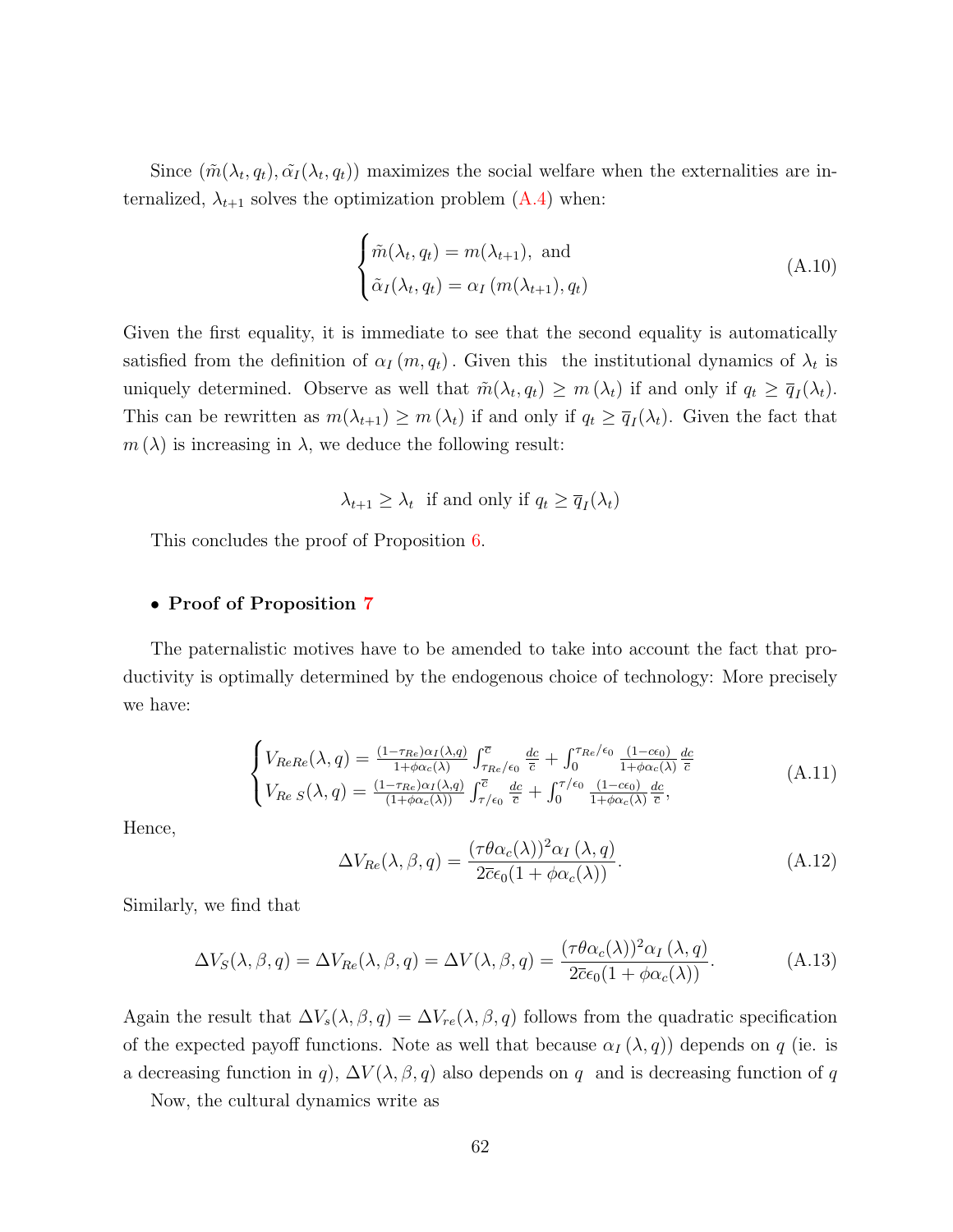$$
q_{t+1} - q_t = q_t(1 - q_t)D(\lambda_t, q_t).
$$
\n(A.14)

with

$$
D(\lambda_t, q_t) = d_{Re}^* - d_S^* = D_{Re} [(1 - q_t) \Delta V(\lambda_t, q_t), m(\lambda_t)] - D_S [q_t \Delta V(\lambda_t, q_t)]
$$

can be interpreted as the relative "cultural fitness" of the religious trait in the population. Again simple inspection shows

$$
D(\lambda_t, 0) = D_{Re} [\Delta V(\lambda_t, 0), m(\lambda_t)] > 0
$$

and

$$
D(\lambda_t, 1) = -D_S \left[ \Delta V(\lambda_t, 1) \right] < 0
$$

From this it follows that there exists a threshold  $q_I^*(\lambda_t) \in (0,1)$  such that

$$
D(\lambda_t, q_I^*(\lambda_t)) = 0 \tag{A.15}
$$

Compared to the benchmark model,  $D(\lambda_t, q_t)$  may not be always decreasing function in  $q_t$ , as  $\Delta V(\lambda_t, q_t)$  is decreasing in  $q_t$  and the uniqueness of the threshold  $q_d^*(\lambda_t)$  is not necessarily ensured. When however  $q\Delta V(\lambda, q)$  is increasing function of  $q$ ,<sup>[36](#page-63-0)</sup> simple inspection shows that  $D(\lambda_t, q_t)$  is a decreasing function of  $q_t$  and that  $q_{t+1} < q_t$  if and only if  $q_t > q_t^*(\lambda_t, \beta_t)$ , as stated in proposition [7.](#page-55-0) QED.

<span id="page-63-0"></span><sup>&</sup>lt;sup>36</sup>This is ensured when  $1 > \frac{\tau^2}{\overline{c}\epsilon}$  $\frac{\tau^2}{\overline{c}\epsilon_0} \max\left(\frac{\theta}{\phi}, 1\right)$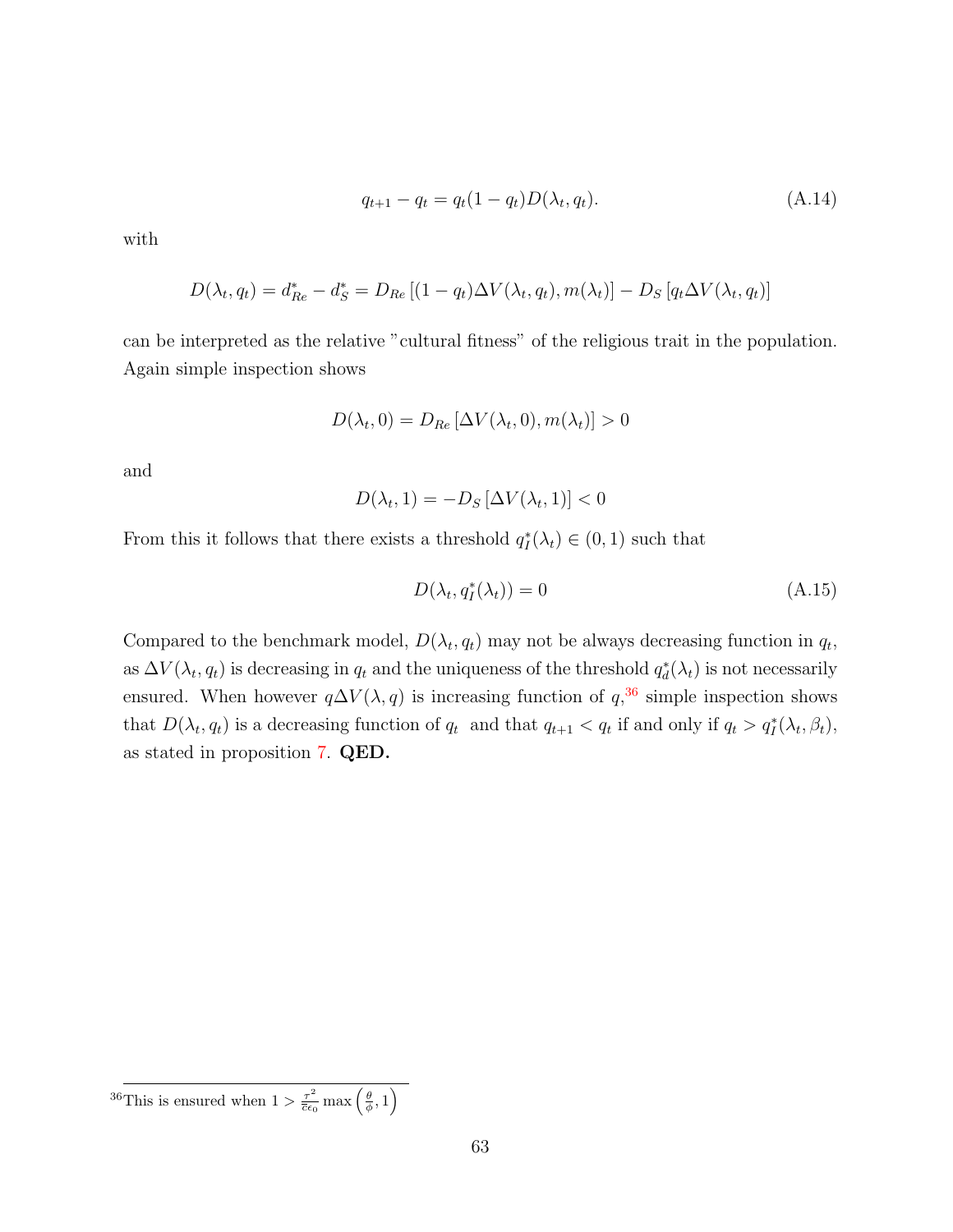## A.2 Proofs of Lemmas [1,](#page-11-0) [2](#page-11-1) and [3](#page-12-0)

In order to prove the three Lemmas of the main text, we solve the equilibrium, where the ruler chooses the amount of religious infrastructures m so as to maximize the social welfare W, with  $e_{Re}(\lambda)$ 

$$
W = \frac{1}{2}U_R(m) + \frac{\lambda}{2}U_c(m, \alpha_c) + \frac{1-\lambda}{2} \left[ qU_{Re}(e_{Re}) + (1-q)U_S(e_S) \right].
$$
 (A.16)

The clerics and the individuals choose, respectively,  $\alpha_c$  and  $e_i$ ,  $i = Re$ , S to maximize their utility. The equilibrium is denoted  $\{\tau(\lambda), m(\lambda), \alpha_c(\lambda), e_S(\lambda), e_{Re}(\lambda)\}\)$ . Since  $\lambda \leq 1, \tau(\lambda)$  is equal to  $\bar{\tau} \equiv \tau$  and the remaining first-order conditions are:

$$
\begin{cases}\n-C'(m) - \lambda F'(m) + \lambda \cdot \alpha_c = 0 \\
m - \Psi'(\alpha_c) = 0 \\
(1 - \tau_{Re}) - (1 + \phi \alpha_c) e_{Re} = 0 \\
(1 - \tau) - (1 + \phi \alpha_c) e_S = 0,\n\end{cases}
$$
\n(A.17)

or after substitution:

<span id="page-64-0"></span>
$$
\begin{cases}\nC'(m) + \lambda F'(m) = \lambda \alpha_c \\
\Psi'(\alpha_c) = m \\
e_{Re} = \frac{1 - \tau + \tau \theta \alpha_c}{1 + \phi \alpha_c} \\
e_S = \frac{1 - \tau}{1 + \phi \alpha_c}\n\end{cases}
$$
\n(A.18)

Assuming that the marginal cost functions  $C'(.)$ ,  $F'(.)$  and  $\Psi'(.)$  are increasing convex functions (ie.  $C'''(.) \geq 0, F'''(.) \geq 0$  and  $\Psi'''(.) \geq 0$ ) with at least one of these cost derivatives strictly convex), and the limit condition  $\lim_{x\to\infty} F''(x) > 1$ , and  $F''(0)\Psi''(0) <$ 1, then the first two equations of [\(A.18\)](#page-64-0) simply characterize a unique equilibrium couple  $m(\lambda) > 0$  and  $\alpha_c(\lambda) > 0$  when  $\frac{C''(0)\Psi''(0)}{1-F''(0)\Psi''(0)} < \lambda$ , while  $m(\lambda) = \alpha_c(\lambda) = 0$  for  $\lambda \leq$  $\frac{C''(0)\Psi''(0)}{1-F''(0)\Psi''(0)}$ .

Lemma [1:](#page-11-0) Differentiating the previous first-order conditions, it is easy to note that the optimal provision of religious infrastructure  $m(\lambda) > 0$  and the effort of the clerics  $\alpha_c(\lambda) > 0$  are both increasing in  $\lambda$  and independent from  $\theta$  and  $\phi$ . This concludes the proof of Lemma [1.](#page-11-0)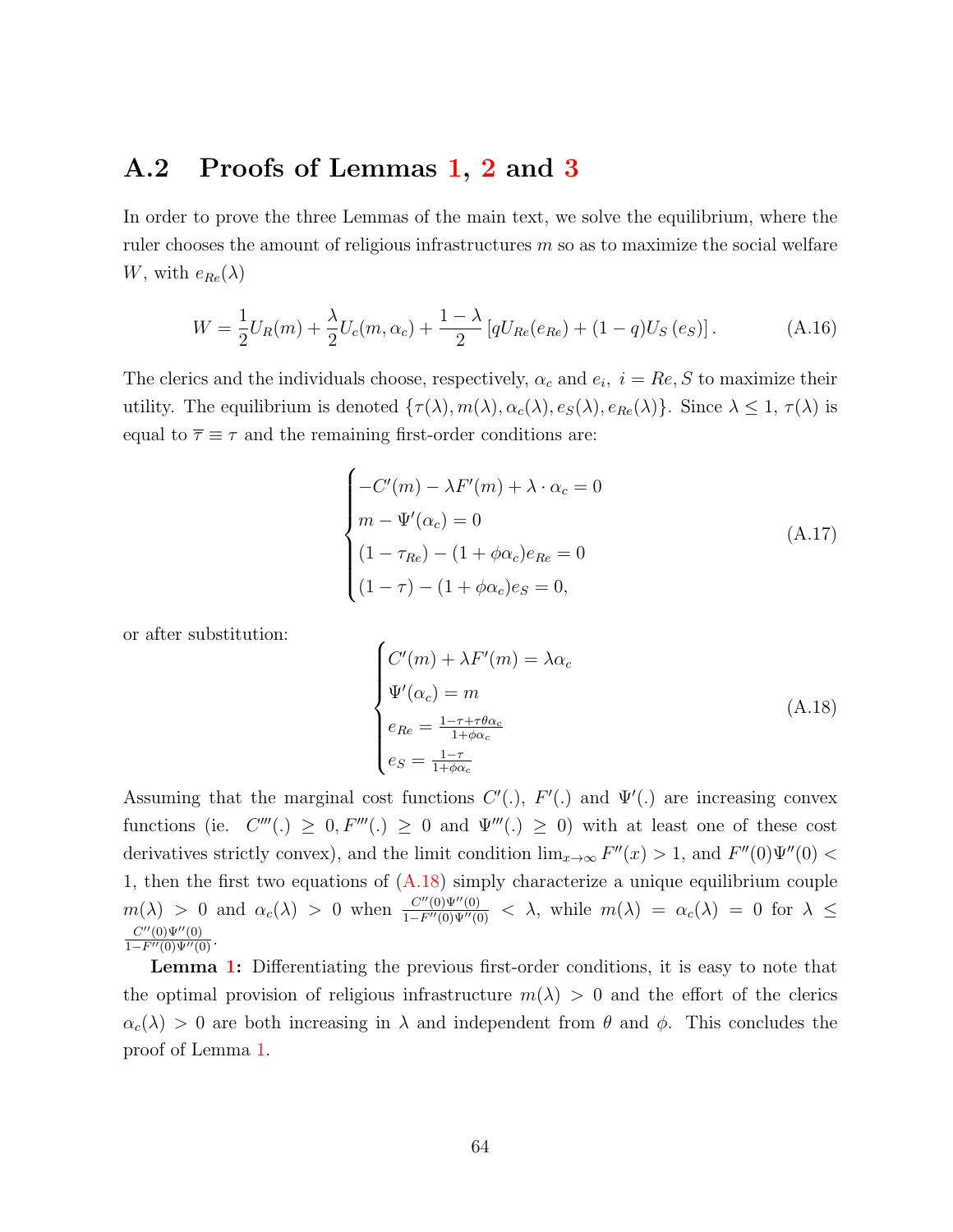**Lemma [2:](#page-11-1)** The equilibrium production efforts are obtained as

$$
\begin{cases}\ne_{Re}(\lambda) = \frac{1 - \tau + \tau \theta \alpha_c(\lambda)}{1 + \phi \alpha_c(\lambda)} \\
e_S(\lambda) = \frac{1 - \tau}{1 + \phi \alpha_c(\lambda)}\n\end{cases} \tag{A.19}
$$

The equilibrium secular effort  $e^*_S(\lambda)$  is decreasing in clerics activities  $\alpha_c^*$  and thus, it is decreasing in  $\lambda$ . It is independent from  $\phi$  and  $\theta$ 

Additionally, from the equation above,  $e_{Re}(\lambda)$  increases with  $\theta$  and decreases with  $\phi$ . The effect of  $\alpha_c(\lambda)$  on  $e_{Re}(\beta,\lambda)$  is ambiguous. By deriving  $e_{Re}(\lambda)$  with respect to  $\alpha_c$ , we find that when  $\theta > \frac{1-\tau}{\tau} \phi$ , then  $e_{Re}(\lambda)$  increases with  $\alpha_c(\lambda)$ , in which case  $e_{Re}(\lambda)$  increases with  $\lambda$ . This concludes the proof of Lemma [2.](#page-11-1)

**Lemma [3:](#page-12-0)** The equilibrium tax base of the ruler writes as

$$
E(\lambda) = q \cdot e_{Re}(\lambda) + (1 - q) \cdot e_s(\lambda), \tag{A.20}
$$

so

<span id="page-65-0"></span>
$$
E(\lambda) = \frac{1 - \tau + \tau \theta q \cdot \alpha_c(\lambda)}{1 + \phi \alpha_c(\lambda)}.
$$
\n(A.21)

By deriving the previous expression with respect to  $\alpha_c(\lambda)$ , we find that the tax base is increasing in the clerics' effort if and only if  $q \geq \frac{1-\tau}{\tau \theta} \phi$ . Hence, when the previous condition is satisfied,  $E(\lambda)$  is increasing in  $\lambda$ . Finally, from  $(A.21)$ ,  $E(\lambda)$  is increasing in q and  $\theta$ , and decreasing in  $\phi$ . This concludes the proof of Lemma [3.](#page-12-0)

## A.3 Proof of Proposition [1](#page-13-0)

- First, we demonstrate that the optimization problem [\(7\)](#page-13-1) rewritten below admits a unique solution  $\lambda_{t+1} \in [0,1]$ :

$$
\max_{\lambda_{t+1}} \frac{1}{2} U_r(m(\lambda_{t+1})) + \frac{\lambda_t}{2} U_c(m(\lambda_{t+1}), \alpha_c(\lambda_{t+1})) + \frac{1 - \lambda_t}{2} [q_t U_{re}(e_{Re}(\lambda_{t+1})) + (1 - q_t) U_s(e_s(\lambda_{t+1}))].
$$
 (A.22)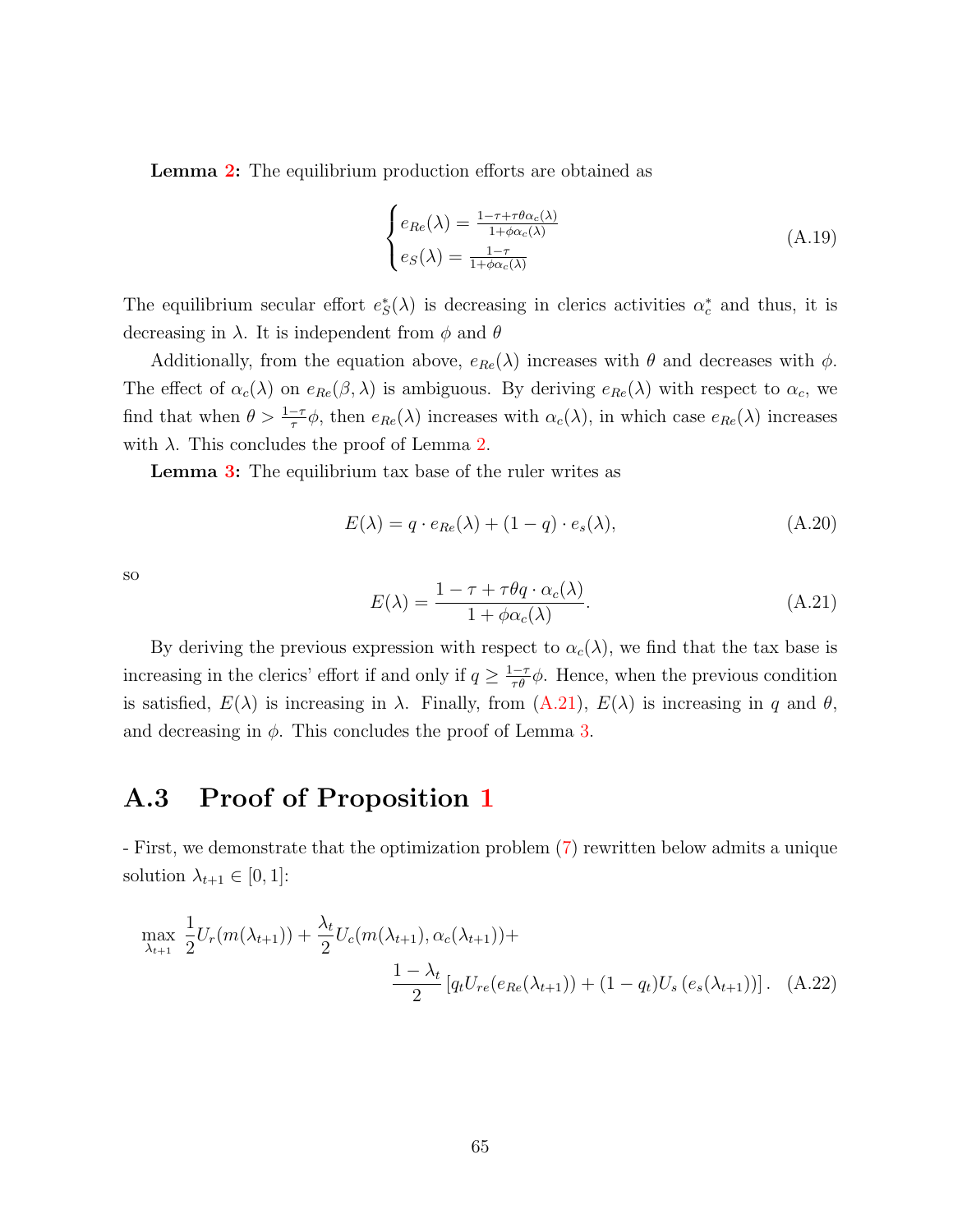In order to solve this maximization problem, we consider the following related optimization problem:

<span id="page-66-0"></span>
$$
\max_{m} W\left(m, q_t\right) = \frac{1}{2} \{ U_r(m) + \lambda_t \widetilde{U}_c(m) + (1 - \lambda_t) \left[ q_t \widetilde{U}_{re}(m) + (1 - q_t) \widetilde{U}_s(m) \right] \}, \quad \text{(A.23)}
$$

with

$$
\begin{cases}\n\widetilde{\alpha}_{c}(m) = \psi'^{-1}(m) \\
E(m) = \frac{1 - \tau + \tau \theta \widetilde{\alpha}_{c}(m)}{1 + \phi \widetilde{\alpha}_{c}(m)} \\
U_{r}(m) = \tau E(m) - C(m) \\
\widetilde{U}_{c}(m) = \widetilde{\alpha}_{c}(m)m - \psi(\widetilde{\alpha}_{c}(m)) - F(m) \\
\widetilde{U}_{Re}(m) = \frac{[1 - \tau + \tau \theta \widetilde{\alpha}_{c}(m)]^{2}}{2(1 + \phi \widetilde{\alpha}_{c}(m))} \\
\widetilde{U}_{S}(m) = \frac{(1 - \tau)^{2}}{2(1 + \phi \widetilde{\alpha}_{c}(m))}.\n\end{cases} \tag{A.24}
$$

In the optimization problem  $(A.23)$ , the choice of the religious infrastructure m is made by a ruler able to commit to the provision of  $m$ , and therefore internalizing the two externalities detailed in the main text. We find that:

$$
2\frac{\partial W}{\partial m} = \lambda_t \left[ \tilde{\alpha}_c(m) - F'(m) \right] - C'(m) + \tau E'(m) + (1 - \lambda_t) \left[ q_t \tilde{U}'_{Re}(m) + (1 - q_t) \tilde{U}'_S(m) \right].
$$
 (A.25)

When  $C(.)$  and  $F(.)$  are sufficiently convex, the function W is concave in m, and the previous optimization admits a unique solution  $\tilde{m}(\lambda_t, q_t) \geq 0$ .

Note that  $\alpha_c(\lambda) = \tilde{\alpha}_c(m(\lambda)), U_i(e_i(\lambda)) = \tilde{U}_i(m(\lambda))$  for  $i = \{Re, S\}$ , and  $U_c(m(\lambda), \alpha_c(\lambda)) =$  $U_c(m(\lambda))$ . Given that  $\tilde{m}(\lambda_t, q_t)$  maximizes the social welfare when the externalities are internalized, the solution  $\lambda_{t+1}$  of the optimization problem [\(7\)](#page-13-1), should be such as to induce an equilibrium choice  $m(\lambda_{t+1})$  as close to  $\tilde{m}(\lambda_t, q_t)$  as possible:

<span id="page-66-1"></span>
$$
\lambda_{t+1} = \begin{cases}\n\lambda \text{ s.t } m(\lambda) = \tilde{m}(\lambda_t, q_t) & \text{if } \tilde{m}(\lambda_t, q_t) \in (m(0), m(1)) \\
1 & \text{if } \tilde{m}(\lambda_t, q_t) > m(1) \\
0 & \text{if } \tilde{m}(\lambda_t, q_t) < m(0).\n\end{cases}
$$
\n(A.26)

When the clerics have power  $\lambda_{t+1}$  given by  $(A.26)$ , institutions are designed for  $t+1$  so as to induce a choice  $m(\lambda_{t+1})$  in that period that maximizes the social welfare of period t. Given that  $m(\lambda)$  is increasing in  $\lambda$ , this solution  $\lambda_{t+1}$  of problem [\(7\)](#page-13-1) is unique and the institutional dynamics are well defined.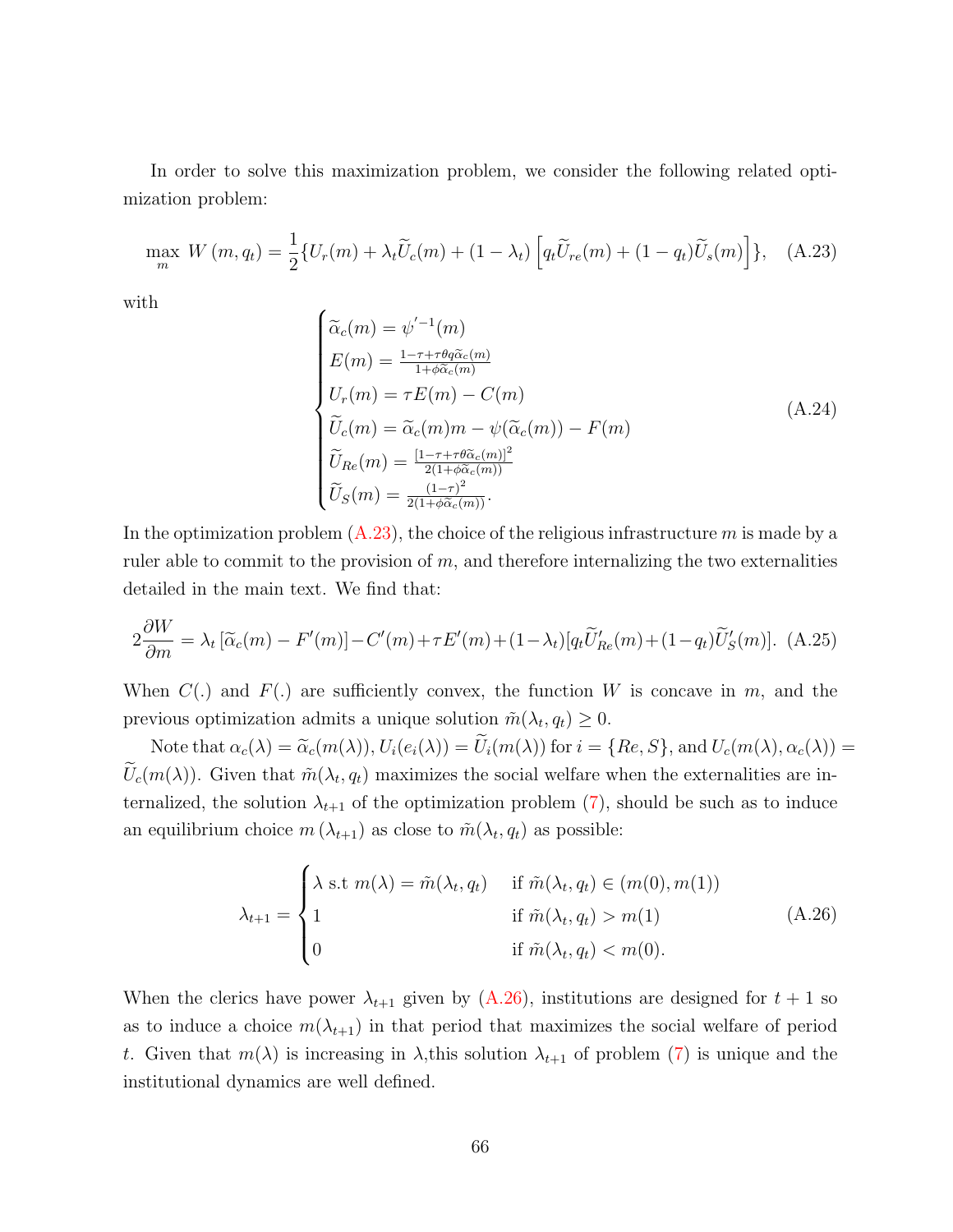Note that  $\frac{\partial \tilde{m}}{\partial q} = -\frac{\partial^2 W}{\partial m \partial q} / \frac{\partial^2 W}{\partial m^2}$  and has the sign of  $\frac{\partial^2 W}{\partial m \partial q}$  (as W is concave in m). As 2  $\frac{\partial^2 W}{\partial m \partial q} = (1 - \lambda_t) [\widetilde{U}'_{Re}(m) - \widetilde{U}'_S(m)]$ 

and

$$
\widetilde{U}_{Re}(m) - \widetilde{U}_S(m) = \frac{\tau \theta \widetilde{\alpha}_c(m) \left[2(1-\tau) + \tau \theta \widetilde{\alpha}_c(m)\right]}{2(1+\phi \widetilde{\alpha}_c(m))}
$$

is an increasing of  $\tilde{\alpha}_c(m)$  and therefore an increasing function of m. It follows that  $\tilde{U}'_{Re}(m)$  –  $\widetilde{U}'_S(m) > 0$  and  $\frac{\partial^2 W}{\partial m \partial q} > 0$ , from which we conclude that  $\widetilde{m}(\lambda_t, q_t)$  is increasing in  $q_t$ .

- In the second step of the proof, we demonstrate that there exists a threshold  $\bar{q}(\lambda_t)$ such that if  $q_t > \overline{q}$ , then  $\lambda_{t+1} > \lambda_t$ . Otherwise,  $\lambda_{t+1} \leq \lambda_t$ .

In order to demonstrate this claim, we first show the following intermediary result:

<span id="page-67-1"></span>**Lemma 6**  $\lambda_{t+1} > \lambda_t$  if and only if  $\tilde{m}(\lambda_t, q_t) > m(\lambda_t)$ .

**Proof:** Indeed,  $\tilde{m}(\lambda_t, q_t) > m(\lambda_t)$  means that if the ruler had the capacity to commit, in period t, to provide religious infrastructures m, then he would chooses a level  $\tilde{m}(\lambda_t, q_t)$ strictly above what he actually provides in equilibrium. Since  $m(.)$  is an increasing function (Lemma [1\)](#page-11-0), we deduce that  $\lambda_{t+1}$  is such that  $\lambda_{t+1} > \lambda_t$ .<sup>[37](#page-67-0)</sup>QED.

<span id="page-67-2"></span>**Lemma 7**  $\tilde{m}(\lambda_t, q_t) > m(\lambda_t)$  if and only if  $q_t > \overline{q}(\lambda_t)$ , with:

$$
\overline{q}(\lambda_t) = \frac{1}{\tau \theta} \frac{\phi(1-\tau) \left[ \tau + (1-\lambda_t) \frac{1-\tau}{2} \right]}{\tau + (1-\lambda_t) \left[ 1 - \tau + \tau \theta \alpha_c^*(\lambda_t) \left( 1 + \frac{\phi}{2} \alpha_c^*(\lambda_t) \right) \right]}
$$
(A.27)

**Proof:** From the proof of Lemma [1](#page-11-0) above, the first-order condition associated with the determination of  $m(\lambda)$  is:

$$
\lambda_t \left[ \tilde{\alpha}_c(m) - F'(m) \right] - C'(m) = 0, \tag{A.28}
$$

given that  $\widetilde{\alpha}_c(m) = \psi'^{-1}(m)$ .

The first order condition for the determination of  $\tilde{m}(\lambda_t, q_t)$  writes as  $\frac{dW}{dm} = 0$ , with

$$
\frac{dW}{dm} = \frac{1}{2} \left[ \lambda_t \left[ \tilde{\alpha}_c(m) - F'(m) \right] - C'(m) + \tau E'(m) + (1 - \lambda_t) \left[ q_t \tilde{U}'_{Re}(m) + (1 - q_t) \tilde{U}'_S(m) \right] \right].
$$
\n(A.29)

<span id="page-67-0"></span><sup>37</sup>When an interior solution exists,  $\lambda_{t+1}$  solves  $\tilde{m}(\lambda_t) = m(\lambda_{t+1})$ . Hence, if  $\tilde{m}(\lambda_t) > m(\lambda_t)$  then  $\lambda_{t+1} > \lambda_t$ .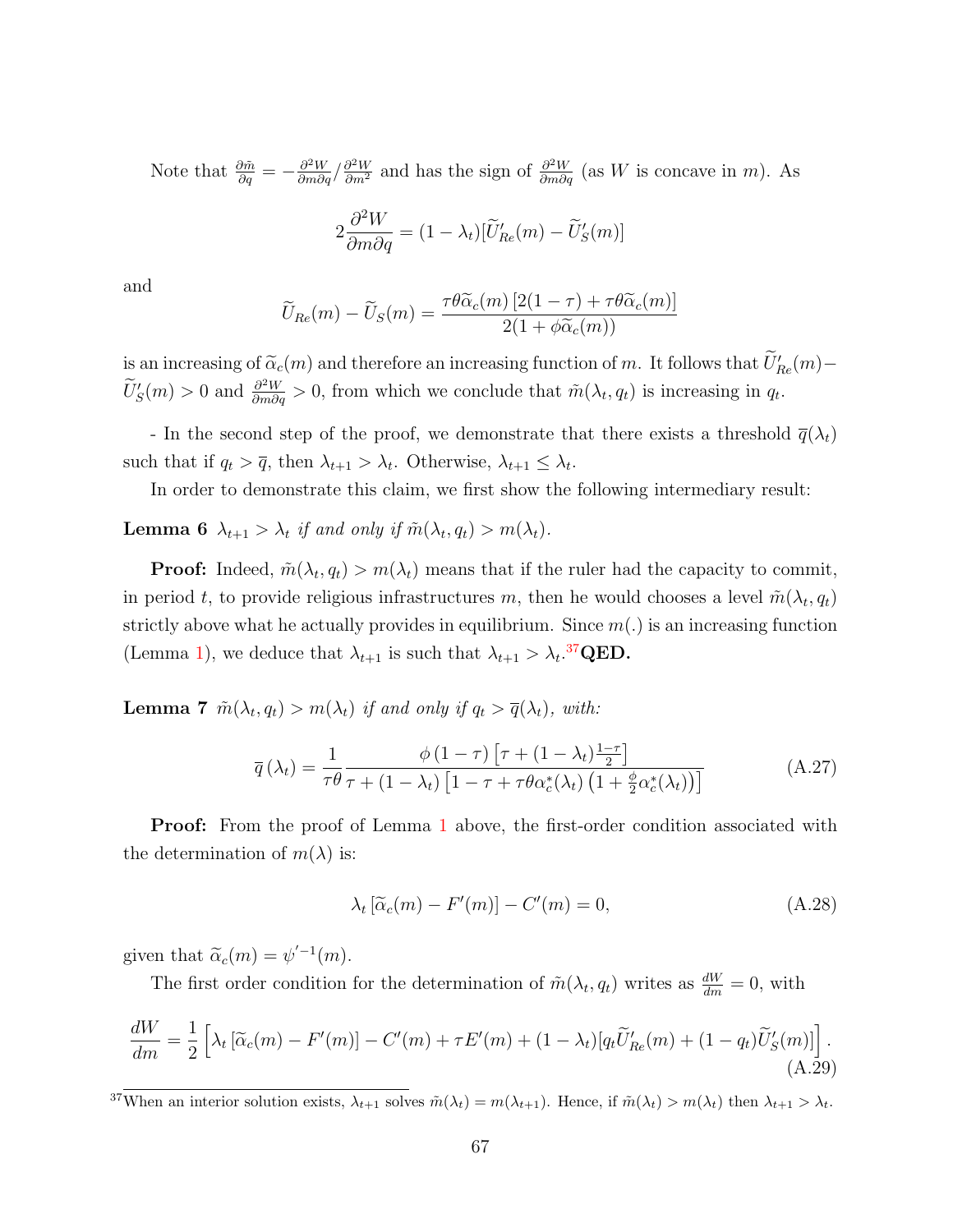Consider the expression

$$
H(m) = \tau \cdot E'(m) + (1 - \lambda) [q_t \widetilde{U}'_{Re}(m) + (1 - q_t) \widetilde{U}'_S(m)] \}.
$$

Given the two FOCs above, we deduce that  $\tilde{m}(\lambda_t, q_t) > m(\lambda_t)$  if and only if  $H(m(\lambda_t)) >$ 0. We show that condition  $H(m(\lambda_t)) > 0$  is equivalent to a condition over the possible values of q.

$$
E'(m) = q_t \cdot \frac{de_{Re}}{dm} + (1 - q_t) \cdot \frac{de_S}{dm}
$$
 (A.30)

$$
= \frac{q_t \tau \theta - (1 - \tau)\phi}{\left[1 + \phi \tilde{\alpha}_c(m)\right]^2} \frac{d\tilde{\alpha}_c(m)}{dm},
$$
\n(A.31)

$$
U'_{Re}(m) = e_{Re}(m) \left[ \theta \tau - \phi \cdot \frac{e_{Re}(m)}{2} \right] \frac{d\tilde{\alpha}_c(m)}{dm}
$$
 (A.32)

$$
= \frac{1 - \tau + \tau \theta \widetilde{\alpha}_c(m)}{1 + \phi \widetilde{\alpha}_c(m)} \left[ \theta \tau - \phi \cdot \frac{1}{2} \frac{1 - \tau + \tau \theta \widetilde{\alpha}_c(m)}{1 + \phi \widetilde{\alpha}_c(m)} \right] \frac{d \widetilde{\alpha}_c(m)}{dm} \tag{A.33}
$$

and

$$
U_s'(m) = -\frac{\phi\left(e_s(m)\right)^2}{2} \frac{d\widetilde{\alpha}_c(m)}{dm} \tag{A.34}
$$

$$
= -\phi \cdot \frac{1}{2} \left[ \frac{1-\tau}{1+\phi \widetilde{\alpha}_c(m)} \right]^2 \cdot \frac{d \widetilde{\alpha}_c(m)}{dm}
$$
 (A.35)

Thus,

$$
2\frac{dW}{dm} = \lambda \widetilde{\alpha}_c(m) - C'(m) - \lambda F'(m) + H(m),
$$

with

$$
[1 + \phi \widetilde{\alpha}_c(m)]^2 \frac{H(m)}{\frac{d \widetilde{\alpha}_c(m)}{dm}} = \tau \cdot (q_t \tau \theta - (1 - \tau)\phi) + (1 - \lambda)G(m)
$$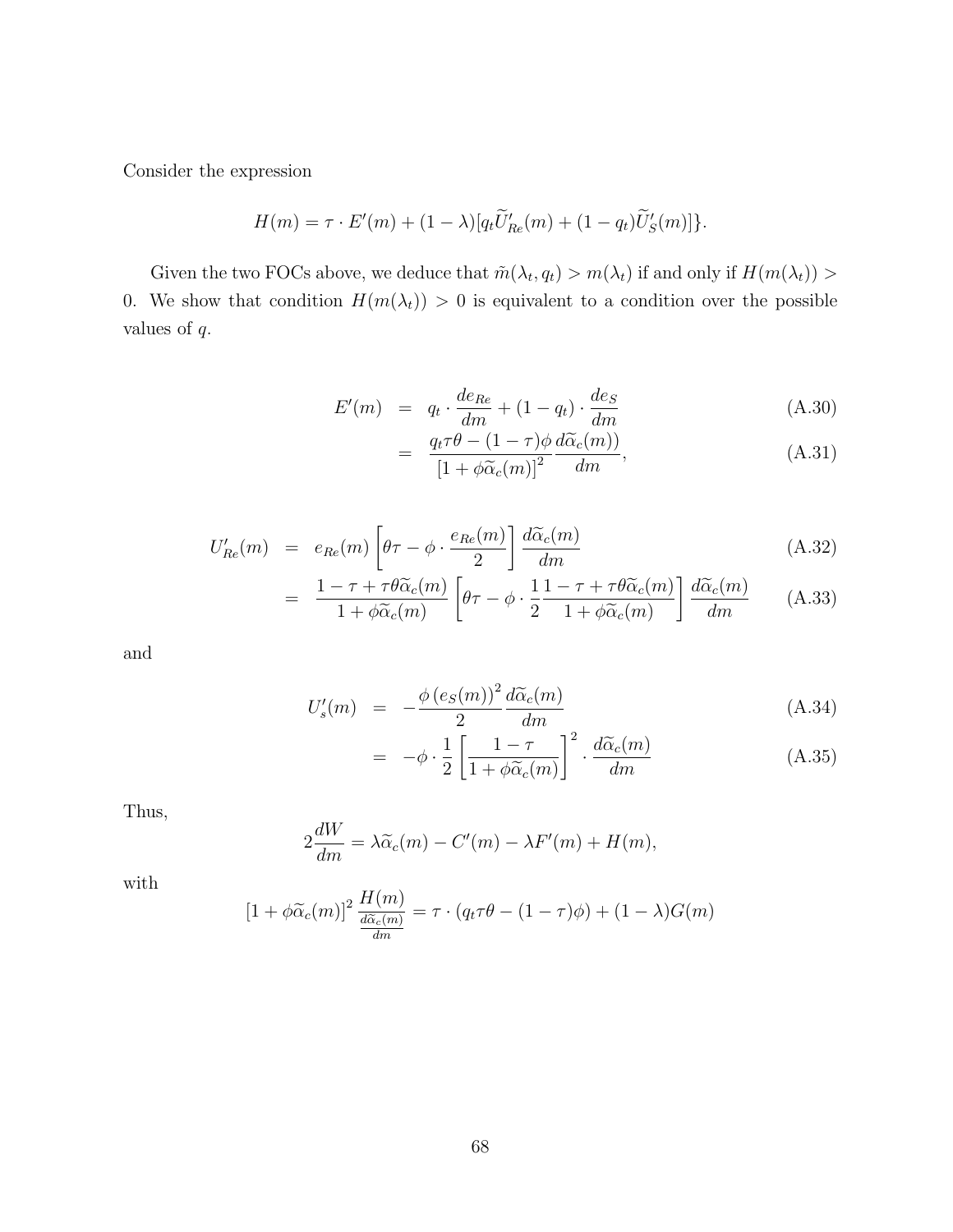and

$$
G(m) = q_t(1 - \tau + \tau \theta \widetilde{\alpha}_c(m)) \left[ \theta \tau (1 + \phi \widetilde{\alpha}_c(m)) - \frac{\phi}{2} (1 - \tau + \tau \theta \widetilde{\alpha}_c(m)) \right]
$$

$$
- (1 - q_t) \frac{\phi}{2} [1 - \tau]^2
$$

$$
= q_t \tau \theta \left[ (1 - \tau) + \tau \theta \widetilde{\alpha}_c(m) \left( 1 + \frac{\phi}{2} \widetilde{\alpha}_c(m) \right) \right] - \frac{\phi}{2} [1 - \tau]^2
$$

Then the condition  $H(m(\lambda_t)) > 0$  writes as

$$
\tau \cdot (q_t \tau \theta - (1 - \tau)\phi) + (1 - \lambda) \begin{bmatrix} q_t \tau \theta \left[ (1 - \tau) + \tau \theta \tilde{\alpha}_c(m) \left( 1 + \frac{\phi}{2} \tilde{\alpha}_c(m) \right) \right] \\ -\frac{\phi}{2} \left[ 1 - \tau \right]^2 \end{bmatrix} \ge 0
$$

or using  $\alpha_c(\lambda) = \tilde{\alpha}_c(m(\lambda)) = \Psi'^{-1}(m(\lambda))$  and rearranging terms  $H(m(\lambda_t)) > 0$  if and only if  $q_t > \overline{q}(\lambda_t)$  with

<span id="page-69-0"></span>
$$
\overline{q}(\lambda) = \frac{1}{\tau \theta} \frac{\phi(1-\tau) \left[ \tau + (1-\lambda)\frac{1-\tau}{2} \right]}{\tau + (1-\lambda) \left[ 1 - \tau + \tau \theta \alpha_c(\lambda) \left( 1 + \frac{\phi}{2} \alpha_c(\lambda) \right) \right]},
$$
(A.36)

and  $\alpha_c(\lambda)$  is an increasing function of  $\lambda$ . We conclude that  $\tilde{m}(\lambda_t, q_t) > m(\lambda_t)$  if and only if  $q_t > \overline{q}(\lambda_t)$ . QED.

Combining the results established in Lemmas [6](#page-67-1) and [7,](#page-67-2) it follows that  $\lambda_{t+1} > \lambda_t$  if and only if  $q > \overline{q}(\lambda_t)$ .

Finally, from [\(A.36\)](#page-69-0), we deduce that  $\overline{q}(\lambda_t)$  is decreasing in  $\theta$  and  $\phi$ . This concludes the proof of the first point of Proposition [1.](#page-13-0)

## A.4 Proof of Proposition [2](#page-15-1)

As mentioned in the main text, cultural dynamics are modeled as purposeful inter-generational transmission [\(Bisin and Verdier](#page-43-6) [\(2001\)](#page-43-6), [Bisin and Verdier](#page-44-4) [\(2017\)](#page-44-4)), through parental socialization and imitation of society at large. Direct vertical socialization to the parent's trait  $i \in \{Re, S\}$  occurs with probability  $d_i$ . If a child from a family with trait i is not directly socialized, which occurs with probability  $1 - d_i$ , he/she is *horizontally/obliquely* socialized by picking the trait of a role model chosen randomly in the population. The probability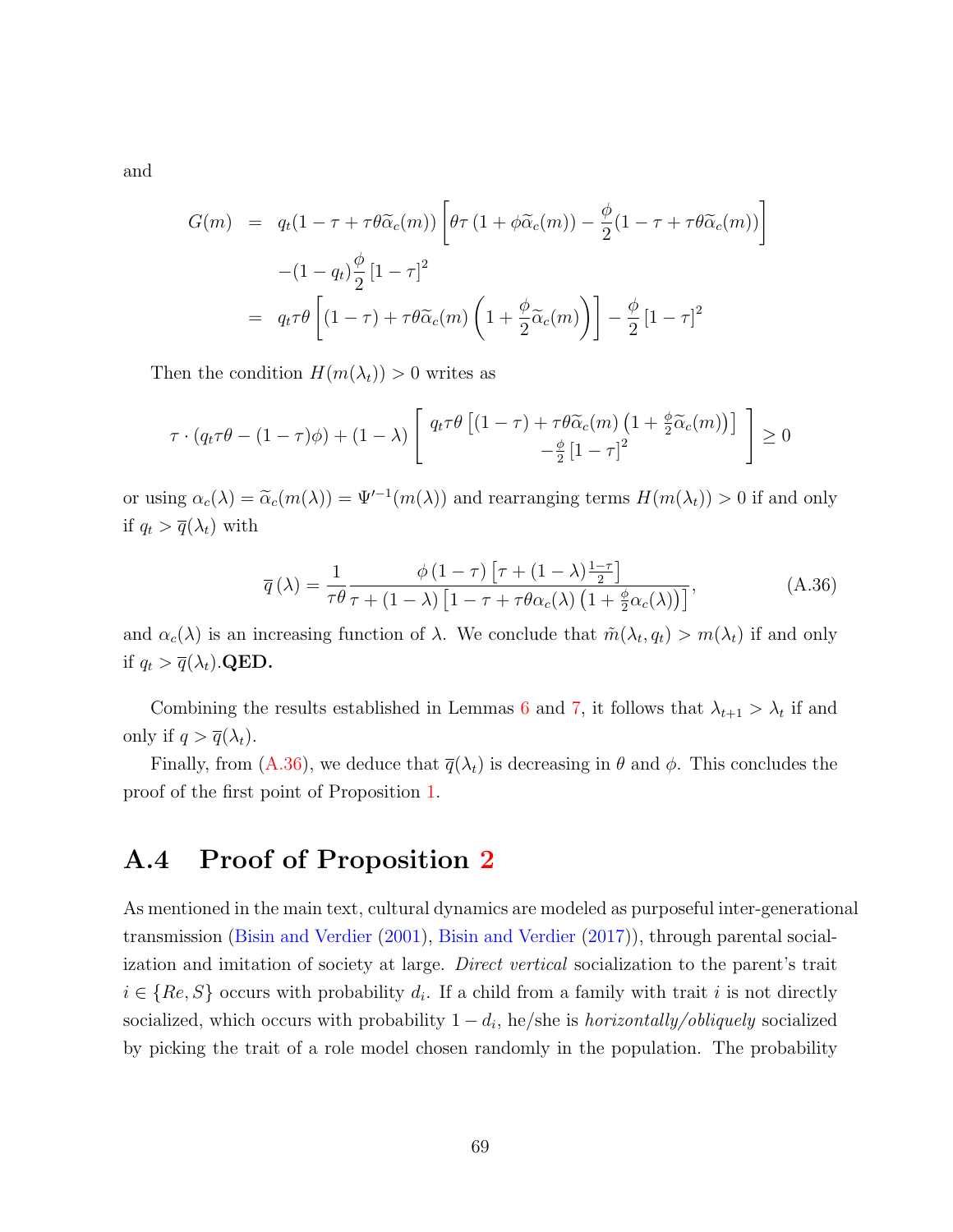$P_{ij}$  that a child in group i is socialized to trait j writes as:

<span id="page-70-0"></span>
$$
\begin{cases}\nP_{ii} = d_i + (1 - d_i)q_i \\
P_{ij} = (1 - d_i)q_j\n\end{cases}
$$
\n(A.37)

with  $q_{Re} = q_t$  and  $q_S = 1 - q_t$ . Let  $V_{ij}(\lambda_t) = U_i(e_j(\lambda_t))$  denote the utility to a cultural trait i parent of a type j child, with  $i, j \in \{Re, S\}$ . We denote the paternalistic bias of a parent of type i as  $\Delta V_i(\lambda_t) = V_{ii}(\lambda_t) - V_{ij}(\lambda_t)$ , for  $j \neq i$ . The socialization cost  $h_{Re}(d_{Re}, m)$  of a parent of type  $Re$  (respectively S) is assumed to be a smooth function with  $\frac{\partial h_{Re}(d_{Re}, m)}{\partial d_{Re}} \geq 0$ ;  $\frac{\partial^2 h_{Re}(d_{Re}, m)}{\partial d_{Re}^2}$  $\frac{\partial e^{(d_{Re},m)}}{\partial d_{Re}^2} > 0$  (ie.  $h_{Re}(d_{Re},m)$  is increasing convex in  $d_{Re}$ ) and the Inada conditions  $h_{Re}(0,m) = \frac{\partial h_{Re}(0,m)}{\partial d_{Re}} = 0$ ,  $\lim_{d\to 1} h_{Re}(d,m) = \lim_{d\to 1} \frac{\partial h_{Re}(d,m)}{\partial d_{Re}}$  $\frac{Re(d,m)}{\partial d_{Re}} = +\infty$ Similarly, the socialization cost  $h_S(d_S)$  of a parent of type S satifies  $h'_S(d_S) \geq 0$ ;  $h''_S(d_S) > 0$ (ie.  $h_S(d_S)$  is increasing convex in  $d_S$  (ie. ), and  $h_S(0) = h'_S(0) = 0$ ,  $\lim_{d\to 1} h_S(d) =$  $\lim_{d\to 1} h'_S(d) = +\infty.$ 

Furthermore, to reflect the fact religious infrastructures may enter as a complementary input to parental effort for transmission of the religious trait, we assume that  $\frac{\partial h_{Re}(d_{Re}, m)}{\partial m} \leq 0$ and  $\frac{\partial^2 h_{Re}(d_{Re},m)}{\partial d_{Re}\partial m} \leq 0$ , (ie. m affects negatively the cost and the marginal cost of socialization of religious parents). Following Bisin and Verdier (2001), direct socialization  $d_{Re}^*$  of religious parents is the solution to the following socialization problem:

$$
\max_{d_{Re}} -h_{Re}(d_{Re}, m_t) + P_{ReRe} \cdot V_{ReRe}(\lambda_t) + P_{ReS} \cdot V_{ReS}(\lambda_t),
$$
\n(A.38)

while direct socialization  $d_S^*$  of secular parents is the solution to the following socialization problem:

$$
\max_{d_S} -h_S(d_S) + P_{SS} \cdot V_{SS}(\lambda_t) + P_{SRe} \cdot V_{SRe}(\lambda_t),\tag{A.39}
$$

The FOCs of the previous programs determine the optimal socialization efforts as:

$$
\frac{\partial h_{Re}(d_{Re}^*, m_t)}{\partial d_{Re}} = (1 - q_t) \Delta V_{Re}(\lambda_t) \text{ and } h'_{S}(d_{S}^*) = q_t \Delta V_{s}(\lambda_t)
$$

which can be rewritten as  $d_{Re}^*(q_t, \lambda_t) = D_{Re}((1-q_t)\Delta V_{Re}(\lambda_t), m(\lambda_t))$  and  $d_S^*(q_t, \lambda_t) =$  $D_S(q_t \Delta V_S(\lambda_t)).$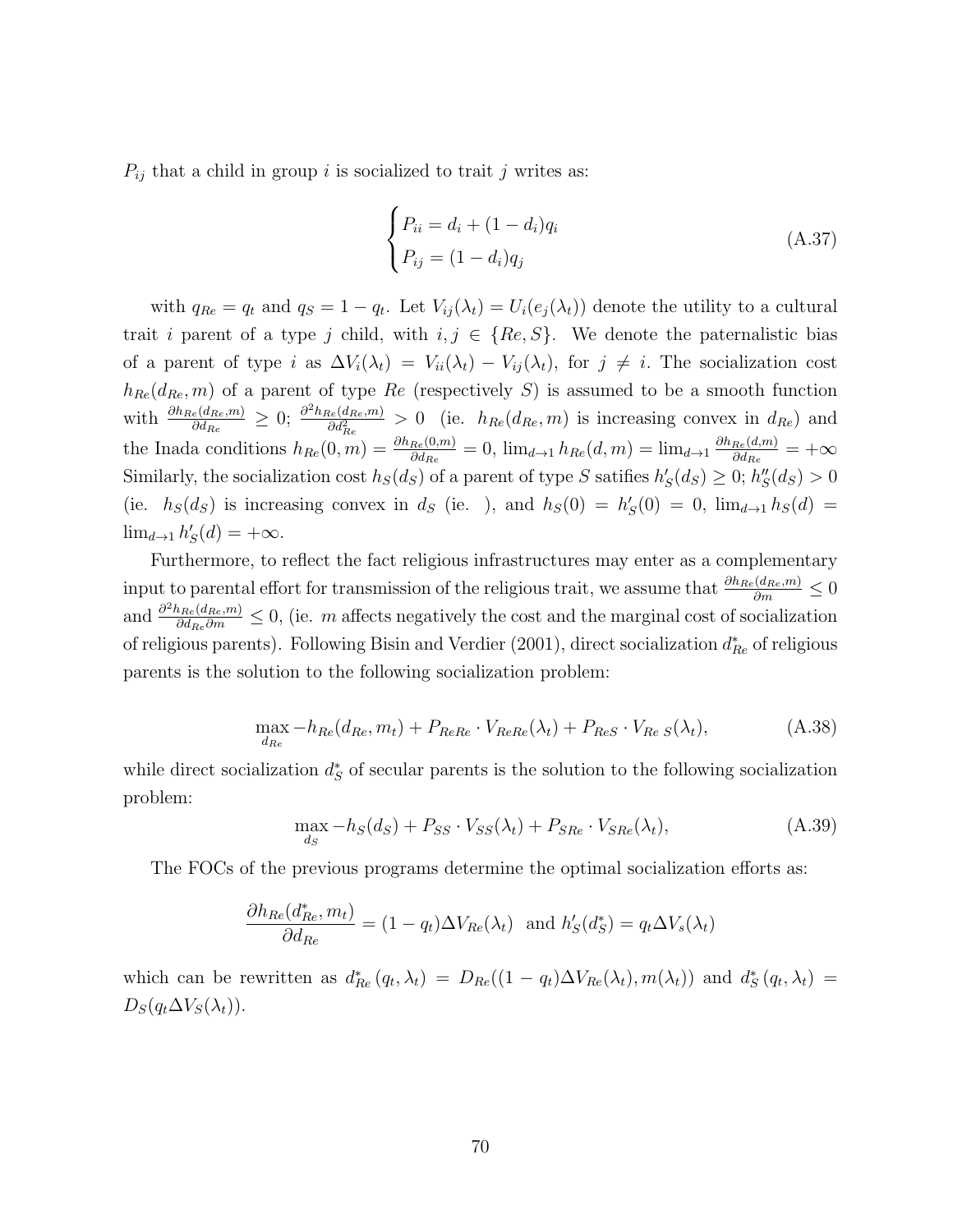Note that by the Inada conditions on  $h_{Re}(\cdot, \cdot)$ ,  $d_{Re}^* \in [0,1]$ , and  $D_{Re}(0,m) = 0$ . As well  $D_{Re}(\cdot, \cdot)$  is an increasing function of both arguments  $(1 - q_t)\Delta V_{Re}(\lambda_t)$  and m, as we have:

$$
\frac{\partial d_{Re}^*}{\partial (1 - q_t) \Delta V_{Re}(\lambda_t))} = \frac{1}{\frac{\partial^2 h_{Re}}{\partial d_{Re}^2}} > 0 \text{ and } \frac{\partial d_{Re}^*}{\partial m_t} = -\frac{\frac{\partial^2 h_{Re}}{\partial d_{Re} \partial m}}{\frac{\partial^2 h_{Re}}{\partial d_{Re}^2}} > 0
$$

Similarly the Inada conditions on  $h<sub>S</sub>(.)$  ensure that  $d<sub>S</sub><sup>*</sup> \in [0,1]$ ,  $D<sub>S</sub>(0) = 0$ . As well  $d_S^* = D_S(q_t \Delta V_S(\lambda_t))$  is an increasing function of  $q_t \Delta V_S(\lambda_t)$  as

$$
\frac{\partial d_S^*}{\partial (q_t \Delta V_S(\lambda_t))} = \frac{1}{h_S''} > 0
$$

Using the Law of Large Numbers, one easily obtains the intergenerational evolution of the frequency of the religious trait  $q_t$  in the population as

$$
q_{t+1} = q_t \cdot P_{ReRe} + (1 - q_t) \cdot P_{SRe}
$$

or after substitution of  $(A.37)$  and the values of  $d_{Re}^*$  and  $d_S^*$ ,

<span id="page-71-0"></span>
$$
q_{t+1} - q_t = q_t (1 - q_t) \{ d_{Re}^*(q_t, \lambda_t) - d_S^*(q_t, \lambda_t) \}.
$$
 (A.40)

As mentioned in the main text, in equation [\(A.40\)](#page-71-0), the term

$$
D(q_t, \lambda_t) = d_{Re}^*(q_t, \lambda_t) - d_S^*(q_t, \lambda_t)
$$
  
= 
$$
D_{Re}[(1 - q_t)\Delta V_{Re}(\lambda_t), m(\lambda_t)] - D_S[q_t\Delta V_S(\lambda_t)]
$$

can be interpreted as the relative "cultural fitness" of the religious trait in the population. This term is frequency dependent (ie. depends on the state of the population  $q_t$ ). Moreover simple inspection shows that  $D(q_t, \lambda_t)$  is a decreasing function of  $q_t$ , with  $D(0, \lambda_t) = D_{Re} [\Delta V_{Re}(\lambda_t), m(\lambda_t)] > 0$  and  $D(1, \lambda_t) = -D_S [\Delta V_S(\lambda_t)] < 0$ . From this it follows that there exists a unique threshold  $q^*(\lambda_t) \in (0,1)$  such that

$$
D(q^*(\lambda_t), \lambda_t) = 0 \tag{A.41}
$$

Inspection of equation [\(A.40\)](#page-71-0) and the fact that  $D(q_t, \lambda_t)$  is a decreasing function of  $q_t$ provides immediately that  $q_{t+1} < q_t$  if and only if  $q_t > q^*(\lambda_t)$ , proving therefore proposition in the main text. QED.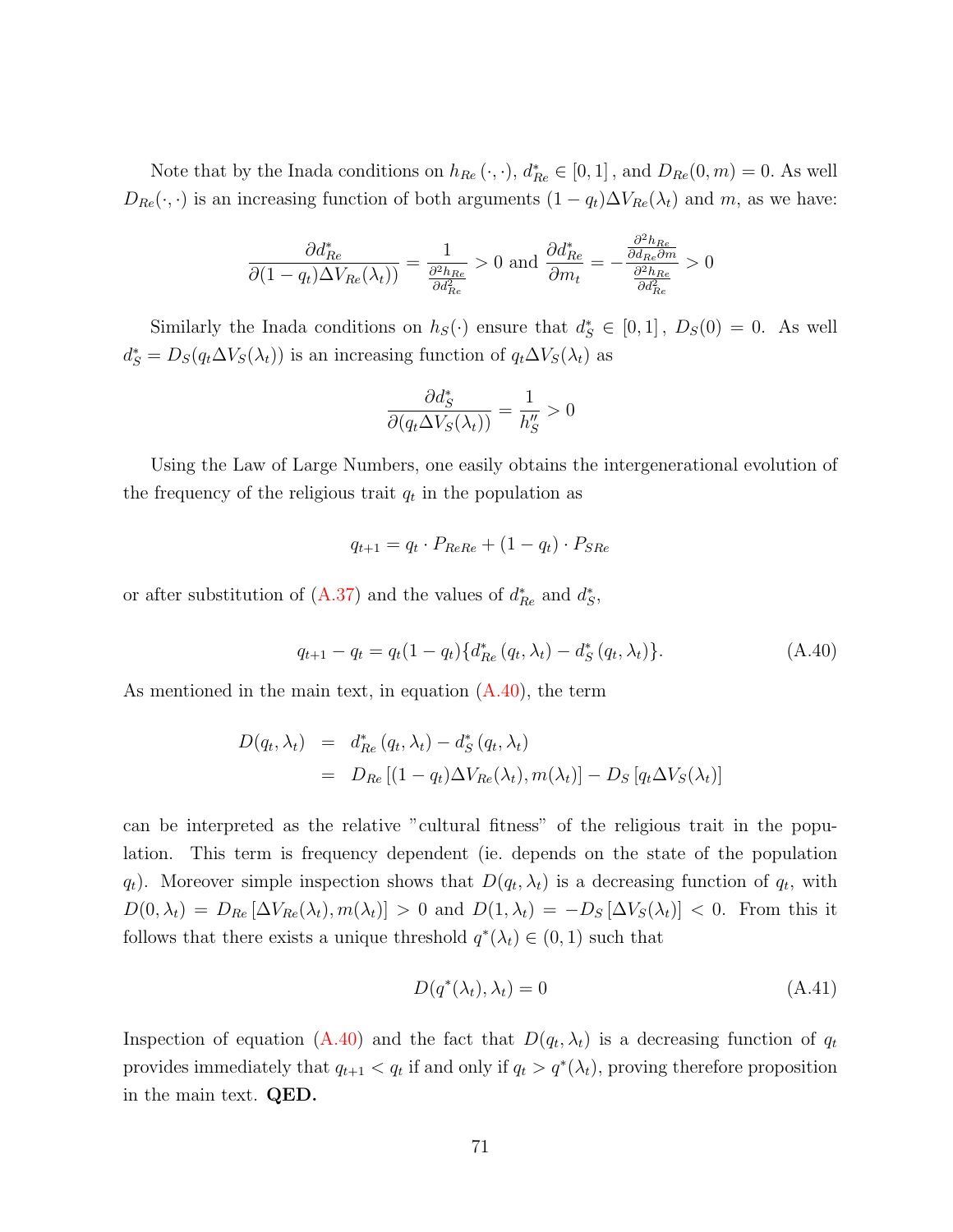# **A.5** Comparative statics on the cultural threshold  $q^*(\lambda_t)$

The relative "cultural fitness" of the religious trait  $D(q_t, \lambda_t)$  is affected by the institutional environment  $\lambda_t$ , as this variable interacts with the process of parental cultural transmission both through paternalistic motivations  $\Delta V_i(\lambda_t)$ , and through the provision of religious infrastructures  $m_t = m(\lambda_t)$  as a complementary input to religious family socialization. Therefore the dependence of the threshold  $q^*(\lambda_t)$  on the institutional environment  $\lambda_t$  and the comparative statics on the parameters  $\theta$  and  $\phi$  depends on how the relative "cultural" fitness"  $D(q_t, \lambda_t)$  of the religious trait is affected by changes in such features.

It is first useful to note that with the quadratic specification for the utility functions  $U_i(.)$  of workers, the paternalistic motives  $\Delta V_{Re}(\lambda_t)$  and  $\Delta V_S(\lambda_t)$  are equal and take a simple form. Indeed we have:

$$
\begin{cases}\nV_{ReRe}(\lambda) = \frac{(1 - \tau_{Re})^2}{2(1 + \phi \alpha_c(\lambda))} \\
V_{Re S}(\lambda) = (1 - \tau_{Re}) \frac{1 - \tau}{1 + \phi \alpha_c(\lambda)} - \frac{1}{2} (1 + \phi \alpha_c(\lambda)) \frac{(1 - \tau)^2}{(1 + \phi \alpha_c(\lambda))^2}.\n\end{cases} (A.42)
$$

Hence,

<span id="page-72-0"></span>
$$
\Delta V_{Re}(\lambda) = V_{ReRe}(\lambda) - V_{Re\ S}(\lambda) = \frac{(\tau \theta \alpha_c(\lambda))^2}{2(1 + \phi \alpha_c(\lambda))}.
$$
\n(A.43)

Similarly, we find that

$$
\begin{cases}\nV_{SS}(\lambda) = \frac{(1-\tau)^2}{2(1+\phi\alpha_c(\lambda))} \\
V_{SRe}(\lambda) = (1-\tau)\frac{1-\tau_{Re}}{1+\phi\alpha_c(\lambda)} - \frac{1}{2}(1+\phi\alpha_c(\lambda))\frac{(1-\tau_{Re})^2}{(1+\phi\alpha_c(\lambda))^2}.\n\end{cases}
$$

and

<span id="page-72-1"></span>
$$
\Delta V_S(\lambda) = V_{SS}(\lambda) - V_{SRe}(\lambda) = \frac{(\tau \theta \alpha_c(\lambda))^2}{2(1 + \phi \alpha_c(\lambda))}
$$
(A.44)

Thus posing  $\Delta V(\lambda) = \frac{(\tau \theta \alpha_c(\lambda))^2}{2(1 + \phi \alpha_c(\lambda))}$ , we get  $\Delta V_{Re}(\lambda) = \Delta V_S(\lambda) = \Delta V(\lambda)$  and the relative "cultural fitness" of the religious trait  $D(q_t, \lambda_t)$  rewrites as:

$$
D(q_t, \lambda_t) = D_{Re} [(1 - q_t) \Delta V(\lambda_t), m(\lambda_t)] - D_S [q_t \Delta V(\lambda_t)]
$$

Now, considering the functions  $D_{Re}(x, y)$  and  $D_{S}(z)$  that respectively characterize the optimal socialization behavior of religious parents as

$$
d_{Re}^*(q_t, \lambda_t) = D_{Re} [(1 - q_t) \Delta V(\lambda_t), m(\lambda_t)], \text{and } d_S^*(q_t, \lambda_t) = D_S(q_t \Delta V_S(\lambda_t))
$$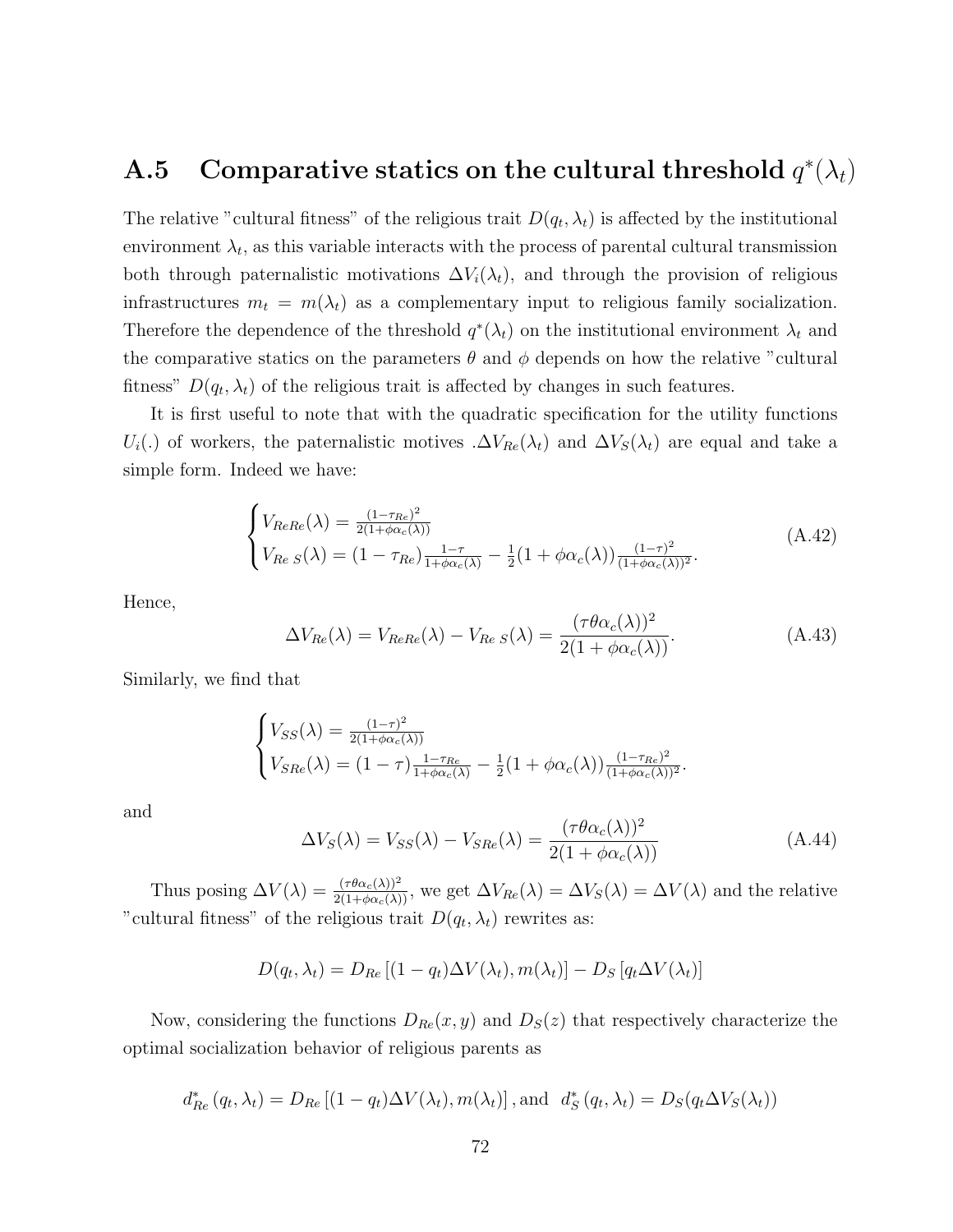define the sensitivity of parents' socialization to paternalistic motives by the following elasticities:

$$
\epsilon_{Re}(q,\lambda) = \frac{\partial D_{Re}(x,y)}{\partial x} \cdot \frac{x}{D_{Re}} \text{ and } \epsilon_{S}(q,\lambda) = \frac{\partial D_{S}}{\partial z} \cdot \frac{z}{D_{Re}}\Big|
$$

evaluated respectively at  $x = (1 - q)\Delta V(\lambda)$  and  $y = m(\lambda)$ , and  $z = q\Delta V_S(\lambda)$ .

Differentiation of [\(A.41\)](#page-71-0) then provides with  $d^*(\lambda_t) = d_{Re}^*(q^*(\lambda_t), \lambda_t) = d_S^*(q^*(\lambda_t), \lambda_t)$ 

$$
q^{*'}(\lambda_t) = \frac{\left[\epsilon_{Re}(q^*, \lambda_t) - \epsilon_{S}(q^*, \lambda_t)\right]d^*(\lambda_t) \cdot \frac{\Delta V'(\lambda_t)}{\Delta V(\lambda_t)} + \frac{\partial D_{Re}}{\partial m} \cdot m'(\lambda_t)}{-\frac{\partial D}{\partial q}(q^*(\lambda_t), \lambda_t)}\tag{A.45}
$$

Given that  $\frac{\partial D}{\partial q}(q^*(\lambda_t), \lambda_t) < 0$ ,  $\frac{\partial q^*}{\partial \lambda_t}$  has the sign of the numerator. This numerator is composed of two terms reflecting the two channels through which the institutional environment  $\lambda_t$  affects cultural transmission. The first term  $K(\lambda_t) = [\epsilon_{Re}(q^*, \lambda_t) - \epsilon_{S}(q^*, \lambda_t)] d^*(\lambda_t)$ .  $\Delta V'(\lambda_t)$  $\frac{\Delta V'(\lambda_t)}{\Delta V(\lambda_t)}$  is the paternalistic motive channel. As  $\Delta V'(\lambda_t) > 0$ , both types of parents increase the intensity of socialization to their own traits. The sign of  $K(\lambda_t)$  depends on the relative sensitivity of parents' socialization to paternalistic motives. It is positive when  $\epsilon_{Re}(q^*,\lambda_t) > \epsilon_{S}(q^*,\lambda_t)$ , namely when the socialization rate of religious parents  $d_{Re}^*$  is more sensitive to paternalistic motives than the one of secular parents  $d_S^*$ .

The second term  $\frac{\partial D_{Re}}{\partial m} \cdot m'(\lambda_t)$  is positive. It reflects the fact that by promoting religious infrastructures that enter as complementary inputs in the socialization process of the religious trait, an increase in the clerics weight  $\lambda_t$  makes the religious trait to be relatively more successfully transmitted than the secular trait.

From this discussion it follows that when religious parents' socialization efforts are more sensitive to paternalistic motives than secular parents (ie.  $\epsilon_{Re}(q, \lambda_t) > \epsilon_{S}(q, \lambda_t)$ ), and (or) when religious infrastructures are strong enough complementary inputs to socialization to the religious trait, then the numerator of  $(A.87)$  is positive and  $q^*(\lambda_t)$  is increasing in  $\lambda_t$ .

As can be seen from  $(A.43)$  and  $(A.44)$ , a change in the other parameters  $\theta$  (the efficiency of the clerics) and  $\phi$  (the restrictiveness of religious proscriptions) affects the relative cultural fitness of the religious trait only through their induced changes on the paternalistic motive  $\Delta V(\lambda_t)$ , with  $\Delta V(\lambda)$  increasing in  $\theta$ , and decreasing  $\phi$ . It follows that

$$
\frac{\partial q^*(\lambda_t)}{\partial \theta} = \frac{K(\lambda_t) \cdot \frac{\partial \Delta V(\lambda_t)}{\partial \theta}}{-\frac{\partial D}{\partial q}(q^*(\lambda_t), \lambda_t)} \text{ and } \frac{\partial q^*(\lambda_t)}{\partial \theta} = \frac{K(\lambda_t) \cdot \frac{\partial \Delta V(\lambda_t)}{\partial \phi}}{-\frac{\partial D}{\partial q}(q^*(\lambda_t), \lambda_t)}
$$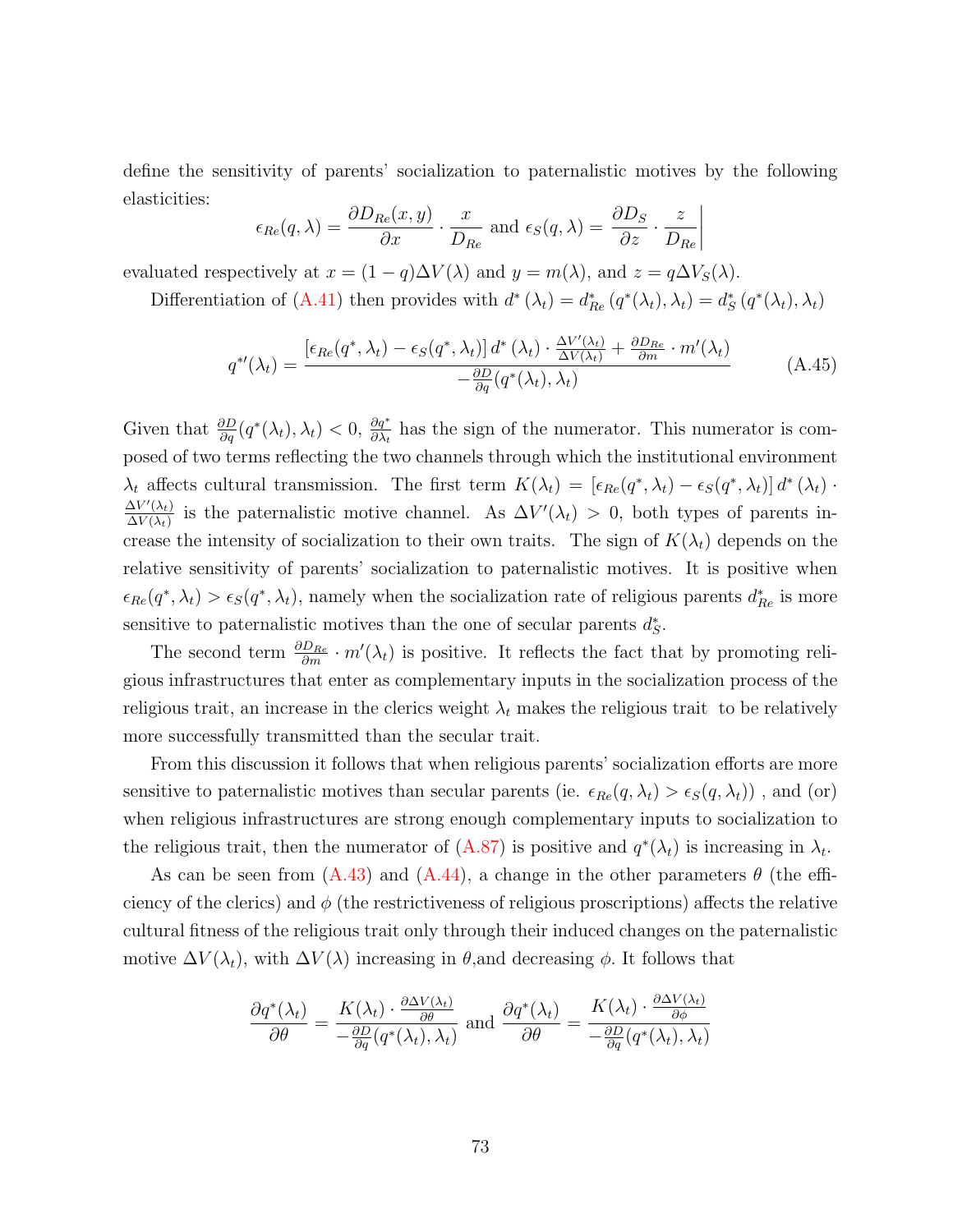When religious parents are more sensitive to paternalistic motives than secular parents, one has  $K(\lambda_t) > 0$  and a positive shift in  $\theta$  (negative shift of  $\phi$ ) leads to a higher value of  $q^*(\lambda_t)$ . This provides the comparative statics discussion on  $q^*(\lambda_t)$  in the main text. **QED**.

#### • Example with constant elasticity socialization cost functions:

Consider the following socialization cost functions:

$$
\begin{cases}\nh_{Re}(d) = \frac{d^{1+\eta_{re}}}{1+\eta_{re}} \cdot \frac{1}{m^{\gamma}} \text{ and} \\
h_s(d) = \frac{d^{1+\eta_s}}{1+\eta_s},\n\end{cases} \tag{A.46}
$$

with  $\eta_s \ge \eta_{re} > 0$  and  $\gamma > 0$ . The optimal socialization efforts are such that:

$$
\begin{cases} d_{Re}^*(q_t, \lambda_t) = ((1 - q_t) \Delta V(\lambda_t))^{\frac{1}{\eta_{re}}} \cdot m(\lambda_t)^{\frac{\gamma}{\eta_{re}}} \\ d_S^*(q_t, \lambda_t) = (q_t \Delta V(\lambda_t))^{\frac{1}{\eta_s}}. \end{cases} \tag{A.47}
$$

and in this constant elasticity specification  $\epsilon_{Re}(q, \lambda) - \epsilon_{S}(q, \lambda) = \frac{1}{\eta_{re}} - \frac{1}{\eta_{s}}$  $\frac{1}{\eta_s} \geq 0$ . Rewriting the cultural dynamics equation  $(11)$ , we deduce that:

<span id="page-74-0"></span>
$$
q_{t+1} - q_t = q_t (1 - q_t) \{ ((1 - q_t) \Delta V(\lambda_t))^{\frac{1}{\eta_{re}}} \cdot m(\lambda_t)^{\frac{\gamma}{\eta_{re}}} - (q_t \Delta V(\lambda_t))^{\frac{1}{\eta_s}} \}, \tag{A.48}
$$

which admits two unstable steady states  $q = 0$  and  $q = 1$ , and a unique interior attractor, which we denote  $q^*(\lambda_t)$  such that:

$$
\frac{q^*(\lambda_t)^{\frac{1}{\eta_s}}}{(1-q^*(\lambda_t))^{\frac{1}{\eta_{re}}}} = \Delta V(\lambda_t)^{\frac{\eta_s - \eta_{re}}{\eta_s \eta_{re}}} \cdot m(\lambda_t)^{\frac{\gamma}{\eta_{re}}} \tag{A.49}
$$

given that  $\eta_s \geq \eta_{re}$ , we deduce that  $q^*(\lambda_t)$  is increasing in  $\theta$ ,  $\lambda_t$ , and decreasing in  $\phi$ .

## A.6 Existence and Stability Analysis of interior steady states

Let  $\Gamma$ , The set of interior steady state of the joint dynamics of culture and institutions:

$$
\Gamma = \left\{ (\lambda, q) \in (0, 1)^2 \mid q = \overline{q} (\lambda) \text{ and } q = q^*(\lambda) \right\}
$$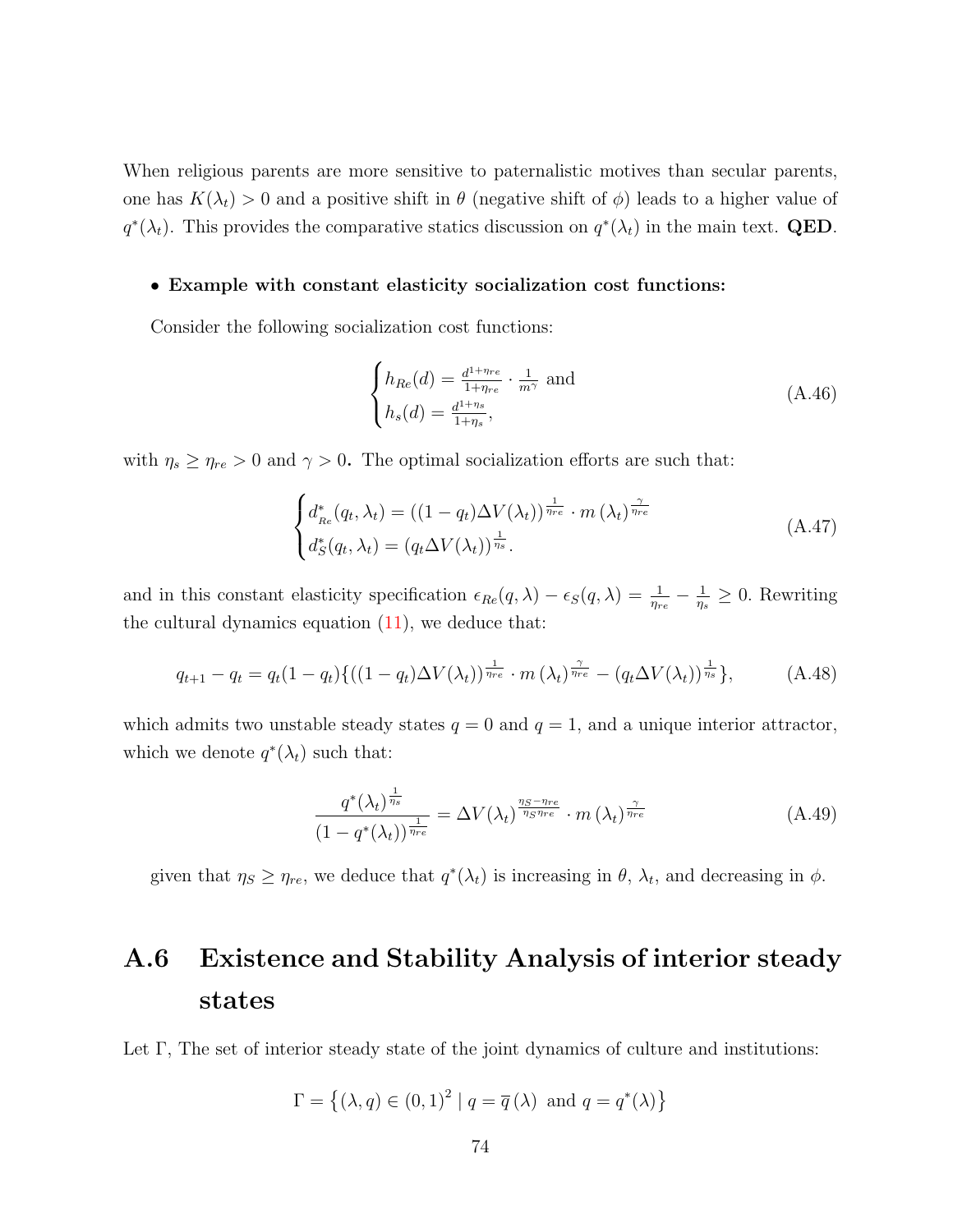namely the set of interior intersection points of the institutional and cultural manifolds  $q = \overline{q}(\lambda)$  and  $q = q^*(\lambda)$ .

• When  $\overline{q}(1) < q^*(1)$ , the set  $\Gamma$  is not empty.

**Proof:** First note that  $q^*(0) = 0$ . Indeed the thresholds  $q^*(\lambda)$  is the solution of  $(A.48)$ :

$$
D(q,\lambda)=d_{Re}^{*}\left(q,\lambda\right)-d_{S}^{*}\left(q,\lambda\right)=0
$$

Now given that religious infrastructures m are an essential input in the socialization of religious individuals and that  $m(0) = 0$ ,

$$
d_{Re}^{*}(q,0) = D_{Re} [(1 - q)\Delta V_{Re}(0), m(0)] = D_{Re} [(1 - q)\Delta V_{Re}(0), 0] = 0
$$

while  $d_S^*(0, \lambda) = D_S[0] = 0$ , Thus  $D(0, 0) = 0$  and therefore  $q^*(0) = 0$ .

The thresholds  $\bar{q}(\lambda)$  is characterized by [\(A.36\)](#page-69-0):

$$
\overline{q}(\lambda) = \frac{\phi(1-\tau)}{\tau \theta} \frac{\tau + (1-\lambda)\frac{1-\tau}{2}}{\tau + (1-\lambda)\left[1-\tau + \tau \theta \alpha_c(\lambda)\left(1 + \frac{\phi}{2}\alpha_c(\lambda)\right)\right]}
$$

Hence  $\overline{q}(0) = \frac{\phi(1-\tau^2)}{2\tau\theta} \in (0,1)$  under assumption 1. As well differentiation of  $\overline{q}(\lambda)$  provides

$$
\overline{q}'(0) = \frac{\phi(1-\tau)}{\tau\theta} \left\{ -\frac{1-\tau}{2} - \left(\frac{1+\tau}{2}\right) \cdot \left(-[1-\tau] + \tau\theta \cdot \alpha'_c(0)\right) \right\}
$$

$$
= \frac{\phi(1-\tau)\tau}{2\tau\theta} \left\{ (1-\tau) - (1+\tau)\theta \cdot \alpha'_c(0) \right\}
$$

the function  $\Lambda(\lambda) = q^*(\lambda) - \overline{q}(\lambda)$  is continuous and such that  $\Lambda(0) = -\overline{q}(0) < 0$ , and  $\Lambda(1) = q^*(1) - \overline{q}(1) > 0$ . Thus there is a  $\lambda^* \in (0,1)$  such that  $\Lambda(\lambda^*) = 0$  and given that  $q^* = q^*(\lambda^*) < 1$ , the point  $(\lambda^*, q^*) \in \Gamma$  and the set  $\Gamma$  is non empty. QED

• Condition  $\overline{q}(1) < q^*(1)$ 

Note that  $\overline{q}(1) = \frac{\phi(1-\tau)}{\tau \theta} > \frac{\phi(1-\tau^2)}{2\tau \theta} = \overline{q}(0)$ . Moreover the condition  $\overline{q}(1) < q^*(1)$  is equivalent to  $D(\overline{q}(1), 1) > 0$ , or

$$
D_{Re}[(1-\overline{q}(1))\Delta V(1), m(1)] > D_{S}[\overline{q}(1)\Delta V(1)]
$$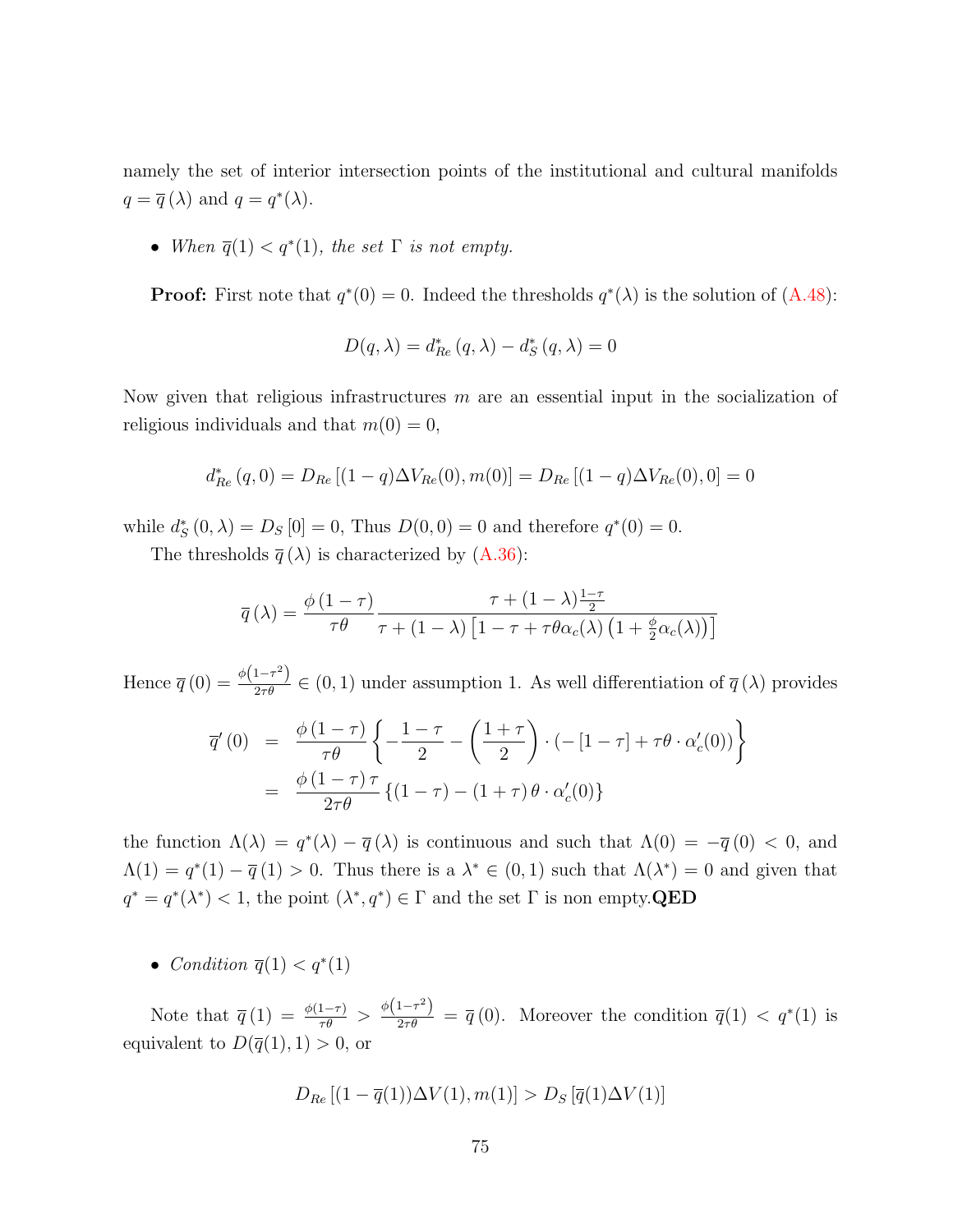with  $\Delta V(1) = \frac{(\tau \theta \alpha_c(1))^2}{2(1+\phi \alpha_c(1))}$ . We know that when religious parents are more sensitive to paternalistic motives than secular parents,  $q^*(\lambda_t)$  is increasing in  $\theta$  and decreasing in  $\phi$ . This hold in particular for  $q^*(1)$ . Given that  $\bar{q}(1)$  is a decreasing function of  $\theta$  and an increasing function of  $\phi$ , it follows that the condition  $\overline{q}(1) < q^*(1)$  is more likely to be satisfied when  $\theta$  is large enough and  $\phi$  small enough. In the parametrization with constant elasticity socialization cost functions, the condition for  $\overline{q}(1) < q^*(1)$  writes as:

$$
\frac{\overline{q}(1)^{\frac{1}{\eta_s}}}{(1-\overline{q}(1))^{\frac{1}{\eta_{re}}}} < \left[\frac{(\tau \theta \alpha_c(1))^2}{2(1+\phi \alpha_c(1))}\right]^{\frac{\eta_S - \eta_{re}}{\eta_S \eta_{re}}} \cdot m\left(1\right)^{\frac{\gamma}{\eta_{re}}}
$$

which will hold when  $m(1)$  is large enough.

#### • Saddle node steady state in the joint dynamics of culture and institutions:

- Let denote the interior steady state  $(\lambda_E^*, q_E^*) \in \Gamma$  such that  $\lambda_E^* = \min \{ \lambda \in (0,1) \mid \overline{q}(\lambda) = q^*(\lambda) \}$ and  $q_E^* = \overline{q}(\lambda_E) = q^*(\lambda_E)$ .  $(\lambda_E^*, q_E^*)$  is the "lowest" interior steady state of the system. It is clear that because of the smoothness of the function  $\Lambda(\lambda) = q^*(\lambda) - \overline{q}(\lambda)$ , one should have  $\Lambda'(\lambda_E^*) > 0$  or  $q^{*\prime}(\lambda_E^*) > \overline{q}'(\lambda_E^*)$ .

Consider now the local dynamics around the interior steady state  $(\lambda_E^*, q_E^*)$ . Inside the interior of  $[0,1]^2$ , the joint dynamics of institutions and culture write as

$$
\lambda_{t+1} - \lambda_t = m^{-1} [\tilde{m}(\lambda_t, q_t)] - \lambda_t
$$
  

$$
q_{t+1} - q_t = q_t (1 - q_t) D(q_t, \lambda_t).
$$

At the continous time limit, this provides the differential equations system :

<span id="page-76-0"></span>
$$
\begin{aligned}\n\lambda &= m^{-1} \left[ \tilde{m}(\lambda, q) \right] - \lambda \\
\dot{q} &= q(1 - q)D(q, \lambda)\n\end{aligned} \tag{A.50}
$$

Note first that the threshold  $q = \overline{q}(\lambda)$  is obtained from the relationship  $\tilde{m}(\lambda, q) = m(\lambda)$ , while the threshold  $q^*(\lambda)$  is obtained from the relationship  $D(q,\lambda) = 0$ . From this we obtain that the slopes of the manifolds:

$$
\overline{q}'(\lambda_E^*) = \frac{m'(\lambda_E^*) - \tilde{m}'_\lambda(\lambda_E^*, q_E^*)}{\tilde{m}'_q(\lambda_E^*, q_E^*)} \text{ and } q^{*\prime}(\lambda_E) = \frac{D_\lambda(q_E^*, \lambda_E^*)}{-D_q(q_E^*, \lambda_E^*)}
$$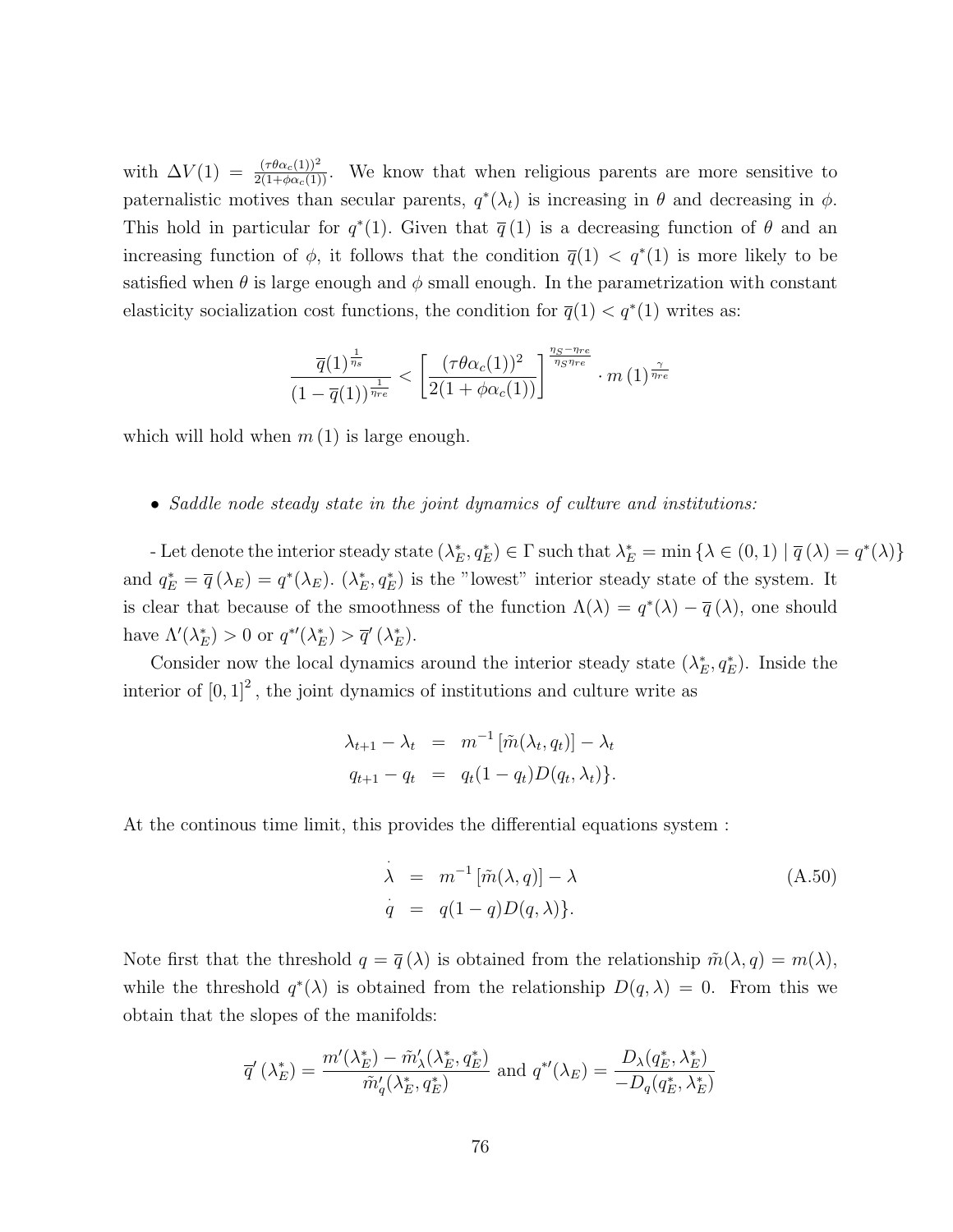Now the jacobian matrix of the system  $(A.50)$  at the steady state  $(\lambda_E^*, q_E^*)$  is given by

$$
J = \left(\begin{array}{cc} \frac{\tilde{m}_{\lambda}(\lambda_{E}^{*},q_{E}^{*})}{m'(\lambda_{E}^{*})}-1 & \frac{\tilde{m}_{q}(\lambda_{E}^{*},q_{E}^{*})}{m'(\lambda_{E}^{*})}\\ q_{E}^{*}(1-q_{E}^{*})D_{\lambda}(q_{E}^{*},\lambda_{E}^{*}) & q_{E}^{*}(1-q_{E}^{*})D_{q}(q_{E}^{*},\lambda_{E}^{*}) \end{array}\right)
$$

Given that  $m'(\lambda_E^*) > 0$ , the sign of the determinant  $\Delta$  of that jacobian is the same as the sign of

$$
[\tilde{m}_{\lambda}(\lambda_{E}^{*}, q_{E}^{*}) - m'(\lambda_{E}^{*})] D_{q}(q_{E}^{*}, \lambda_{E}^{*}) - \tilde{m}_{q}(\lambda_{E}^{*}, q_{E}^{*}) D_{\lambda}(q_{E}^{*}, \lambda_{E}^{*})
$$

Now the condition  $q^{*}(\lambda_E^*) > \overline{q}'(\lambda_E^*)$  rewrites as

$$
\frac{D_{\lambda}(q_E^*,\lambda_E^*)}{-D_q(q_E^*,\lambda_E^*)} > \frac{m'(\lambda_E^*) - \tilde{m}'_{\lambda}(\lambda_E^*,q_E^*)}{\tilde{m}'_q(\lambda_E^*,q_E^*)}
$$

or (given that  $D_q(q_E^*, \lambda_E^*) < 0$  and  $\tilde{m}'_q(\lambda_E^*, q_E^*) > 0$ , as  $\tilde{m}(\lambda, q)$  is increasing in q)

$$
\tilde{m}'_q(\lambda_E^*, q_E^*) D_{\lambda}(q_E^*, \lambda_E^*) > [\tilde{m}_{\lambda}(\lambda_E^*, q_E^*) - m'(\lambda_E^*)] D_q(q_E^*, \lambda_E^*)
$$

which means that the sign of the determinant  $\Delta$  of the jacobian at the steady state  $(\lambda_E^*, q_E^*)$ is negative and consequently  $(\lambda_E^*, q_E^*)$  is a saddle node of the joint dynamics of culture and institutions.

### • Many steady states and stability

Assume that  $\bar{q}(1) < q^*(1)$  and therefore  $\Lambda(1) > 0$ . When the set  $\Gamma$  includes more than one point (say  $N$ ), one may order the various steady states by increasing order of their institutional values  $\lambda_i^*$  for  $i \in [1, N]$ . Moreover  $\lambda_i^*$  for  $i \in [1, N]$  are the zeros of the smooth function  $\Lambda(\lambda)$  in [0, 1] with  $\Lambda(0) < 0 < \Lambda(1)$ . Therefore N is necessarily odd and  $N = 2K + 1$ . Recall that in such a case the steady state associated to  $\lambda_1^* = \lambda_E^*$  is a saddle and  $\Lambda'(\lambda_{2k+1}^*) > 0$  for  $k \in [0, K]$  odd and  $\Lambda'(\lambda_{2k}^*) < 0$  for  $k \in [1, K]$ . Then we have:

 $-$  For  $k \in [1, K]$ , the steady states  $(\lambda^*_{2k+1}, q^*_{2k+1})$  are saddle nodes, and the steady state  $(\lambda^*_{2k}, q^*_{2k})$  are locally stable.

**Proof**: The jacobian matrix at a steady state  $\lambda_i^*, q_i^*$   $i \in [1, N]$  is

$$
J_i = \begin{pmatrix} \frac{\tilde{m}_{\lambda}(\lambda_i^*, q_i^*)}{m'(\lambda_i^*)} - 1 & \frac{\tilde{m}_{q}(\lambda_i^*, q_i^*)}{m'(\lambda_i^*)} \\ q_i^*(1 - q_i^*) D_{\lambda}(q_i^*, \lambda_i^*) & q_i^*(1 - q_i^*) D_{q}(q_i^*, \lambda_i^*) \end{pmatrix}
$$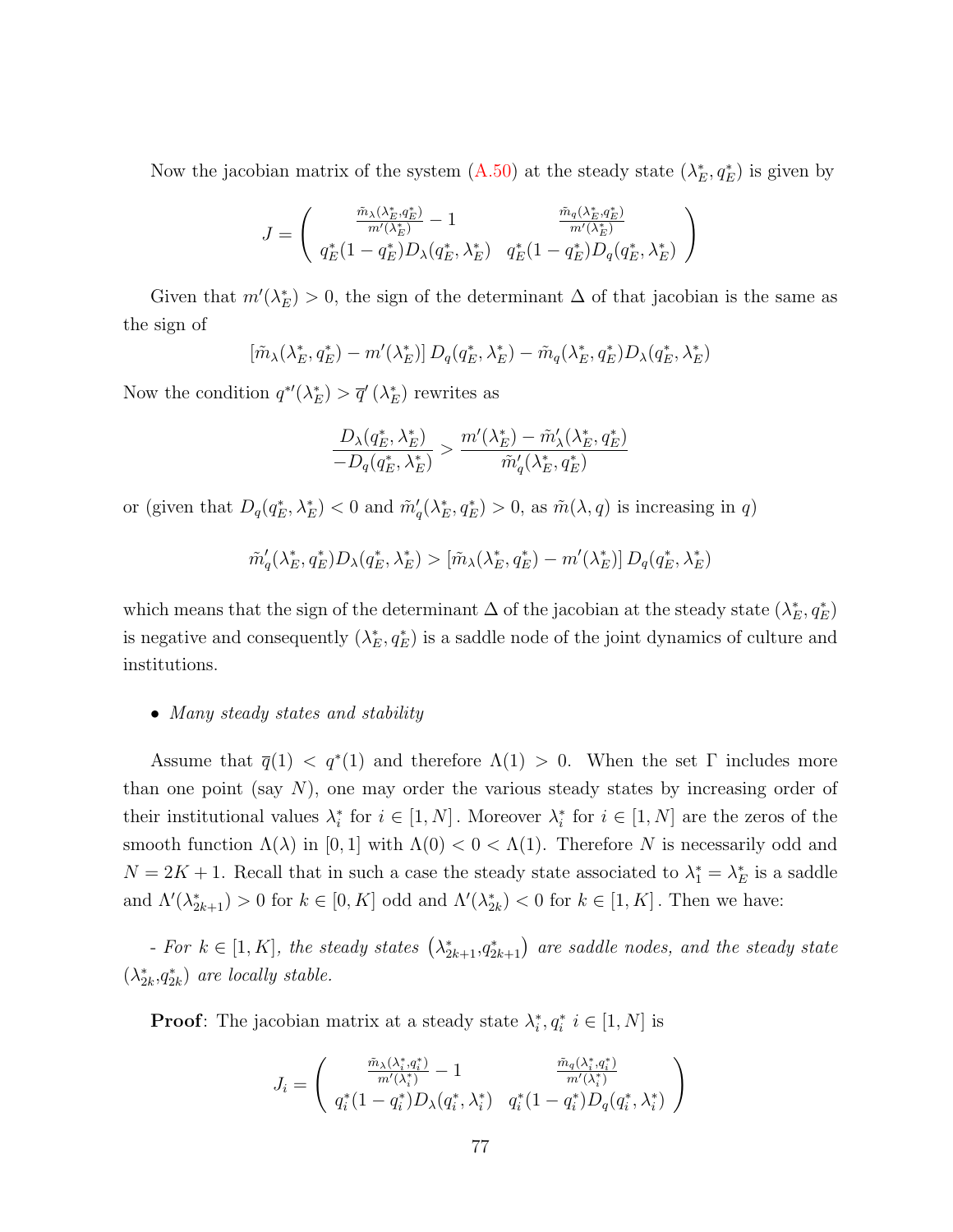Given that  $m'(\lambda_i^*) > 0$ , the sign of the determinant  $\Delta_i$  of that jacobian is the same as the sign of

$$
\overline{\Delta}_i = [\tilde{m}_{\lambda}(\lambda_i^*, q_i^*) - m'(\lambda_i^*)] D_q(q_i^*, \lambda_i^*) - \tilde{m}_q(\lambda_i^*, q_i^*) D_{\lambda}(q_i^*, \lambda_i^*)
$$

Recalling the fact that at an interior steady state  $\lambda_i^*$ :

$$
\Lambda'(\lambda_i^*) = q^{*'}(\lambda_i^*) - \overline{q}'(\lambda_i^*) = \frac{D_{\lambda}(q_i^*, \lambda_i^*)}{-D_q(q_i^*, \lambda_i^*)} - \frac{m'(\lambda_i^*) - \tilde{m}'_{\lambda}(\lambda_i^*, q_i^*)}{\tilde{m}'_q(\lambda_i^*, q_i^*)} = \frac{-\overline{\Delta}_i}{-D_q(q_i^*, \lambda_i^*)\tilde{m}'_q(\lambda_i^*, q_i^*)}
$$

and because  $\tilde{m}'_q > 0$ , and  $D_q < 0$ , it follows that the sign of  $\overline{\Delta}$  (and therefore  $\Delta$ ) at a steady state  $\lambda_i^*$  is the opposite to the sign of  $\Lambda'(\lambda_i^*)$ .

From this we conclude that:

i) for  $k \in [1, K]$  as  $\Lambda'(\lambda_{2k+1}^*) = q^{*\prime}(\lambda_{2k+1}^*) - \overline{q}'(\lambda_{2k+1}^*) > 0$ , the sign of  $\Delta_{2k+1}$  is negative and the steady state  $(\lambda_{2k+1}^*, q_{2k+1}^*)$  is a saddle node.

ii) For  $k \in [1, K]$  as  $\Lambda'(\lambda_{2k}^*) = q^{*}(\lambda_{2k}^*) - \overline{q}'(\lambda_{2k}^*) < 0$ , the sign of  $\Delta_{2k}$  is positive. Moreover given that

$$
\overline{q}'\left(\lambda_{2k}^*\right)=\frac{m'(\lambda_{2k}^*)-\tilde{m}'_\lambda(\lambda_{2k}^*,q_{2k}^*)}{\tilde{m}'_q(\lambda_{2k}^*,q_{2k}^*)}>q^{*\prime}(\lambda_{2k}^*)>0
$$

and thus  $m'(\lambda_{2k}^*) - \tilde{m}'_{\lambda}(\lambda_{2k}^*, q_{2k}^*) > 0$ . Morever  $D_q(q_{2k}^*, \lambda_{2k}^*) < 0$  and  $m'(\lambda_{2k}^*) > 0$ . It follows that the trace  $Tr(J_{2k})$  of the jacobian  $J_{2k}$  is negative as

$$
Tr (J_{2k}) = \underbrace{\frac{\tilde{m}'_{\lambda}(\lambda^{*}_{2k}, q^{*}_{2k})}{m'(\lambda^{*}_{2k})} - 1}_{-} + \underbrace{q^{*}_{2k}(1 - q^{*}_{2k})D_{q}(q^{*}_{2k}, \lambda^{*}_{2k})}_{-} < 0
$$

From this it follows that the steady state  $(\lambda_{2k}^*, q_{2k}^*)$  is locally stable for  $k \in [1, K]$ . QED.

−

### A.7 Proof of Proposition [3](#page-20-0)

The likelihood of reaching the religious equilibrium is increasing in  $\theta$ : From Proposition [1,](#page-13-0)  $\overline{q}(.)$  is decreasing in  $\theta$ . From Proposition [2,](#page-15-1)  $q^*(.)$  is increasing in  $\theta$ . Hence, the measure of parameters for which there is a complementarity between the spread of religious values and an increase in the political weight of the clerics is larger. This explains why the likelihood of reaching the religious equilibrium increases.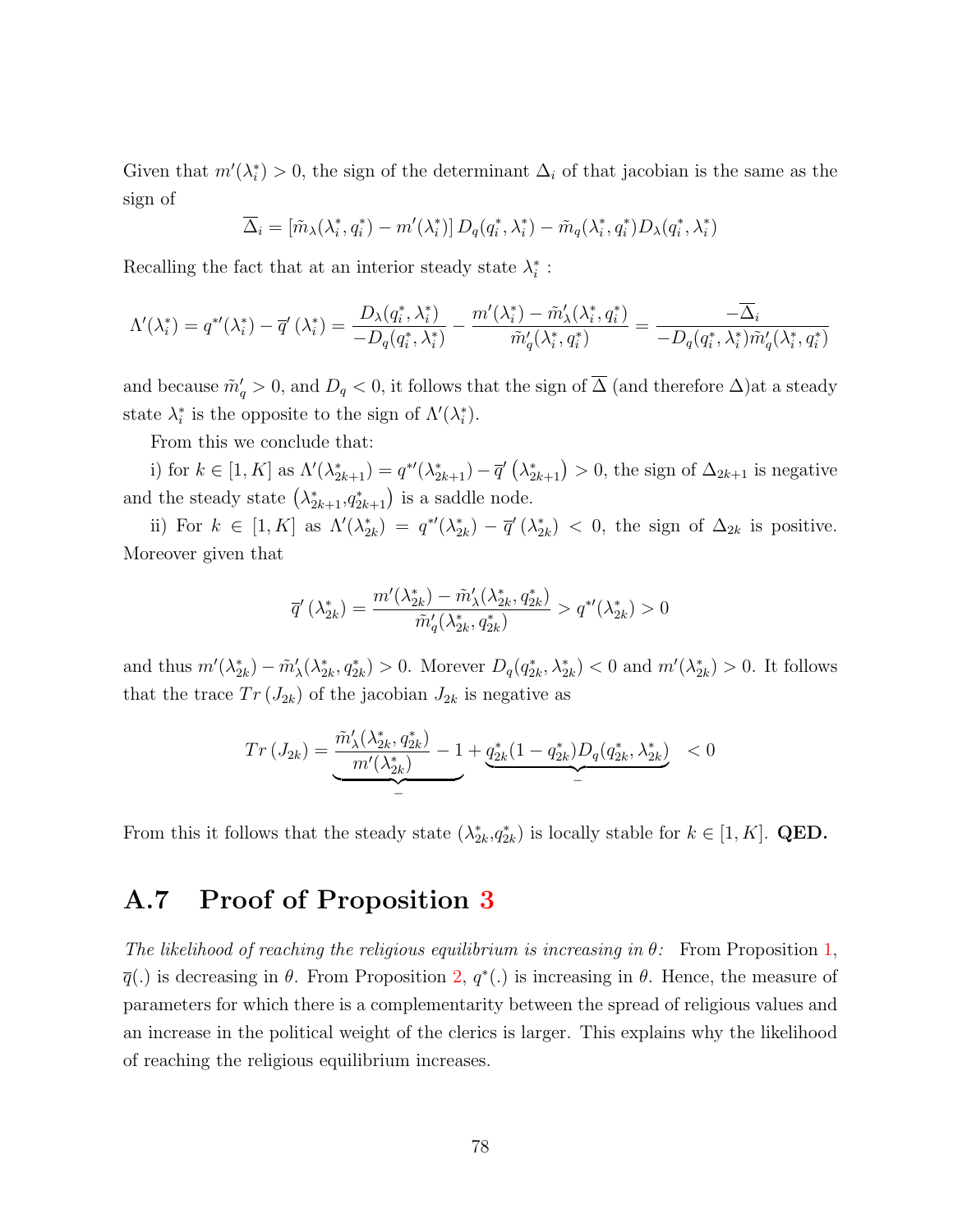The likelihood of reaching the religious equilibrium is decreasing in  $\phi$ : From Proposition [1,](#page-13-0)  $\overline{q}(.)$  is increasing in  $\phi$ . From Proposition [2,](#page-15-1)  $q^*(.)$  is decreasing in  $\phi$ . Hence, the measure of parameters for which there is a complementarity between the spread of religious values and an increase in the political weight of the clerics is lower.

## A.8 Proof of Lemmas [4](#page-31-0) and [5:](#page-31-1)

In order to prove the two Lemmas, we first derive the tax base E. Since an individual of type  $i \in \{re, s\}$  complies only when

$$
\frac{1 - \tau_i}{1 + \phi \alpha_c} > \frac{1 - c\epsilon}{1 + \phi \alpha_c},\tag{A.51}
$$

with  $\epsilon = \frac{\epsilon_0}{1-\epsilon}$  $\frac{\epsilon_0}{1-\alpha_l}$ , the fraction of individuals of type *i* that comply is:

$$
\int_{\tau/\epsilon}^{\overline{c}} \frac{dc}{\overline{c}} = 1 - \frac{\tau_i (1 - \alpha_l)}{\epsilon_0 \overline{c}}.
$$
 (A.52)

Summing the taxes that are collected in the two cultural groups, we find that the tax base is:

<span id="page-79-0"></span>
$$
E = \frac{1}{1 + \phi\alpha_c} \left\{ 1 - \frac{\tau (1 - q\theta\alpha_c)(1 - \alpha_l)}{\epsilon_0 \overline{c}} \right\}.
$$
 (A.53)

We are now able to solve the equilibrium. As a matter of simplification, we assume throughout the extension that  $\psi(\alpha_c)$  is quadratic with  $\psi(\alpha_c) = \alpha_c^2/2$ .

The first-order conditions associated with the determination of  $m(\lambda)$ ,  $\alpha_l(\lambda, \beta, q)$ , and  $\alpha_c(\lambda)$  are respectively:

$$
\begin{cases}\n-(1-\frac{\lambda}{2})C'(m) + \frac{\lambda}{2}(\alpha_c - F'(m)) = 0, \\
-\alpha_l + (1-\beta)\tau \frac{\partial E}{\partial \alpha_l} \le 0, \text{ and} \\
m - \alpha_c = 0.\n\end{cases}
$$
\n(A.54)

The equilibrium is unique, when the marginal cost functions  $F'(.)$  and  $C'(.)$  are strictly increasing convex functions and  $\lim_{m\to\infty} F''(m) > 1 > F''(0) + C''(0)$ . Typically  $m(\lambda) =$  $\alpha_c(\lambda) = 0$  when  $\lambda \leq 2 \frac{C''(0)}{C''(0)+1-F''(0)}$ , and  $m(\lambda) = \alpha_c(\lambda) > 0$  is the positive solution of

$$
(1 - \frac{\lambda}{2})C'(m) + \frac{\lambda}{2}F'(m) = \frac{\lambda}{2}m,
$$
\n(A.55)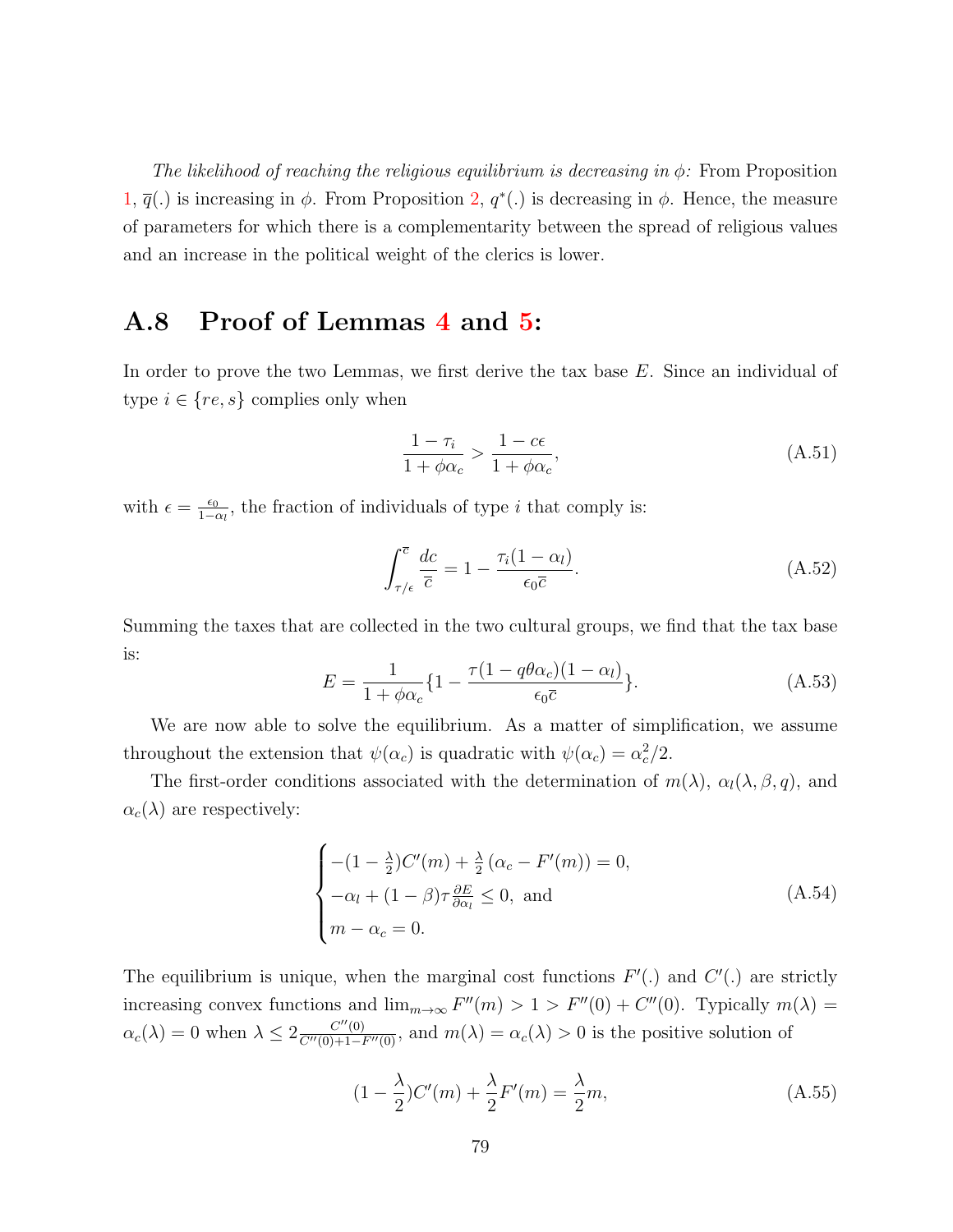when  $\lambda > 2 \frac{C''(0)}{C''(0)+1-F''(0)}$ . From this, we deduce that  $m(\lambda)$  and  $\alpha_c(\lambda)$  are increasing in  $\lambda$ , when  $F'(m) < C'(m)$  and is independent from  $\beta$ ,  $\theta$ , and  $\phi$ . This concludes the proof of Lemma [4.](#page-31-0)

Substituting  $(A.53)$  in the the second FOC above, we find

$$
\alpha_l(\lambda,\beta,q) = \begin{cases}\n(1-\beta) \frac{\tau^2 (1-q\theta \alpha_c(\lambda))}{(1+\phi \alpha_c(\lambda))\bar{c}\epsilon_0} \text{ if } (1-\beta) \frac{\tau^2 (1-q\theta \alpha_c(\lambda))}{(1+\phi \alpha_c(\lambda))\bar{c}\epsilon_0} < \overline{\alpha}_l \text{ and} \\
\overline{\alpha}_l \text{ otherwise.} \n\end{cases} \tag{A.56}
$$

We deduce that  $\alpha_l(\lambda, \beta, q)$  is decreasing in  $\beta$ ,  $\lambda$  q,  $\theta$  and  $\phi$ . This concludes the proof of Lemma [5.](#page-31-1)

### A.9 Proof of Proposition [4](#page-32-0)

As in the related proof of Proposition [1,](#page-13-0) we first demonstrate that the optimization, problem  $(15)$  – rewritten below – admits a unique solution  $(\lambda_{t+1}, \beta_{t+1}) \in [0, 1]^2$ :

$$
\max_{(\lambda_{t+1},\beta_{t+1})} (1 - \frac{\lambda_t}{2}) \{ U_r(m(\lambda_{t+1}), \alpha_l(\lambda_{t+1}, \beta_{t+1}, q_t)) + U_l(m(\lambda_{t+1}), \alpha_l(\lambda_{t+1}, \beta_{t+1}, q_t)) \} + \frac{\lambda_t}{2} U_c(m(\lambda_{t+1}), \alpha_c(\lambda_{t+1})),
$$

In order to solve this maximization problem, we solve the following related optimization problem:

<span id="page-80-1"></span>
$$
\max_{m,\alpha_l} W(m,\alpha_l,\lambda_t) = (1 - \frac{\lambda_t}{2}) \{ U_r(m,\alpha_l) + U_l(m,\alpha_l) \} + \frac{\lambda_t}{2} U_c(m). \tag{A.57}
$$

The solution, denoted  $(\tilde{m}(\lambda_t, q_t), \tilde{\alpha}_l(\lambda_t, q_t)),$ <sup>[38](#page-80-0)</sup> maximizes the social welfare when the externalities are internalized, with

$$
U_c(m) = m\alpha_c(m) - \psi(\alpha_c(m)) - F(m) = \frac{1}{2}m^2 - F(m)
$$
  
\n
$$
U_r(m, \alpha_l) = \beta_t(\tau E(m, \alpha_l, q_t) - C(m)) - \rho \alpha_l
$$
  
\n
$$
U_l(m, \alpha_l) = (1 - \beta_t)(\tau E(m, \alpha_l, q_t) - C(m)) - \frac{\alpha_l^2}{2}
$$

<span id="page-80-0"></span><sup>&</sup>lt;sup>38</sup>making now explicit the dependence on the state variables  $(\lambda_t, q_t)$ .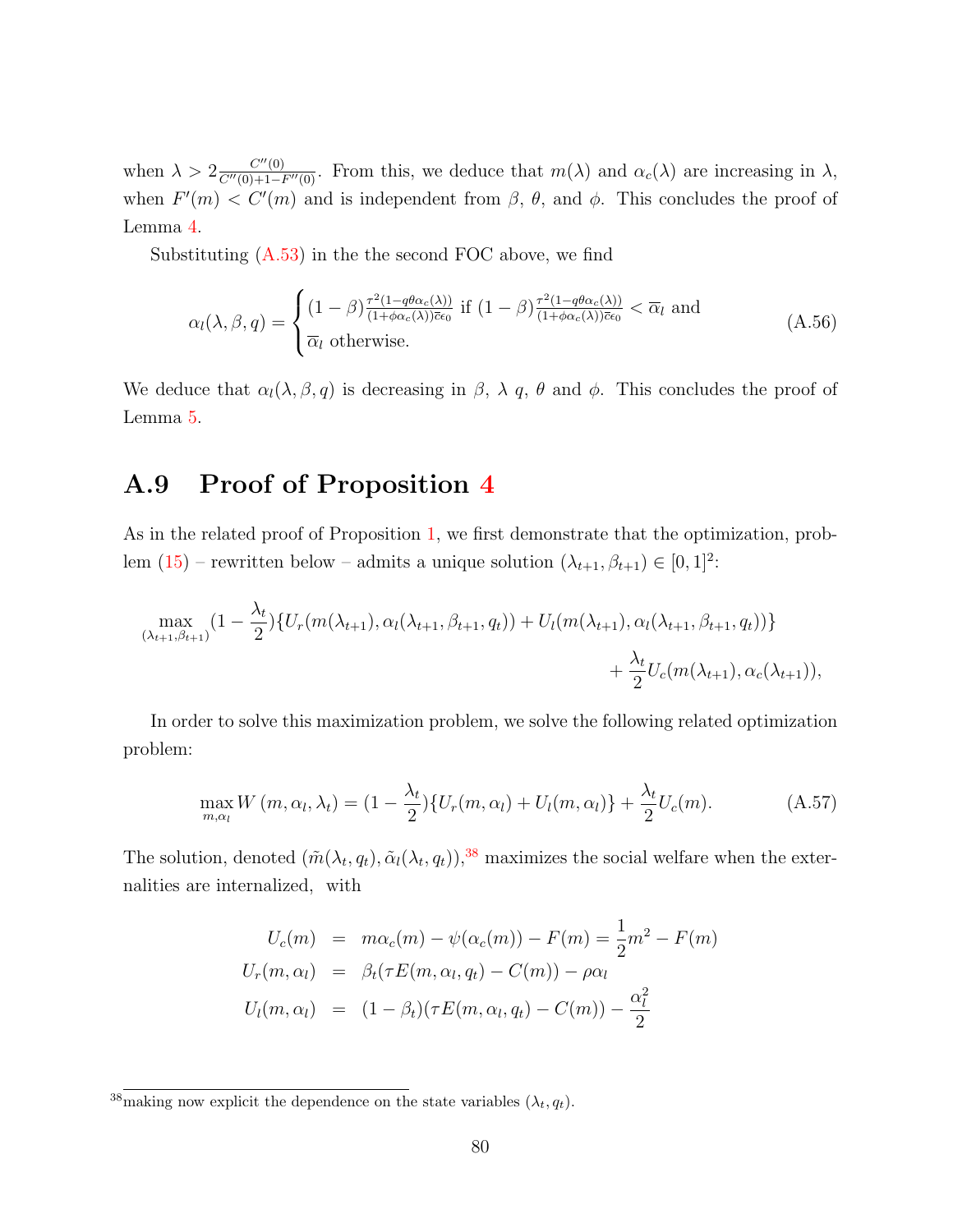and

$$
E(m, \alpha_l, q_t) = \frac{1}{1 + \phi m} \left\{ 1 - \frac{\tau (1 - q_t \theta m)(1 - \alpha_l)}{\epsilon_0 \overline{c}} \right\}.
$$
 (A.58)

The previous optimization problem can be rewritten:

$$
\max_{m,\alpha_l} W(m,\alpha_l,\lambda_t) = (1 - \frac{\lambda_t}{2}) \{ \tau E(m,\alpha_l,q_t) - C(m) - \rho \alpha_l - \frac{\alpha_l^2}{2} \} + \frac{\lambda_t}{2} \{ \frac{1}{2} m^2 - F(m) \},
$$
 (A.59)

In this optimization problem, the choices of both the religious provision  $m$  and of the effort of the secular elite  $\alpha_l$  are made by a ruler who can commit, and hence that internalizes the externalities detailed in the main text. We find that the solution  $(\tilde{m}(\lambda_t, q_t), \tilde{\alpha}_l(\lambda_t, q_t))$ of  $(A.57)$  solves the following equations:

<span id="page-81-0"></span>
$$
\begin{cases}\n\frac{\partial W}{\partial m} = \frac{\lambda_t}{2} (m - F'(m)) - (1 - \frac{\lambda_t}{2}) C'(m) + (1 - \frac{\lambda_t}{2}) \left\{ \frac{-\phi}{(1 + m\phi)^2} [1 - \frac{\tau (1 - q\theta m)(1 - \alpha_l)}{\epsilon_0 \bar{c}} \right\} \\
+ \frac{1}{1 + m\phi} \frac{\tau q \theta (1 - \alpha_l)}{\epsilon_0 \bar{c}} \right\} = 0, \\
\text{and} \\
\frac{\partial W}{\partial \alpha_l} = -\alpha_l - \rho + \frac{\tau^2 (1 - q_t \theta m)}{\bar{c} \epsilon_0 (1 + \phi m)} = 0.\n\end{cases} \tag{A.60}
$$

We deduce the following lemma which characterizes the solution  $(\tilde{m}(\lambda_t, q_t), \tilde{\alpha}_l(\lambda_t, q_t))$  of [\(A.57\)](#page-80-1)

**Lemma 8** the solution  $(\tilde{\alpha}_l(\lambda_t, q_t), \tilde{m}(\lambda_t, q_t))$  is uniquely determined when  $C(.)$ , and  $F(m)$ are sufficiently convex (ie  $W(m, \alpha_l, \lambda_t)$  is concave in  $m, \alpha_l$ ).

Proof: Specifically, it is a simple matter to see that

$$
\frac{\partial^2 W}{\partial m^2} = \frac{\lambda_t}{2} (1 - F''(m)) - (1 - \frac{\lambda_t}{2}) C''(m)
$$

$$
+ (1 - \frac{\lambda_t}{2}) \frac{2\phi}{(1 + m\phi)^2} \left[ -\frac{\frac{\tau q \theta (1 - \alpha_t)}{\epsilon_0 \overline{c}}}{1 - \frac{\tau (1 - q \theta m)(1 - \alpha_t)}{\epsilon_0 \overline{c}}]} \right]
$$

$$
< \frac{\lambda_t}{2} (1 - F''(m)) - (1 - \frac{\lambda_t}{2}) C''(m) + (1 - \frac{\lambda_t}{2}) \frac{2\phi^2}{(1 + m\phi)^3} < 0
$$

when  $F''(m) > 1$  and  $C''(m) > 2\phi^2$ , while:

<span id="page-81-1"></span>
$$
\frac{\partial^2 W}{\partial \alpha_l^2} = -1 < 0 \text{ and } \frac{\partial^2 W}{\partial m \partial \alpha_l} = -\frac{\tau^2}{\overline{c}\epsilon_0} \frac{q_t \theta + \phi}{(\phi m + 1)^2} < 0 \tag{A.61}
$$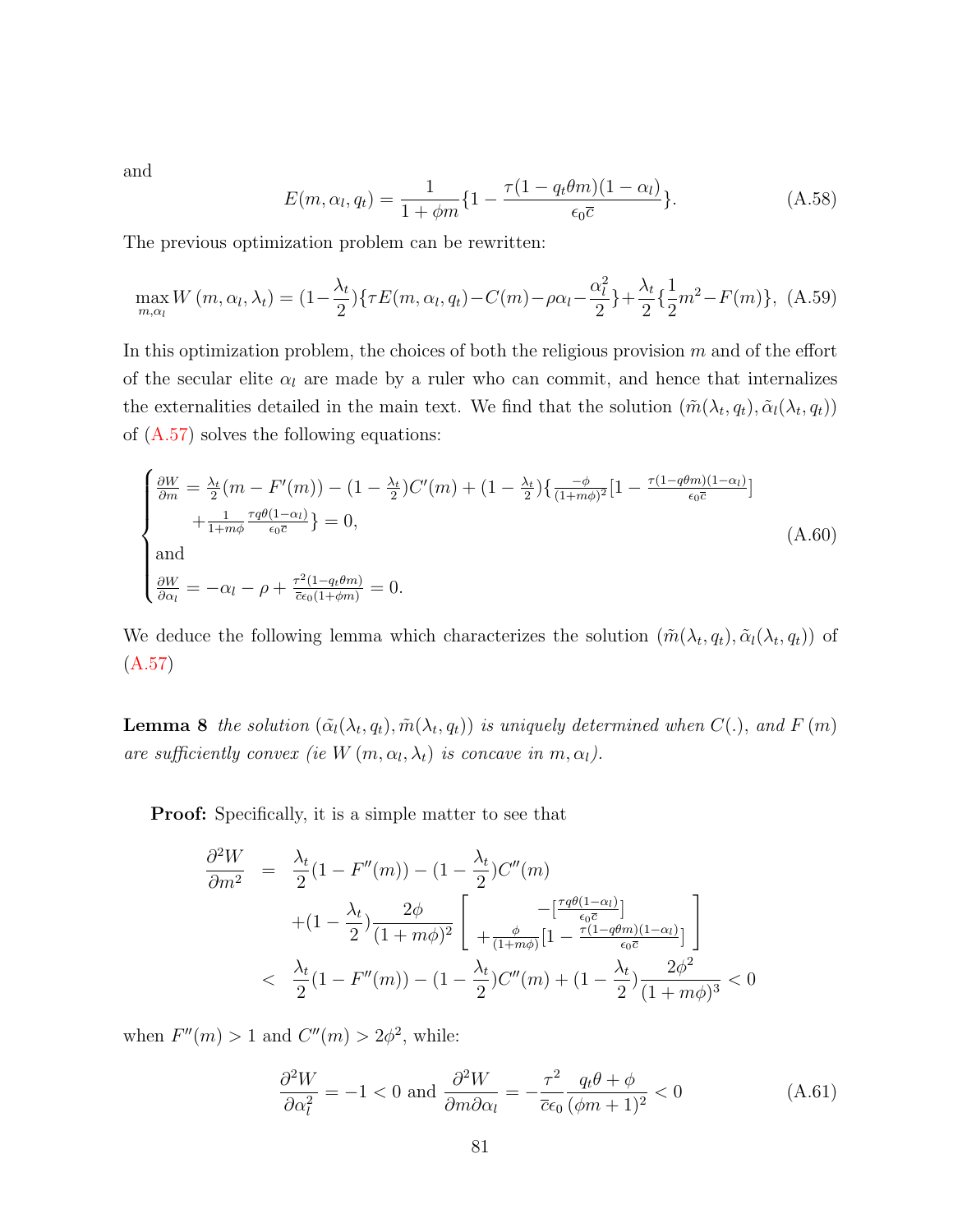Therefore the Hessian of  $W(m, \alpha_l, \lambda_t)$  is given by:

$$
\Delta = \frac{\partial^2 W}{\partial m^2} \cdot \frac{\partial^2 W}{\partial \alpha_l^2} - \left(\frac{\partial^2 W}{\partial m \partial \alpha_l}\right)^2
$$
  
\n
$$
= \left[\frac{\lambda_t}{2} (F''(m) - 1) + (1 - \frac{\lambda_t}{2}) \left[\frac{C''(m) + \frac{2\phi}{(1 + m\phi)^2} \left\{ \left[\frac{\tau q \theta (1 - \alpha_l)}{\epsilon_0 \overline{c}}\right] \right\}}{-\frac{\tau^4}{(\overline{c}\epsilon_0)^2} \left(\frac{q_t \theta + \phi}{\phi m + 1}\right)^4} - \frac{\tau^4}{(\overline{c}\epsilon_0)^2} \frac{(q_t \theta + \phi)^2}{(\phi m + 1)^4} \right]
$$
  
\n
$$
> \left[\frac{\lambda_t}{2} (F''(m) - 1) + (1 - \frac{\lambda_t}{2}) \left[C''(m) - \frac{2\phi^2}{(1 + m\phi)^3}\right]\right]
$$
  
\n
$$
- \frac{\tau^4}{(\overline{c}\epsilon_0)^2} \frac{(q_t \theta + \phi)^2}{(\phi m + 1)^4}
$$

and  $\Delta > 0$  when  $F''(m) > 1 + \frac{(\theta + \phi)^2}{(m - \phi)^2}$  $\frac{(\theta + \phi)^2}{(\bar{c}\epsilon_0)^2}$  and  $C''(m) > 2\phi^2 + \frac{(\theta + \phi)^2}{(\bar{c}\epsilon_0)^2}$  $\frac{\theta+\phi}{(\bar{c}\epsilon_0)^2}$ . Therefore  $W(m,\alpha_l,\lambda_t)$  is concave in m,  $\alpha_l$  when  $C(.)$ , and  $F(m)$  are sufficiently convex. (ie. when  $F''(m) > 1 + \frac{(\theta + \phi)^2}{(E\epsilon_0)^2}$  $(\overline{c}\epsilon_0)^2$ and  $C''(m) > 2\phi^2 + \frac{(\theta+\phi)^2}{\sqrt{2\pi}m^2}$  $\frac{\left(\vec{\sigma}+\phi\right)}{\left(\overline{c}\epsilon_{0}\right)^{2}})$  QED.

Now consider  $(\widetilde{m}^0(q_t), \widetilde{\alpha}_l^0(q_t)) = \arg \max_{m, \alpha_l} W(m, \alpha_l, 0)$  and  $\widetilde{m}^1 = \arg \max_{m, \alpha_l} W(m, \alpha_l, 1)$ .  $\tilde{m}^0$  respectively the optimal level of religious infrastructure of  $(A.57)$  when the secular elite (and the ruler) have full political power (ie.  $\lambda = 0$ ), and when the society is in a religious state (the religious clerics weight is  $\lambda = 1$ ). It is reasonable to make the following assumption:[39](#page-82-0)

Assumption **M**: 
$$
\tilde{m}^0(q_t) < \tilde{m}^1
$$
 for all  $q_t \in [0, 1]$ 

namely that the clerics group always wish to have a higher level of religious infrastructures than the secular fraction of society (ruler and secular elite). We have then the following result:

**Lemma 9** Under assumption M,  $\tilde{m}(\lambda_t, q_t)$  is increasing in  $\lambda_t$  and  $q_t$  and  $\tilde{\alpha}_l(\lambda_t, q_t)$  is decreasing in  $\lambda_t$  and  $q_t$ .

$$
\frac{\tau \theta}{\epsilon_0 \overline{c}} < C'(\widetilde{m}^1)
$$

where  $\widetilde{m}^1$  is determined by the condition  $\widetilde{m}^1 = \Phi'(\widetilde{m}^1)$ .

<span id="page-82-0"></span> $39\overline{\text{A}}$  sufficient condition for assumption M to be satisfied is :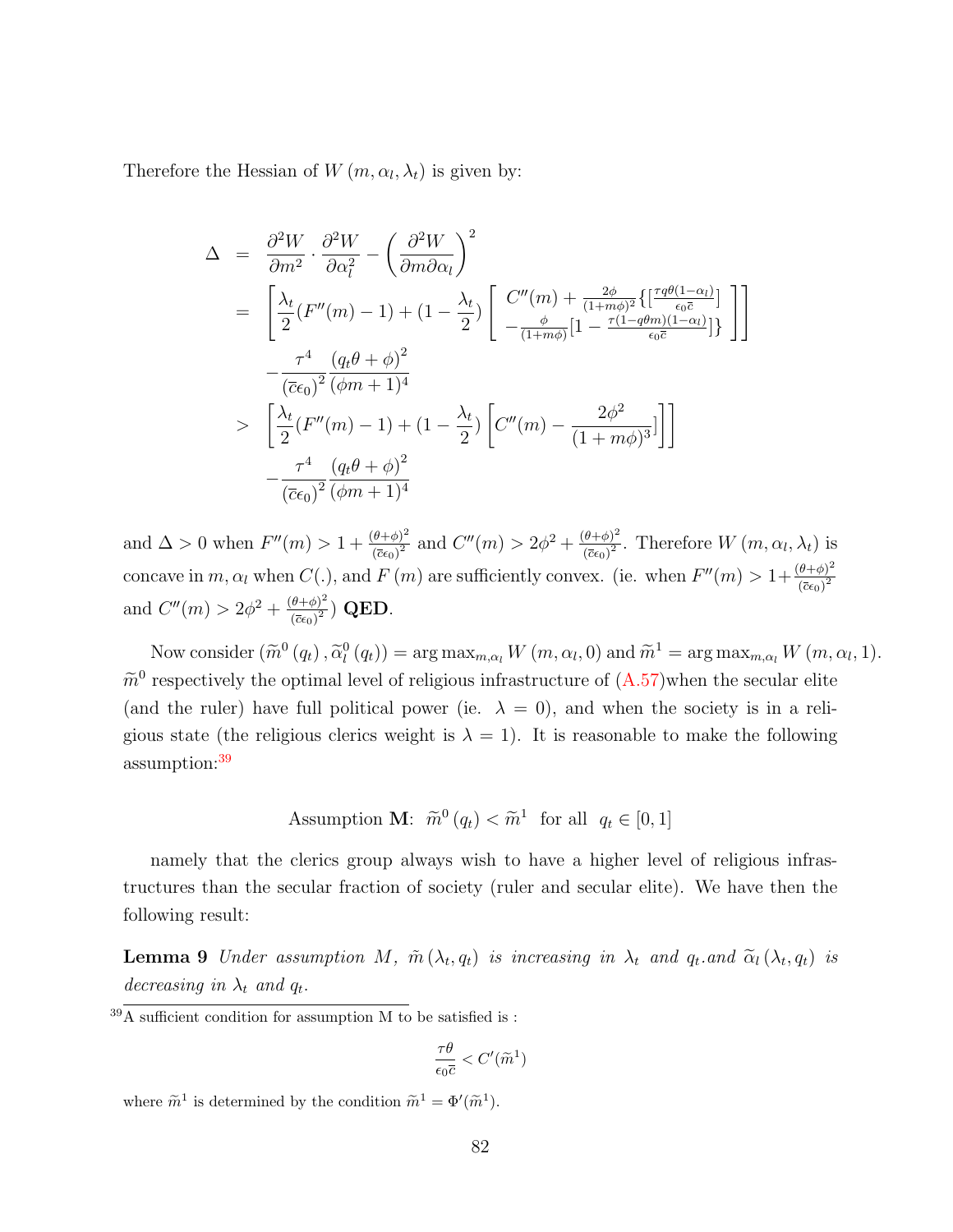Proof: Partial differentiation yields:

<span id="page-83-0"></span>
$$
\frac{\partial W}{\partial m \partial \lambda} = \frac{m - F'(m)}{2} + \frac{C'(m)}{2}
$$
\n(A.62)

$$
-\frac{1}{2} \begin{bmatrix} \frac{-\phi}{(1+m\phi)^2} \left[1 - \frac{\tau(1-q\theta m)(1-\alpha_l)}{\epsilon_0 \overline{c}}\right] \\ + \frac{1}{1+m\phi} \frac{\tau q \theta(1-\alpha_l)}{\epsilon_0 \overline{c}} \end{bmatrix}
$$
\n
$$
\frac{\partial W}{\partial W} = \begin{bmatrix} 1 & \lambda_t & 1 & \tau \theta(1-\alpha_l) \\ 1 & 1 & \tau \theta(1-\alpha_l) \\ 1 & 1 & 1 & 1 \end{bmatrix}
$$
\n(A.63)

$$
\frac{\partial W}{\partial m \partial q} = (1 - \frac{\lambda_t}{2}) \frac{1}{1 + m\phi} \frac{\tau \theta (1 - \alpha_l)}{\epsilon_0 \bar{c}} \left\{ \frac{1}{(1 + m\phi)} \right\} > 0
$$

and

<span id="page-83-1"></span>
$$
\frac{\partial^2 W}{\partial \alpha_l \partial \lambda} = 0 \text{ and } \frac{\partial^2 W}{\partial \alpha_l \partial q} = -\frac{\tau^2 \theta m}{\overline{c} \epsilon_0 (1 + \phi m)} < 0 \tag{A.64}
$$

Substitution of the FOC [\(A.60\)](#page-81-0) into [\(A.62\)](#page-83-0),one obtains when evaluated at the optimal point  $\tilde{m}, \tilde{\alpha}_l$ :

<span id="page-83-2"></span>
$$
\left(\frac{\partial W}{\partial m \partial \lambda}\right) = \frac{1}{(1 - \frac{\lambda_t}{2})} (\tilde{m} - F'(\tilde{m}))
$$
\n(A.65)

which is positive as long as  $\tilde{m}(\lambda_t, q_t) \leq \tilde{m}^1$ . Moreover differentiation of the FOC in [\(A.60\)](#page-81-0), provides

$$
\begin{pmatrix}\n\dim \\
d\tilde{\alpha}_l\n\end{pmatrix} = \frac{1}{\Delta} \begin{pmatrix}\n\frac{\partial^2 W}{\partial \alpha_l^2} & -\frac{\partial^2 W}{\partial m \partial \alpha_l} \\
-\frac{\partial^2 W}{\partial m \partial \alpha_l} & \frac{\partial^2 W}{\partial m^2}\n\end{pmatrix} \begin{pmatrix}\n-\frac{\partial^2 W}{\partial m \partial \lambda} d\lambda_t - \frac{\partial^2 W}{\partial m \partial q} dq_t \\
-\frac{\partial^2 W}{\partial \alpha_l \partial \lambda} d\lambda_t - \frac{\partial^2 W}{\partial \alpha_l \partial q} dq_t\n\end{pmatrix}
$$
\n
$$
= \frac{1}{\Delta} \begin{pmatrix}\n-\frac{\partial^2 W}{\partial \alpha_l^2} \frac{\partial^2 W}{\partial m \partial \lambda} d\lambda_t + \left(-\frac{\partial^2 W}{\partial \alpha_l^2} \frac{\partial^2 W}{\partial m \partial q} + \frac{\partial^2 W}{\partial m \partial \alpha_l} \frac{\partial^2 W}{\partial \alpha_l \partial q}\right) dq_t \\
\frac{\partial^2 W}{\partial m \partial \alpha_l} \frac{\partial^2 W}{\partial m \partial \lambda} d\lambda_t + \left(-\frac{\partial^2 W}{\partial m^2} \frac{\partial^2 W}{\partial \alpha_l \partial q} + \frac{\partial^2 W}{\partial m \partial \alpha_l} \frac{\partial^2 W}{\partial m \partial q}\right) dq_t\n\end{pmatrix}
$$

with all derivatives evaluated at  $\tilde{m}, \tilde{\alpha}_l$ . Hence using  $(A.61)$ ,  $(A.62)$  and  $(A.64)$ , one gets

$$
\frac{\partial \tilde{m}}{\partial \lambda_t} = \frac{1}{\Delta} \cdot \frac{\partial^2 W}{\partial m \partial \lambda}
$$

the sign of which is the same as the sign of  $\frac{\partial^2 W}{\partial m \partial \lambda}$ . Now under assumption M, one can see from  $(A.65)$  that  $\tilde{m}(\lambda_t, q_t)$  is increasing in  $\lambda_t$  as long as  $\tilde{m}(\lambda_t, q_t) < \tilde{m}$ <sup>1</sup>. Note first that  $\tilde{m}(1,q_t) = \tilde{m}^1$ . Suppose then that there exists a value  $\lambda < 1$  such that  $\tilde{m}(\lambda, q_t) = \tilde{m}^1$ . From [\(A.60\)](#page-81-0), and noting that

$$
W(m, \alpha_l, \lambda) = \lambda W(m, \alpha_l, 1) + (1 - \lambda)W(m, \alpha_l, 0)
$$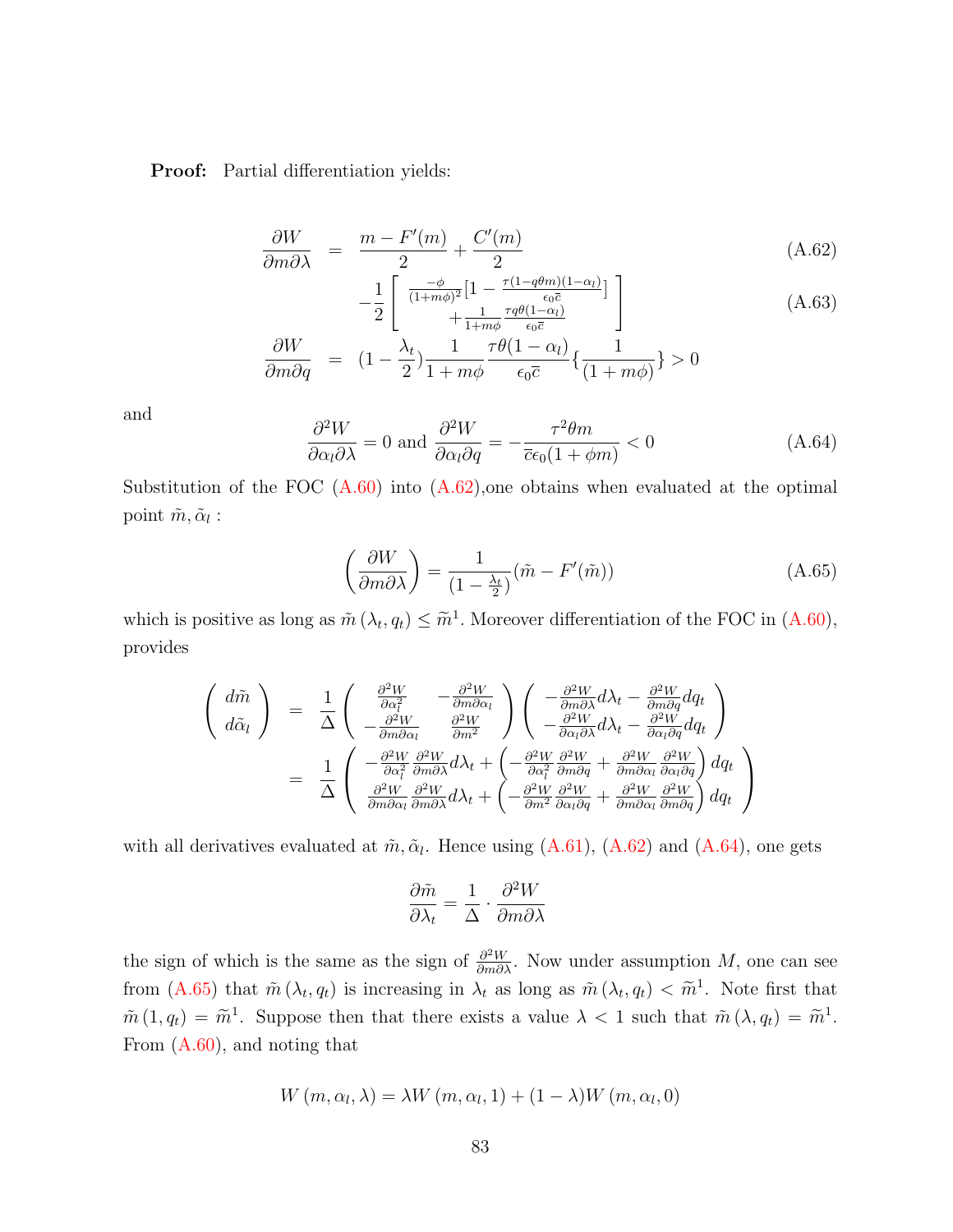at this point  $\tilde{m}(\lambda, q_t)$ ,  $\tilde{\alpha}_l(\lambda, q_t)$ , one should have

$$
\left(\frac{\partial W}{\partial m}\right)_{\tilde{m}^1, \tilde{\alpha}_l^1} = \lambda \frac{\partial W(m, \alpha_l, 1)}{\partial m} + (1 - \lambda) \frac{\partial W(m, \alpha_l, 0)}{\partial m} = 0
$$

But  $\tilde{m}(\lambda, q_t) = \tilde{m}^1 = \arg \max_{m, \alpha_t} W(m, \alpha_t, 1),$  implies that  $\left(\frac{\partial W(m, \alpha_t, 1)}{\partial m}\right) = 0$  at such point. Hence to satisfy the previous equation, we should also have  $\frac{\partial W(m,\alpha_l,0)}{\partial m} = 0$ , which in turn implies that  $\tilde{m}(\lambda, q_t) = \tilde{m}^0(q_t)$ , a contradiction with assumption M. From this we conclude that  $\tilde{m}(\lambda, q_t) < \tilde{m}^1$  for all  $\lambda < 1$  or  $\tilde{m}(\lambda, q_t) > \tilde{m}^1$  for all  $\lambda < 1$ . The only case consistent with assumption M is obviously that  $\tilde{m}(\lambda, q_t) < \tilde{m}^1$  for all  $\lambda < 1$ . From this we conclude that under assumption M,  $\frac{\partial^2 W}{\partial m \partial \lambda}$  evaluated at  $\tilde{m}(\lambda, q_t)$ ,  $\tilde{\alpha}_l(\lambda, q_t)$  is positive and therefore  $\frac{\partial \tilde{m}}{\partial \lambda_t} > 0$  (ie. religious infrastructures  $\tilde{m}(\lambda_t, q_t)$  is increasing in the clerics' political weight  $\lambda_t$ ).

Similarly, using  $(A.61)$ ,  $(A.62)$  and  $(A.64)$ , we have:

$$
\frac{\partial \tilde{\alpha}_l}{\partial \lambda_t} = \frac{1}{\Delta} \cdot \underbrace{\frac{\partial^2 W}{\partial m \partial \alpha_l}}_{-} \underbrace{\frac{\partial^2 W}{\partial m \partial \lambda}}
$$

Hence  $\frac{\partial \tilde{\alpha}_l}{\partial \lambda_t} < 0$  under assumption M (ie. the tax enforcement effort of the secular elite  $\widetilde{\alpha}_l(\lambda_t, q_t)$  is decreasing in the clerics' weight  $\lambda_t$ ).

Finally, substituting  $(A.61)$ ,  $(A.62)$  and  $(A.64)$ , we obtain

$$
\frac{\partial \tilde{m}}{\partial q_t} = \frac{1}{\Delta} \left( \underbrace{\frac{\partial^2 W}{\partial m \partial q}}_{+} + \underbrace{\frac{\partial^2 W}{\partial m \partial \alpha_l}}_{-} \cdot \underbrace{\frac{\partial^2 W}{\partial \alpha_l \partial q}}_{-} \right) > 0
$$
\n
$$
\frac{\partial \tilde{\alpha}_l}{\partial q_t} = \frac{1}{\Delta} \left( \underbrace{-\frac{\partial^2 W}{\partial m^2}}_{+} \cdot \underbrace{\frac{\partial^2 W}{\partial \alpha_l \partial q}}_{-} + \underbrace{\frac{\partial^2 W}{\partial m \partial \alpha_l}}_{-} \cdot \underbrace{\frac{\partial^2 W}{\partial m \partial q}}_{+} \right) < 0
$$

#### QED.

In order to simplify the problem, we make the following assumption on the higher bound  $\overline{\alpha}_l$ :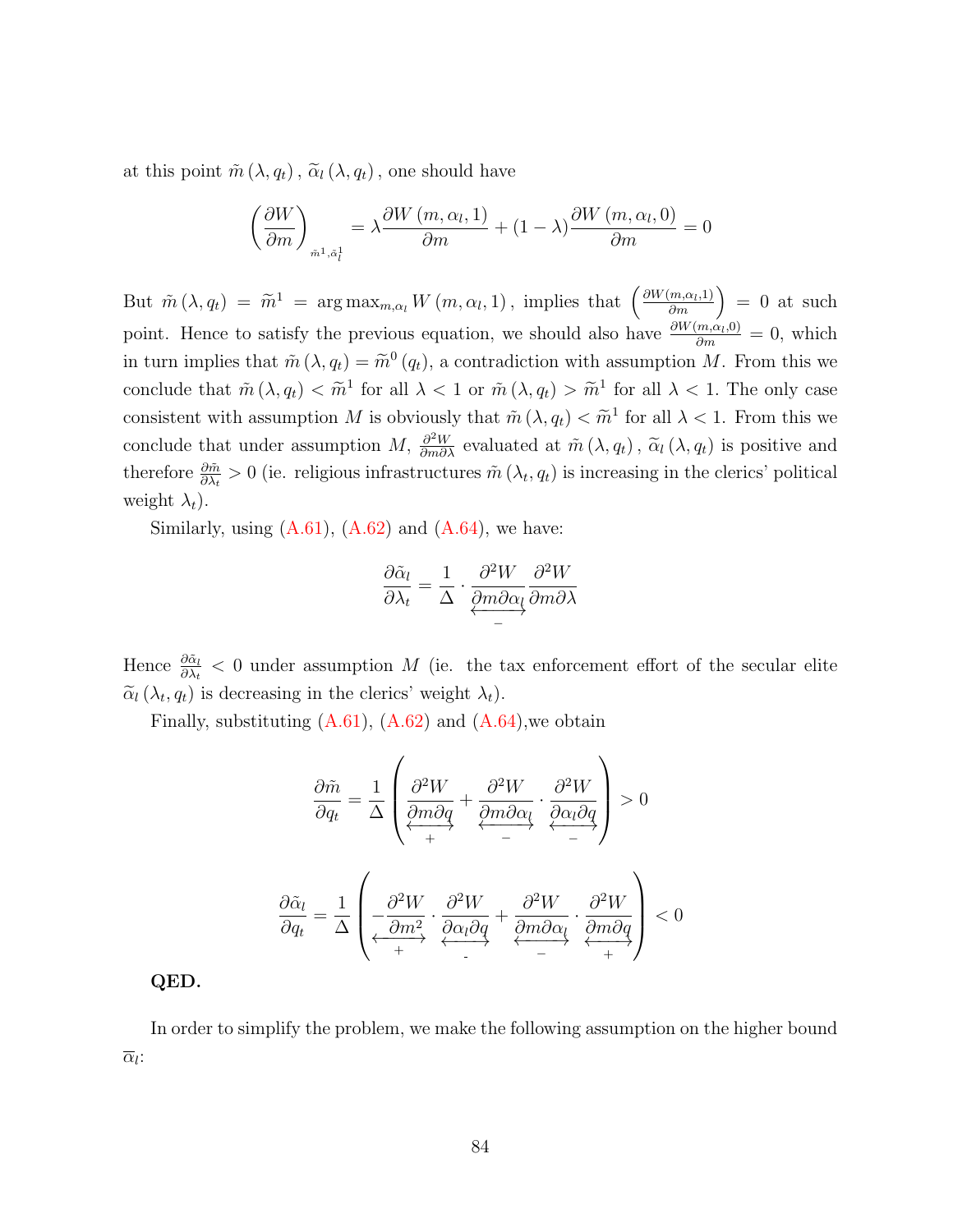$$
\text{Assumption A: } \overline{\alpha}_l < \frac{\tau^2}{1+\phi m(1)}\frac{1-\theta m(1)}{\epsilon_0 \overline{c}}
$$

Before going further with the proof, we establish this intermediary result:

<span id="page-85-0"></span>**Lemma 10** Under Assumption A,  $\alpha_l(\lambda, \beta = 0) = \overline{\alpha}_l$  for any  $(\lambda, q) \in [0, 1]^2$ .

**Proof:** In order to prove Lemma [10,](#page-85-0) we need to write the first-order derivative of the utility of the secular elites with respect to  $\alpha_l$  is:

$$
\frac{\partial U_l}{\partial \alpha_l} = -\alpha_l + (1 - \beta) \frac{\tau^2 (1 - q\theta m)}{(1 + \phi m)\epsilon_0 \bar{c}}.\tag{A.66}
$$

Hence, when  $\beta = 0$ , under Assumption A,  $\frac{\partial U_l}{\partial \alpha_l} > 0$  for any  $\alpha_l \in [0, \overline{\alpha}_l]$  and for any  $(\lambda, q) \in [0, 1]^2$ , so  $\alpha_l(\lambda, \beta = 0, q) = \overline{\alpha}_l$  for any  $(\lambda, q) \in [0, 1]^2$ . This concludes the proof of the Lemma. QED.

Since  $(\tilde{\alpha}_l(\lambda_t, q_t), \tilde{m}(\lambda_t, q_t))$  maximizes the social welfare when the externalities are internalized,  $(\lambda_{t+1}, \beta_{t+1})$  solves the optimization problem [\(15\)](#page-32-1) when:

<span id="page-85-1"></span>
$$
\begin{cases} \tilde{m}(\lambda_t, q_t) = m(\lambda_{t+1}), \text{ and} \\ \tilde{\alpha}_l(\lambda_t, q_t) = \alpha_l(\lambda_{t+1}, \beta_{t+1}, q_t) \end{cases}
$$
 (A.67)

Indeed, when the clerics and the ruler have power  $\lambda_{t+1}$  and  $\beta_{t+1}$ , institutions are designed for  $t+1$  so as to induce a choice  $m(\lambda_{t+1})$  and  $\alpha_l(\lambda_{t+1}, \beta_{t+1}, q_t)$  in that period that maximizes the social welfare under the institutional framework of period  $t$ . It remains to be proven that the solution  $(\lambda_{t+1}, \beta_{t+1})$  of the system  $(A.67)$  is unique. Consider the following system with two unknown variables  $x$  and  $y$ :

$$
\begin{cases} \tilde{m}(\lambda_t, q_t) = m(x), \text{ and} \\ \tilde{\alpha}_l(\lambda_t, q_t) = \alpha_l(x, y, q_t), \end{cases}
$$
 (A.68)

Consider first the case where an interior solution exists. Since the function  $m(.)$  is increasing in its argument, from Lemma [4,](#page-31-0) there exists a unique value  $x(\lambda_t, q_t) \in [0, 1]$  such that  $\tilde{m}(\lambda_t, q_t) = m(x)$ . Substituting  $x(\lambda_t, q_t)$  in the second equation, we find:

$$
\tilde{\alpha}_l(\lambda_t, q_t) = \alpha_l(x(\lambda_t, q_t), y, q_t), \qquad (A.69)
$$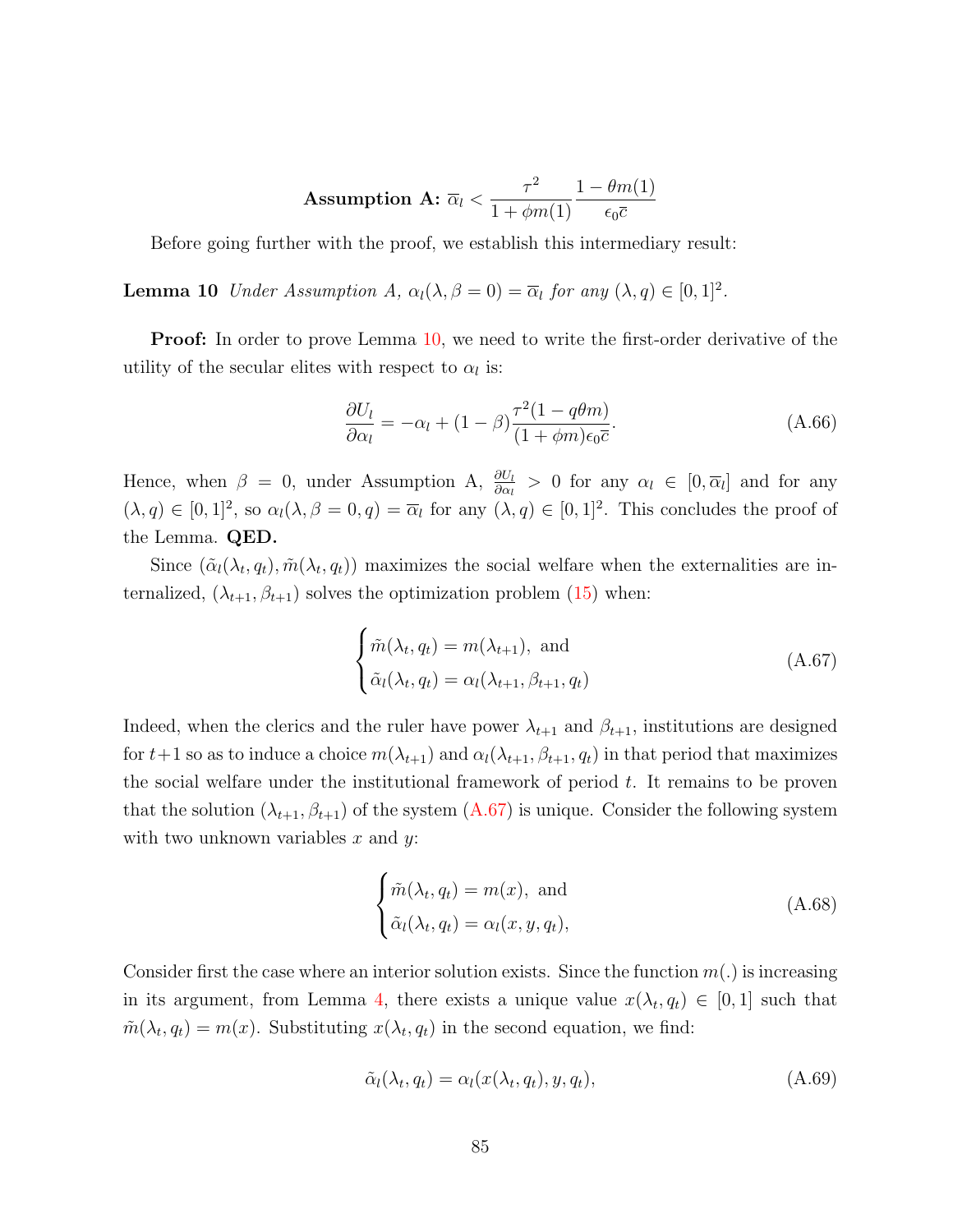By definition,  $\tilde{\alpha}_l(\lambda_t, q_t) \in [0, \overline{\alpha}_l]$ . Furthermore, as  $\alpha_l(x(\lambda_t, q_t), y, q_t)$  is decreasing in y from Lemma [5,](#page-31-1) under Assumption A,  $\alpha_l(x(\lambda_t, q_t), 1, q_t) = 0 \leq \alpha_l(x(\lambda_t, q_t), y, q_t) \leq$  $\alpha_l(x(\lambda_t, q_t), 0, q_t) = \overline{\alpha}_l$ . Hence, applying the theorem of intermediate values, there exists a single vector  $(x(\lambda_t, q_t), y(\lambda_t, q_t)) \in [0, 1]^2$  such that  $(A.67)$  holds. We have demonstrated that the system [\(A.67\)](#page-85-1) admits a unique interior solution, when this solution exists.

An interior solution does not always exists, as it can be that  $\tilde{m}(\lambda_t, q_t) > m(\lambda_{t+1})$ or  $\tilde{m}(\lambda_t, q_t) < m(\lambda_{t+1})$  for any  $\lambda_{t+1} \in [0, 1]$ . In these two cases, there is a single solution  $(\lambda_{t+1}, \beta_{t+1})$  to the optimization problem [\(15\)](#page-32-1), which is the unique vector such that  $(m(\lambda_{t+1}),$  $\alpha_l(\lambda_{t+1}, \beta_{t+1}, q_t)$  maximizes [\(A.57\)](#page-80-1). Indeed, when  $\tilde{m}(\lambda_t, q_t) > m(\lambda_{t+1})$ , then  $\lambda_{t+1} = 1$ , and  $\beta_{t+1}$  solves

$$
\tilde{\alpha}_l(\lambda_t, q_t) = \alpha_l(1, \beta_{t+1}, q_t) \tag{A.70}
$$

for  $\beta_{t+1} \in [0,1]$ . As  $\alpha_l(1, \beta_{t+1}, q_t)$  is decreasing in  $\beta_{t+1}$  from Lemma [5,](#page-31-1) under Assumption ??,  $\alpha_l(1,1,q_t) = 0 \leq \alpha_l(1,\beta_{t+1},q_t) \leq \alpha_l(1,0,q_t) = \overline{\alpha}_l$ . Applying the theorem of intermediate values, there exists a single  $\beta_{t+1} \in [0,1]$  such that  $\tilde{\alpha}_l(\lambda_t, q_t) = \alpha_l(1, \beta_{t+1}, q_t)$ 

The reasoning is similar when  $\tilde{m}(\lambda_t, q_t) < m(\lambda_{t+1})$  for any  $\lambda_{t+1} \in [0, 1]$ :  $\lambda_{t+1} = 0$  and there is a unique solution  $\beta_{t+1} \in [0,1]$  to the equation  $\tilde{\alpha}_l(\lambda_t, q_t) = \alpha_l(0, \beta_{t+1}, q_t)$ . From this we conclude that the optimization problem [\(15\)](#page-32-1) admits a unique solution  $(\lambda_{t+1}, \beta_{t+1})$ .

We are now going to demonstrate that there exists a threshold  $\overline{q}_d(\lambda_t)$  such that if  $q_t > \overline{q}_d(\lambda_t)$ , then  $\lambda_{t+1} > \lambda_t$ . Otherwise,  $\lambda_{t+1} \leq \lambda_t$ . In order to demonstrate this claim, we will show the following intermediary result:

<span id="page-86-0"></span>**Lemma 11**  $\lambda_{t+1} > \lambda_t$  if and only if  $\tilde{m}(\lambda_t, q_t) > m(\lambda_t)$ .

**Proof:** Indeed,  $\tilde{m}(\lambda_t, q_t) > m(\lambda_t)$  means that in  $(A.57)$ , the ruler would want to commit to a provision level  $\tilde{m}(\lambda_t, q_t)$  strictly above what is provided in equilibrium. Since m(.) is increasing in  $\lambda$  (Lemma [4\)](#page-31-0), we deduce that when the political weight  $\lambda_{t+1}$ , that decentralizes  $\tilde{m}(\lambda_t, q_t)$  is such that  $\tilde{m}(\lambda_t, q_t) = m(\lambda_{t+1})$ , one has that  $\lambda_{t+1} > \lambda_t$ . A similar reasoning can be applied for the corners when  $\lambda_{t+1} = 1$  when  $\tilde{m}(\lambda_t, q_t) > m(1)$  or  $\lambda_{t+1} = 0$ when  $\tilde{m}(\lambda_t, q_t) < m(0)$ . **QED.** 

<span id="page-86-1"></span>**Lemma 12**  $\tilde{m}(\lambda_t, q_t) > m(\lambda_t)$  if and only if  $q > \overline{q}_d(\lambda_t)$ , with  $\overline{q}_d(\lambda_t)$  is defined as the threshold the value of  $q \in [0,1]$  such that

$$
q = \max \left[ \min \left[ \frac{\phi}{\theta} \{ \frac{1}{\tau (1 - \tilde{\alpha}_l (\lambda_t, q))} - \frac{1}{\epsilon_0 \overline{c}} \}, 1 \right], 0 \right].
$$
 (A.71)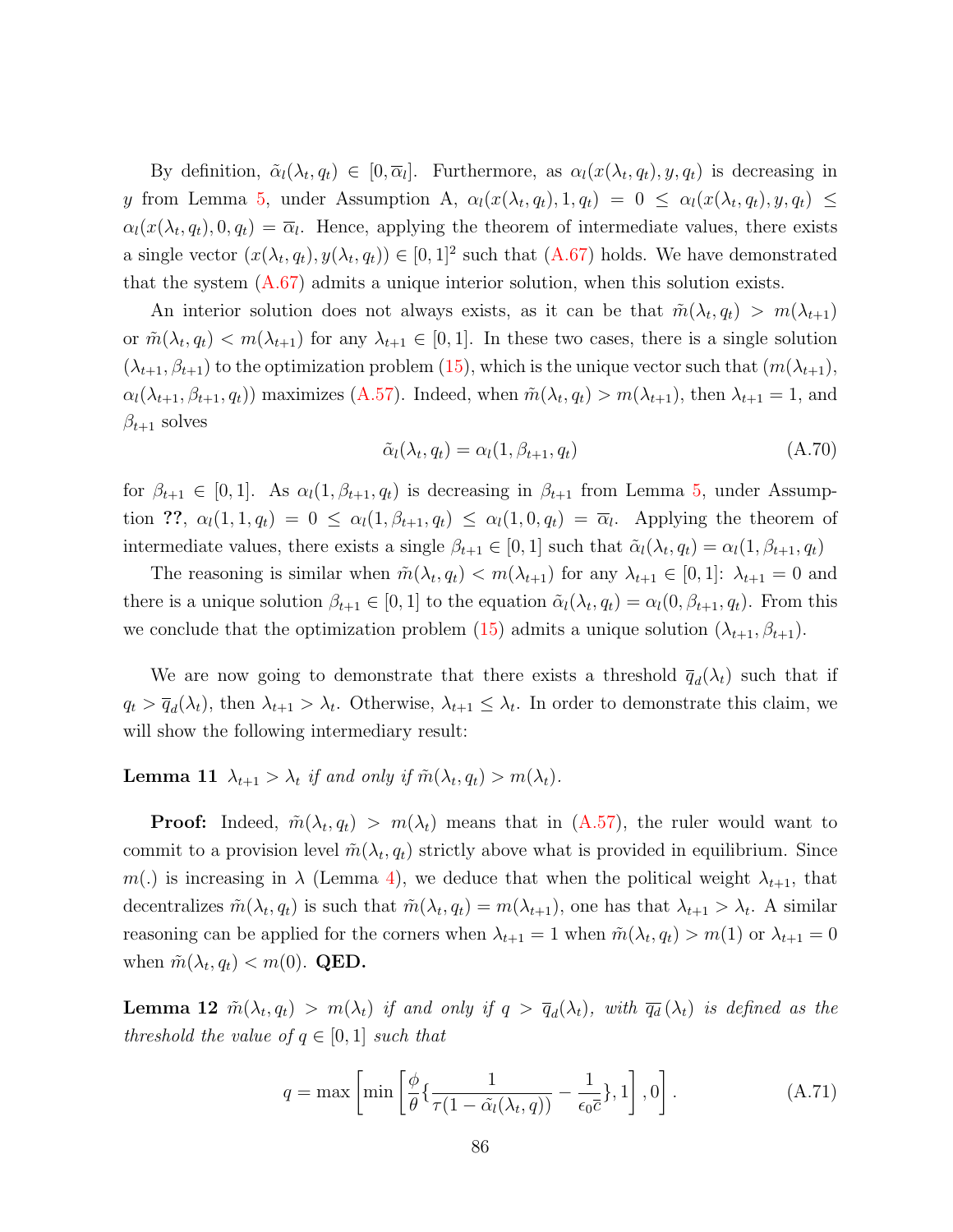**Proof:** Given that  $\tilde{m}(\lambda_t, q_t)$  is increasing in  $q_t$ , the condition  $\tilde{m}(\lambda_t, q_t) > m(\lambda_t)$  is equivalent to  $q_t > \overline{q}_d(\lambda_t) \in [0, 1]$  with  $\overline{q}_d(\lambda_t)$  defined such

$$
\tilde{m}(\lambda_t, \overline{q}_d(\lambda_t)) = m(\lambda_t) \text{ when } \tilde{m}(\lambda_t, 0) \le m(\lambda_t) \le \tilde{m}(\lambda_t, 1)
$$
  

$$
\overline{q}_d(\lambda_t) = 0 \text{ when } \tilde{m}(\lambda_t, 0) > m(\lambda_t)
$$
  

$$
\overline{q}_d(\lambda_t) = 1 \text{ when } \tilde{m}(\lambda_t, 1) < m(\lambda_t)
$$

More specifically, the first-order condition associated with the determination of  $m(\lambda)$  is:

$$
\frac{\lambda}{2}(m - F'(m)) - (1 - \frac{\lambda}{2})C'(m) = 0.
$$
\n(A.72)

The first-order condition for the determination of  $\tilde{m}(\lambda, q)$  writes as

$$
\frac{\lambda}{2}(m - F'(m)) - (1 - \frac{\lambda}{2})C'(m) + (1 - \frac{\lambda}{2})\left[\begin{array}{c}\frac{-\phi}{(1 + m\phi)^2} [1 - \frac{\tau(1 - q\theta m)(1 - \tilde{\alpha}_l(\lambda, q))}{\epsilon_0 \bar{c}}] \\ + \frac{1}{1 + m\phi} \frac{\tau q\theta(1 - \tilde{\alpha}_l(\lambda, q))}{\epsilon_0 \bar{c}}\end{array}\right] = 0. (A.73)
$$

Given the two FOCs above, we deduce that  $\tilde{m}(\lambda_t, q_t) > m(\lambda_t)$  if and only if:

$$
(1 - \frac{\lambda_t}{2})\left\{\frac{-\phi}{(1+m\phi)^2}\left[1 - \frac{\tau(1-q_t\theta m)(1-\tilde{\alpha}_l(\lambda_t, q_t))}{\epsilon_0 \bar{c}}\right] + \frac{1}{1+m\phi} \frac{\tau q_t \theta (1-\tilde{\alpha}_l(\lambda_t, q_t))}{\epsilon_0 \bar{c}}\right\} > 0,
$$
\n(A.74)

or

$$
\phi[1 - \frac{\tau(1 - q_t \theta m)(1 - \tilde{\alpha}_l(\lambda_t, q_t))}{\epsilon_0 \bar{c}}] < (1 + m\phi) \frac{\tau q_t \theta (1 - \tilde{\alpha}_l(\lambda_t, q_t))}{\epsilon_0 \bar{c}} \\
\phi \left[ 1 - \frac{\tau(1 - \tilde{\alpha}_l(\lambda_t, q_t))}{\epsilon_0 \bar{c}} \right] < \frac{\tau q_t \theta (1 - \tilde{\alpha}_l(\lambda_t, q_t))}{\epsilon_0 \bar{c}} \\
\frac{\phi}{\theta} \left[ \frac{\epsilon_0 \bar{c}}{\tau(1 - \tilde{\alpha}_l(\lambda_t, q_t))} - 1 \right] < q_t
$$

which rewrites

<span id="page-87-0"></span>
$$
q_t > \frac{\phi}{\theta} \left\{ \frac{\epsilon_0 \overline{c}}{\tau (1 - \tilde{\alpha}_l(\lambda_t, q_t))} - 1 \right\}.
$$
 (A.75)

Denote  $\Sigma(\lambda, q)$  the function

$$
\Sigma(\lambda, q) = q - \frac{\phi}{\theta} \{ \frac{\epsilon_0 \overline{c}}{\tau (1 - \tilde{\alpha}_l(\lambda, q))} - 1 \}
$$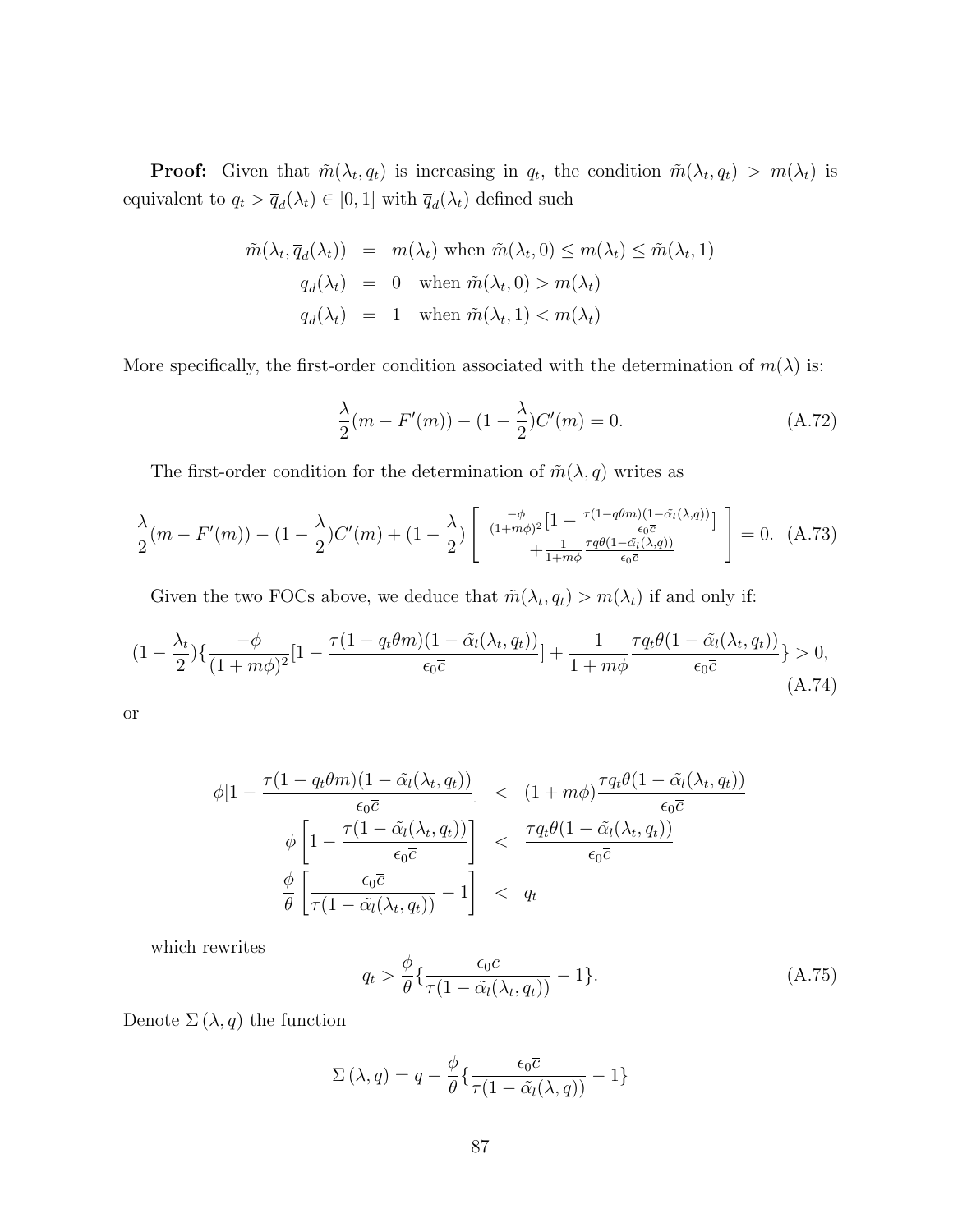Given that  $\tilde{\alpha}_l(\lambda, q)$  is a decreasing function of q,  $\Sigma(\lambda, q)$  is an increasing function of q. Now condition [\(A.75\)](#page-87-0)is equivalent to  $q_t > \overline{q_d}(\lambda_t)$  with

$$
\overline{q_d}(\lambda_t) = 0 \text{ when } \Sigma(\lambda_t, 0) = -\frac{\phi}{\theta} \left\{ \frac{\epsilon_0 \overline{c}}{\tau(1 - \tilde{\alpha}_l(\lambda_t, 0))} - 1 \right\} > 0
$$
  

$$
\overline{q_d}(\lambda_t) = 1 \text{ when } \Sigma(\lambda_t, 1) = 1 - \frac{\phi}{\theta} \left\{ \frac{\epsilon_0 \overline{c}}{\tau(1 - \tilde{\alpha}_l(\lambda_t, 1))} - 1 \right\} < 0
$$
  

$$
\overline{q_d}(\lambda_t) = q \in (0, 1) \text{ such that } \Sigma(\lambda_t, q) = 0 \text{ otherwise}
$$

Compactly,  $\overline{q_d}(\lambda_t)$  is defined as the threshold the value of  $q \in [0,1]$  such that

$$
q = \max \left[ \min \left[ \frac{\phi}{\theta} \{ \frac{\epsilon_0 \overline{c}}{\tau (1 - \tilde{\alpha}_l (\lambda_t, q))} - 1 \}, 1 \right], 0 \right].
$$
 (A.76)

and  $\tilde{m}(\lambda_t) > m(\lambda_t)$  if and only if  $q > \overline{q}_d(\lambda_t)$ . We deduce that  $\overline{q}_d(\lambda_t)$  is increasing in  $\phi$  and decreasing in  $\theta$  and  $\lambda_t$ . Combining the results established in Lemma [11](#page-86-0) and Lemma [12,](#page-86-1) we get that  $\lambda_{t+1} > \lambda_t$  if and only if  $q > \overline{q}_d(\lambda_t)$ . **QED.** 

Finally, we demonstrate that there exists a threshold  $\tilde{q}_d(\lambda_t, \beta_t)$  such that if  $q_t >$  $\tilde{q}_d(\lambda_t, \beta_t)$ , then  $\beta_{t+1} > \beta_t$ . Otherwise,  $\beta_{t+1} \leq \beta_t$ . In order to demonstrate this claim, we proceed in two steps. First, we show the following result:

**Lemma 13**  $\beta_{t+1} > \beta_t$  if and only if  $\tilde{\alpha}_l(\lambda_t, \beta_t) < \alpha_l(\lambda_{t+1}, \beta_t)$ , with

<span id="page-88-0"></span>
$$
\lambda_{t+1} = \begin{cases}\n\lambda \ s.t \ m(\lambda) = \tilde{m}(\lambda_t) & \text{if } \tilde{m}(\lambda_t) \in (m(0), m(1)) \\
1 & \text{if } \tilde{m}(\lambda_t) > m(1) \\
0 & \text{if } \tilde{m}(\lambda_t) < m(0).\n\end{cases}
$$
\n(A.77)

**Proof:** Indeed,  $\tilde{\alpha}_l(\lambda_t, q_t) < \alpha_l(\lambda_{t+1}, \beta_t, q_t)$  means that – given that the clerics have an optimal weight  $\lambda_{t+1}$  – if the ruler could, he would wish the secular elite to provide a lower enforcement effort. Since  $\alpha_l(\lambda_{t+1}, q_t, \cdot)$  is a decreasing function of  $\beta_t$ , the ruler increases his own political weight  $\beta_t$ , so that the secular elite provides less effort:  $\beta_{t+1} > \beta_t$ . QED.

<span id="page-88-1"></span>**Lemma 14** There exists a threshold  $\tilde{q}_d(\lambda_t, \beta_t) \in [0, 1]$  such that  $\tilde{\alpha}_l(\lambda_t, q_t) < \alpha_l(\lambda_{t+1}, \beta_t, q_t)$ if and only if  $q > \tilde{q}_d(\lambda_t, \beta_t)$ , with  $\tilde{q}_d(\lambda_t, 1) = 1$  and  $\lambda_{t+1}$  given in  $(A.77)$ .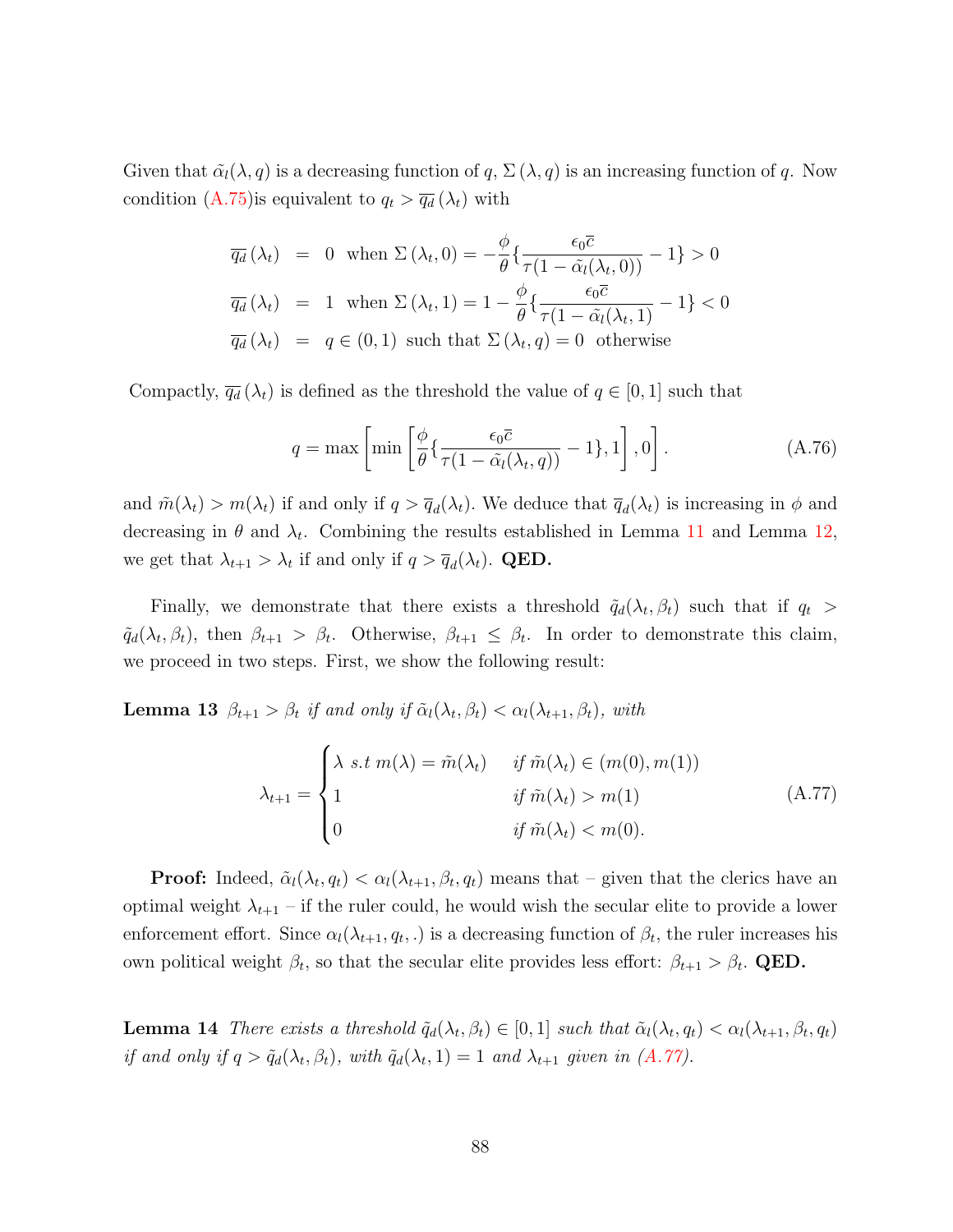**Proof:** The first-order condition associated with the determination of  $\tilde{\alpha}_l(\lambda_t, q_t)$  is:

$$
- \tilde{\alpha}_l(\lambda_t, q_t) - \rho + \frac{\tau^2 (1 - q_t \theta \alpha_c(\tilde{m}(\lambda_t, q_t)))}{\overline{c} \epsilon_0 (1 + \phi \alpha_c(\tilde{m}(\lambda_t, q_t)))} = 0
$$
\n(A.78)

Given that  $\tilde{m}(\lambda_t, q_t) = m(\lambda_{t+1}),$  this rewrites as

$$
-\tilde{\alpha}_l(\lambda_t, q_t) - \rho + \frac{\tau^2 (1 - q_t \theta \alpha_c(m(\lambda_{t+1}))}{\bar{c} \epsilon_0 (1 + \phi \alpha_c(m(\lambda_{t+1}))} = 0 \tag{A.79}
$$

The first-order condition associated with the determination of  $\alpha_l(\lambda_{t+1}, \beta_t, q_t)$  is:

$$
- \alpha_l(\lambda_{t+1}, \beta_t, q_t) + (1 - \beta_t) \frac{\tau^2 (1 - q_t \theta \alpha_c(m(\lambda_{t+1}))}{\overline{c} \epsilon_0 (1 + \phi \alpha_c(m(\lambda_{t+1}))} = 0 \tag{A.80}
$$

Hence, the inequality  $\tilde{\alpha}_l(\lambda_t, q_t) < \alpha_l(\lambda_{t+1}, \beta_t, q_t)$  is verified when

<span id="page-89-0"></span>
$$
\rho > \beta_t \frac{\tau^2 (1 - q_t \theta \alpha_c(\tilde{m}(\lambda_t, q_t)))}{\bar{c}\epsilon_0 (1 + \phi \alpha_c(\tilde{m}(\lambda_t, q_t)))},
$$
\n(A.81)

Now the RHS of [\(A.81\)](#page-89-0) is decreasing in  $q_t$  as  $\tilde{m}(\lambda_t, q_t)$  is an increasing function of  $q_t$  so there exists a unique threshold  $\tilde{q}_d(\lambda_t, \beta_t)$  such that if  $q > \tilde{q}_d(\lambda_t, \beta_t)$ , then  $(A.81)$  is satisfied. Otherwise, it is not satisfied. Moreover given that the RHS of  $(A.81)$  is decreasing in  $\lambda_t$ (as  $\tilde{m}(\lambda_t, q_t)$  and  $\alpha_c(\tilde{m}(\lambda_t, q_t))$  are increasing in  $\lambda_t$ ), and increasing in  $\beta_t$ , it follows that the threshold  $\tilde{q}_d(\lambda_t, \beta_t)$  is decreasing in  $\lambda_t$  and increasing in  $\beta_t$ . **QED.** 

Combining the results established in Lemmas [12](#page-86-1) and [14,](#page-88-1) we have demonstrated that  $\beta_{t+1} > \beta_t$  if and only if  $q > \tilde{q}_d(\lambda_t, \beta_t)$ .

Summarizing, we have demonstrated the followings:

- The optimization problem [\(15\)](#page-32-1) admits a unique solution  $(\lambda_{t+1}, \beta_{t+1}) \in [0, 1]^2$ .
- there exists a threshold  $\tilde{q}_d(\lambda_t, \beta_t)$  such that if  $q > \tilde{q}_d(\lambda_t, \beta_t)$  then  $\beta_{t+1} > \beta_t$ . Otherwise,  $\beta_{t+1} \leq \beta_t.$
- There exists a threshold  $\overline{q}_d(\lambda_t)$  such that if  $q_t > \overline{q}_d(\lambda_t)$ , then  $\lambda_{t+1} > \lambda_t$ . Otherwise,  $\lambda_{t+1} \leq \lambda_t$ .
- $\tilde{q}_d(\lambda_t, \beta_t)$  is decreasing in  $\lambda_t$  and increasing in  $\beta_t$ . and  $\overline{q}_d(\lambda_t)$  is decreasing in  $\lambda_t$ .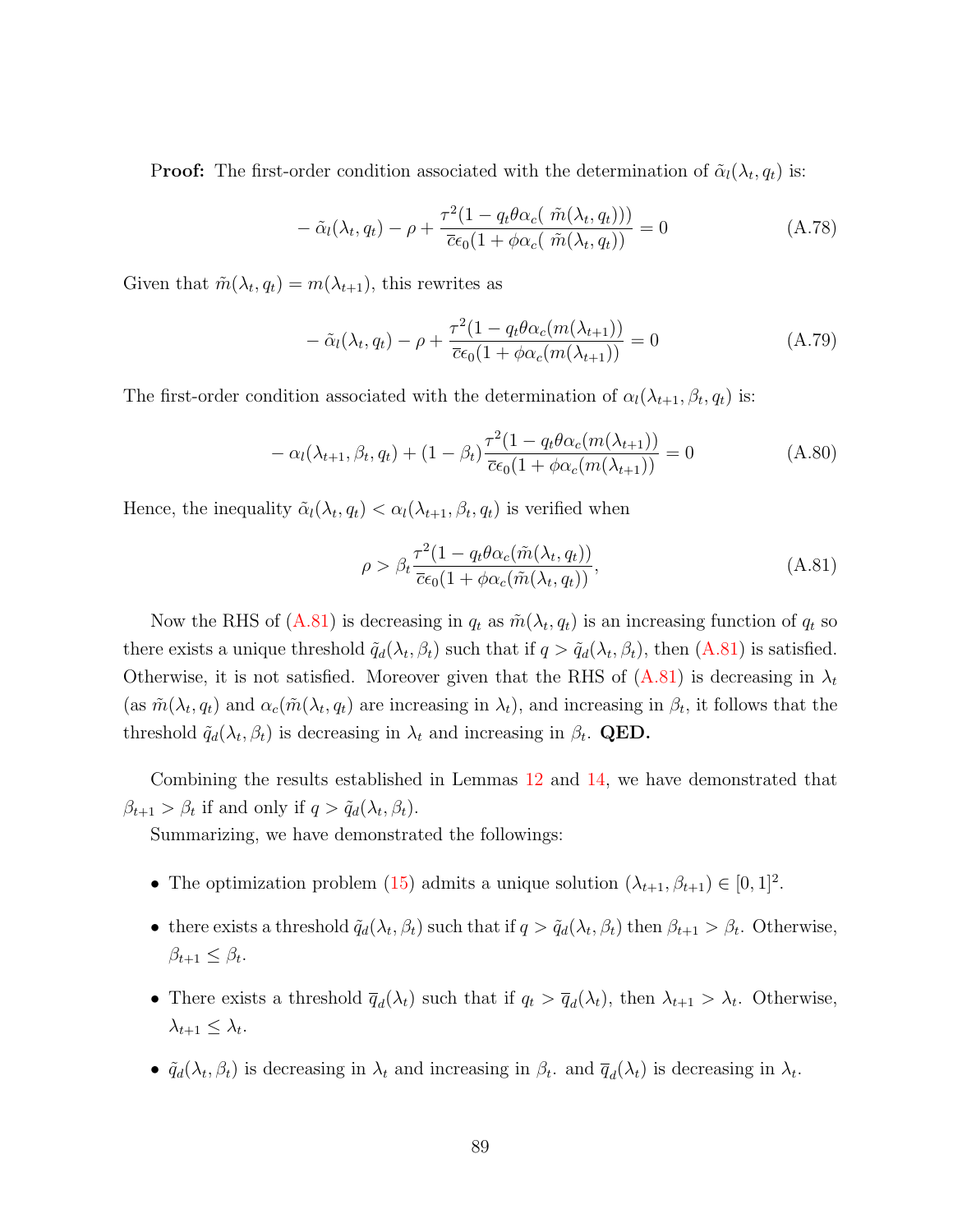Finally,  $\tilde{q}_d(\lambda_t, 1) = 1$  because in equilibrium, the secular elite provides no effort,  $\alpha_l(\lambda_t, 0, q_t) = 0$  and have zero utility. Hence, an epsilon increase in their political weight  $1 - \beta_t$  will increase the social welfare by increasing both the utility of the ruler, and of the secular elite. This concludes the proof of Proposition [4.](#page-32-0) QED.

### A.10 Proof of Proposition [5](#page-34-0)

As in the proof of Proposition [2,](#page-15-1) we first deduce from the maximization program [\(9\)](#page-15-2) that  $d_{Re}^* = D_{Re}((1 - q_t)\Delta V_{Re}, m)$  with  $D_{Re}(0, m) = 0$ , and  $D_{Re}(\cdot, \cdot)$  an increasing function of both arguments  $(1 - q_t)\Delta V_{Re}$  and m. Also from  $(10)$   $d_S^* = D_S(q_t\Delta V_S)$  is an increasing function of  $q_t \Delta V_S$ .

Parents do not know the realization of their children's capacity c to escape taxation when cultural transmission occurs. Consequently, the paternalistic motives have to be amended to involve expectations of the induced utilities with respect such capacity c. More precisely we have:

$$
\begin{cases}\nV_{ReRe}(\lambda,\beta,q) = \frac{(1-\tau_{Re})}{1+\phi\alpha_{c}(\lambda)} \int_{\tau_{Re}/\epsilon}^{\overline{c}} \frac{dc}{\overline{c}} + \int_{0}^{\tau_{Re}/\epsilon} \frac{(1-c\epsilon)}{1+\phi\alpha_{c}(\lambda)} \frac{dc}{\overline{c}} \\
V_{Re S}(\lambda,\beta,q) = \frac{(1-\tau_{Re})}{(1+\phi\alpha_{c}(\lambda))} \int_{\tau/\epsilon}^{\overline{c}} \frac{dc}{\overline{c}} + \int_{0}^{\tau/\epsilon} \frac{(1-c\epsilon)}{1+\phi\alpha_{c}(\lambda)} \frac{dc}{\overline{c}},\n\end{cases} (A.82)
$$

with  $\epsilon = \epsilon_0/(1 - \alpha_l(\lambda, \beta, q))$ . Hence,

$$
\Delta V_{Re}(\lambda, \beta, q) = \frac{(\tau \theta \alpha_c(\lambda))^2 (1 - \alpha_l(\lambda, q, \beta))}{2 \overline{c} \epsilon_0 (1 + \phi \alpha_c(\lambda))}.
$$
\n(A.83)

Similarly, we find that

$$
\Delta V_S(\lambda, \beta, q) = \Delta V_{Re}(\lambda, \beta, q) = \Delta V(\lambda, \beta, q) = \frac{(\tau \theta \alpha_c(\lambda))^2 (1 - \alpha_l(\lambda, \beta, q))}{2 \overline{c} \epsilon_0 (1 + \phi \alpha_c(\lambda))}.
$$
 (A.84)

Again the result that  $\Delta V_s(\lambda, \beta, q) = \Delta V_{re}(\lambda, \beta, q)$  follows from the quadratic specification of the expected payoff functions. Note as well that because  $\alpha_l(\lambda, \beta, q)$  depends on q (ie. is a decreasing function in q),  $\Delta V(\lambda, \beta, q)$  also depends on q and is an increasing function of q

Now, the cultural dynamics write as

$$
q_{t+1} - q_t = q_t(1 - q_t)D(\lambda_t, \beta_t, q_t).
$$
\n(A.85)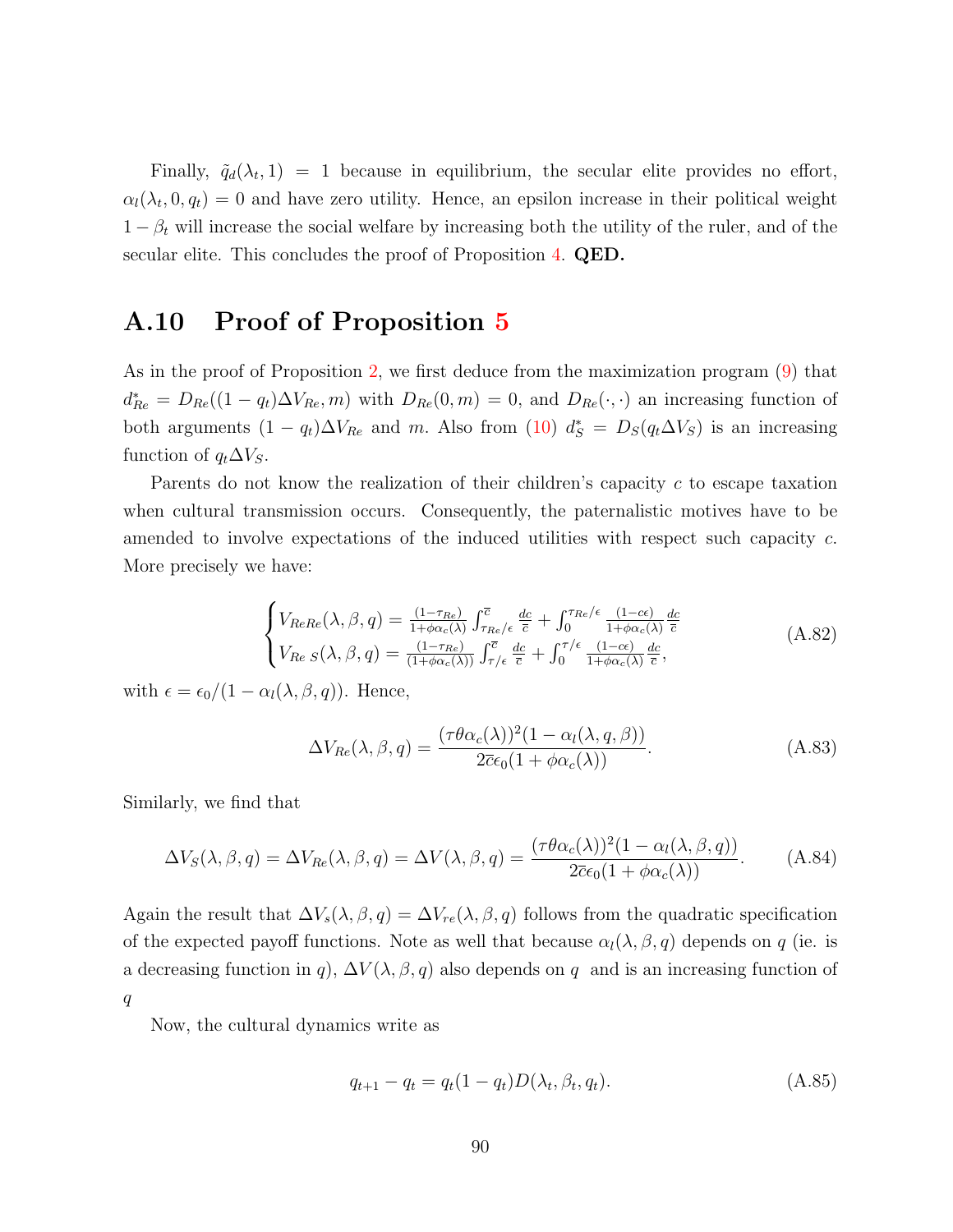with

$$
D(\lambda_t, \beta_t, q_t) = d_{Re}^* - d_S^* = D_{Re} [(1 - q_t) \Delta V(\lambda_t, \beta_t, q_t), m(\lambda_t)] - D_S [q_t \Delta V(\lambda_t, \beta_t, q_t)]
$$

can be interpreted as the relative "cultural fitness" of the religious trait in the population. Again simple inspection shows

$$
D(\lambda_t, \beta_t, 0) = D_{Re} [\Delta V(\lambda_t, \beta_t, 0), m(\lambda_t)] > 0
$$

and

$$
D(\lambda_t, \beta_t, 1) = -D_S \left[ \Delta V(\lambda_t, \beta_t, 1) \right] < 0
$$

From this it follows that there exists a threshold  $q_d^*(\lambda_t, \beta_t) \in (0, 1)$  such that

$$
D(\lambda_t, \beta_t, q_d^*(\lambda_t, \beta_t)) = 0
$$
\n(A.86)

Compared to the benchmark model,  $D(\lambda_t, \beta_t, q_t)$  may not be always decreasing function in  $q_t$ , as  $\Delta V(\lambda_t, \beta_t, q_t)$  is increasing in  $q_t$  and the uniqueness of the threshold  $q_d^*(\lambda_t, \beta_t)$  is not necessarily ensured. When however  $(1 - q)\Delta V(\lambda, \beta, q)$  is a decreasing function of  $q, 40$  $q, 40$ simple inspection shows that  $D(\lambda_t, \beta_t, q_t)$  is a decreasing function of  $q_t$  and that  $q_{t+1} < q_t$ if and only if  $q_t > q_d^*(\lambda_t, \beta_t)$ , as stated in proposition [5.](#page-34-0)

In such a case, defining again the sensitivity of parents' socialization to paternalistic motives by the following elasticities:

$$
\epsilon_{Re} = \frac{\partial D_{Re}(x, y)}{\partial x} \cdot \frac{x}{D_{Re}} \text{ and } \epsilon_{S} = \frac{\partial D_{S}}{\partial z} \cdot \frac{z}{D_{Re}} \Big|
$$

evaluated respectively at  $x = (1 - q)\Delta V(\lambda, \beta, q)$  and  $y = m(\lambda)$ , and  $z = q\Delta V(\lambda, \beta, q)$ , we obtain

<span id="page-91-0"></span>
$$
\frac{\partial q_d^*(\lambda_t, \beta_t)}{\partial \lambda} = \frac{\left[\epsilon_{Re} - \epsilon_S\right] d^*(\lambda_t, \beta_t) \cdot \frac{\Delta V'_{\lambda}(\lambda_t, \beta_t)}{\Delta V(\lambda_t, \beta_t)} + \frac{\partial D_{Re}}{\partial m} \cdot m'(\lambda_t)}{-\frac{\partial D}{\partial q}(\lambda_t, \beta_t, q_d^*(\lambda_t, \beta_t))}
$$
(A.87)

with  $d^*(\lambda_t, \beta_t) = d^*_{Re}((\lambda_t, \beta_t, q_d^*(\lambda_t, \beta_t)) = d^*_S((\lambda_t, \beta_t, q_d^*(\lambda_t, \beta_t)),$  the equilibrium commun socialization rate at the threshold  $q_d^*(\lambda_t, \beta_t)$ . Again the numerator is composed of two terms reflecting the two channels through which the institutional environment  $\lambda_t$  affects cultural

<span id="page-91-1"></span><sup>40</sup>This is ensured when  $1 > \frac{\tau^2}{\overline{c}\epsilon}$  $\frac{\tau^2}{\overline{c}\epsilon_0} \max\left(\frac{\theta}{\phi}, 1\right)$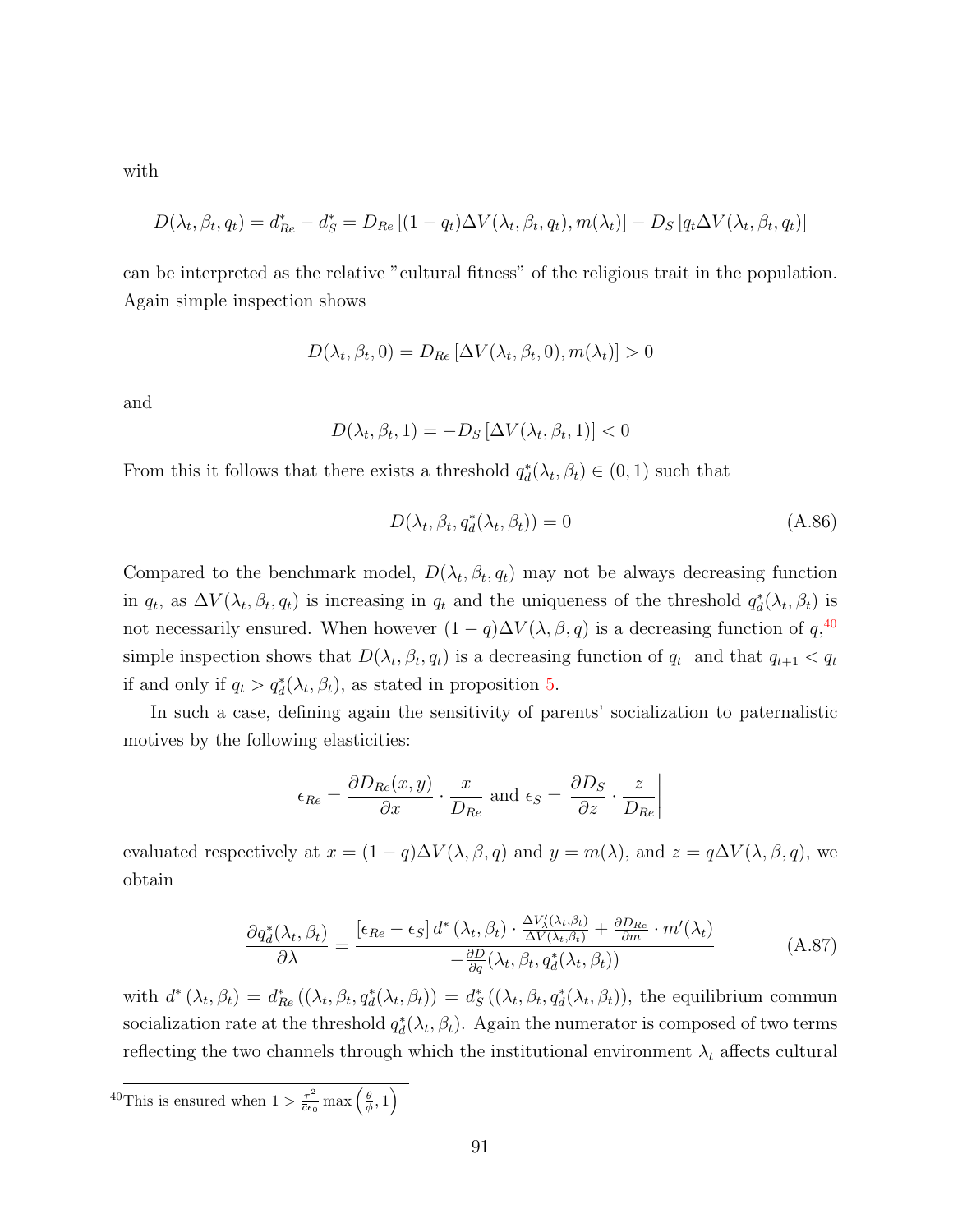transmission. The first term  $K(\lambda_t) = \left[\epsilon_{Re} - \epsilon_{S}\right] d^* \left(\lambda_t, \beta_t\right) \cdot \frac{\Delta V'_{\lambda}(\lambda_t, \beta_t)}{\Delta V(\lambda_t, \beta_t)}$  $\frac{\Delta V_{\lambda}(\lambda t,\beta t)}{\Delta V(\lambda_t,\beta_t)}$  is the paternalistic motive channel. As  $\Delta V'_{\lambda}(\lambda_t, \beta_t) > 0$ , the sign of  $K(\lambda_t)$  depends on the relative sensitivity of parents' socialization to paternalistic motives. It is positive when  $\epsilon_{Re} > \epsilon_{S}$ , namely when the socialization rate of religious parents  $d_{Re}^*$  is more sensitive to paternalistic motives than the one of secular parents  $d_S^*$ . The second positive term  $\frac{\partial D_{Re}}{\partial m} \cdot m'(\lambda_t)$  reflects the positive effect of promoting religious infrastructures as complementary inputs in the transmission process of the religious trait.

As in the benchmark model, it follows again that when religious parents' socialization efforts are more sensitive to paternalistic motives than secular parents (ie.  $\epsilon_{Re} > \epsilon_{S}$ ), and (or) when religious infrastructures are strong enough complementary inputs to socialization to the religious trait, then the numerator of  $(A.87)$  is positive and  $q_d^*(\lambda_t, \beta_t)$  is increasing in  $\lambda_t$ .

#### • Example with constant elasticity socialization cost functions

Consider the following socialization cost functions:

$$
\begin{cases}\nh_{Re}(d) = \frac{d^{1+\eta_{re}}}{1+\eta_{re}} \cdot \frac{1}{\chi(m)} \text{ and} \\
h_s(d) = \frac{d^{1+\eta_s}}{1+\eta_s},\n\end{cases} \tag{A.88}
$$

with  $\eta_s \geq \eta_{re} > 0$  and  $\chi'(m) > 0$ . The optimal socialization efforts are such that:

$$
\begin{cases} d_{Re}^*(q_t, \lambda_t) = \left( (1 - q_t) \Delta V(\lambda_t, \beta_t, q_t) \right)^{\frac{1}{\eta_{re}}} \cdot \left[ \chi(\lambda_t) \right]^{\frac{1}{\eta_{re}}} \\ d_S^*(q_t, \lambda_t) = \left( q_t \Delta V(\lambda_t, \beta_t, q_t) \right)^{\frac{1}{\eta_s}} . \end{cases} \tag{A.89}
$$

and in this constant elasticity specification  $\epsilon_{Re} - \epsilon_{S} = \frac{1}{n_e}$  $\frac{1}{\eta_{re}}-\frac{1}{\eta_{s}}$  $\frac{1}{\eta_s} \geq 0$ . Cultural dynamics are described as:

$$
q_{t+1} - q_t = q_t (1 - q_t) \{ ((1 - q_t) \Delta V(\lambda_t, \beta_t, q_t))^{\frac{1}{\eta_{re}}} \cdot [\chi(\lambda_t)]^{\frac{1}{\eta_{re}}} - (q_t \Delta V(\lambda_t, \beta_t, q_t))^{\frac{1}{\eta_s}} \}, (A.90)
$$

which admits two unstable steady states  $q = 0$  and  $q = 1$ , and in general a unique interior attractor, which we denote  $q_d^*(\lambda_t, \beta_t)$  such that:

<span id="page-92-0"></span>
$$
\frac{q_d^*(\lambda_t, \beta_t)^{\frac{1}{\eta_s}}}{\left(1-q_d^*(\lambda_t, \beta_t)\right)^{\frac{1}{\eta_{re}}}} = \left[\frac{(\tau \theta \alpha_c(\lambda_t))^2 (1-\alpha_l(\lambda_t, \beta_t, q_d^*(\lambda_t, \beta_t))}{2\bar{c}\epsilon_0 (1+\phi \alpha_c(\lambda_t))}\right]^{\frac{\eta_S - \eta_{re}}{\eta_S \eta_{re}}} \cdot [\chi(\lambda_t)]^{\frac{1}{\eta_{re}}} \tag{A.91}
$$